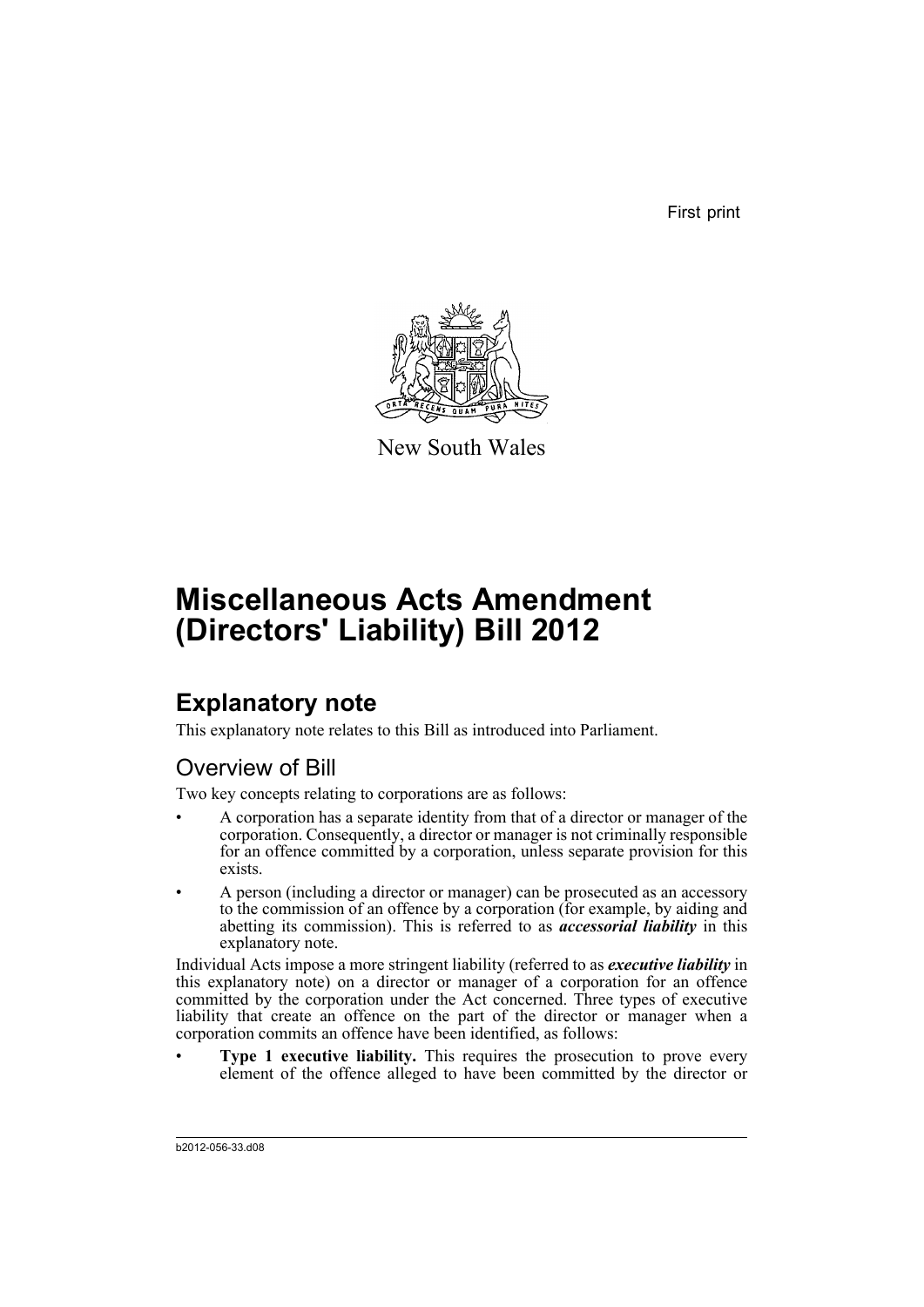Explanatory note

manager, including the element (the *responsibility element*) that he or she failed to take all reasonable steps to prevent or stop the commission of the offence by the corporation. The taking of reasonable steps was often previously referred to as using due diligence.

- **Type 2 executive liability.** This provides that the responsibility element is to be presumed without the need for further proof, unless the director or manager adduces or points to evidence that suggests a reasonable possibility that there was no such failure to take reasonable steps.
- **Type 3 executive liability.** This provides that the responsibility element is to be presumed without the need for further proof, and the director or manager bears the burden of proving, on the balance of probabilities, that there was no such failure to take reasonable steps.

The object of this Bill is to amend certain Acts that impose executive liability, and to amend certain regulations made under those Acts, so as:

- (a) to change the type of liability that is imposed for certain offences under those Acts and regulations, from executive liability to accessorial liability, and
- (b) to change the type of executive liability that is imposed for certain offences under those Acts and regulations, from type 3 executive liability to type 1 executive liability, and
- (c) to include, in or near each provision creating an offence committed by a corporation that gives rise to executive liability, a note drawing attention to that liability, and
- (d) to include, where practicable, standard provisions for executive liability and accessorial liability, and
- (e) to make other minor or consequential amendments.

No provision for type 2 executive liability is contained in the Acts and regulations amended by the Bill.

No provision for type 3 executive liability is contained in the Acts and regulations amended by the Bill, except that the Bill continues current arrangements for some specified offences under the *Protection of the Environment Operations Act 1997*, under which a person who is a director or manager is taken to have contravened a provision contravened by a corporation, unless the person satisfies the court that the person:

- was not in a position to influence the conduct of the corporation in relation to its contravention of the provision, or
- used all due diligence to prevent the contravention by the corporation.

That Act also contains provision for type 1 executive liability and accessorial liability.

The Bill relates to a COAG agreement with respect to the harmonisation across Australian jurisdictions of legislation imposing executive liability.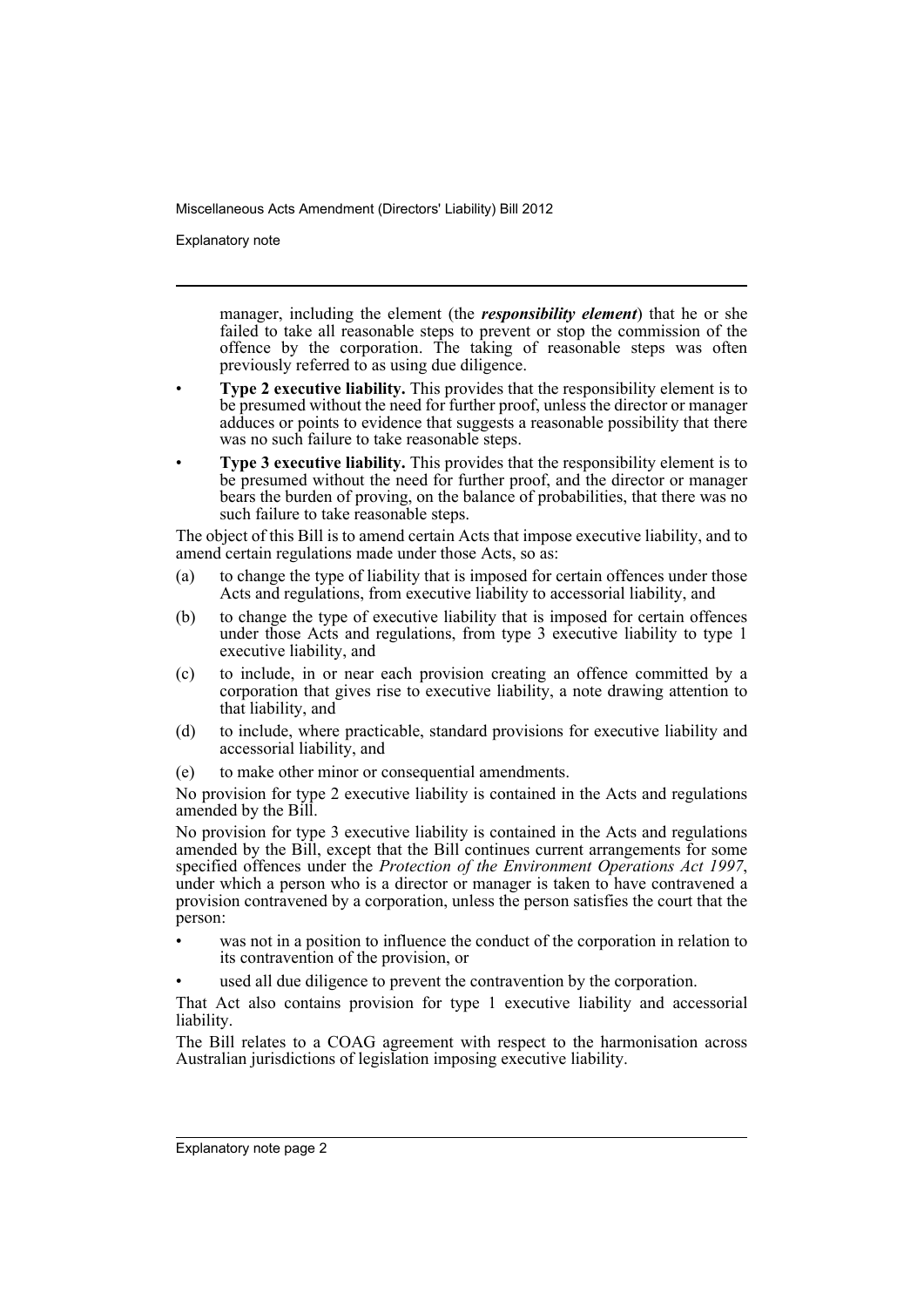Explanatory note

# Outline of provisions

**Clause 1** sets out the name (also called the short title) of the proposed Act.

**Clause 2** provides for the commencement of the proposed Act on a day or days to be appointed by proclamation.

# **Schedule 1 Amendment of Acts and Regulations**

Schedule 1 amends the following Acts and Regulations to give effect to the object set out in the Overview above: *Animal Research Act 1985 Building and Construction Industry Long Service Payments Act 1986 Children and Young Persons (Care and Protection) Act 1998 Classification (Publications, Films and Computer Games) Enforcement Act 1995 Contaminated Land Management Act 1997 Conveyancers Licensing Act 2003 Drug Misuse and Trafficking Act 1985 Drug Misuse and Trafficking Regulation 2011 Duties Act 1997 Electricity (Consumer Safety) Act 2004 Environmentally Hazardous Chemicals Act 1985 Explosives Act 2003 Food Act 2003 Forestry Act 1916 Funeral Funds Act 1979 Gaming Machines Act 2001 Health Insurance Levies Act 1982 Heritage Act 1977 Jury Act 1977 Landlord and Tenant (Amendment) Act 1948 Liquor Act 2007 Loan Fund Companies Act 1976 Long Service Leave Act 1955 Long Service Leave (Metalliferous Mining Industry) Act 1963 Mining Act 1992 Motor Dealers Act 1974*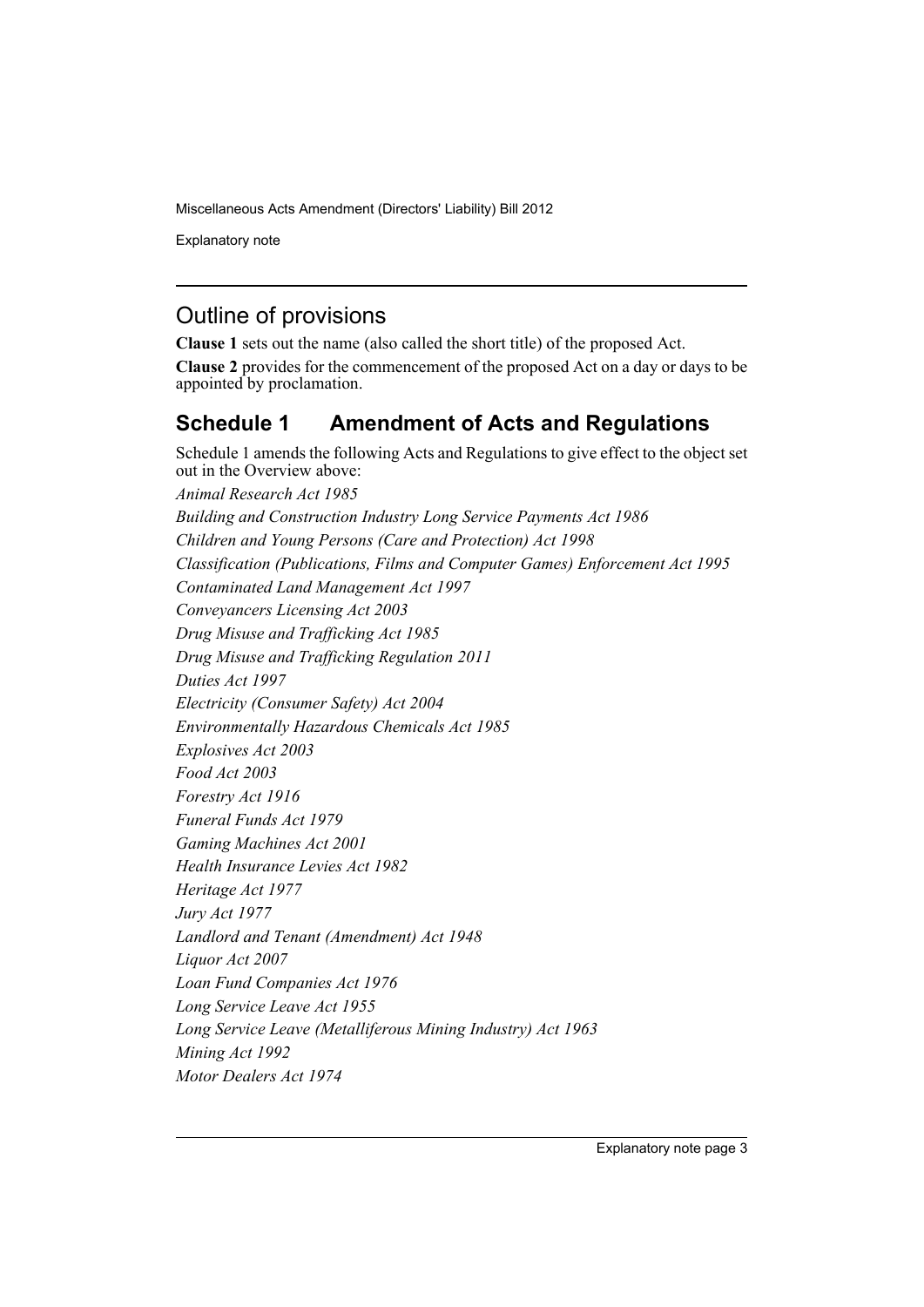Explanatory note

*Motor Vehicle Repairs Act 1980 National Parks and Wildlife Act 1974 Native Vegetation Act 2003 Payroll Tax Act 2007 Pesticides Act 1999 Printing and Newspapers Act 1973 Property, Stock and Business Agents Act 2002 Protection of the Environment Operations Act 1997 Racing Administration Act 1998 Rural Workers Accommodation Act 1969 Security Industry Act 1997 Sydney Water Catchment Management Act 1998 Sydney Water Catchment Management Regulation 2008 Taxation Administration Act 1996 Threatened Species Conservation Act 1995 Unlawful Gambling Act 1998 Valuers Act 2003 Veterinary Practice Act 2003 Water Industry Competition Act 2006 Workplace Injury Management and Workers Compensation Act 1998*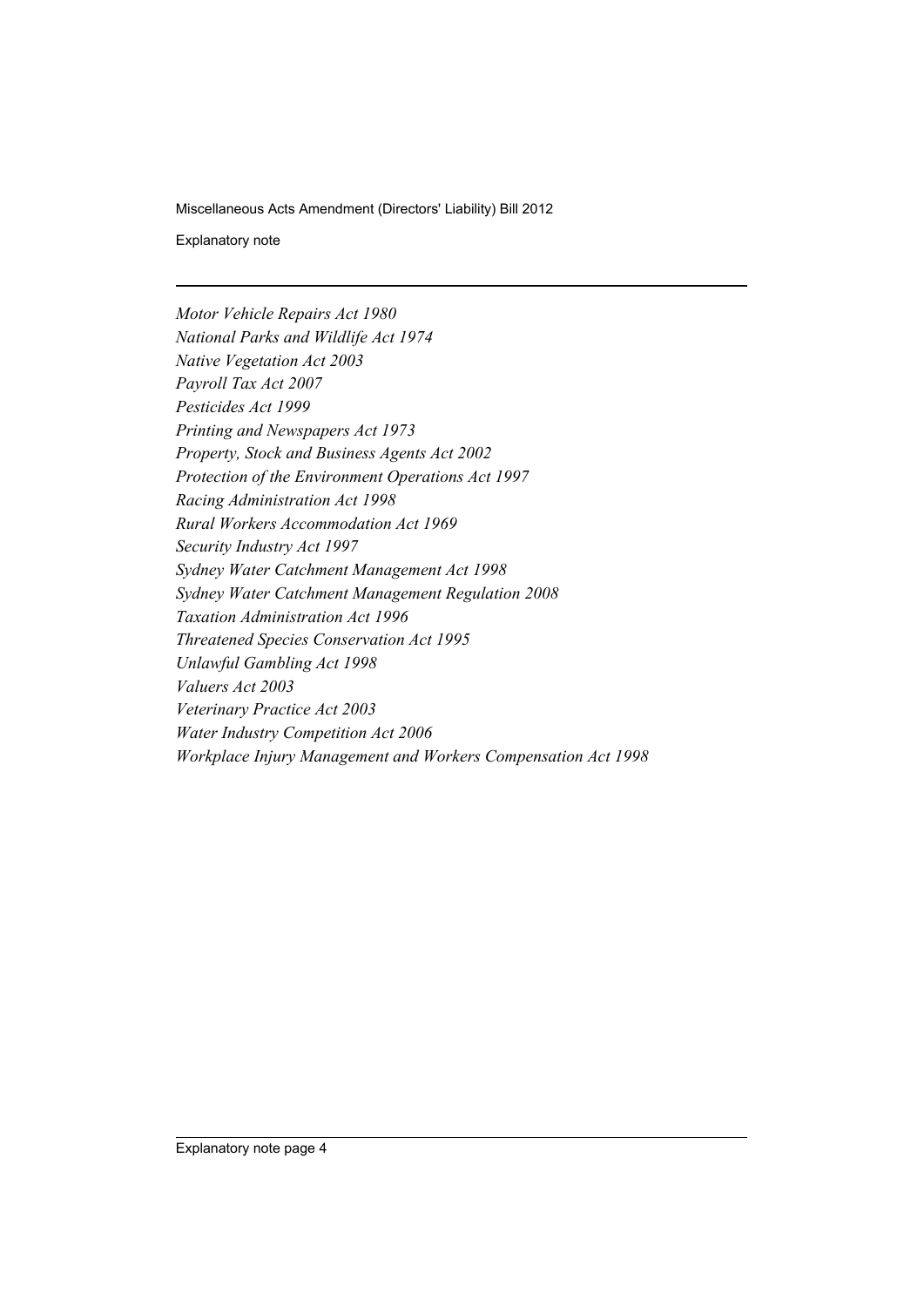First print



New South Wales

# **Miscellaneous Acts Amendment (Directors' Liability) Bill 2012**

# **Contents**

|                                              | Page |
|----------------------------------------------|------|
| Name of Act                                  |      |
| 2 Commencement                               |      |
| Schedule 1 Amendment of Acts and Regulations |      |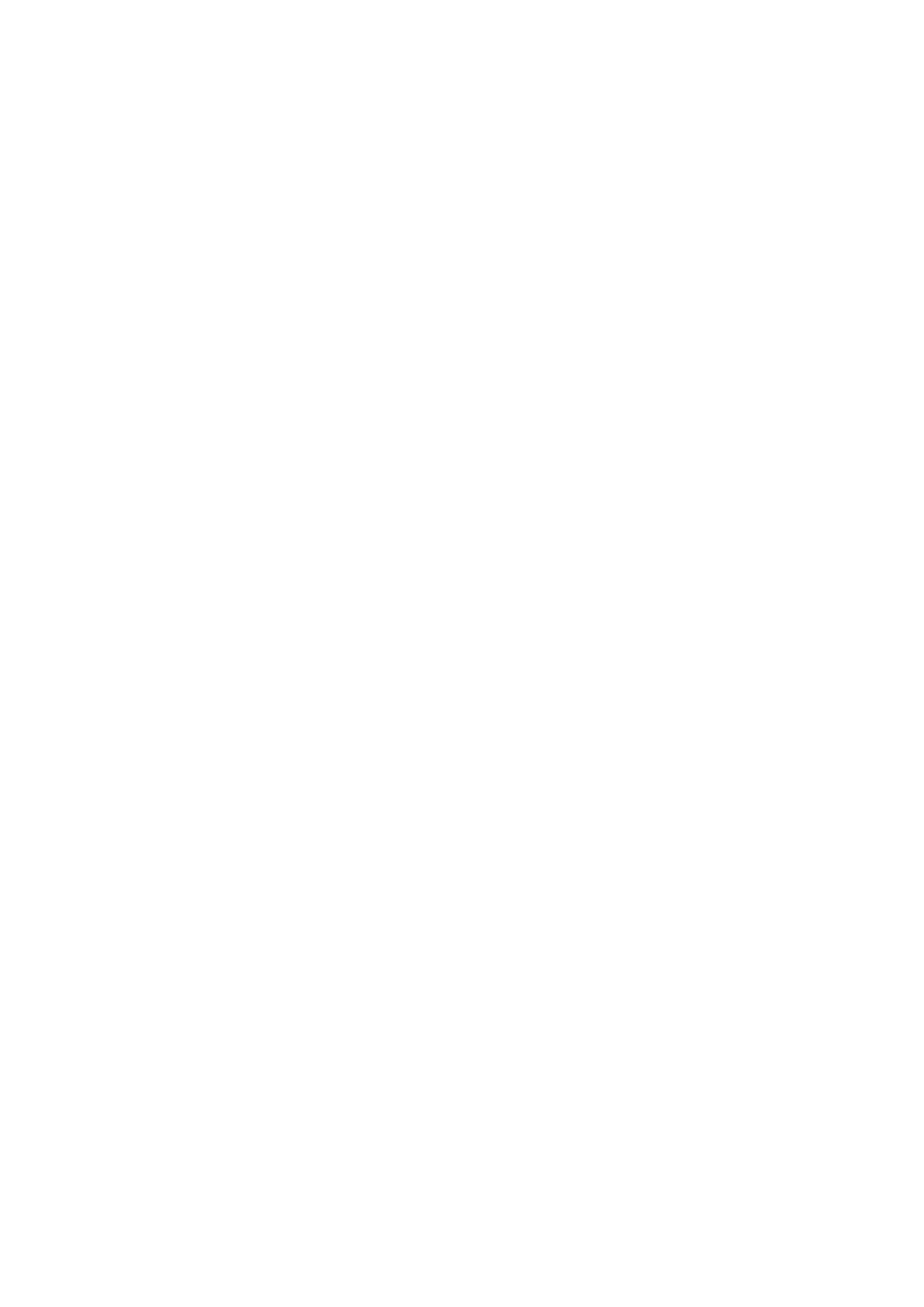

New South Wales

# **Miscellaneous Acts Amendment (Directors' Liability) Bill 2012**

No , 2012

# **A Bill for**

An Act to amend various Acts and Regulations to implement COAG reforms relating to the criminal liability of directors.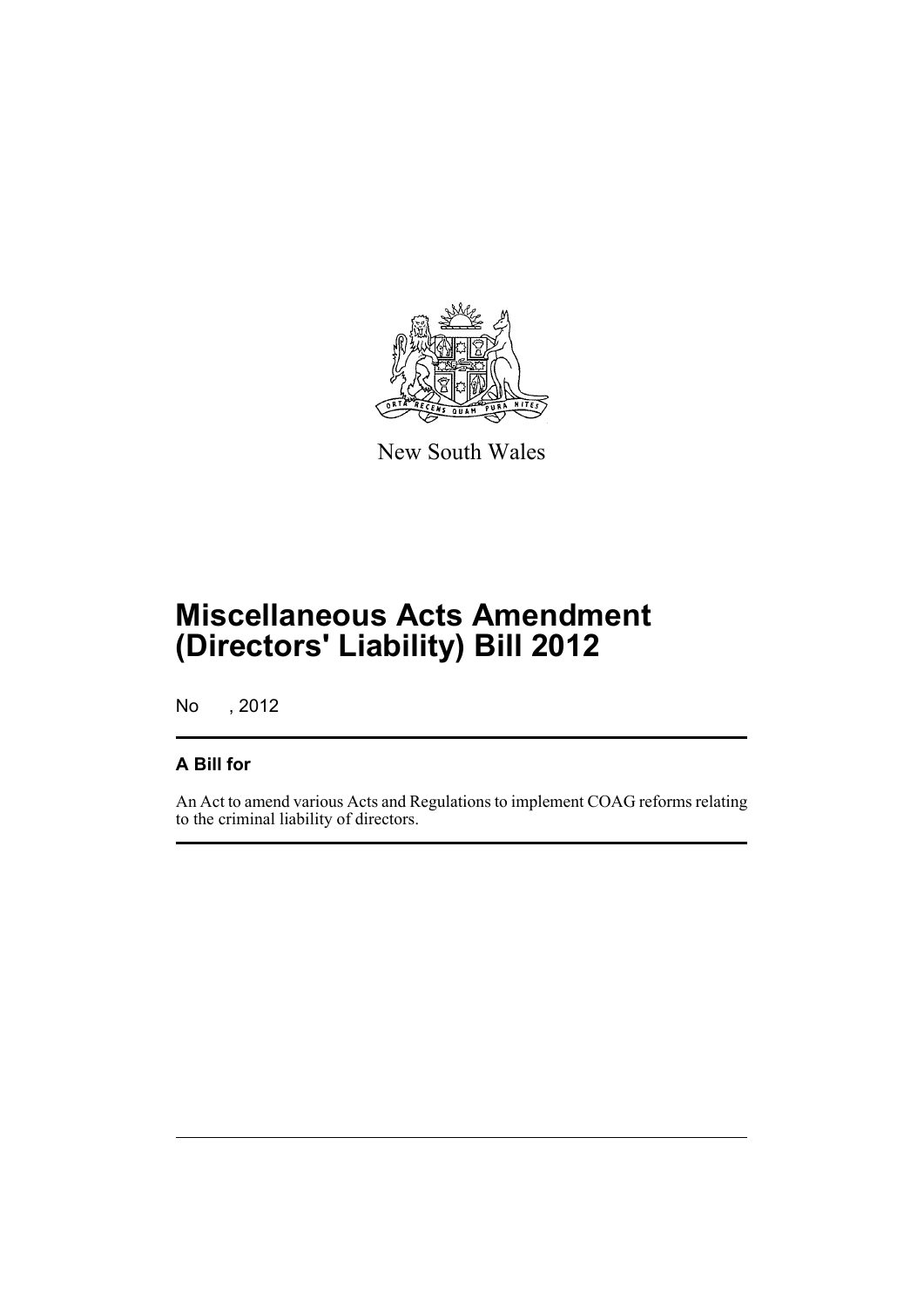<span id="page-7-1"></span><span id="page-7-0"></span>

|   | The Legislature of New South Wales enacts:                                      | 1             |
|---|---------------------------------------------------------------------------------|---------------|
| 1 | Name of Act                                                                     | $\mathcal{P}$ |
|   | This Act is the Miscellaneous Acts Amendment (Directors' Liability)<br>Act 2012 | 3<br>4        |
| 2 | Commencement                                                                    | 5             |
|   | This Act commences on a day or days to be appointed by proclamation.            | 6             |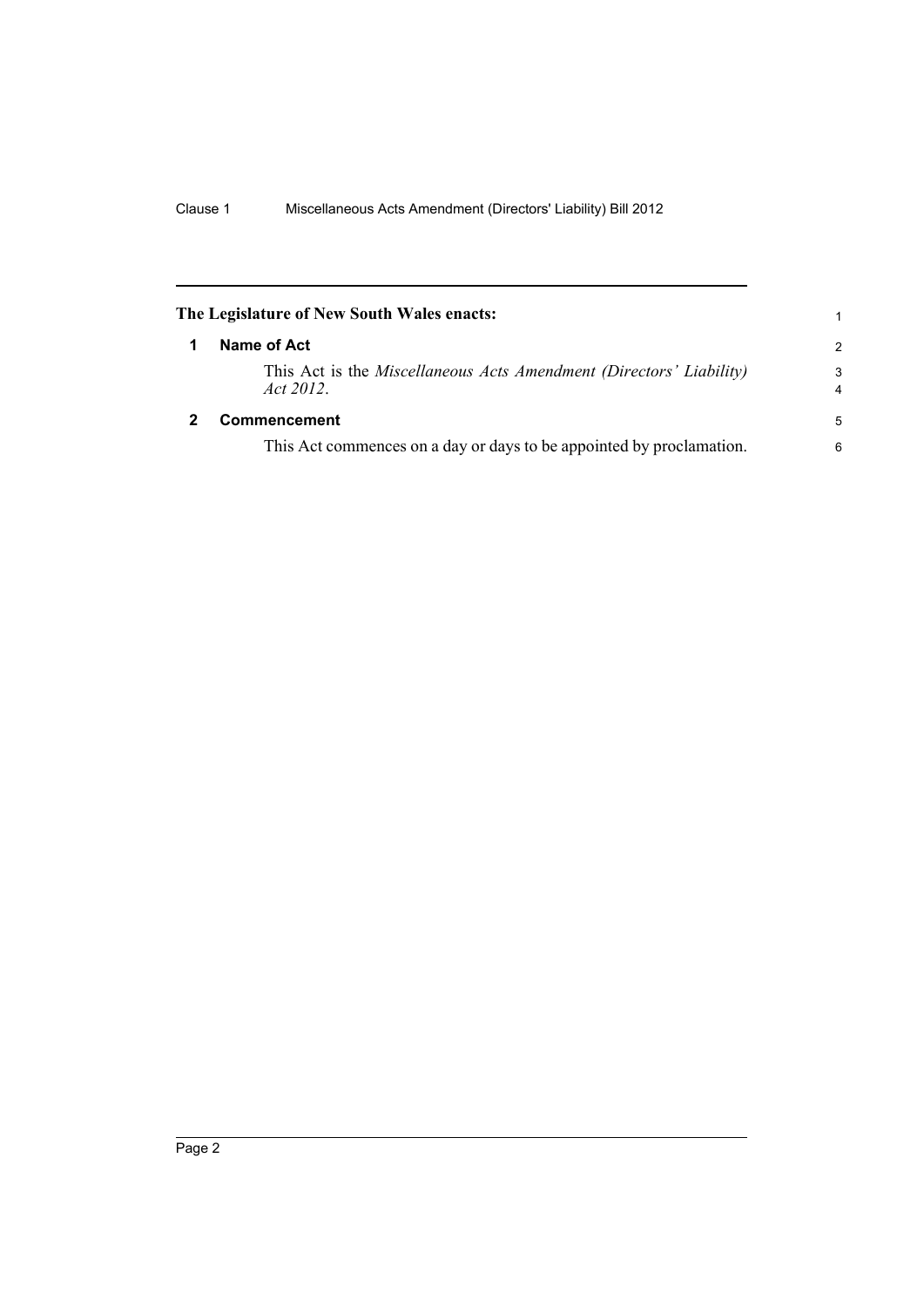Amendment of Acts and Regulations Schedule 1

<span id="page-8-0"></span>

|       | <b>Schedule 1</b>                                                                     | <b>Amendment of Acts and Regulations</b>                                                                                                                                                                                                         | $\mathbf{1}$         |  |  |  |  |  |
|-------|---------------------------------------------------------------------------------------|--------------------------------------------------------------------------------------------------------------------------------------------------------------------------------------------------------------------------------------------------|----------------------|--|--|--|--|--|
| 1.1   |                                                                                       | Animal Research Act 1985 No 123                                                                                                                                                                                                                  | 2                    |  |  |  |  |  |
| [1]   |                                                                                       | Section 46 Unlawfully carrying on the business of animal research                                                                                                                                                                                | 3                    |  |  |  |  |  |
|       | Insert at the end of section 46 $(1)$ :                                               |                                                                                                                                                                                                                                                  |                      |  |  |  |  |  |
|       |                                                                                       | Note. An offence against subsection (1) committed by a corporation is<br>an executive liability offence attracting executive liability for a director or<br>other person involved in the management of the corporation-see<br>section 58.        | 5<br>6<br>7<br>8     |  |  |  |  |  |
| [2]   | research                                                                              | Section 47A Keeping animals with intention of using them for animal                                                                                                                                                                              | 9<br>10 <sup>°</sup> |  |  |  |  |  |
|       |                                                                                       | Insert at the end of section $47A(1)$ :                                                                                                                                                                                                          | 11                   |  |  |  |  |  |
|       |                                                                                       | Note. An offence against subsection (1) committed by a corporation is<br>an executive liability offence attracting executive liability for a director or<br>other person involved in the management of the corporation—see<br>section 58.        | 12<br>13<br>14<br>15 |  |  |  |  |  |
| $[3]$ | Section 48 Unlawfully supplying animals for use in connection with<br>animal research |                                                                                                                                                                                                                                                  |                      |  |  |  |  |  |
|       |                                                                                       | Insert at the end of the section:                                                                                                                                                                                                                | 18                   |  |  |  |  |  |
|       |                                                                                       | Note. An offence against subsection (1) or (2) committed by a<br>corporation is an executive liability offence attracting executive liability<br>for a director or other person involved in the management of the<br>corporation-see section 58. | 19<br>20<br>21<br>22 |  |  |  |  |  |
| [4]   |                                                                                       | Sections 58 and 58A                                                                                                                                                                                                                              | 23                   |  |  |  |  |  |
|       |                                                                                       | Omit section 58. Insert instead:                                                                                                                                                                                                                 | 24                   |  |  |  |  |  |
|       | 58                                                                                    | Liability of directors etc for offences by corporation-offences<br>attracting executive liability                                                                                                                                                | 25<br>26             |  |  |  |  |  |
|       |                                                                                       | (1)<br>For the purposes of this section, an <i>executive liability offence</i> is<br>an offence against any of the following provisions of this Act that<br>is committed by a corporation:                                                       | 27<br>28<br>29       |  |  |  |  |  |
|       |                                                                                       | section 46 $(1)$ ,<br>(a)                                                                                                                                                                                                                        | 30                   |  |  |  |  |  |
|       |                                                                                       | (b)<br>section $47A(1)$ ,                                                                                                                                                                                                                        | 31                   |  |  |  |  |  |
|       |                                                                                       | section 48 (1) or $(2)$ .<br>(c)                                                                                                                                                                                                                 | 32                   |  |  |  |  |  |
|       |                                                                                       | A person commits an offence against this section if:<br>(2)                                                                                                                                                                                      | 33                   |  |  |  |  |  |
|       |                                                                                       | a corporation commits an executive liability offence, and<br>(a)                                                                                                                                                                                 | 34                   |  |  |  |  |  |
|       |                                                                                       | (b)<br>the person is:                                                                                                                                                                                                                            | 35                   |  |  |  |  |  |
|       |                                                                                       | (i)<br>a director of the corporation, or                                                                                                                                                                                                         | 36                   |  |  |  |  |  |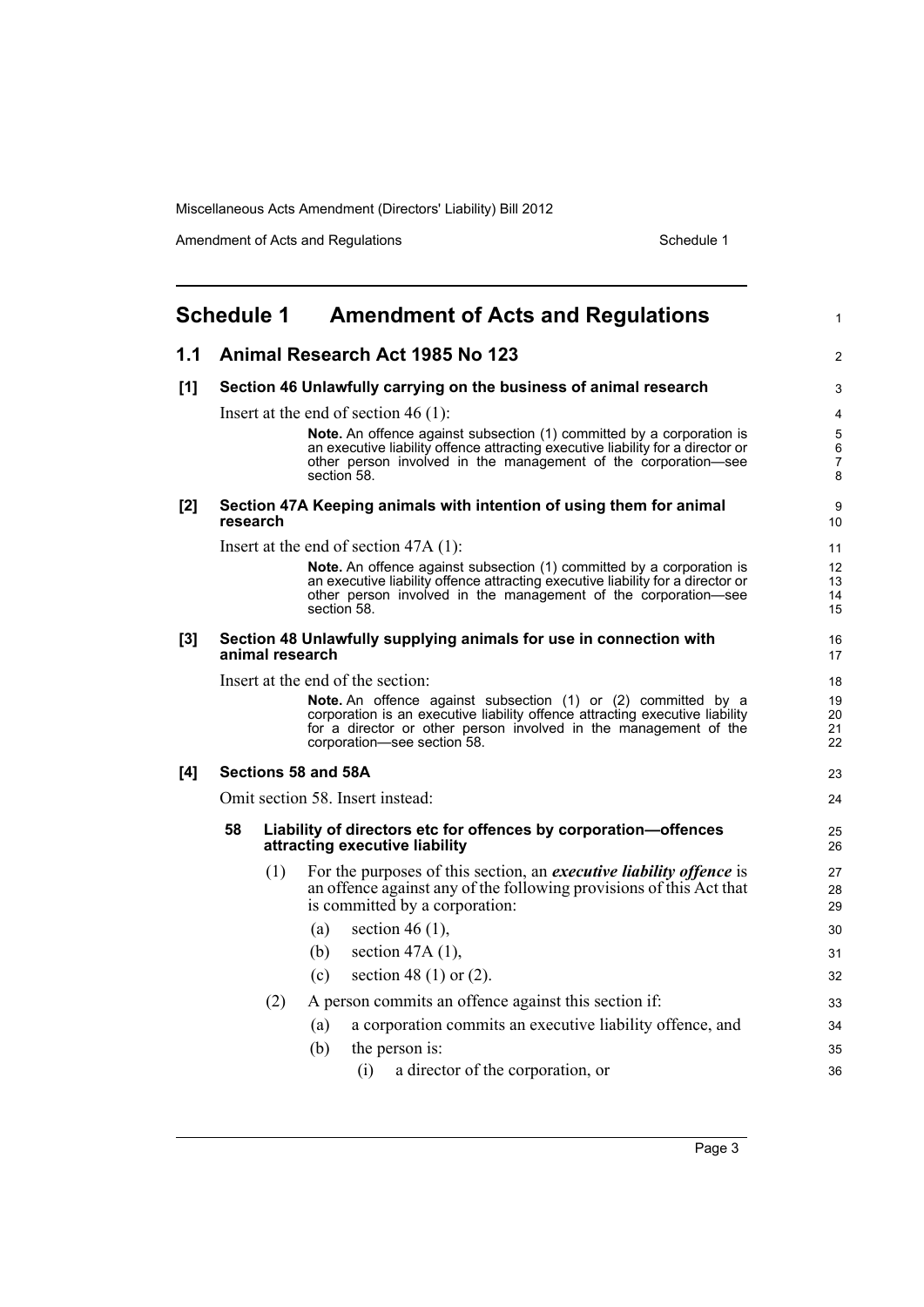Schedule 1 Amendment of Acts and Regulations

|     |          | (ii)               | an individual who is involved in the management of<br>the corporation and who is in a position to influence<br>the conduct of the corporation in relation to the<br>commission of the executive liability offence, and                                                                                                                                                 |
|-----|----------|--------------------|------------------------------------------------------------------------------------------------------------------------------------------------------------------------------------------------------------------------------------------------------------------------------------------------------------------------------------------------------------------------|
|     | (c)      |                    | the person:                                                                                                                                                                                                                                                                                                                                                            |
|     |          | (i)                | knows or ought reasonably to know that the<br>executive liability offence (or an offence of the<br>same type) would be or is being committed, and                                                                                                                                                                                                                      |
|     |          | (ii)               | fails to take all reasonable steps to prevent or stop<br>the commission of that offence.                                                                                                                                                                                                                                                                               |
|     |          |                    | Maximum penalty: The maximum penalty for the executive<br>liability offence if committed by an individual.                                                                                                                                                                                                                                                             |
| (3) |          |                    | The prosecution bears the legal burden of proving the elements of<br>the offence against this section.                                                                                                                                                                                                                                                                 |
| (4) | offence. |                    | The offence against this section can only be prosecuted by a<br>person who can bring a prosecution for the executive liability                                                                                                                                                                                                                                         |
| (5) |          | liability offence. | This section does not affect the liability of the corporation for the<br>executive liability offence, and applies whether or not the<br>corporation is prosecuted for, or convicted of, the executive                                                                                                                                                                  |
| (6) |          |                    | This section does not affect the application of any other law<br>relating to the criminal liability of any persons (whether or not<br>directors or other managers of the corporation) who are<br>accessories to the commission of the executive liability offence<br>or are otherwise concerned in, or party to, the commission of the<br>executive liability offence. |
| (7) |          | In this section:   |                                                                                                                                                                                                                                                                                                                                                                        |
|     |          |                    | director has the same meaning it has in the Corporations Act<br>2001 of the Commonwealth.                                                                                                                                                                                                                                                                              |
|     |          |                    | reasonable steps in relation to the commission of an executive                                                                                                                                                                                                                                                                                                         |

*reasonable steps*, in relation to the commission of an executive liability offence, includes, but is not limited to, such action (if any) of the following kinds as is reasonable in all the circumstances:

- (a) action towards:
	- (i) assessing the corporation's compliance with the provision creating the executive liability offence, and
	- (ii) ensuring that the corporation arranged regular professional assessments of its compliance with the provision,

 $(7)$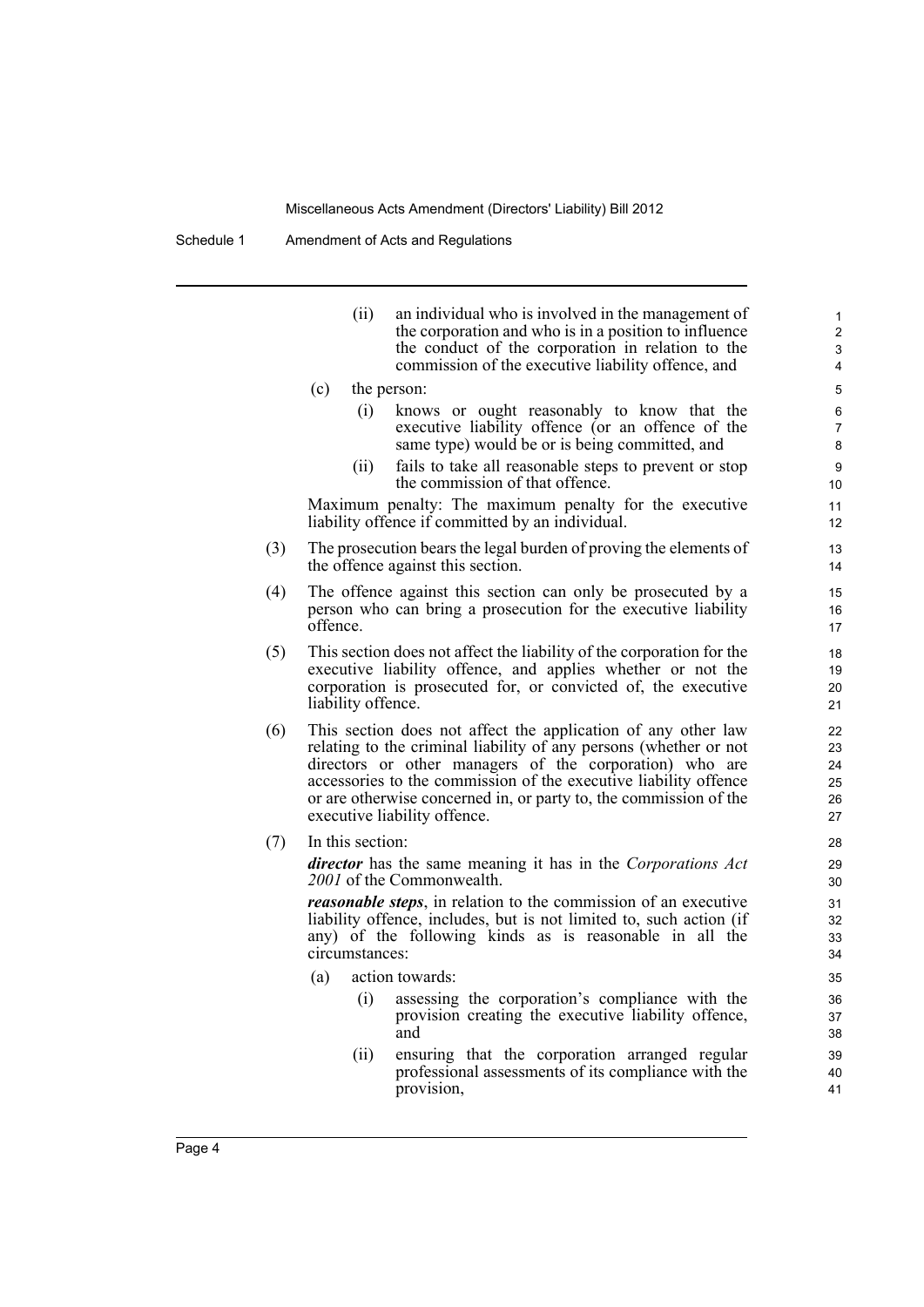Amendment of Acts and Regulations Schedule 1

|     |     | (b) |       | action towards ensuring that the corporation's employees,<br>agents and contractors are provided with information,<br>training, instruction and supervision appropriate to them to<br>enable them to comply with the provision creating the<br>executive liability offence so far as the provision is<br>relevant to them, | 1<br>$\overline{c}$<br>3<br>4<br>5<br>6 |
|-----|-----|-----|-------|----------------------------------------------------------------------------------------------------------------------------------------------------------------------------------------------------------------------------------------------------------------------------------------------------------------------------|-----------------------------------------|
|     |     | (c) |       | action towards ensuring that:                                                                                                                                                                                                                                                                                              | 7                                       |
|     |     |     | (i)   | the plant, equipment and other resources, and                                                                                                                                                                                                                                                                              | 8                                       |
|     |     |     | (ii)  | the structures, work systems and other processes,                                                                                                                                                                                                                                                                          | 9                                       |
|     |     |     |       | relevant to compliance with the provision creating the<br>executive liability offence are appropriate in all the<br>circumstances,                                                                                                                                                                                         | 10<br>11<br>12                          |
|     |     | (d) |       | action towards creating and maintaining a corporate                                                                                                                                                                                                                                                                        | 13                                      |
|     |     |     |       | culture that does not direct, encourage, tolerate or lead to                                                                                                                                                                                                                                                               | 14                                      |
|     |     |     |       | non-compliance with the provision creating the executive                                                                                                                                                                                                                                                                   | 15                                      |
|     |     |     |       | liability offence.                                                                                                                                                                                                                                                                                                         | 16                                      |
| 58A |     |     |       | Liability of directors etc for offences by corporation-accessory to<br>the commission of the offences                                                                                                                                                                                                                      | 17<br>18                                |
|     | (1) |     |       | For the purposes of this section, a <i>corporate offence</i> is an offence<br>against this Act or the regulations that is capable of being<br>committed by a corporation, whether or not it is an executive<br>liability offence referred to in section 58.                                                                | 19<br>20<br>21<br>22                    |
|     | (2) |     |       | A person commits an offence against this section if:                                                                                                                                                                                                                                                                       | 23                                      |
|     |     | (a) |       | a corporation commits a corporate offence, and                                                                                                                                                                                                                                                                             | 24                                      |
|     |     | (b) |       | the person is:                                                                                                                                                                                                                                                                                                             | 25                                      |
|     |     |     | (i)   | a director of the corporation, or                                                                                                                                                                                                                                                                                          | 26                                      |
|     |     |     | (ii)  | an individual who is involved in the management of                                                                                                                                                                                                                                                                         | 27                                      |
|     |     |     |       | the corporation and who is in a position to influence                                                                                                                                                                                                                                                                      | 28                                      |
|     |     |     |       | the conduct of the corporation in relation to the<br>commission of the corporate offence, and                                                                                                                                                                                                                              | 29<br>30                                |
|     |     |     |       |                                                                                                                                                                                                                                                                                                                            |                                         |
|     |     | (c) |       | the person:                                                                                                                                                                                                                                                                                                                | 31                                      |
|     |     |     | (i)   | aids, abets, counsels or procures the commission of<br>the corporate offence, or                                                                                                                                                                                                                                           | 32<br>33                                |
|     |     |     | (ii)  | induces, whether by threats or promises or                                                                                                                                                                                                                                                                                 | 34                                      |
|     |     |     |       | otherwise, the commission of the corporate offence,                                                                                                                                                                                                                                                                        | 35                                      |
|     |     |     |       | or                                                                                                                                                                                                                                                                                                                         | 36                                      |
|     |     |     | (iii) | conspires with others to effect the commission of                                                                                                                                                                                                                                                                          | 37                                      |

the corporate offence, or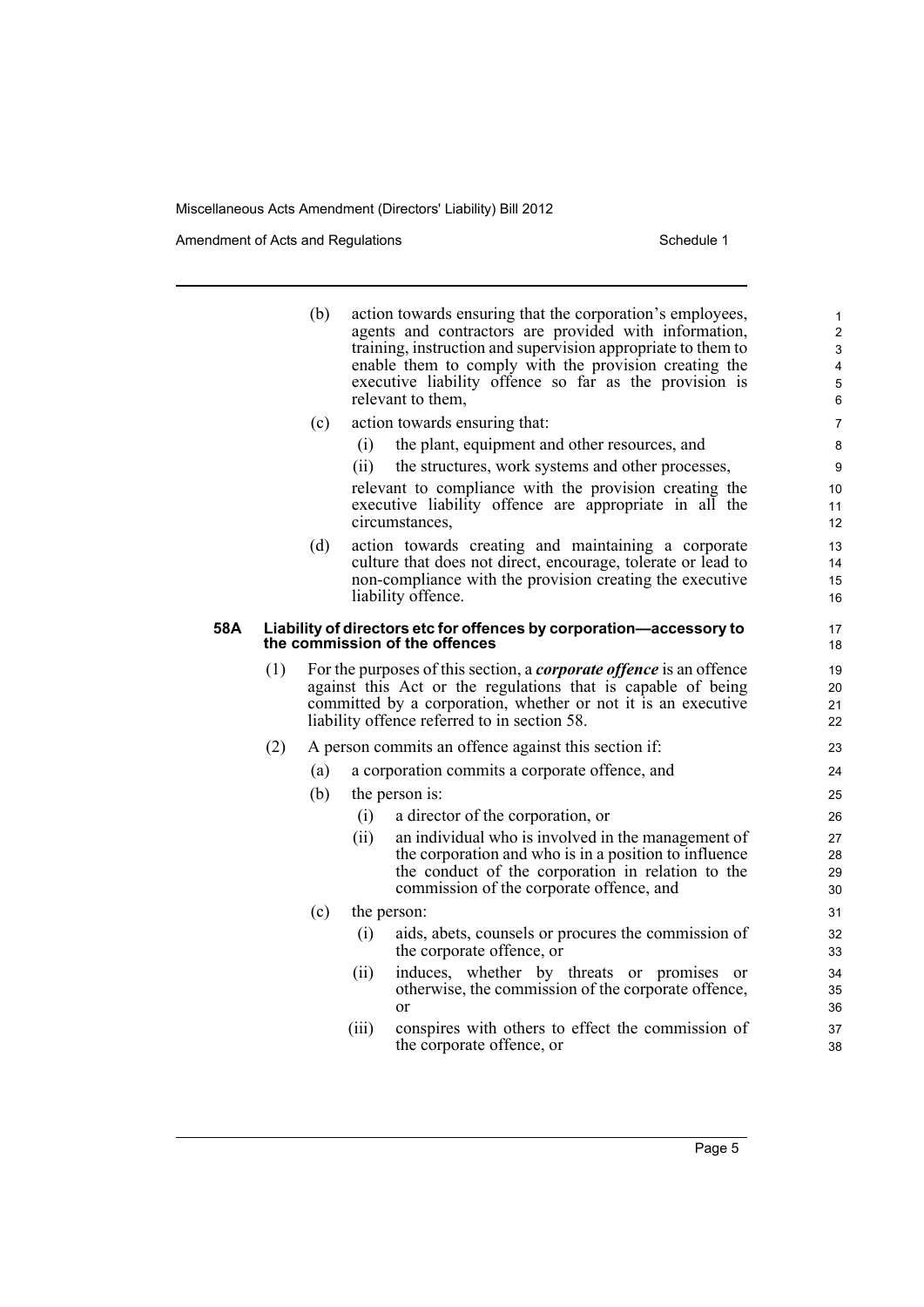Schedule 1 Amendment of Acts and Regulations

| (iv) is in any other way, whether by act or omission, |  |  |  |  |  |  |  |  |
|-------------------------------------------------------|--|--|--|--|--|--|--|--|
| knowingly concerned in, or party to, the              |  |  |  |  |  |  |  |  |
| commission of the corporate offence.                  |  |  |  |  |  |  |  |  |

18 19

Maximum penalty: The maximum penalty for the corporate offence if committed by an individual.

- (3) The prosecution bears the legal burden of proving the elements of the offence against this section.
- (4) The offence against this section can only be prosecuted by a person who can bring a prosecution for the corporate offence.
- (5) This section does not affect the liability of the corporation for the corporate offence, and applies whether or not the corporation is prosecuted for, or convicted of, the corporate offence.
- (6) This section does not affect the application of any other law relating to the criminal liability of any persons (whether or not directors or other managers of the corporation) who are concerned in, or party to, the commission of the corporate offence.

### **1.2 Building and Construction Industry Long Service Payments Act 1986 No 19**

### **[1] Section 16A Employer to notify Corporation of employment of workers**

Insert at the end of the section:

**Note.** An offence against this section committed by a corporation is an executive liability offence attracting executive liability for a director or other person involved in the management of the corporation—see section 63.

### **[2] Section 39 Offence for failure to pay long service levy**

Insert at the end of the section:

**Note.** An offence against this section committed by a corporation is an executive liability offence attracting executive liability for a director or other person involved in the management of the corporation—see section 63.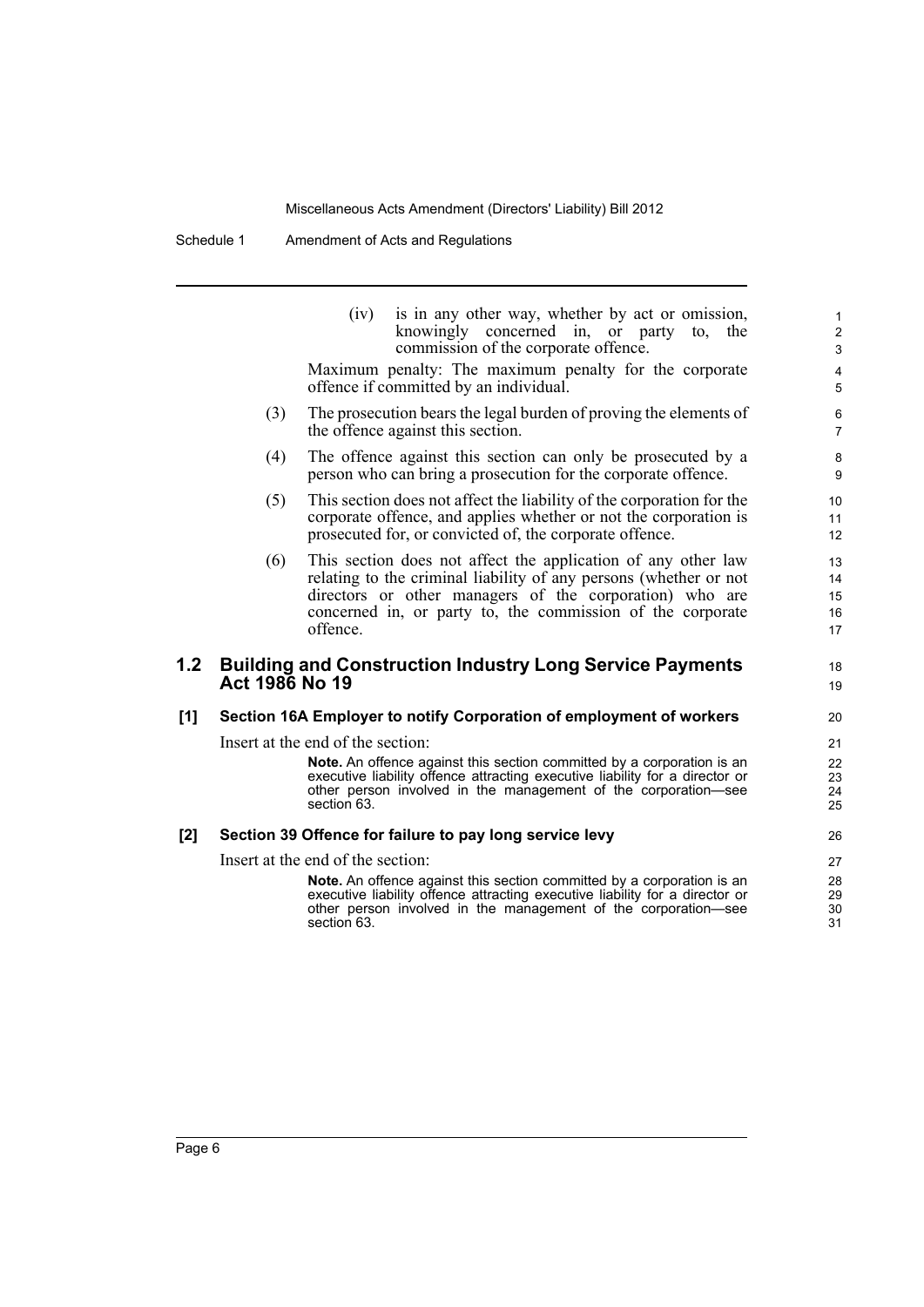Amendment of Acts and Regulations Schedule 1

|    |     | Sections 63 and 63A                                                                                                                                                                                                         | 1                        |
|----|-----|-----------------------------------------------------------------------------------------------------------------------------------------------------------------------------------------------------------------------------|--------------------------|
|    |     | Omit section 63. Insert instead:                                                                                                                                                                                            | $\overline{2}$           |
| 63 |     | Liability of directors etc for offences by corporation-offences<br>attracting executive liability                                                                                                                           | 3<br>4                   |
|    | (1) | For the purposes of this section, an <i>executive liability offence</i> is<br>an offence against any of the following provisions of this Act that<br>is committed by a corporation:                                         | 5<br>6<br>$\overline{7}$ |
|    |     | section 16A,<br>(a)<br>section 39.<br>(b)                                                                                                                                                                                   | 8<br>9                   |
|    | (2) | A person commits an offence against this section if:                                                                                                                                                                        | 10                       |
|    |     | a corporation commits an executive liability offence, and<br>(a)                                                                                                                                                            | 11                       |
|    |     | (b)<br>the person is:                                                                                                                                                                                                       | 12                       |
|    |     | a director of the corporation, or<br>(i)                                                                                                                                                                                    | 13                       |
|    |     | an individual who is involved in the management of<br>(ii)                                                                                                                                                                  | 14                       |
|    |     | the corporation and who is in a position to influence                                                                                                                                                                       | 15                       |
|    |     | the conduct of the corporation in relation to the<br>commission of the executive liability offence, and                                                                                                                     | 16<br>17                 |
|    |     | (c)<br>the person:                                                                                                                                                                                                          | 18                       |
|    |     | (i)<br>knows or ought reasonably to know that the                                                                                                                                                                           | 19                       |
|    |     | executive liability offence (or an offence of the<br>same type) would be or is being committed, and                                                                                                                         | 20<br>21                 |
|    |     | fails to take all reasonable steps to prevent or stop<br>(11)<br>the commission of that offence.                                                                                                                            | 22<br>23                 |
|    |     | Maximum penalty: The maximum penalty for the executive<br>liability offence if committed by an individual.                                                                                                                  | 24<br>25                 |
|    | (3) | The prosecution bears the legal burden of proving the elements of<br>the offence against this section.                                                                                                                      | 26<br>27                 |
|    | (4) | The offence against this section can only be prosecuted by a<br>person who can bring a prosecution for the executive liability<br>offence.                                                                                  | 28<br>29<br>30           |
|    | (5) | This section does not affect the liability of the corporation for the<br>executive liability offence, and applies whether or not the<br>corporation is prosecuted for, or convicted of, the executive<br>liability offence. | 31<br>32<br>33<br>34     |
|    | (6) | This section does not affect the application of any other law<br>relating to the criminal liability of any persons (whether or not<br>directors or other managers of the corporation) who are                               | 35<br>36<br>37           |

accessories to the commission of the executive liability offence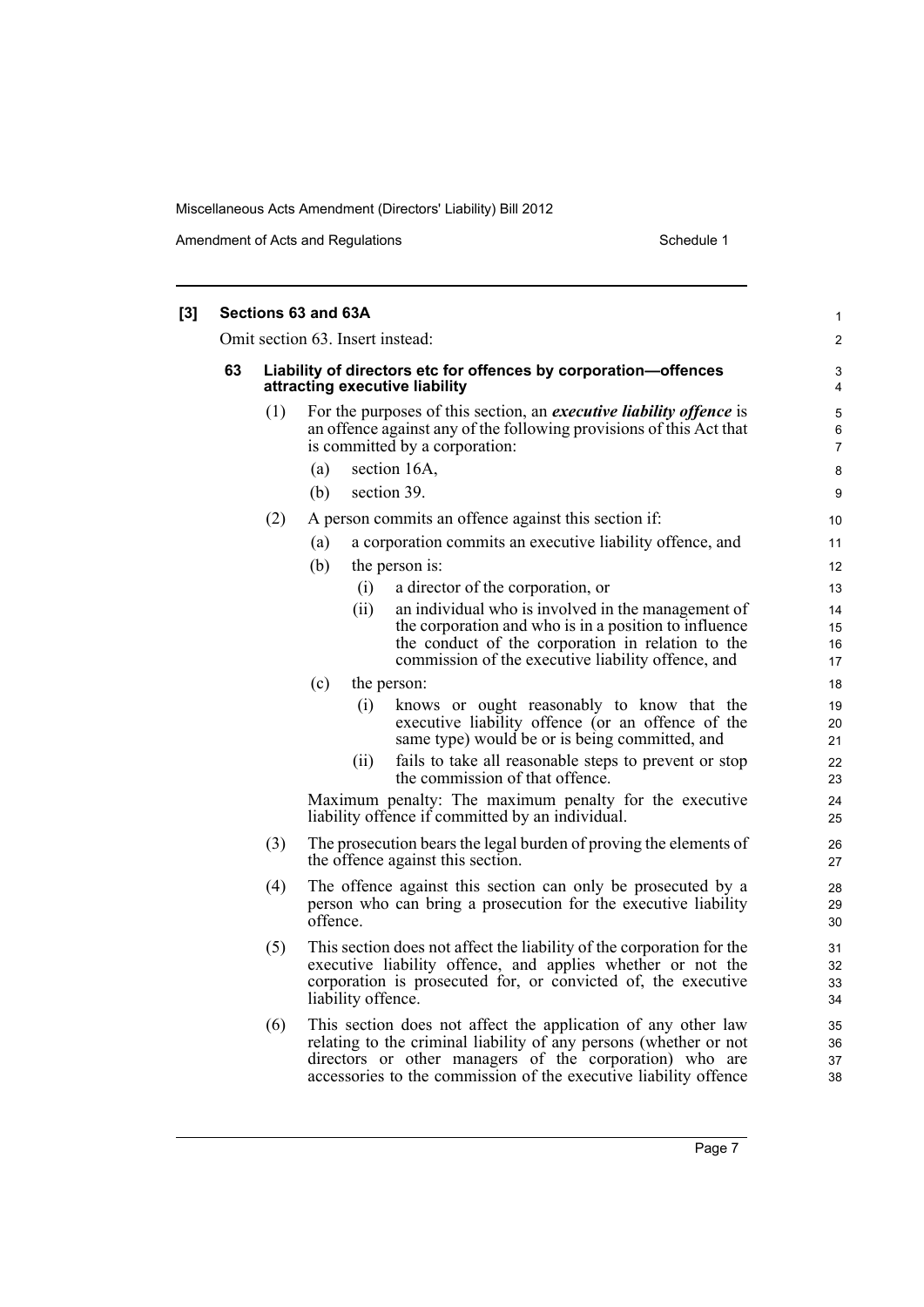Schedule 1 Amendment of Acts and Regulations

or are otherwise concerned in, or party to, the commission of the executive liability offence.

(7) In this section:

*director* has the same meaning it has in the *Corporations Act 2001* of the Commonwealth.

*reasonable steps*, in relation to the commission of an executive liability offence, includes, but is not limited to, such action (if any) of the following kinds as is reasonable in all the circumstances:

- (a) action towards:
	- (i) assessing the corporation's compliance with the provision creating the executive liability offence, and
	- (ii) ensuring that the corporation arranged regular professional assessments of its compliance with the provision,
- (b) action towards ensuring that the corporation's employees, agents and contractors are provided with information, training, instruction and supervision appropriate to them to enable them to comply with the provision creating the executive liability offence so far as the provision is relevant to them,
- (c) action towards ensuring that:
	- (i) the plant, equipment and other resources, and
	- (ii) the structures, work systems and other processes,

relevant to compliance with the provision creating the executive liability offence are appropriate in all the circumstances,

(d) action towards creating and maintaining a corporate culture that does not direct, encourage, tolerate or lead to non-compliance with the provision creating the executive liability offence.

### **63A Liability of directors etc for offences by corporation—accessory to the commission of the offences**

(1) For the purposes of this section, a *corporate offence* is an offence against this Act or the regulations that is capable of being committed by a corporation, whether or not it is an executive liability offence referred to in section 63.

## (2) A person commits an offence against this section if:

(a) a corporation commits a corporate offence, and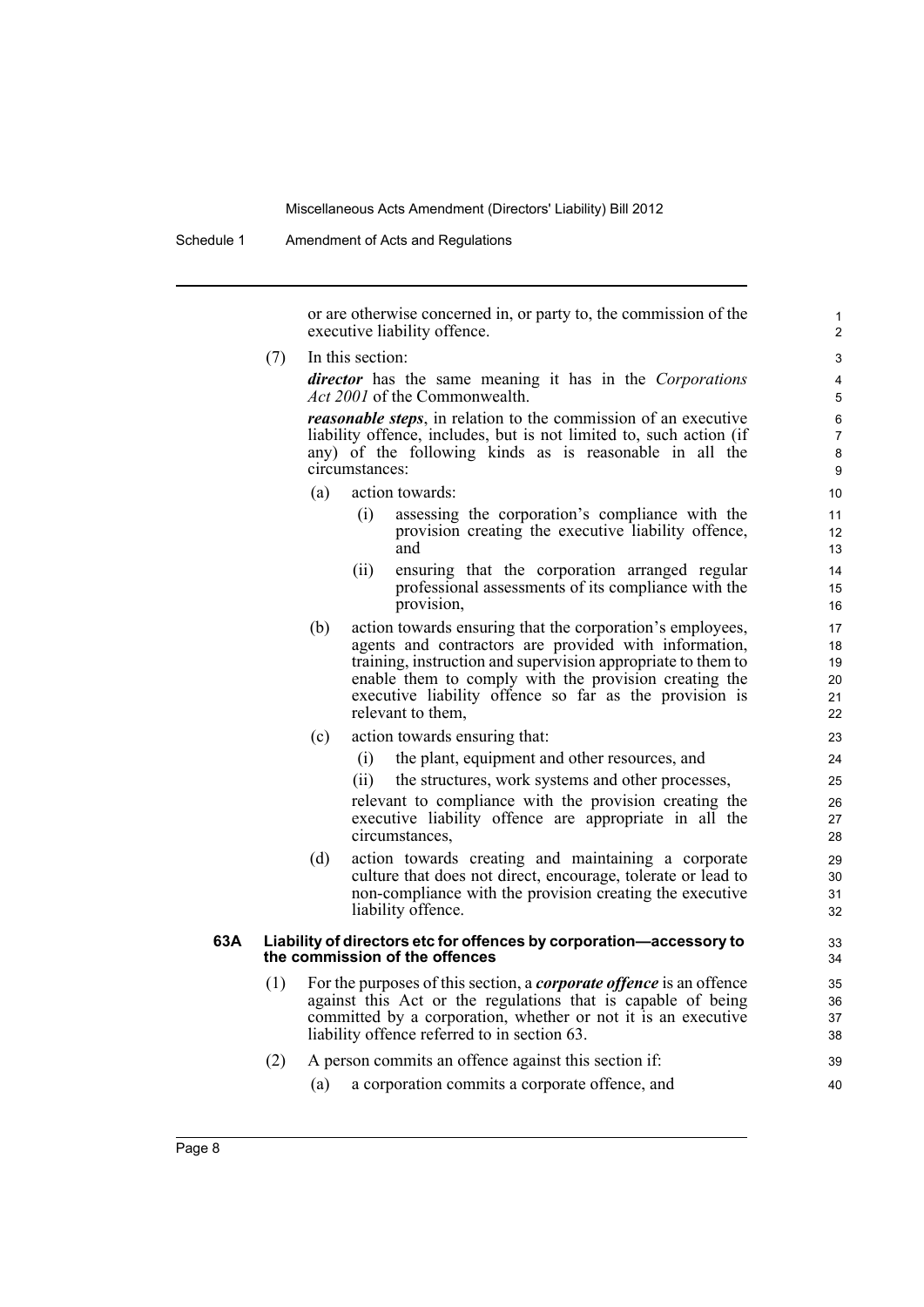Amendment of Acts and Regulations Schedule 1

|     |                                         | (b)          |       | the person is:                                                                                                                                    | 1              |
|-----|-----------------------------------------|--------------|-------|---------------------------------------------------------------------------------------------------------------------------------------------------|----------------|
|     |                                         |              | (i)   | a director of the corporation, or                                                                                                                 | $\overline{c}$ |
|     |                                         |              | (ii)  | an individual who is involved in the management of                                                                                                | 3              |
|     |                                         |              |       | the corporation and who is in a position to influence                                                                                             | 4              |
|     |                                         |              |       | the conduct of the corporation in relation to the<br>commission of the corporate offence, and                                                     | 5<br>6         |
|     |                                         |              |       |                                                                                                                                                   | $\overline{7}$ |
|     |                                         | (c)          |       | the person:<br>aids, abets, counsels or procures the commission of                                                                                |                |
|     |                                         |              | (i)   | the corporate offence, or                                                                                                                         | 8<br>9         |
|     |                                         |              | (ii)  | induces, whether by threats or promises<br><sub>or</sub>                                                                                          | 10             |
|     |                                         |              |       | otherwise, the commission of the corporate offence,<br>or                                                                                         | 11<br>12       |
|     |                                         |              | (iii) | conspires with others to effect the commission of<br>the corporate offence, or                                                                    | 13<br>14       |
|     |                                         |              | (iv)  | is in any other way, whether by act or omission,                                                                                                  | 15             |
|     |                                         |              |       | knowingly concerned in, or party to,<br>the<br>commission of the corporate offence.                                                               | 16<br>17       |
|     |                                         |              |       | Maximum penalty: The maximum penalty for the corporate<br>offence if committed by an individual.                                                  | 18<br>19       |
|     | (3)                                     |              |       | The prosecution bears the legal burden of proving the elements of                                                                                 | 20             |
|     |                                         |              |       | the offence against this section.                                                                                                                 | 21             |
|     | (4)                                     |              |       | The offence against this section can only be prosecuted by a<br>person who can bring a prosecution for the corporate offence.                     | 22<br>23       |
|     | (5)                                     |              |       | This section does not affect the liability of the corporation for the                                                                             | 24             |
|     |                                         |              |       | corporate offence, and applies whether or not the corporation is<br>prosecuted for, or convicted of, the corporate offence.                       | 25<br>26       |
|     | (6)                                     |              |       | This section does not affect the application of any other law                                                                                     | 27             |
|     |                                         |              |       | relating to the criminal liability of any persons (whether or not                                                                                 | 28             |
|     |                                         |              |       | directors or other managers of the corporation) who are                                                                                           | 29             |
|     |                                         | offence.     |       | concerned in, or party to, the commission of the corporate                                                                                        | 30<br>31       |
| 1.3 |                                         |              |       | <b>Children and Young Persons (Care and Protection) Act 1998</b>                                                                                  | 32             |
|     | <b>No 157</b>                           |              |       |                                                                                                                                                   | 33             |
| [1] |                                         |              |       | Section 105 Publication of names and identifying information                                                                                      | 34             |
|     | Insert at the end of section $105$ (2): |              |       |                                                                                                                                                   | 35             |
|     |                                         |              |       | <b>Note.</b> An offence against subsection (2) committed by a corporation is                                                                      | 36             |
|     |                                         | section 258. |       | an executive liability offence attracting executive liability for a director or<br>other person involved in the management of the corporation—see | 37<br>38<br>39 |
|     |                                         |              |       |                                                                                                                                                   |                |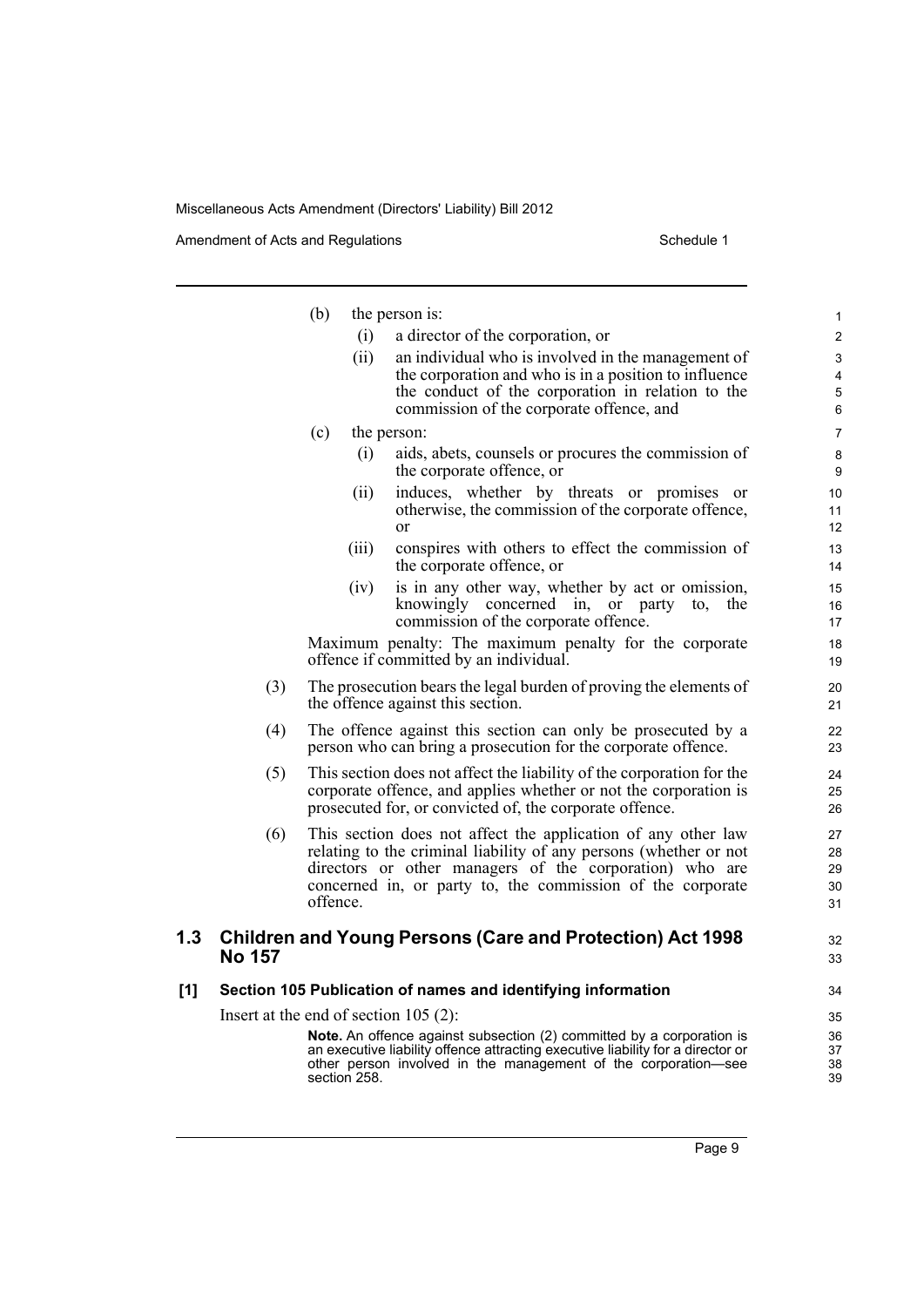Schedule 1 Amendment of Acts and Regulations

| $[2]$ | Section 136 Restriction on who may provide statutory out-of-home care                                                                                                                                                                             | $\mathbf{1}$         |
|-------|---------------------------------------------------------------------------------------------------------------------------------------------------------------------------------------------------------------------------------------------------|----------------------|
|       | Insert at the end of section $136(2)$ :                                                                                                                                                                                                           | $\overline{2}$       |
|       | Note. An offence against subsection (2) committed by a corporation is<br>an executive liability offence attracting executive liability for a director or<br>other person involved in the management of the corporation—see<br>section 258.        | 3<br>4<br>5<br>6     |
| $[3]$ | Section 138 Persons who may arrange for provision of statutory or<br>supported out-of-home care                                                                                                                                                   | $\overline{7}$<br>8  |
|       | Insert at the end of the section:                                                                                                                                                                                                                 | 9                    |
|       | Note. An offence against subsection (2) committed by a corporation is<br>an executive liability offence attracting executive liability for a director or<br>other person involved in the management of the corporation—see<br>section 258.        | 10<br>11<br>12<br>13 |
| [4]   | Section 154 Restriction on who may provide supported out-of-home care                                                                                                                                                                             | 14                   |
|       | Insert at the end of the section:                                                                                                                                                                                                                 | 15                   |
|       | Note. An offence against subsection (3) committed by a corporation is<br>an executive liability offence attracting executive liability for a director or<br>other person involved in the management of the corporation-see<br>section 258.        | 16<br>17<br>18<br>19 |
| [5]   | Section 156B Restrictions on who may provide or arrange voluntary<br>out-of-home care                                                                                                                                                             | 20<br>21             |
|       | Insert at the end of the section:                                                                                                                                                                                                                 | 22                   |
|       | <b>Note.</b> An offence against this section committed by a corporation is an<br>executive liability offence attracting executive liability for a director or<br>other person involved in the management of the corporation-see<br>section 258.   | 23<br>24<br>25<br>26 |
| [6]   | Section 173 Medical examination of children in need of care and<br>protection                                                                                                                                                                     | 27<br>28             |
|       | Insert at the end of section $173(2)$ :                                                                                                                                                                                                           | 29                   |
|       | Note. An offence against subsection (2) committed by a corporation is<br>an executive liability offence attracting executive liability for a director or<br>other person involved in the management of the corporation-see<br>section 258.        | 30<br>31<br>32<br>33 |
| [7]   | <b>Section 175 Special medical treatment</b>                                                                                                                                                                                                      | 34                   |
|       | Insert at the end of section $175(1)$ :                                                                                                                                                                                                           | 35                   |
|       | <b>Note.</b> An offence against subsection (1) committed by a corporation is<br>an executive liability offence attracting executive liability for a director or<br>other person involved in the management of the corporation—see<br>section 258. | 36<br>37<br>38<br>39 |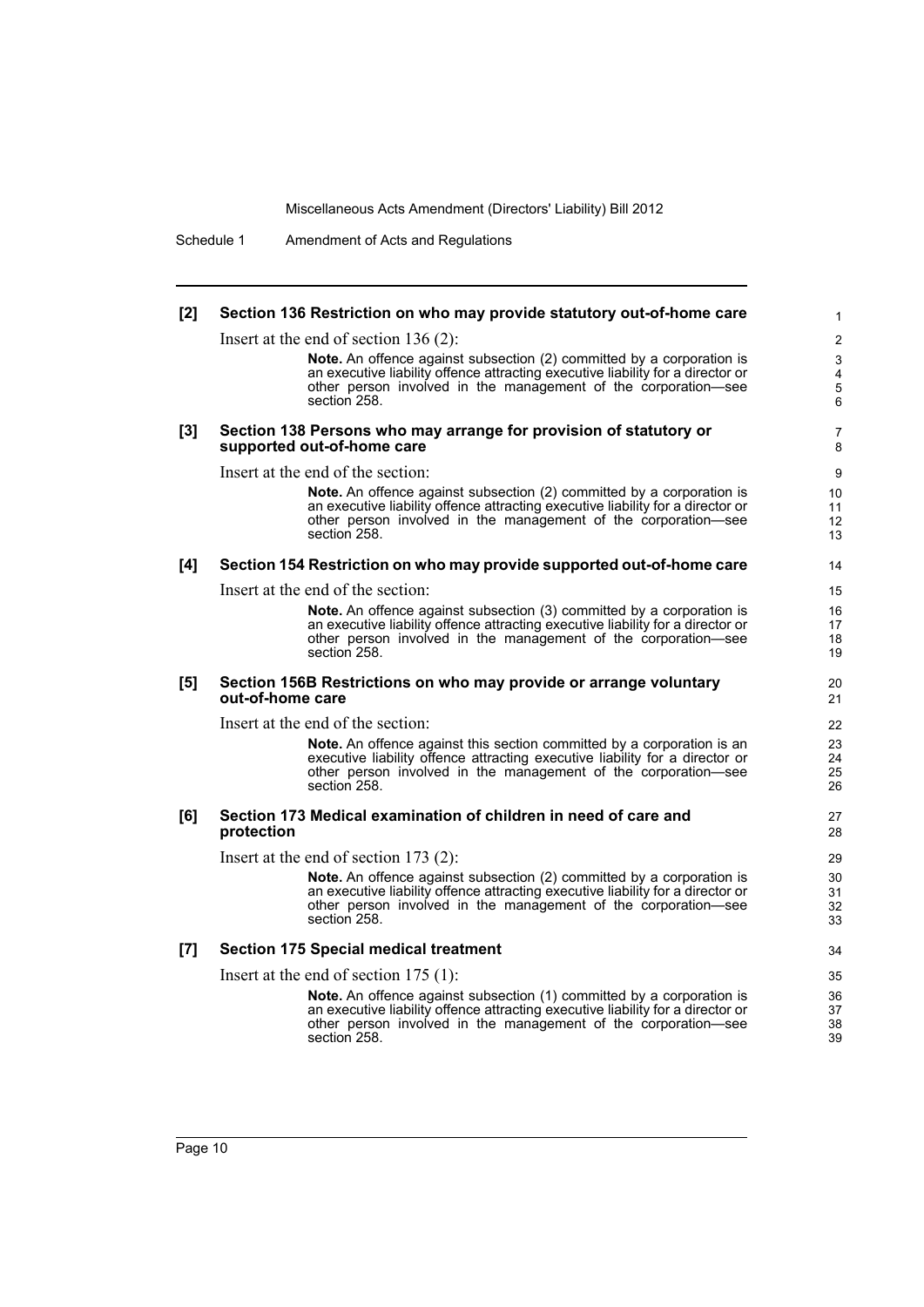Amendment of Acts and Regulations Schedule 1

| [8]    | Section 185 Provision and exchange of information                                                                                                               | 1                            |
|--------|-----------------------------------------------------------------------------------------------------------------------------------------------------------------|------------------------------|
|        | Insert at the end of section $185 (2A)$ :                                                                                                                       | $\overline{2}$               |
|        | <b>Note.</b> An offence against subsection (2A) committed by a corporation is                                                                                   | 3                            |
|        | an executive liability offence attracting executive liability for a director or<br>other person involved in the management of the corporation—see               | $\overline{\mathbf{4}}$<br>5 |
|        | section 258.                                                                                                                                                    | 6                            |
| [9]    | Section 222 Endangering children in employment                                                                                                                  | $\overline{7}$               |
|        | Insert at the end of the section:                                                                                                                               | 8                            |
|        | <b>Note.</b> An offence against this section committed by a corporation is an                                                                                   | 9                            |
|        | executive liability offence attracting executive liability for a director or<br>other person involved in the management of the corporation-see                  | 10<br>11                     |
|        | section 258.                                                                                                                                                    | 12                           |
| $[10]$ | Section 223 Certain employers of children to be authorised                                                                                                      | 13                           |
|        | Insert at the end of the section:                                                                                                                               | 14                           |
|        | <b>Note.</b> An offence against this section committed by a corporation is an                                                                                   | 15                           |
|        | executive liability offence attracting executive liability for a director or<br>other person involved in the management of the corporation-see                  | 16<br>17                     |
|        | section 258.                                                                                                                                                    | 18                           |
| [11]   | Section 228 Neglect of children and young persons                                                                                                               | 19                           |
|        | Insert at the end of the section:                                                                                                                               | 20                           |
|        | <b>Note.</b> An offence against this section committed by a corporation is an<br>executive liability offence attracting executive liability for a director or   | 21<br>22                     |
|        | other person involved in the management of the corporation—see                                                                                                  | 23                           |
|        | section 258.                                                                                                                                                    | 24                           |
| $[12]$ | Section 230 Tattooing of children and young persons                                                                                                             | 25                           |
|        | Insert at the end of section $230(2)$ :                                                                                                                         | 26                           |
|        | Note. An offence against subsection (2) committed by a corporation is<br>an executive liability offence attracting executive liability for a director or        | 27<br>28                     |
|        | other person involved in the management of the corporation-see                                                                                                  | 29                           |
|        | section 258.                                                                                                                                                    | 30                           |
| $[13]$ | Section 230A Body piercing of children                                                                                                                          | 31                           |
|        | Insert at the end of section $230A(2)$ :                                                                                                                        | 32                           |
|        | <b>Note.</b> An offence against subsection (2) committed by a corporation is<br>an executive liability offence attracting executive liability for a director or | 33                           |
|        | other person involved in the management of the corporation-see                                                                                                  | 34<br>35                     |
|        | section 258.                                                                                                                                                    | 36                           |
| $[14]$ | Section 241 Powers exercisable on entry and inspection                                                                                                          | 37                           |
|        | Insert at the end of the section:                                                                                                                               | 38                           |
|        | <b>Note.</b> An offence against subsection (2) committed by a corporation is                                                                                    | 39                           |
|        | an executive liability offence attracting executive liability for a director or                                                                                 | 40                           |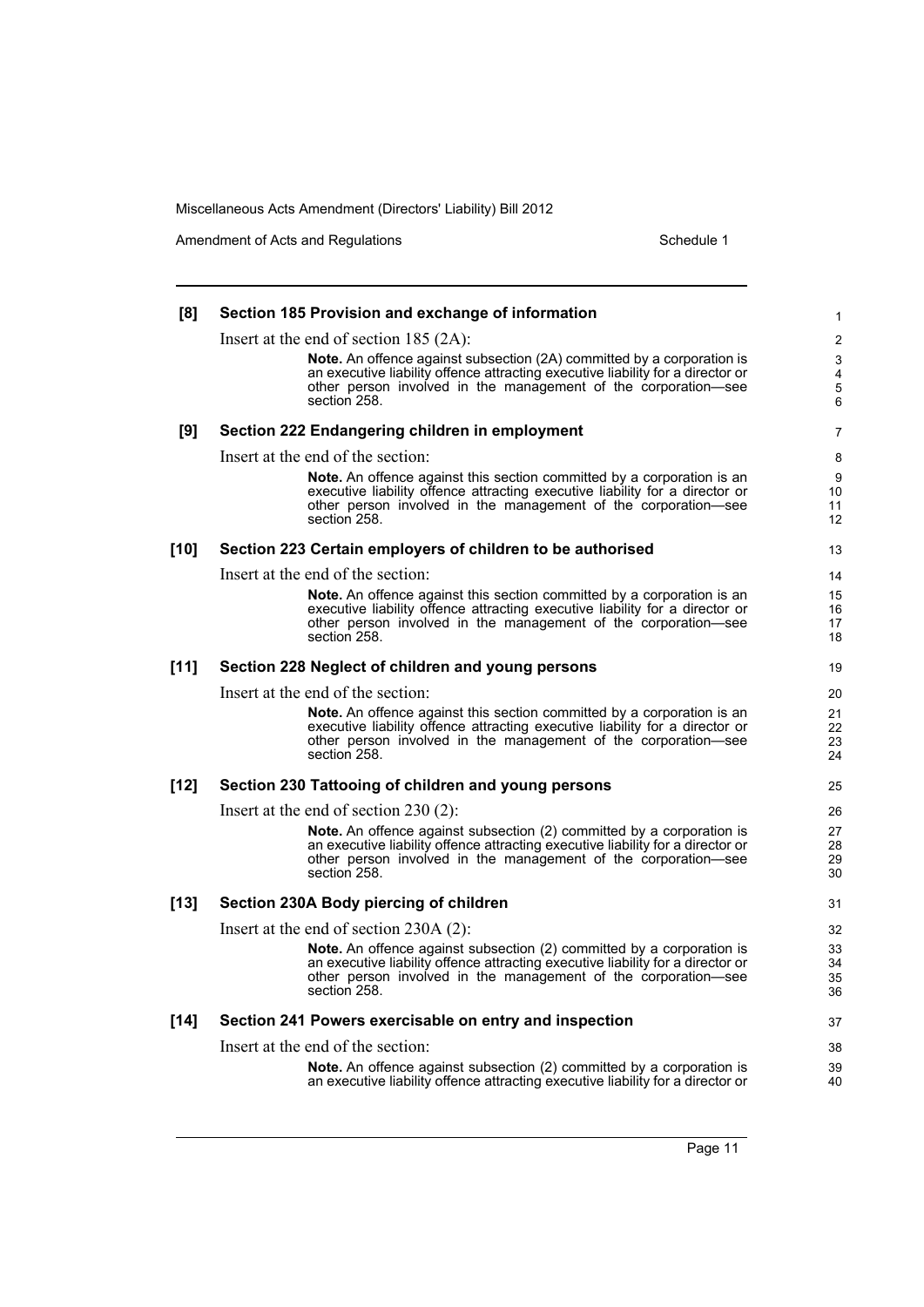Schedule 1 Amendment of Acts and Regulations

|        |     |     |                           | section 258. | other person involved in the management of the corporation—see                                                                                                                                                                                                        | 1<br>$\overline{2}$   |
|--------|-----|-----|---------------------------|--------------|-----------------------------------------------------------------------------------------------------------------------------------------------------------------------------------------------------------------------------------------------------------------------|-----------------------|
| $[15]$ |     |     |                           |              | <b>Section 254 Disclosure of information</b>                                                                                                                                                                                                                          | 3                     |
|        |     |     |                           | section 258. | Insert at the end of section $254$ (1):<br>Note. An offence against subsection (1) committed by a corporation is<br>an executive liability offence attracting executive liability for a director or<br>other person involved in the management of the corporation—see | 4<br>5<br>6<br>7<br>8 |
| [16]   |     |     | <b>Sections 258–258AB</b> |              |                                                                                                                                                                                                                                                                       | 9                     |
|        |     |     |                           |              | Omit section 258. Insert instead:                                                                                                                                                                                                                                     | 10                    |
|        | 258 |     |                           |              | Liability of directors etc for offences by corporation-offences<br>attracting executive liability                                                                                                                                                                     | 11<br>12              |
|        |     | (1) |                           |              | For the purposes of this section, an <i>executive liability offence</i> is<br>an offence against any of the following provisions of this Act that<br>is committed by a corporation:                                                                                   | 13<br>14<br>15        |
|        |     |     | (a)                       |              | section 105 $(2)$ ,                                                                                                                                                                                                                                                   | 16                    |
|        |     |     | (b)                       |              | section 136 $(2)$ ,                                                                                                                                                                                                                                                   | 17                    |
|        |     |     | (c)                       |              | section 138 $(2)$ ,                                                                                                                                                                                                                                                   | 18                    |
|        |     |     | (d)                       |              | section $154(3)$ ,                                                                                                                                                                                                                                                    | 19                    |
|        |     |     | (e)                       |              | section 156B,                                                                                                                                                                                                                                                         | 20                    |
|        |     |     | (f)                       |              | section 173 (2),                                                                                                                                                                                                                                                      | 21                    |
|        |     |     | (g)                       |              | section 175 (1),                                                                                                                                                                                                                                                      | 22                    |
|        |     |     | (h)                       |              | section 185 $(2A)$ ,                                                                                                                                                                                                                                                  | 23                    |
|        |     |     | (i)                       |              | section 222,                                                                                                                                                                                                                                                          | 24                    |
|        |     |     | (j)                       |              | section 223 $(1)$ – $(4)$ ,                                                                                                                                                                                                                                           | 25                    |
|        |     |     | (k)                       |              | section 228,                                                                                                                                                                                                                                                          | 26                    |
|        |     |     | (1)                       |              | section 230 $(2)$ ,                                                                                                                                                                                                                                                   | 27                    |
|        |     |     | (m)                       |              | section 230A $(2)$ ,                                                                                                                                                                                                                                                  | 28                    |
|        |     |     | (n)                       |              | section 241 $(2)$ ,                                                                                                                                                                                                                                                   | 29                    |
|        |     |     | $\left( 0 \right)$        |              | section 254 (1).                                                                                                                                                                                                                                                      | 30                    |
|        |     | (2) |                           |              | A person commits an offence against this section if:                                                                                                                                                                                                                  | 31                    |
|        |     |     | (a)                       |              | a corporation commits an executive liability offence, and                                                                                                                                                                                                             | 32                    |
|        |     |     | (b)                       |              | the person is:                                                                                                                                                                                                                                                        | 33                    |
|        |     |     |                           | (i)          | a director of the corporation, or                                                                                                                                                                                                                                     | 34                    |
|        |     |     |                           |              |                                                                                                                                                                                                                                                                       |                       |

[16]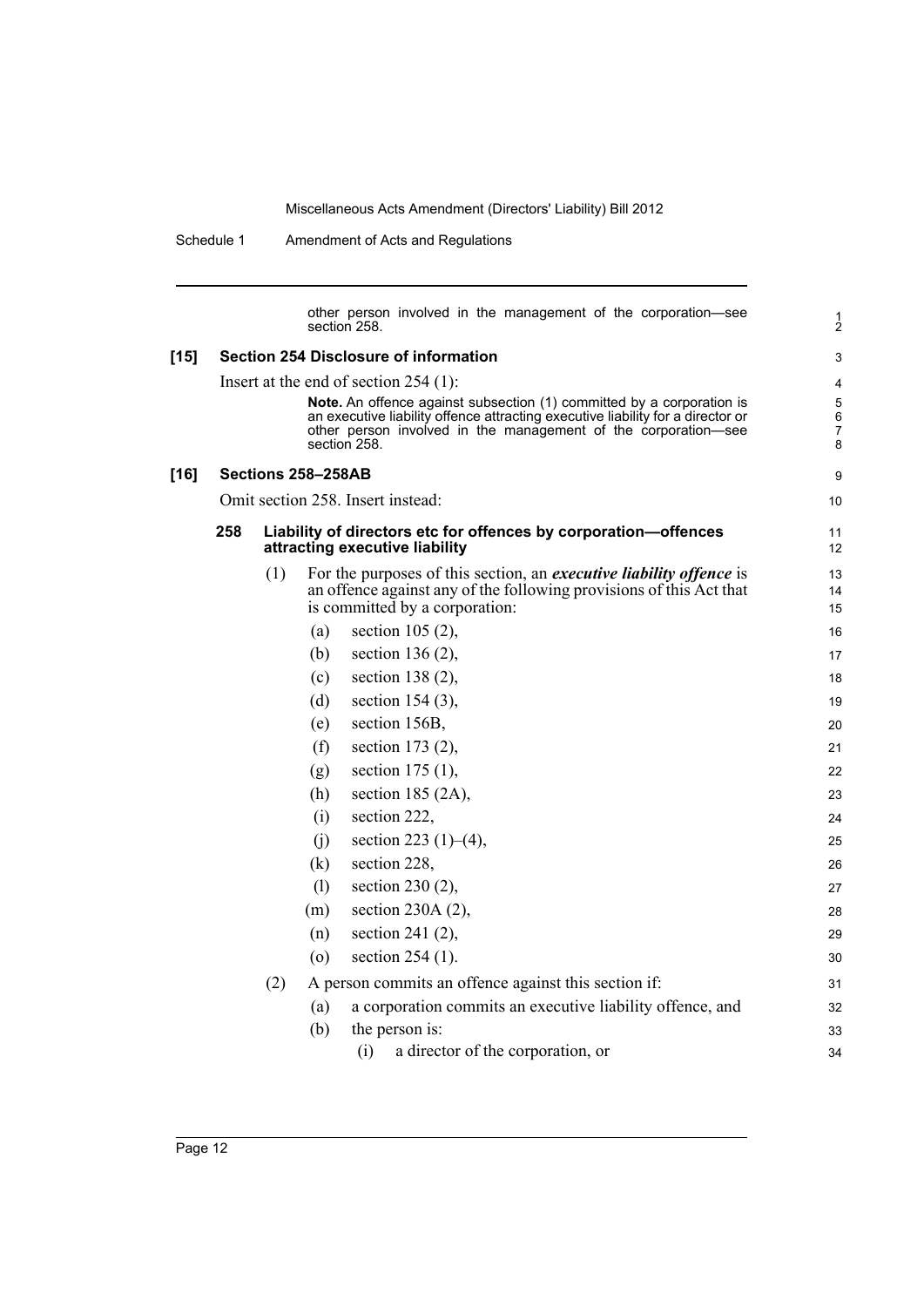Amendment of Acts and Regulations Schedule 1

- (ii) an individual who is involved in the management of the corporation and who is in a position to influence the conduct of the corporation in relation to the commission of the executive liability offence, and (c) the person: (i) knows or ought reasonably to know that the executive liability offence (or an offence of the same type) would be or is being committed, and (ii) fails to take all reasonable steps to prevent or stop the commission of that offence. Maximum penalty: The maximum penalty for the executive liability offence if committed by an individual. (3) The prosecution bears the legal burden of proving the elements of the offence against this section. (4) The offence against this section can only be prosecuted by a person who can bring a prosecution for the executive liability offence. (5) This section does not affect the liability of the corporation for the executive liability offence, and applies whether or not the corporation is prosecuted for, or convicted of, the executive liability offence. (6) This section does not affect the application of any other law relating to the criminal liability of any persons (whether or not directors or other managers of the corporation) who are accessories to the commission of the executive liability offence or are otherwise concerned in, or party to, the commission of the executive liability offence. (7) In this section: *director* has the same meaning it has in the *Corporations Act 2001* of the Commonwealth. *reasonable steps*, in relation to the commission of an executive liability offence, includes, but is not limited to, such action (if any) of the following kinds as is reasonable in all the circumstances: (a) action towards:
	- (i) assessing the corporation's compliance with the provision creating the executive liability offence, and
	- (ii) ensuring that the corporation arranged regular professional assessments of its compliance with the provision,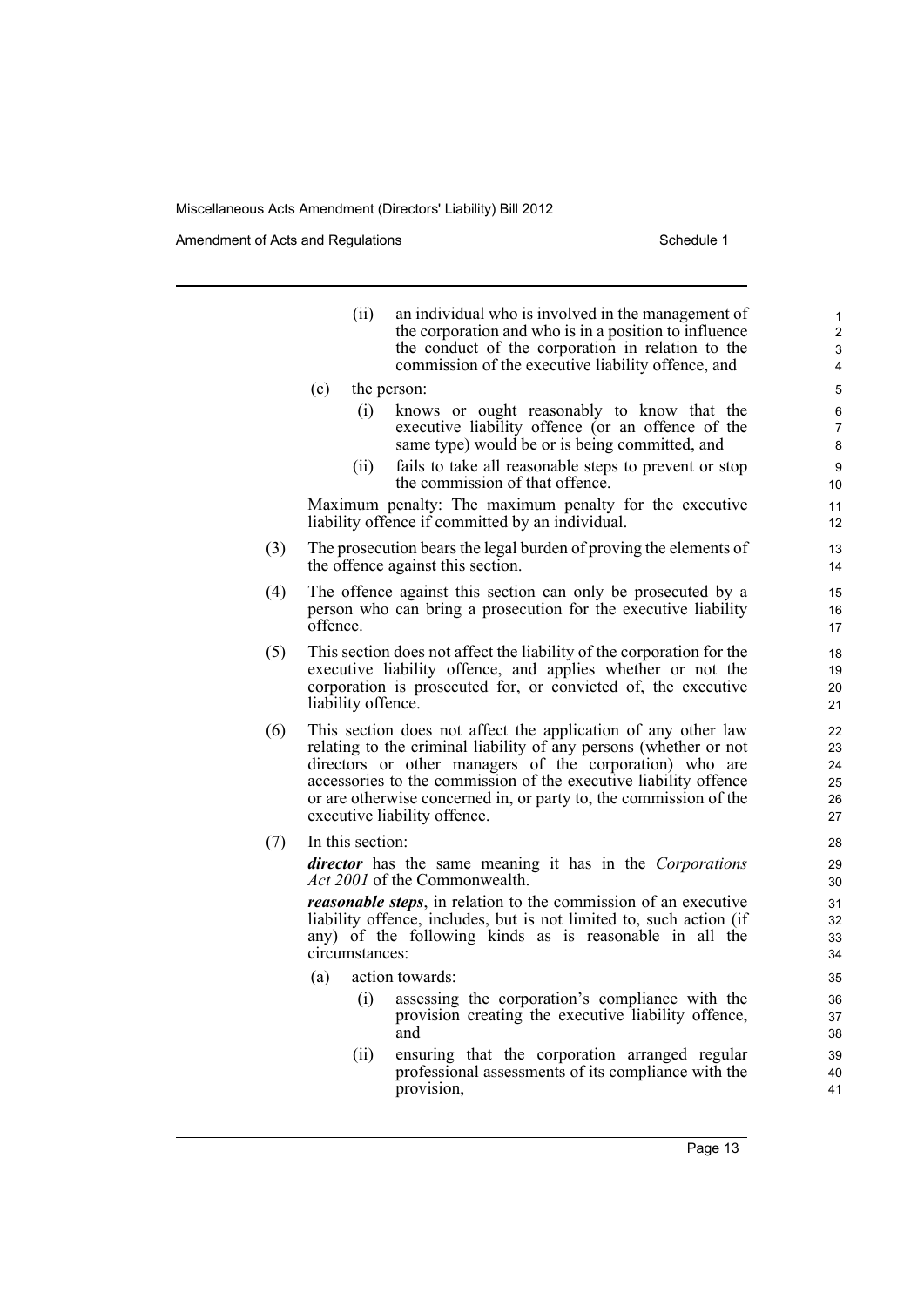Schedule 1 Amendment of Acts and Regulations

(b) action towards ensuring that the corporation's employees, agents and contractors are provided with information, training, instruction and supervision appropriate to them to enable them to comply with the provision creating the executive liability offence so far as the provision is relevant to them, (c) action towards ensuring that: (i) the plant, equipment and other resources, and (ii) the structures, work systems and other processes, relevant to compliance with the provision creating the executive liability offence are appropriate in all the circumstances, (d) action towards creating and maintaining a corporate culture that does not direct, encourage, tolerate or lead to non-compliance with the provision creating the executive liability offence. **258AA Liability of directors etc for offences by corporation—accessory to the commission of the offences** (1) For the purposes of this section, a *corporate offence* is an offence against this Act or the regulations that is capable of being committed by a corporation, whether or not it is an executive liability offence referred to in section 258. (2) A person commits an offence against this section if: (a) a corporation commits a corporate offence, and (b) the person is: (i) a director of the corporation, or (ii) an individual who is involved in the management of the corporation and who is in a position to influence the conduct of the corporation in relation to the commission of the corporate offence, and (c) the person: (i) aids, abets, counsels or procures the commission of the corporate offence, or (ii) induces, whether by threats or promises or otherwise, the commission of the corporate offence, or (iii) conspires with others to effect the commission of the corporate offence, or 1 2 3 4 5 6 7 8  $\overline{Q}$ 10 11 12 13 14 15 16 17 18 19 20 21 22 23 24 25 26 27 28 29 30 31 32 33 34 35 36 37 38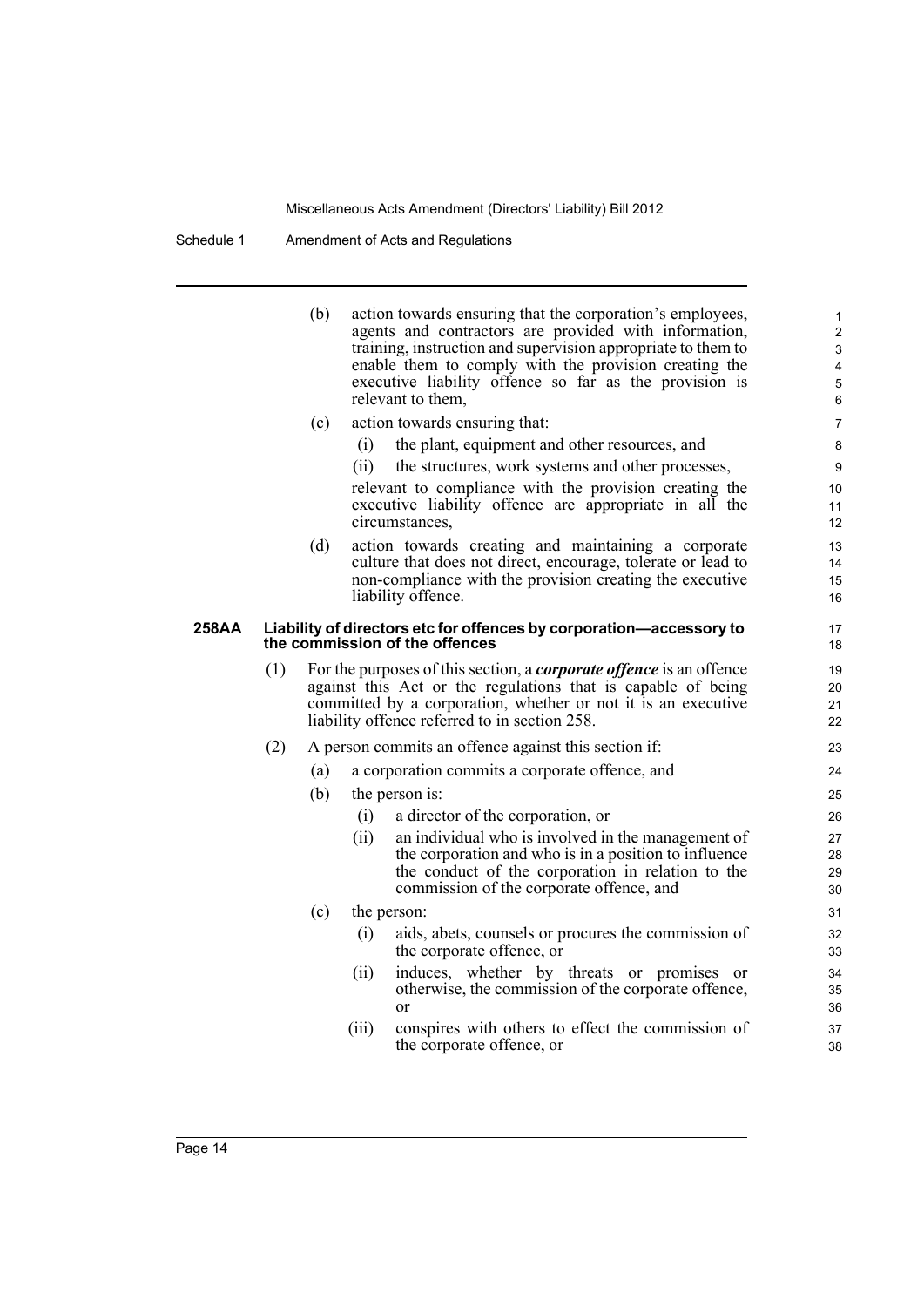Amendment of Acts and Regulations Schedule 1

|     |       |                                             | (iv)<br>is in any other way, whether by act or omission,<br>knowingly concerned in, or party<br>the<br>to.<br>commission of the corporate offence.<br>Maximum penalty: The maximum penalty for the corporate                                                                                                                 | $\mathbf{1}$<br>$\overline{2}$<br>$\mathsf 3$<br>4 |  |  |  |  |
|-----|-------|---------------------------------------------|------------------------------------------------------------------------------------------------------------------------------------------------------------------------------------------------------------------------------------------------------------------------------------------------------------------------------|----------------------------------------------------|--|--|--|--|
|     |       |                                             | offence if committed by an individual.                                                                                                                                                                                                                                                                                       | 5                                                  |  |  |  |  |
|     |       | (3)                                         | The prosecution bears the legal burden of proving the elements of<br>the offence against this section.                                                                                                                                                                                                                       | $\,6\,$<br>$\overline{7}$                          |  |  |  |  |
|     |       | (4)                                         | The offence against this section can only be prosecuted by a<br>person who can bring a prosecution for the corporate offence.                                                                                                                                                                                                | 8<br>9                                             |  |  |  |  |
|     |       | (5)                                         | This section does not affect the liability of the corporation for the<br>corporate offence, and applies whether or not the corporation is<br>prosecuted for, or convicted of, the corporate offence.                                                                                                                         | 10<br>11<br>12                                     |  |  |  |  |
|     |       | (6)                                         | This section does not affect the application of any other law<br>relating to the criminal liability of any persons (whether or not<br>directors or other managers of the corporation) who are<br>concerned in, or party to, the commission of the corporate<br>offence.                                                      | 13<br>14<br>15<br>16<br>17                         |  |  |  |  |
|     | 258AB | Evidence as to state of mind of corporation |                                                                                                                                                                                                                                                                                                                              |                                                    |  |  |  |  |
|     |       | (1)                                         | Without limiting any other law or practice regarding the<br>admissibility of evidence, evidence that an officer, employee or<br>agent of a corporation (while acting in his or her capacity as such)<br>had, at any particular time, a particular state of mind, is evidence<br>that the corporation had that state of mind. | 19<br>20<br>21<br>22<br>23                         |  |  |  |  |
|     |       | (2)                                         | In this section, the <i>state of mind</i> of a person includes:                                                                                                                                                                                                                                                              | 24                                                 |  |  |  |  |
|     |       |                                             | the knowledge, intention, opinion, belief or purpose of the<br>(a)<br>person, and                                                                                                                                                                                                                                            | 25<br>26                                           |  |  |  |  |
|     |       |                                             | the person's reasons for the intention, opinion, belief or<br>(b)<br>purpose.                                                                                                                                                                                                                                                | 27<br>28                                           |  |  |  |  |
| 1.4 |       |                                             | <b>Classification (Publications, Films and Computer Games)</b><br>Enforcement Act 1995 No 63                                                                                                                                                                                                                                 | 29<br>30                                           |  |  |  |  |
|     |       | <b>Section 62</b>                           |                                                                                                                                                                                                                                                                                                                              | 31                                                 |  |  |  |  |
|     |       | Omit the section. Insert instead:           |                                                                                                                                                                                                                                                                                                                              |                                                    |  |  |  |  |
|     | 62    |                                             | Liability of directors etc for offences by corporation-accessory to<br>the commission of the offences                                                                                                                                                                                                                        | 33<br>34                                           |  |  |  |  |
|     |       | (1)                                         | For the purposes of this section, a <i>corporate offence</i> is an offence<br>against this Act or the regulations that is capable of being<br>committed by a corporation.                                                                                                                                                    | 35<br>36<br>37                                     |  |  |  |  |
|     |       |                                             |                                                                                                                                                                                                                                                                                                                              |                                                    |  |  |  |  |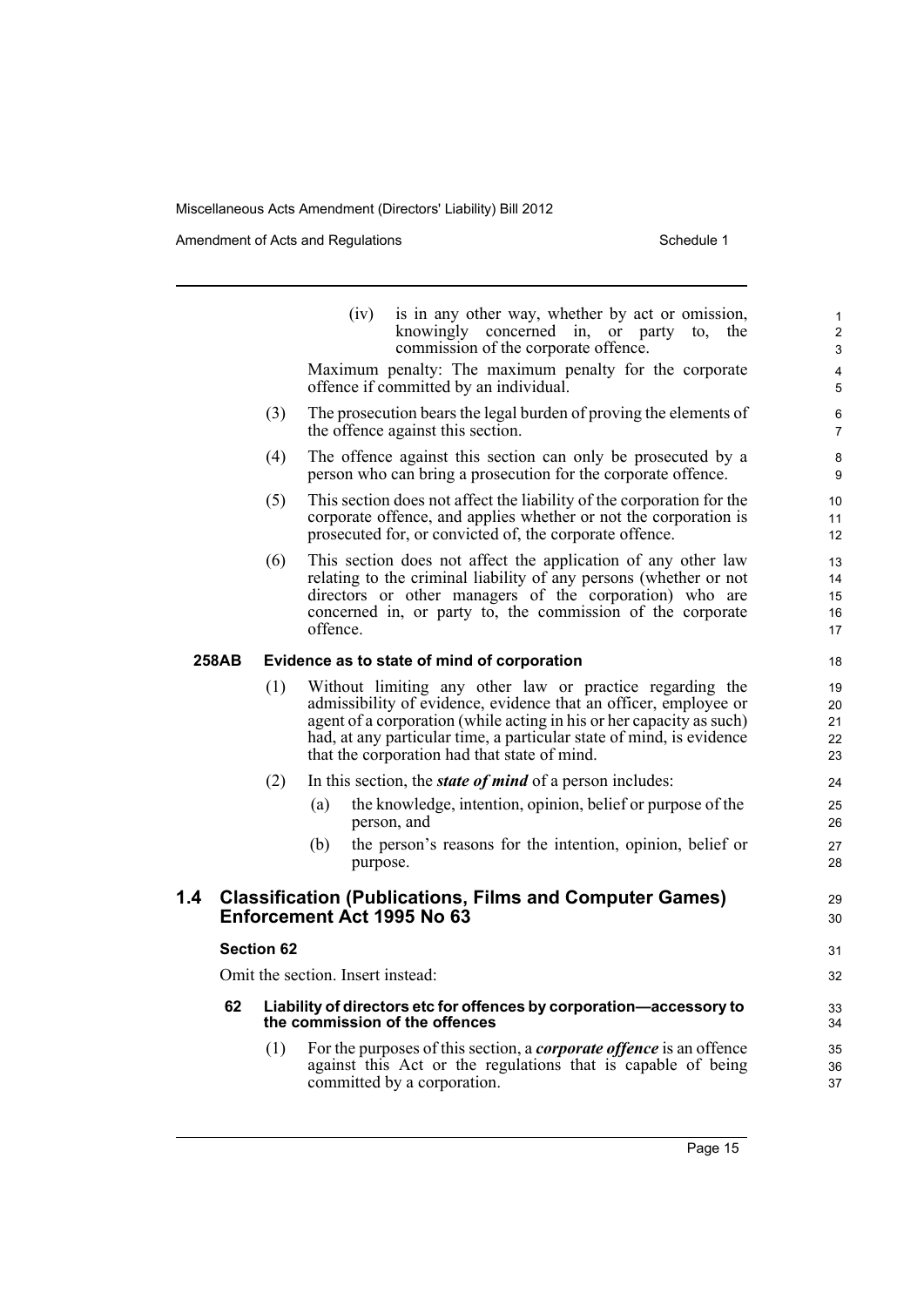Schedule 1 Amendment of Acts and Regulations

|     | (2) |                                        | A person commits an offence against this section if:                                                                          | 1              |
|-----|-----|----------------------------------------|-------------------------------------------------------------------------------------------------------------------------------|----------------|
|     |     | (a)                                    | a corporation commits a corporate offence, and                                                                                | $\overline{2}$ |
|     |     | (b)                                    | the person is:                                                                                                                | 3              |
|     |     | (i)                                    | a director of the corporation, or                                                                                             | 4              |
|     |     | (ii)                                   | an individual who is involved in the management of                                                                            | 5              |
|     |     |                                        | the corporation and who is in a position to influence                                                                         | 6              |
|     |     |                                        | the conduct of the corporation in relation to the<br>commission of the corporate offence, and                                 | $\overline{7}$ |
|     |     | (c)                                    |                                                                                                                               | 8              |
|     |     | (i)                                    | the person:<br>aids, abets, counsels or procures the commission of                                                            | 9              |
|     |     |                                        | the corporate offence, or                                                                                                     | 10<br>11       |
|     |     | (ii)                                   | induces, whether by threats or promises<br>or                                                                                 | 12             |
|     |     |                                        | otherwise, the commission of the corporate offence,                                                                           | 13             |
|     |     |                                        | <sub>or</sub>                                                                                                                 | 14             |
|     |     | (iii)                                  | conspires with others to effect the commission of<br>the corporate offence, or                                                | 15<br>16       |
|     |     | (iv)                                   | is in any other way, whether by act or omission,                                                                              | 17             |
|     |     |                                        | knowingly concerned in, or party<br>the<br>to,<br>commission of the corporate offence.                                        | 18<br>19       |
|     |     |                                        | Maximum penalty: The maximum penalty for the corporate                                                                        | 20             |
|     |     |                                        | offence if committed by an individual.                                                                                        | 21             |
|     | (3) |                                        | The prosecution bears the legal burden of proving the elements of<br>the offence against this section.                        | 22<br>23       |
|     | (4) |                                        | The offence against this section can only be prosecuted by a<br>person who can bring a prosecution for the corporate offence. | 24<br>25       |
|     | (5) |                                        | This section does not affect the liability of the corporation for the                                                         | 26             |
|     |     |                                        | corporate offence, and applies whether or not the corporation is                                                              | 27             |
|     |     |                                        | prosecuted for, or convicted of, the corporate offence.                                                                       | 28             |
|     | (6) |                                        | This section does not affect the application of any other law                                                                 | 29             |
|     |     |                                        | relating to the criminal liability of any persons (whether or not<br>directors or other managers of the corporation) who are  | 30<br>31       |
|     |     |                                        | concerned in, or party to, the commission of the corporate                                                                    | 32             |
|     |     | offence.                               |                                                                                                                               | 33             |
| 1.5 |     |                                        | Contaminated Land Management Act 1997 No 140                                                                                  | 34             |
| [1] |     | <b>Section 14 Management orders</b>    |                                                                                                                               | 35             |
|     |     | Insert at the end of section $14(6)$ : |                                                                                                                               | 36             |
|     |     |                                        | Note. An offence against subsection (6) committed by a corporation is                                                         | 37             |
|     |     |                                        | an executive liability offence attracting executive liability for a director or                                               | 38             |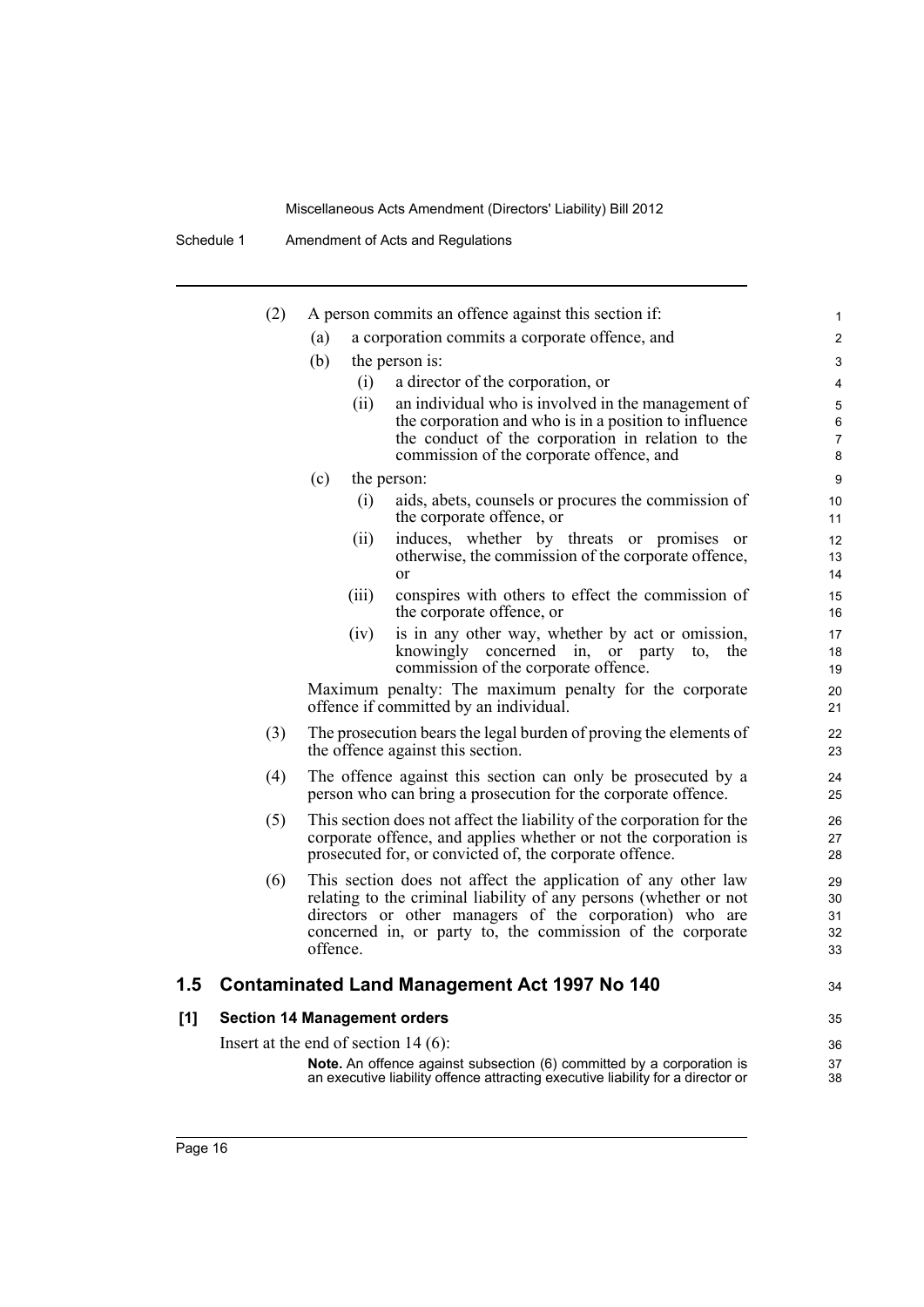Amendment of Acts and Regulations Schedule 1

other person involved in the management of the corporation—see section 98. **[2] Section 28 Ongoing maintenance orders** Insert at the end of section 28 (4): **Note.** An offence against subsection (4) committed by a corporation is an executive liability offence attracting executive liability for a director or other person involved in the management of the corporation—see section 98. **[3] Section 60 Duty to report contamination** Insert at the end of the section: **Note.** An offence against subsection (1) or (2) committed by a corporation is an executive liability offence attracting executive liability for a director or other person involved in the management of the corporation—see section 98. **[4] Sections 98–98B** Omit section 98. Insert instead: **98 Liability of directors etc for offences by corporation—offences attracting executive liability** (1) For the purposes of this section, an *executive liability offence* is an offence against any of the following provisions of this Act that is committed by a corporation: (a) section 14 (6), (b) section 28 (4), (c) section 60 (1) or  $(2)$ . (2) A person commits an offence against this section if: (a) a corporation commits an executive liability offence, and (b) the person is: (i) a director of the corporation, or (ii) an individual who is involved in the management of the corporation and who is in a position to influence the conduct of the corporation in relation to the commission of the executive liability offence, and (c) the person: (i) knows or ought reasonably to know that the executive liability offence (or an offence of the same type) would be or is being committed, and 1 2 3 4 5 6 7 8 9 10 11 12 13 14 15 16 17 18 19  $20$ 21 22 23 24 25 26 27 28 29 30 31 32 33 34 35 36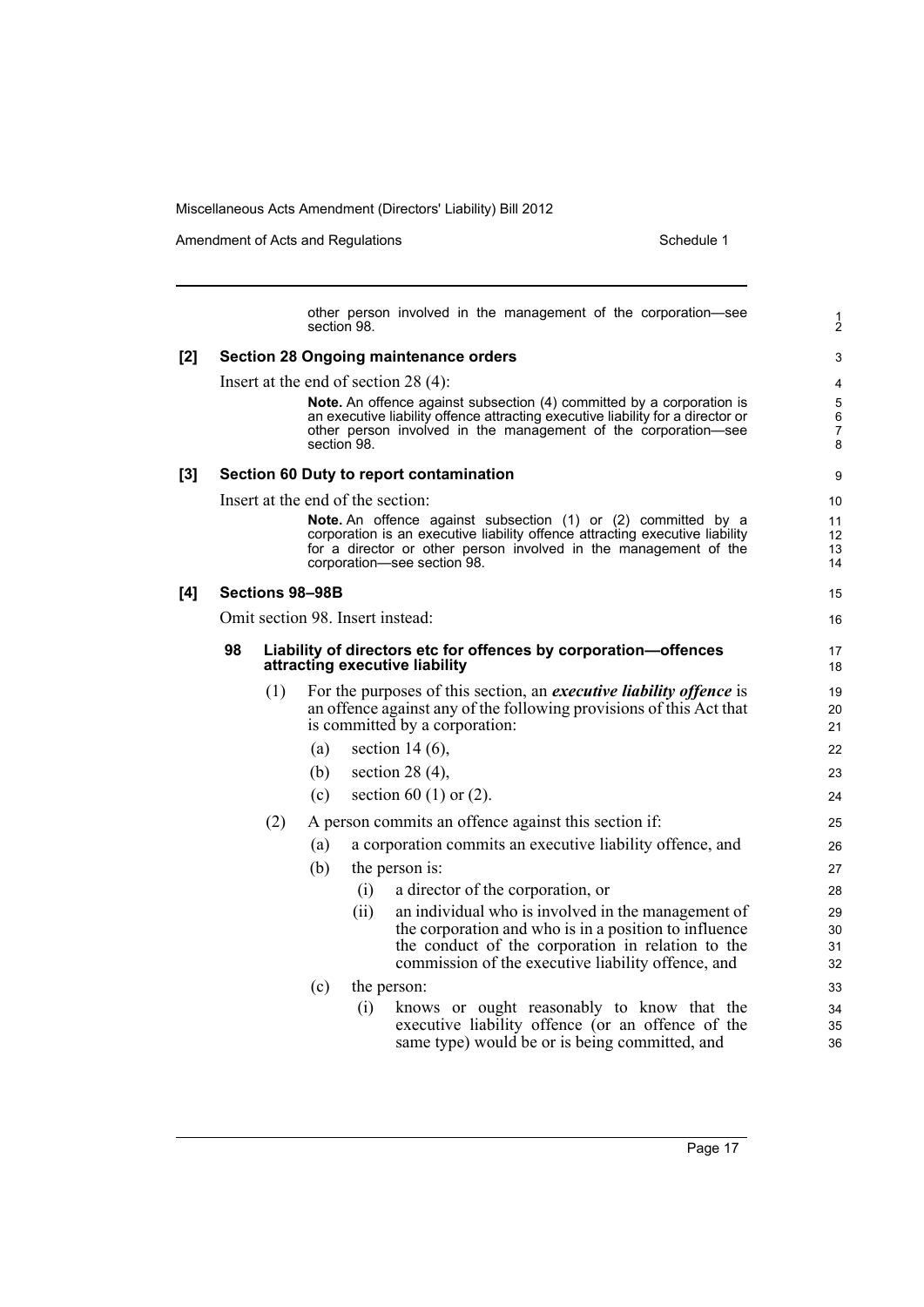Schedule 1 Amendment of Acts and Regulations

(ii) fails to take all reasonable steps to prevent or stop the commission of that offence. Maximum penalty: The maximum penalty for the executive liability offence if committed by an individual. (3) The prosecution bears the legal burden of proving the elements of the offence against this section. (4) The offence against this section can only be prosecuted by a person who can bring a prosecution for the executive liability offence. (5) This section does not affect the liability of the corporation for the executive liability offence, and applies whether or not the corporation is prosecuted for, or convicted of, the executive liability offence. (6) This section does not affect the application of any other law relating to the criminal liability of any persons (whether or not directors or other managers of the corporation) who are accessories to the commission of the executive liability offence or are otherwise concerned in, or party to, the commission of the executive liability offence. (7) In this section: *director* has the same meaning it has in the *Corporations Act 2001* of the Commonwealth. *reasonable steps*, in relation to the commission of an executive liability offence, includes, but is not limited to, such action (if any) of the following kinds as is reasonable in all the circumstances: (a) action towards: (i) assessing the corporation's compliance with the provision creating the executive liability offence, and  $21$ 27 31

28  $29$ 30

- (ii) ensuring that the corporation arranged regular professional assessments of its compliance with the provision,
- (b) action towards ensuring that the corporation's employees, agents and contractors are provided with information, training, instruction and supervision appropriate to them to enable them to comply with the provision creating the executive liability offence so far as the provision is relevant to them,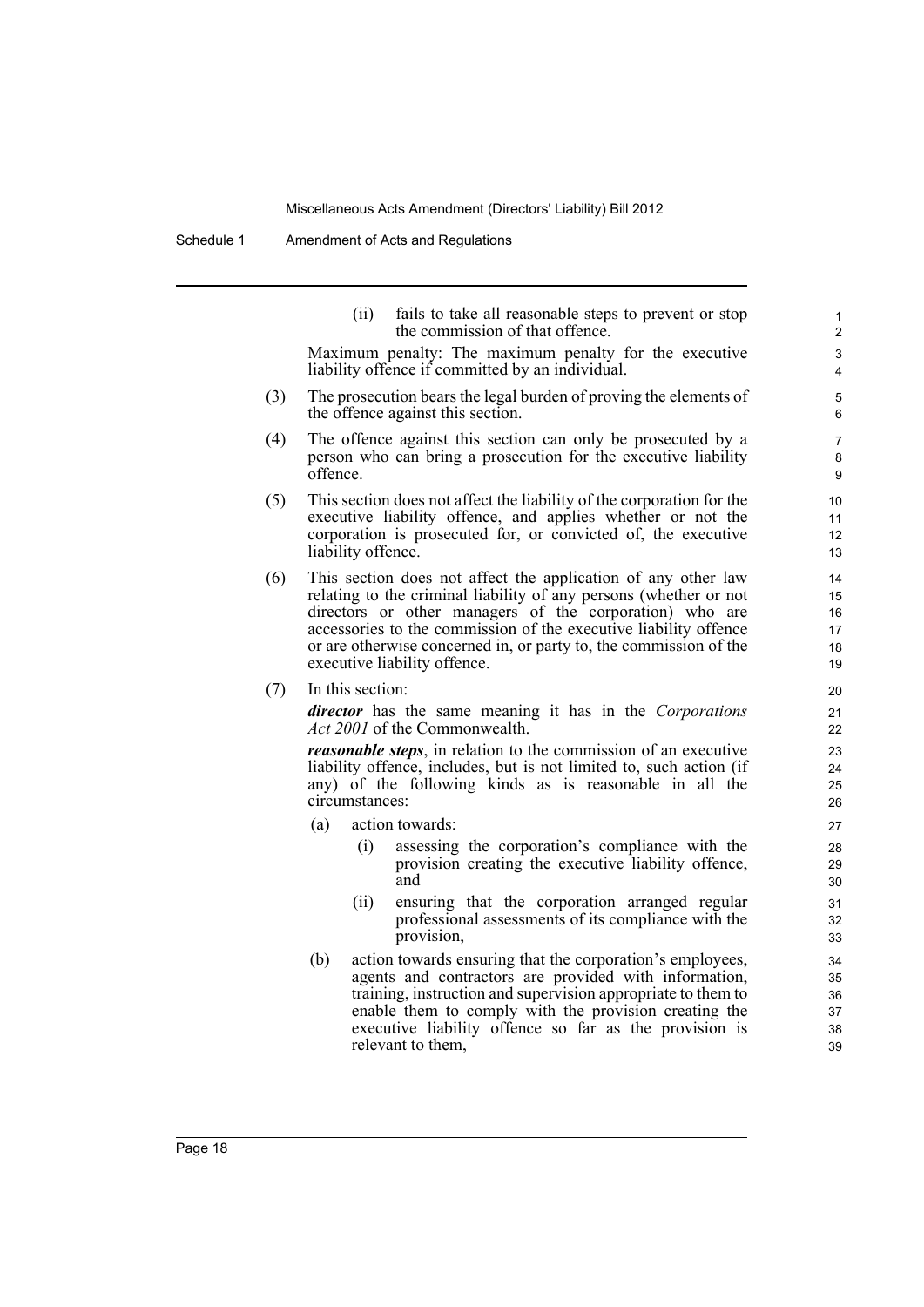Amendment of Acts and Regulations Schedule 1

|     |     | (c) |       | action towards ensuring that:                                                                                 | $\mathbf{1}$   |
|-----|-----|-----|-------|---------------------------------------------------------------------------------------------------------------|----------------|
|     |     |     | (1)   | the plant, equipment and other resources, and                                                                 | $\overline{2}$ |
|     |     |     | (ii)  | the structures, work systems and other processes,                                                             | 3              |
|     |     |     |       | relevant to compliance with the provision creating the                                                        | 4              |
|     |     |     |       | executive liability offence are appropriate in all the                                                        | 5              |
|     |     |     |       | circumstances,                                                                                                | 6              |
|     |     | (d) |       | action towards creating and maintaining a corporate                                                           | 7              |
|     |     |     |       | culture that does not direct, encourage, tolerate or lead to                                                  | 8              |
|     |     |     |       | non-compliance with the provision creating the executive<br>liability offence.                                | 9<br>10        |
|     |     |     |       |                                                                                                               |                |
| 98A |     |     |       | Liability of directors etc for offences by corporation-accessory to                                           | 11             |
|     |     |     |       | the commission of the offences                                                                                | 12             |
|     | (1) |     |       | For the purposes of this section, a <i>corporate offence</i> is an offence                                    | 13             |
|     |     |     |       | against this Act or the regulations that is capable of being                                                  | 14             |
|     |     |     |       | committed by a corporation, whether or not it is an executive<br>liability offence referred to in section 98. | 15<br>16       |
|     | (2) |     |       | A person commits an offence against this section if:                                                          | 17             |
|     |     | (a) |       | a corporation commits a corporate offence, and                                                                | 18             |
|     |     | (b) |       |                                                                                                               |                |
|     |     |     |       | the person is:                                                                                                | 19             |
|     |     |     | (i)   | a director of the corporation, or                                                                             | 20             |
|     |     |     | (ii)  | an individual who is involved in the management of<br>the corporation and who is in a position to influence   | 21<br>22       |
|     |     |     |       | the conduct of the corporation in relation to the                                                             | 23             |
|     |     |     |       | commission of the corporate offence, and                                                                      | 24             |
|     |     | (c) |       | the person:                                                                                                   | 25             |
|     |     |     | (i)   | aids, abets, counsels or procures the commission of                                                           | 26             |
|     |     |     |       | the corporate offence, or                                                                                     | 27             |
|     |     |     | (ii)  | induces, whether by threats or promises or                                                                    | 28             |
|     |     |     |       | otherwise, the commission of the corporate offence,                                                           | 29             |
|     |     |     |       | $\alpha$                                                                                                      | 30             |
|     |     |     | (iii) | conspires with others to effect the commission of<br>the corporate offence, or                                | 31<br>32       |
|     |     |     | (iv)  | is in any other way, whether by act or omission,                                                              | 33             |
|     |     |     |       | knowingly concerned in, or party<br>the<br>to,                                                                | 34             |
|     |     |     |       | commission of the corporate offence.                                                                          | 35             |
|     |     |     |       | Maximum penalty: The maximum penalty for the corporate<br>offence if committed by an individual.              | 36<br>37       |
|     |     |     |       |                                                                                                               |                |
|     | (3) |     |       | The prosecution bears the legal burden of proving the elements of                                             | 38             |

(3) The prosecution bears the legal burden of proving the elements of the offence against this section.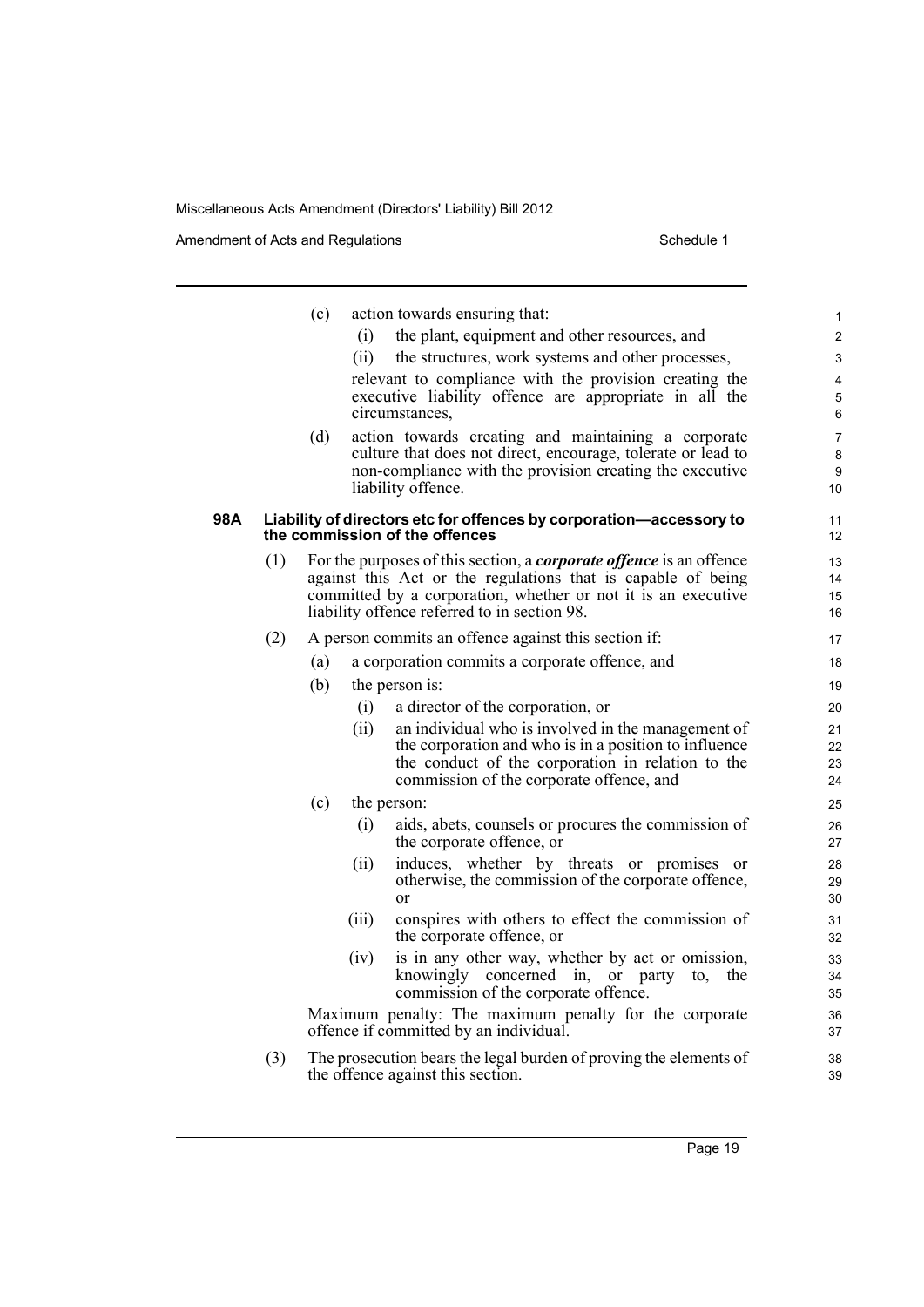|                |     | (4)                |          | The offence against this section can only be prosecuted by a<br>person who can bring a prosecution for the corporate offence.                                                                                                                                                                                                | $\mathbf{1}$<br>$\overline{2}$      |
|----------------|-----|--------------------|----------|------------------------------------------------------------------------------------------------------------------------------------------------------------------------------------------------------------------------------------------------------------------------------------------------------------------------------|-------------------------------------|
|                |     | (5)                |          | This section does not affect the liability of the corporation for the<br>corporate offence, and applies whether or not the corporation is<br>prosecuted for, or convicted of, the corporate offence.                                                                                                                         | 3<br>4<br>5                         |
|                |     | (6)                | offence. | This section does not affect the application of any other law<br>relating to the criminal liability of any persons (whether or not<br>directors or other managers of the corporation) who are<br>concerned in, or party to, the commission of the corporate                                                                  | 6<br>$\overline{7}$<br>8<br>9<br>10 |
|                | 98B |                    |          | Evidence as to state of mind of corporation                                                                                                                                                                                                                                                                                  | 11                                  |
|                |     | (1)                |          | Without limiting any other law or practice regarding the<br>admissibility of evidence, evidence that an officer, employee or<br>agent of a corporation (while acting in his or her capacity as such)<br>had, at any particular time, a particular state of mind, is evidence<br>that the corporation had that state of mind. | 12<br>13<br>14<br>15<br>16          |
|                |     | (2)                |          | In this section, the <i>state of mind</i> of a person includes:                                                                                                                                                                                                                                                              | 17                                  |
|                |     |                    | (a)      | the knowledge, intention, opinion, belief or purpose of the<br>person, and                                                                                                                                                                                                                                                   | 18<br>19                            |
|                |     |                    | (b)      | the person's reasons for the intention, opinion, belief or<br>purpose.                                                                                                                                                                                                                                                       | 20<br>21                            |
| 1.6            |     |                    |          | <b>Conveyancers Licensing Act 2003 No 3</b>                                                                                                                                                                                                                                                                                  | 22                                  |
| [1]            |     |                    |          | Section 155 Offences by persons other than principal offenders                                                                                                                                                                                                                                                               | 23                                  |
|                |     |                    |          | Insert at the end of the section:                                                                                                                                                                                                                                                                                            | 24                                  |
|                |     | (2)                |          | A person does not commit an offence because of this section for<br>any act or omission that is an offence under section 160.                                                                                                                                                                                                 | 25<br>26                            |
| $\mathsf{I2}1$ |     | <b>Section 160</b> |          |                                                                                                                                                                                                                                                                                                                              | 27                                  |
|                |     |                    |          | Omit the section. Insert instead:                                                                                                                                                                                                                                                                                            | 28                                  |
|                | 160 |                    |          | Liability of directors etc for offences by corporation-accessory to<br>the commission of the offences                                                                                                                                                                                                                        | 29<br>30                            |
|                |     | (1)                |          | For the purposes of this section, a <i>corporate offence</i> is an offence<br>against this Act or the regulations that is capable of being<br>committed by a corporation.                                                                                                                                                    | 31<br>32<br>33                      |
|                |     | (2)                | (a)      | A person commits an offence against this section if:<br>a corporation commits a corporate offence, and                                                                                                                                                                                                                       | 34<br>35                            |
|                |     |                    |          |                                                                                                                                                                                                                                                                                                                              |                                     |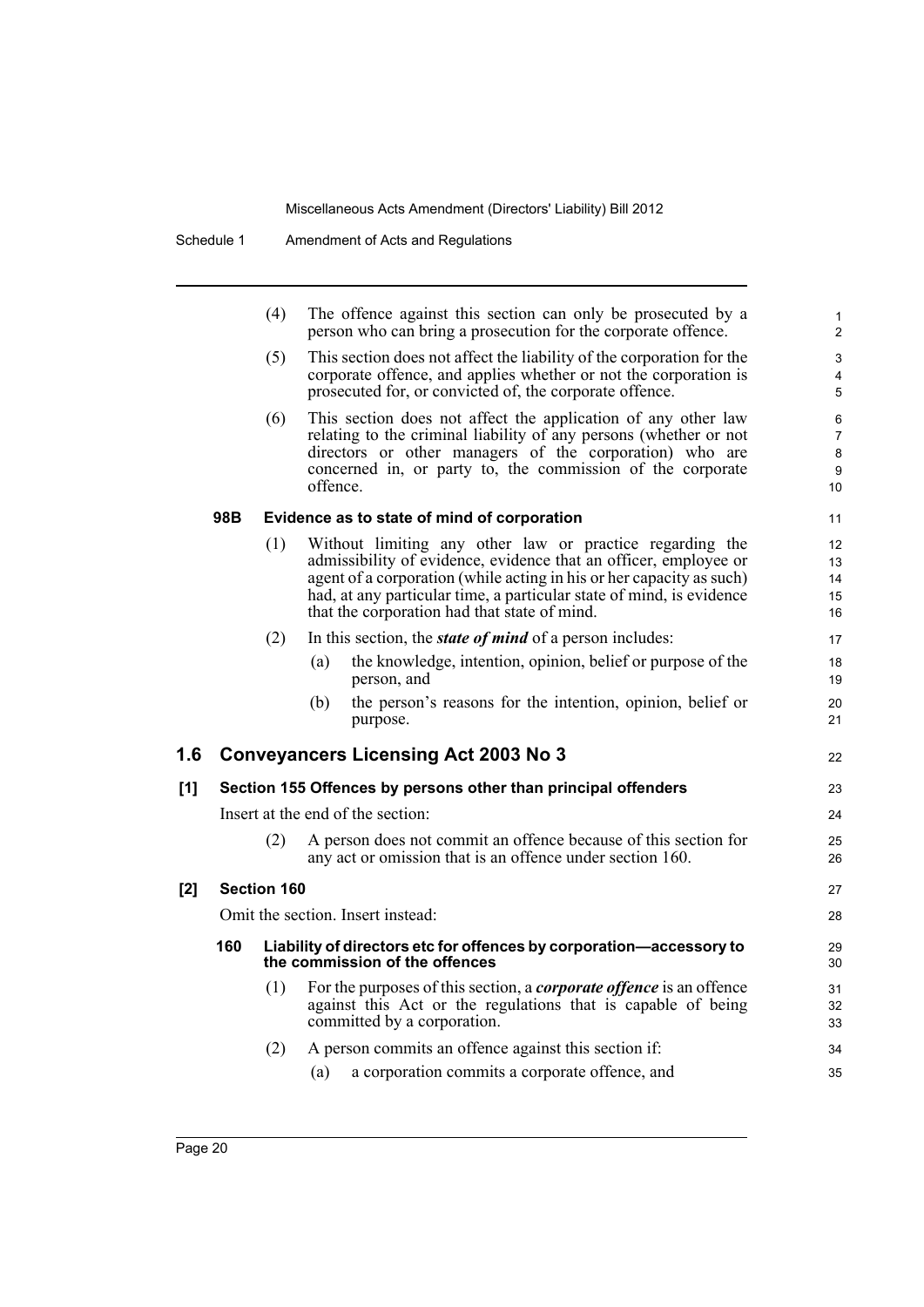Amendment of Acts and Regulations Schedule 1

|     |                                   | (b)      | the person is:                                                                                                                                                                                                                                              | $\mathbf 1$                |
|-----|-----------------------------------|----------|-------------------------------------------------------------------------------------------------------------------------------------------------------------------------------------------------------------------------------------------------------------|----------------------------|
|     |                                   | (i)      | a director of the corporation, or                                                                                                                                                                                                                           | $\overline{c}$             |
|     |                                   | (ii)     | an individual who is involved in the management of                                                                                                                                                                                                          | 3                          |
|     |                                   |          | the corporation and who is in a position to influence<br>the conduct of the corporation in relation to the                                                                                                                                                  | $\overline{4}$             |
|     |                                   |          | commission of the corporate offence, and                                                                                                                                                                                                                    | 5<br>6                     |
|     |                                   | (c)      | the person:                                                                                                                                                                                                                                                 | 7                          |
|     |                                   | (i)      | aids, abets, counsels or procures the commission of<br>the corporate offence, or                                                                                                                                                                            | 8<br>9                     |
|     |                                   | (ii)     | induces, whether by threats or promises<br><sub>or</sub><br>otherwise, the commission of the corporate offence,<br>$\alpha$                                                                                                                                 | 10<br>11<br>12             |
|     |                                   | (iii)    | conspires with others to effect the commission of<br>the corporate offence, or                                                                                                                                                                              | 13<br>14                   |
|     |                                   | (iv)     | is in any other way, whether by act or omission,<br>knowingly concerned in, or party<br>the<br>to,<br>commission of the corporate offence.                                                                                                                  | 15<br>16<br>17             |
|     |                                   |          | Maximum penalty: The maximum penalty for the corporate<br>offence if committed by an individual.                                                                                                                                                            | 18<br>19                   |
|     | (3)                               |          | The prosecution bears the legal burden of proving the elements of<br>the offence against this section.                                                                                                                                                      | 20<br>21                   |
|     | (4)                               |          | The offence against this section can only be prosecuted by a<br>person who can bring a prosecution for the corporate offence.                                                                                                                               | 22<br>23                   |
|     | (5)                               |          | This section does not affect the liability of the corporation for the<br>corporate offence, and applies whether or not the corporation is<br>prosecuted for, or convicted of, the corporate offence.                                                        | 24<br>25<br>26             |
|     | (6)                               | offence. | This section does not affect the application of any other law<br>relating to the criminal liability of any persons (whether or not<br>directors or other managers of the corporation) who are<br>concerned in, or party to, the commission of the corporate | 27<br>28<br>29<br>30<br>31 |
| 1.7 |                                   |          | Drug Misuse and Trafficking Act 1985 No 226                                                                                                                                                                                                                 | 32                         |
| [1] | Wales                             |          | Section 19 Aiding, abetting etc commission of offence in New South                                                                                                                                                                                          | 33<br>34                   |
|     | Insert at the end of the section: |          |                                                                                                                                                                                                                                                             | 35                         |
|     | (2)                               |          | A person does not commit an offence because of this section for<br>any act or omission that is an offence under section 43B.                                                                                                                                | 36<br>37                   |
|     |                                   |          |                                                                                                                                                                                                                                                             |                            |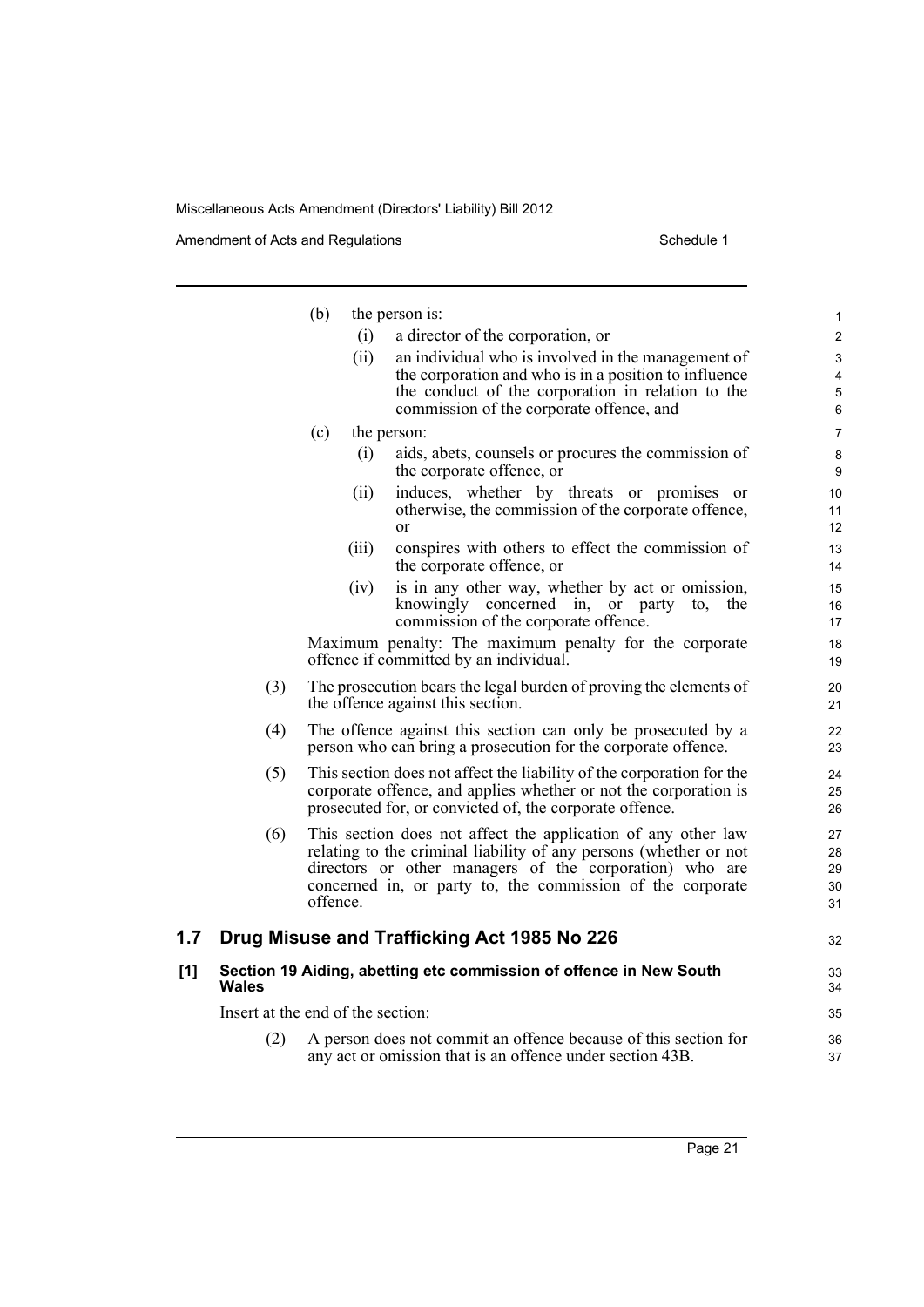| [2]   | Section 20 Aiding, abetting etc commission of offence outside New<br><b>South Wales</b> |                     |     |                                                                                                                                                                                                                                                                                                                              |                            |
|-------|-----------------------------------------------------------------------------------------|---------------------|-----|------------------------------------------------------------------------------------------------------------------------------------------------------------------------------------------------------------------------------------------------------------------------------------------------------------------------------|----------------------------|
|       |                                                                                         |                     |     | Insert at the end of the section:                                                                                                                                                                                                                                                                                            | 3                          |
|       |                                                                                         | (2)                 |     | A person does not commit an offence because of this section for<br>any act or omission that is an offence under section 43B.                                                                                                                                                                                                 | 4<br>5                     |
| $[3]$ | Wales                                                                                   |                     |     | Section 27 Aiding, abetting etc commission of offence in New South                                                                                                                                                                                                                                                           | 6<br>$\overline{7}$        |
|       |                                                                                         |                     |     | Insert at the end of the section:                                                                                                                                                                                                                                                                                            | 8                          |
|       |                                                                                         | (2)                 |     | A person does not commit an offence because of this section for<br>any act or omission that is an offence under section 43B.                                                                                                                                                                                                 | 9<br>10 <sup>°</sup>       |
| [4]   |                                                                                         |                     |     | Section 28 Conspiring to commit and aiding etc commission of offence<br>outside New South Wales                                                                                                                                                                                                                              | 11<br>12                   |
|       |                                                                                         |                     |     | Insert at the end of the section:                                                                                                                                                                                                                                                                                            | 13                         |
|       |                                                                                         | (2)                 |     | A person does not commit an offence because of this section for<br>any act or omission that is an offence under section 43B.                                                                                                                                                                                                 | 14<br>15                   |
| [5]   |                                                                                         |                     |     | Section 36 Contravention of Act etc by corporations                                                                                                                                                                                                                                                                          | 16                         |
|       |                                                                                         | Omit the section.   |     |                                                                                                                                                                                                                                                                                                                              | 17                         |
| [6]   |                                                                                         | <b>Section 36ZB</b> |     |                                                                                                                                                                                                                                                                                                                              | 18                         |
|       |                                                                                         |                     |     | Omit the section. Insert instead:                                                                                                                                                                                                                                                                                            | 19                         |
|       | 36ZB                                                                                    |                     |     | Evidence as to state of mind of corporation                                                                                                                                                                                                                                                                                  | 20                         |
|       |                                                                                         | (1)                 |     | This section applies in relation to proceedings for an offence<br>committed by a corporation under this Part or regulations made<br>under this Part.                                                                                                                                                                         | 21<br>22<br>23             |
|       |                                                                                         | (2)                 |     | Without limiting any other law or practice regarding the<br>admissibility of evidence, evidence that an officer, employee or<br>agent of a corporation (while acting in his or her capacity as such)<br>had, at any particular time, a particular state of mind, is evidence<br>that the corporation had that state of mind. | 24<br>25<br>26<br>27<br>28 |
|       |                                                                                         | (3)                 |     | In this section, the <i>state of mind</i> of a person includes:                                                                                                                                                                                                                                                              | 29                         |
|       |                                                                                         |                     | (a) | the knowledge, intention, opinion, belief or purpose of the<br>person, and                                                                                                                                                                                                                                                   | 30<br>31                   |
|       |                                                                                         |                     | (b) | the person's reasons for the intention, opinion, belief or<br>purpose.                                                                                                                                                                                                                                                       | 32<br>33                   |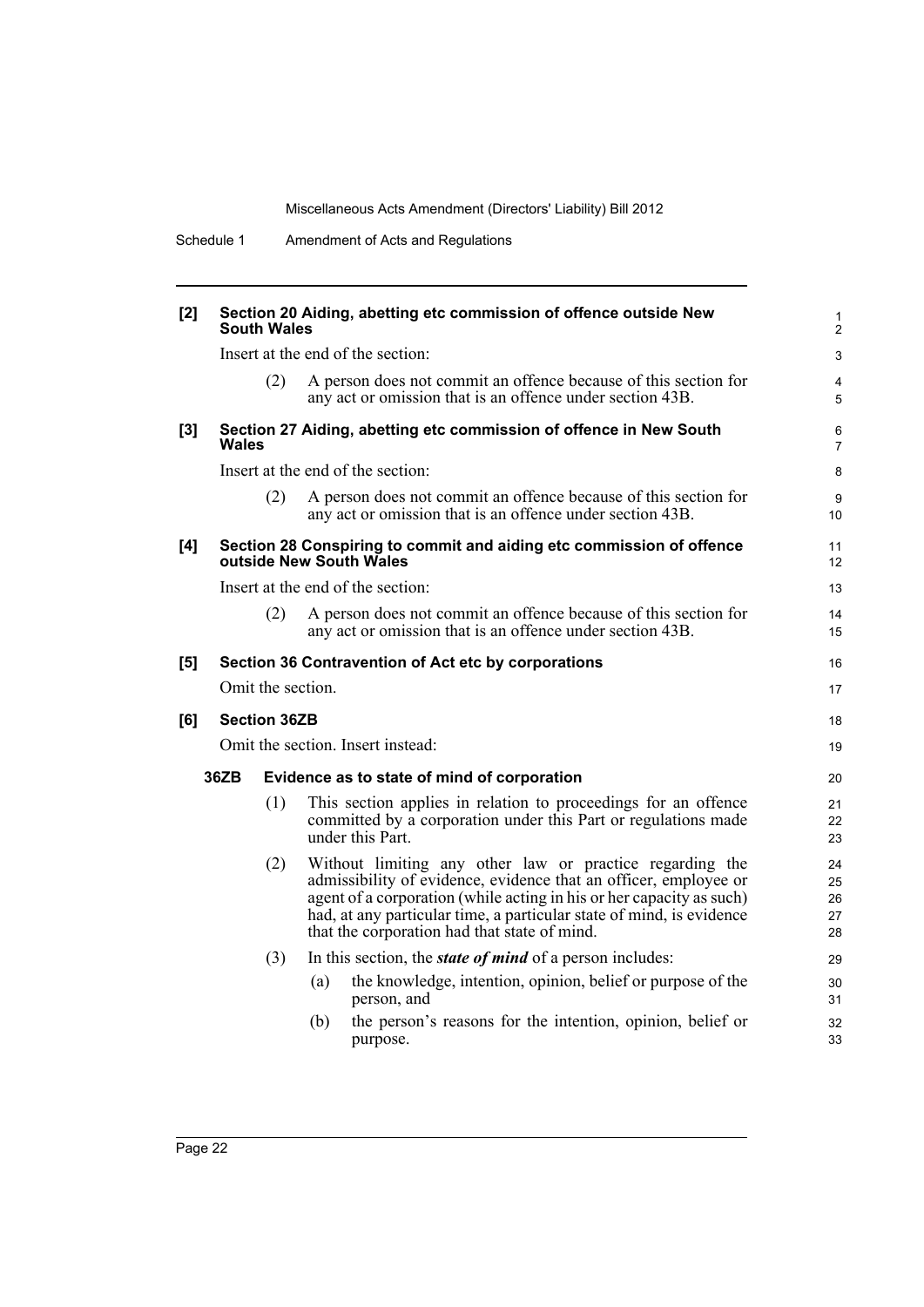Amendment of Acts and Regulations Schedule 1

| [7] |     |     | Sections 43A and 43B                                                                                                                                                                                                        | $\mathbf{1}$         |
|-----|-----|-----|-----------------------------------------------------------------------------------------------------------------------------------------------------------------------------------------------------------------------------|----------------------|
|     |     |     | Insert after section 43:                                                                                                                                                                                                    | $\overline{c}$       |
|     | 43A |     | Liability of directors etc for offences by corporation-offences<br>attracting executive liability                                                                                                                           | 3<br>$\overline{4}$  |
|     |     | (1) | For the purposes of this section, an <i>executive liability offence</i> is<br>an offence against the regulations:                                                                                                           | 5<br>6               |
|     |     |     | that is prescribed by the regulations as an offence to which<br>(a)<br>this section applies, and                                                                                                                            | $\overline{7}$<br>8  |
|     |     |     | that is committed by a corporation.<br>(b)                                                                                                                                                                                  | 9                    |
|     |     | (2) | A person commits an offence against this section if:                                                                                                                                                                        | 10                   |
|     |     |     | a corporation commits an executive liability offence, and<br>(a)                                                                                                                                                            | 11                   |
|     |     |     | (b)<br>the person is:                                                                                                                                                                                                       | $12 \overline{ }$    |
|     |     |     | (i)<br>a director of the corporation, or                                                                                                                                                                                    | 13                   |
|     |     |     | (ii)<br>an individual who is involved in the management of                                                                                                                                                                  | 14                   |
|     |     |     | the corporation and who is in a position to influence<br>the conduct of the corporation in relation to the                                                                                                                  | 15<br>16             |
|     |     |     | commission of the executive liability offence, and                                                                                                                                                                          | 17                   |
|     |     |     | (c)<br>the person:                                                                                                                                                                                                          | 18                   |
|     |     |     | knows or ought reasonably to know that the<br>(i)<br>executive liability offence (or an offence of the<br>same type) would be or is being committed, and                                                                    | 19<br>20<br>21       |
|     |     |     | fails to take all reasonable steps to prevent or stop<br>(i)<br>the commission of that offence.                                                                                                                             | 22<br>23             |
|     |     |     | Maximum penalty: The maximum penalty for the executive<br>liability offence if committed by an individual.                                                                                                                  | 24<br>25             |
|     |     | (3) | The prosecution bears the legal burden of proving the elements of<br>the offence against this section.                                                                                                                      | 26<br>27             |
|     |     | (4) | The offence against this section can only be prosecuted by a<br>person who can bring a prosecution for the executive liability<br>offence.                                                                                  | 28<br>29<br>30       |
|     |     | (5) | This section does not affect the liability of the corporation for the<br>executive liability offence, and applies whether or not the<br>corporation is prosecuted for, or convicted of, the executive<br>liability offence. | 31<br>32<br>33<br>34 |
|     |     | (6) | This section does not affect the application of any other law<br>relating to the criminal liability of any persons (whether or not<br>directors or other managers of the corporation) who are                               | 35<br>36<br>37       |

accessories to the commission of the executive liability offence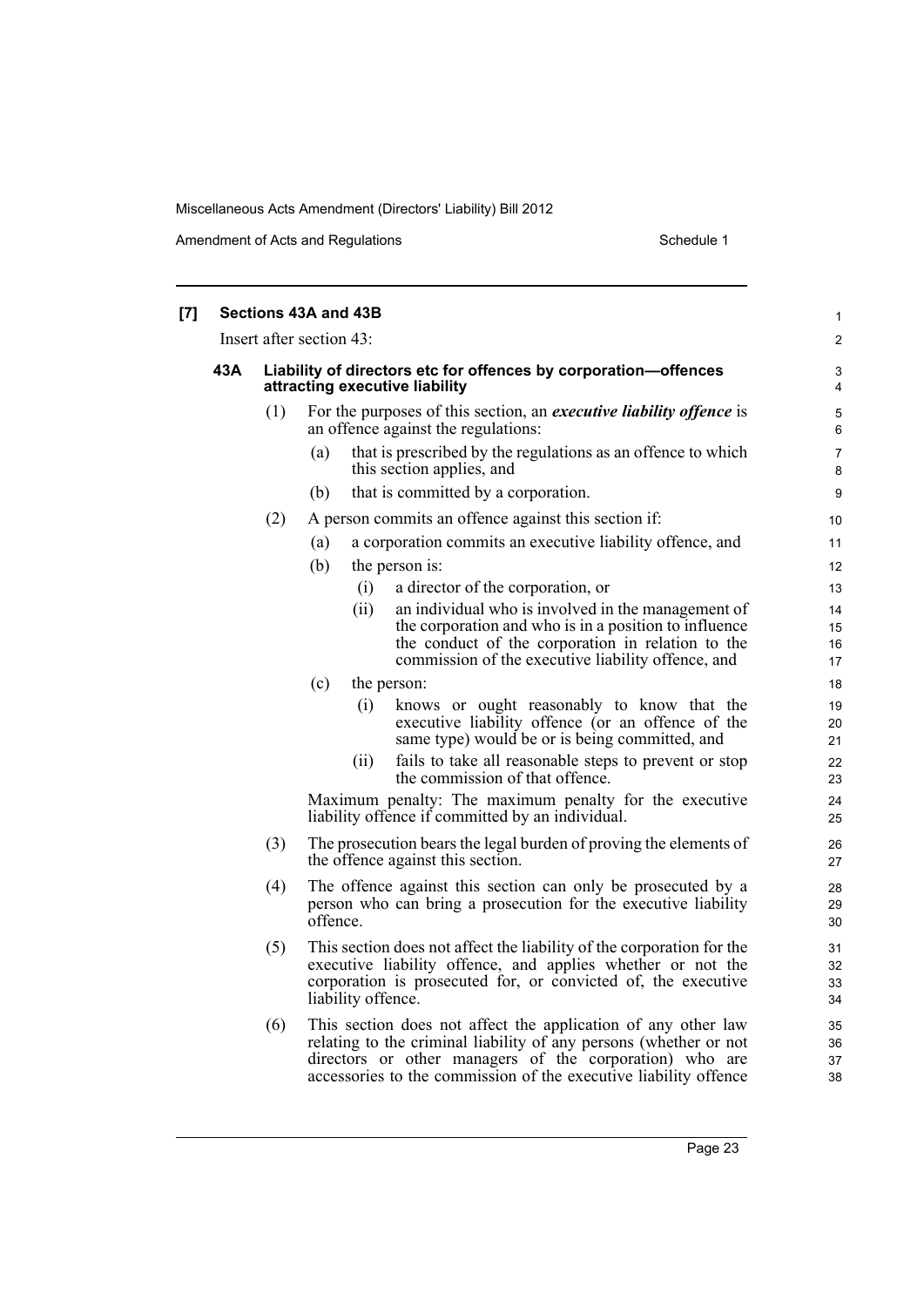Schedule 1 Amendment of Acts and Regulations

or are otherwise concerned in, or party to, the commission of the executive liability offence.

(7) In this section:

*director* has the same meaning it has in the *Corporations Act 2001* of the Commonwealth.

*reasonable steps*, in relation to the commission of an executive liability offence, includes, but is not limited to, such action (if any) of the following kinds as is reasonable in all the circumstances:

- (a) action towards:
	- (i) assessing the corporation's compliance with the provision creating the executive liability offence, and
	- (ii) ensuring that the corporation arranged regular professional assessments of its compliance with the provision,
- (b) action towards ensuring that the corporation's employees, agents and contractors are provided with information, training, instruction and supervision appropriate to them to enable them to comply with the provision creating the executive liability offence so far as the provision is relevant to them,
- (c) action towards ensuring that:
	- (i) the plant, equipment and other resources, and
	- (ii) the structures, work systems and other processes,

relevant to compliance with the provision creating the executive liability offence are appropriate in all the circumstances,

(d) action towards creating and maintaining a corporate culture that does not direct, encourage, tolerate or lead to non-compliance with the provision creating the executive liability offence.

### **43B Liability of directors etc for offences by corporation—accessory to the commission of the offences**

(1) For the purposes of this section, a *corporate offence* is an offence against this Act or the regulations that is capable of being committed by a corporation, whether or not it is an executive liability offence referred to in section 43A.

## (2) A person commits an offence against this section if:

(a) a corporation commits a corporate offence, and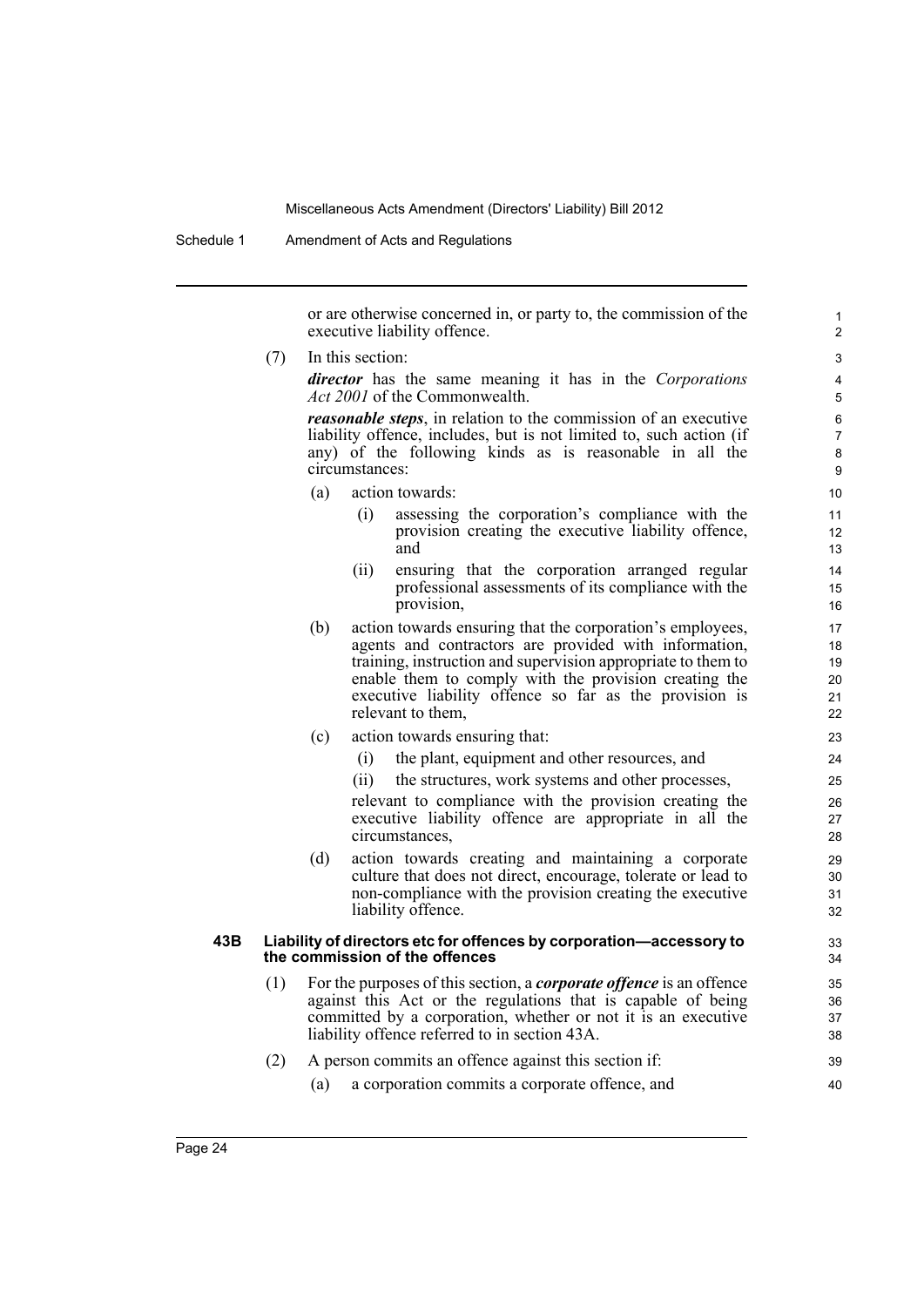Amendment of Acts and Regulations Schedule 1

|     | (b)      |       | the person is:                                                                                                                                                                                                                                              | $\mathbf{1}$                                  |
|-----|----------|-------|-------------------------------------------------------------------------------------------------------------------------------------------------------------------------------------------------------------------------------------------------------------|-----------------------------------------------|
|     |          | (i)   | a director of the corporation, or                                                                                                                                                                                                                           | $\overline{2}$                                |
|     |          | (ii)  | an individual who is involved in the management of<br>the corporation and who is in a position to influence<br>the conduct of the corporation in relation to the                                                                                            | $\ensuremath{\mathsf{3}}$<br>4<br>$\mathbf 5$ |
|     |          |       | commission of the corporate offence, and                                                                                                                                                                                                                    | 6                                             |
|     | (c)      |       | the person:                                                                                                                                                                                                                                                 | $\overline{7}$                                |
|     |          | (i)   | aids, abets, counsels or procures the commission of<br>the corporate offence, or                                                                                                                                                                            | $\bf 8$<br>9                                  |
|     |          | (ii)  | induces, whether by threats or promises or<br>otherwise, the commission of the corporate offence,<br>$\alpha$                                                                                                                                               | 10<br>11<br>12                                |
|     |          | (iii) | conspires with others to effect the commission of<br>the corporate offence, or                                                                                                                                                                              | 13<br>14                                      |
|     |          | (iv)  | is in any other way, whether by act or omission,<br>knowingly concerned in, or party<br>the<br>to.<br>commission of the corporate offence.                                                                                                                  | 15<br>16<br>17                                |
|     |          |       | Maximum penalty: The maximum penalty for the corporate<br>offence if committed by an individual.                                                                                                                                                            | 18<br>19                                      |
| (3) |          |       | The prosecution bears the legal burden of proving the elements of<br>the offence against this section.                                                                                                                                                      | 20<br>21                                      |
| (4) |          |       | The offence against this section can only be prosecuted by a<br>person who can bring a prosecution for the corporate offence.                                                                                                                               | 22<br>23                                      |
| (5) |          |       | This section does not affect the liability of the corporation for the<br>corporate offence, and applies whether or not the corporation is<br>prosecuted for, or convicted of, the corporate offence.                                                        | 24<br>25<br>26                                |
| (6) | offence. |       | This section does not affect the application of any other law<br>relating to the criminal liability of any persons (whether or not<br>directors or other managers of the corporation) who are<br>concerned in, or party to, the commission of the corporate | 27<br>28<br>29<br>30<br>31                    |
|     |          |       |                                                                                                                                                                                                                                                             |                                               |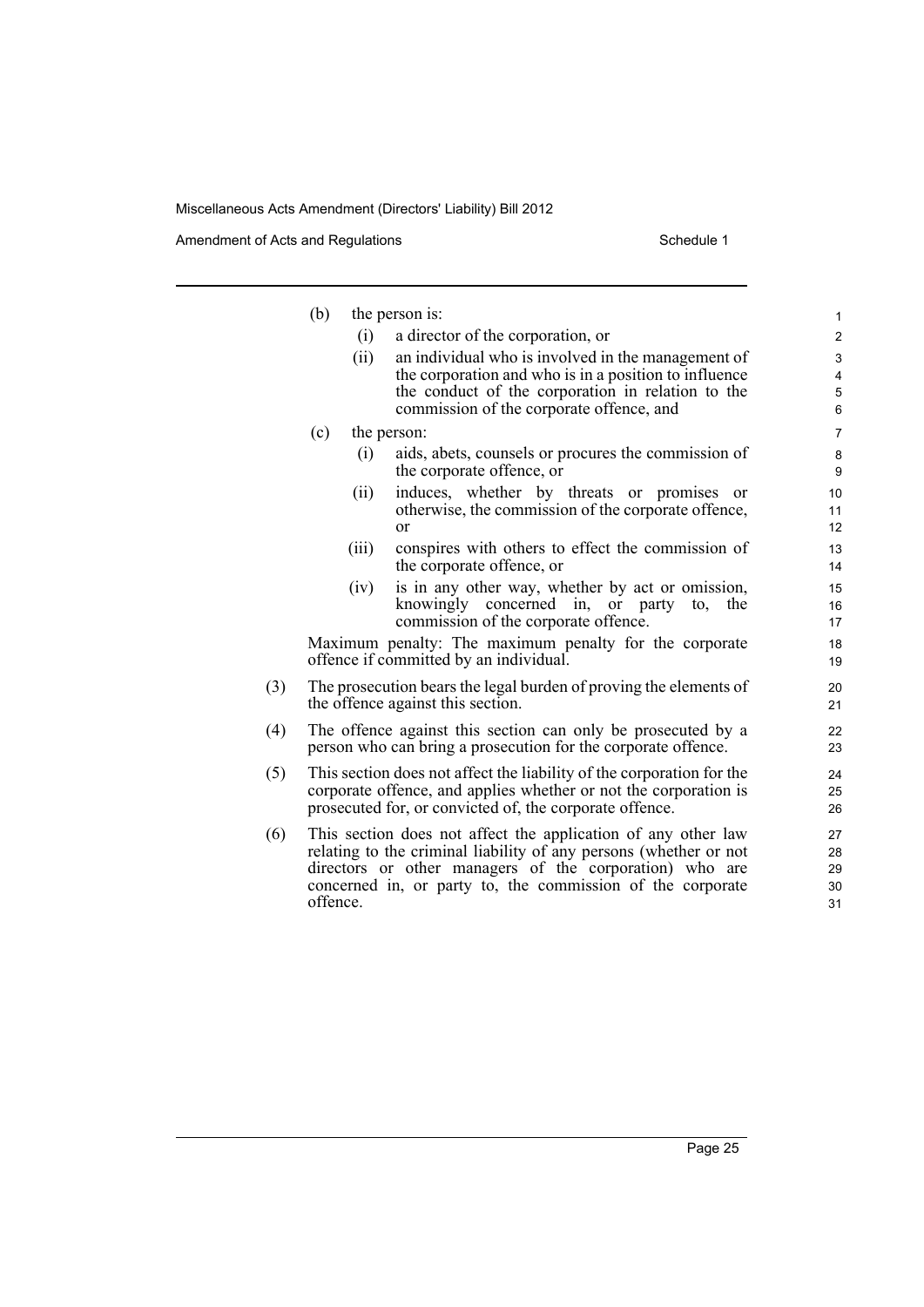| 1.8 |           | Drug Misuse and Trafficking Regulation 2011                                                                                                                                                                                                                                             | 1                    |
|-----|-----------|-----------------------------------------------------------------------------------------------------------------------------------------------------------------------------------------------------------------------------------------------------------------------------------------|----------------------|
|     |           | <b>Clause 7A</b>                                                                                                                                                                                                                                                                        | 2                    |
|     |           | Insert after clause 7:                                                                                                                                                                                                                                                                  | 3                    |
|     | <b>7A</b> | Liability of directors etc for offences by corporation-offences<br>attracting executive liability                                                                                                                                                                                       | 4<br>5               |
|     |           | An offence against clause 5, 6 or 7 is prescribed as an offence to<br>which section 43A of the Act applies.                                                                                                                                                                             | 6<br>$\overline{7}$  |
|     |           | Note. An offence against clause 5, 6 or 7 committed by a corporation is<br>an executive liability offence attracting executive liability for a director or<br>other person involved in the management of the corporation-see<br>section 43A of the Act.                                 | 8<br>9<br>10<br>11   |
| 1.9 |           | Duties Act 1997 No 123                                                                                                                                                                                                                                                                  | 12                   |
| [1] |           | Section 25 Aggregation of dutiable transactions                                                                                                                                                                                                                                         | 13                   |
|     |           | Insert at the end of section $25(6)$ :                                                                                                                                                                                                                                                  | 14                   |
|     |           | Note. An offence against subsection (6) committed by a corporation is<br>an executive liability offence attracting executive liability for a director or<br>other person involved in the management of the corporation—see<br>section 121 of the Taxation Administration Act 1996.      | 15<br>16<br>17<br>18 |
| [2] |           | Section 218C Multi-jurisdictional statement                                                                                                                                                                                                                                             | 19                   |
|     |           | Insert at the end of section $218C(1)$ :                                                                                                                                                                                                                                                | 20                   |
|     |           | Note. An offence against subsection (1) committed by a corporation is<br>an executive liability offence attracting executive liability for a director or<br>other person involved in the management of the corporation-see<br>section 121 of the Taxation Administration Act 1996.      | 21<br>22<br>23<br>24 |
| [3] |           | Section 248 Insurers must be registered                                                                                                                                                                                                                                                 | 25                   |
|     |           | Insert at the end of the section:                                                                                                                                                                                                                                                       | 26                   |
|     |           | <b>Note.</b> An offence against this section committed by a corporation is an<br>executive liability offence attracting executive liability for a director or<br>other person involved in the management of the corporation-see<br>section 121 of the Taxation Administration Act 1996. | 27<br>28<br>29<br>30 |
| [4] |           | Section 251 Cessation of business and cancellation of registration by<br>the insurer                                                                                                                                                                                                    | 31<br>32             |
|     |           | Insert at the end of section $251$ (1):                                                                                                                                                                                                                                                 | 33                   |
|     |           | Note. An offence against subsection (1) committed by a corporation is<br>an executive liability offence attracting executive liability for a director or<br>other person involved in the management of the corporation—see<br>section 121 of the Taxation Administration Act 1996.      | 34<br>35<br>36<br>37 |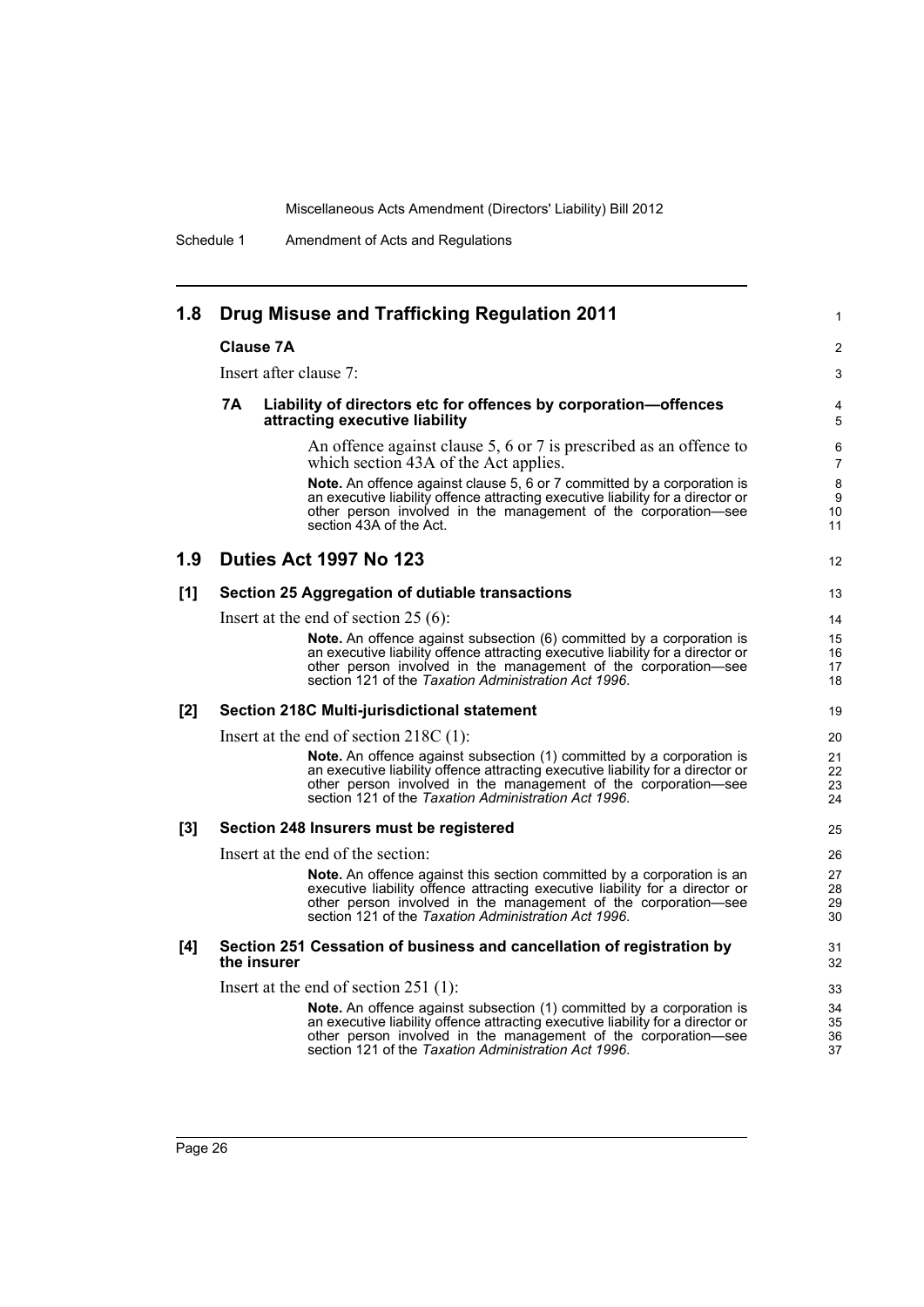Amendment of Acts and Regulations Schedule 1

| [5] | Section 262 Lodgment of statement of dutiable value                                                                                               | 1                       |
|-----|---------------------------------------------------------------------------------------------------------------------------------------------------|-------------------------|
|     | Insert at the end of the note to the section:                                                                                                     | $\overline{2}$          |
|     | An offence against this section committed by a corporation is an                                                                                  | 3                       |
|     | executive liability offence attracting executive liability for a director or<br>other person involved in the management of the corporation-see    | $\overline{\mathbf{4}}$ |
|     | section 121 of the Taxation Administration Act 1996.                                                                                              | 5<br>6                  |
| [6] | <b>Section 270 Exemptions for motor dealers</b>                                                                                                   | 7                       |
|     | Insert at the end of section $270(4)$ :                                                                                                           | 8                       |
|     | Note. An offence against subsection (4) committed by a corporation is                                                                             | 9                       |
|     | an executive liability offence attracting executive liability for a director or<br>other person involved in the management of the corporation-see | 10<br>11                |
|     | section 121 of the Taxation Administration Act 1996.                                                                                              | $12 \overline{ }$       |
| [7] | Section 286 Limitation on use of designated stamps                                                                                                | 13                      |
|     | Insert at the end of section 286 (1):                                                                                                             | 14                      |
|     | Note. An offence against subsection (1) committed by a corporation is                                                                             | 15                      |
|     | an executive liability offence attracting executive liability for a director or<br>other person involved in the management of the corporation-see | 16<br>17                |
|     | section 121 of the Taxation Administration Act 1996.                                                                                              | 18                      |
| [8] | Section 296 Stamping of instruments after execution                                                                                               | 19                      |
|     | Insert at the end of section 296 $(1)$ :                                                                                                          | 20                      |
|     | Note. An offence against subsection (1) committed by a corporation is                                                                             | 21                      |
|     | an executive liability offence attracting executive liability for a director or<br>other person involved in the management of the corporation-see | 22<br>23                |
|     | section 121 of the Taxation Administration Act 1996.                                                                                              | 24                      |
| [9] | Section 301 Registration of transactions and instruments                                                                                          | 25                      |
|     | Insert at the end of section 301 $(1)$ :                                                                                                          | 26                      |
|     | <b>Note.</b> An offence against subsection (1) committed by a corporation is                                                                      | 27                      |
|     | an executive liability offence attracting executive liability for a director or<br>other person involved in the management of the corporation-see | 28<br>29                |
|     | section 121 of the Taxation Administration Act 1996.                                                                                              | 30                      |
|     | 1.10 Electricity (Consumer Safety) Act 2004 No 4                                                                                                  | 31                      |
| [1] | Section 16 Electrical articles must meet certain standards before they                                                                            | 32                      |
|     | can be sold                                                                                                                                       | 33                      |
|     | Insert at the end of section $16(1)$ :                                                                                                            | 34                      |
|     | Note. An offence against subsection (1) committed by a corporation is                                                                             | 35                      |
|     | an executive liability offence attracting executive liability for a director or<br>other person involved in the management of the corporation-see | 36<br>37                |
|     | section 45.                                                                                                                                       | 38                      |
|     |                                                                                                                                                   |                         |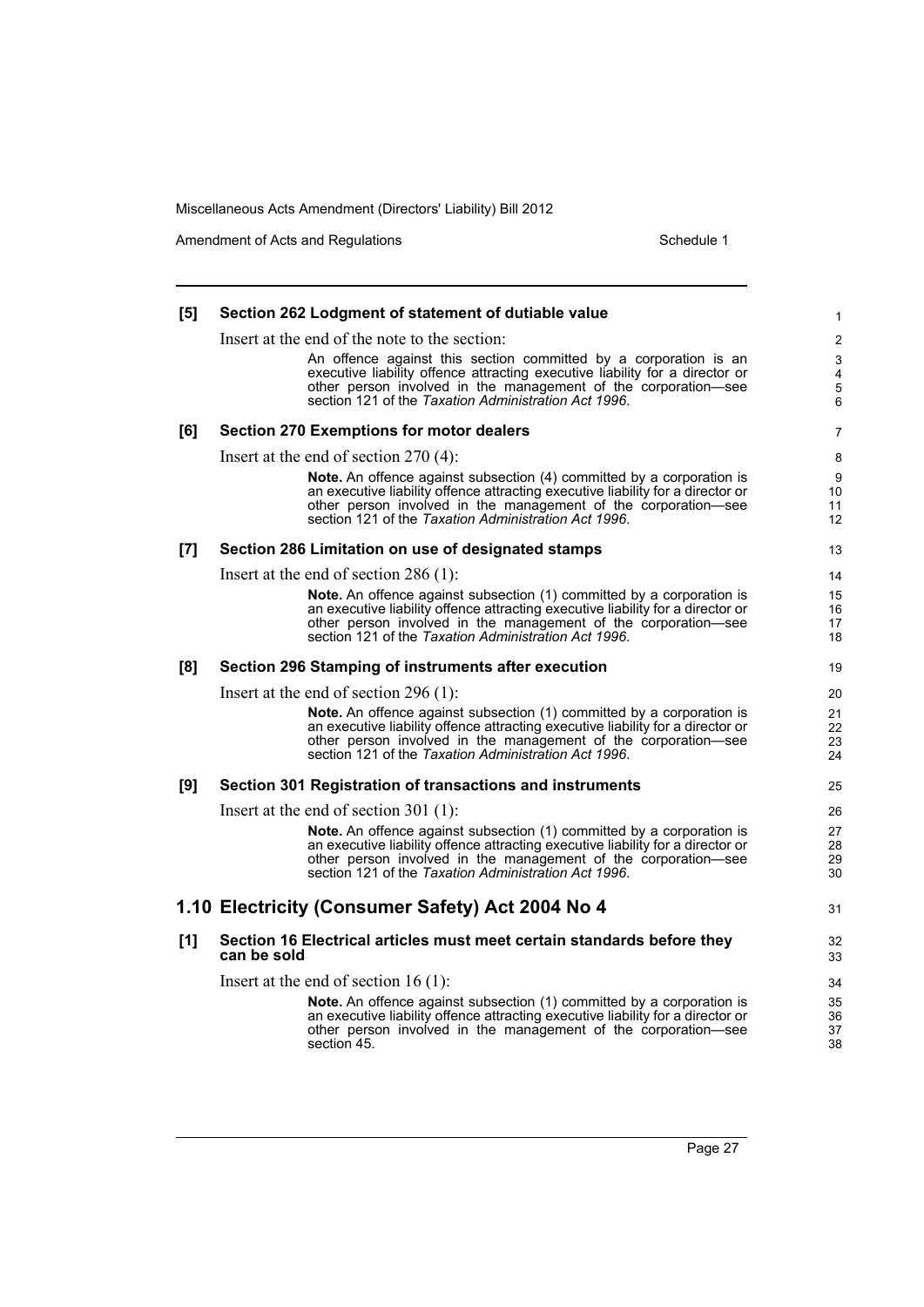Schedule 1 Amendment of Acts and Regulations

| [2]   |     | Section 20 Person must not give false acquisition guarantee                                                                                       | 1              |
|-------|-----|---------------------------------------------------------------------------------------------------------------------------------------------------|----------------|
|       |     | Insert at the end of section 20 (1):                                                                                                              | $\overline{2}$ |
|       |     | Note. An offence against subsection (1) committed by a corporation is                                                                             | 3              |
|       |     | an executive liability offence attracting executive liability for a director or                                                                   | 4              |
|       |     | other person involved in the management of the corporation-see<br>section 45.                                                                     | 5<br>6         |
| $[3]$ |     | Section 24 Persons must comply with notices issued under this Division                                                                            | 7              |
|       |     | Insert at the end of the section:                                                                                                                 | 8              |
|       |     | Note. An offence against subsection (1), (2) or (3) committed by a                                                                                | 9              |
|       |     | corporation is an executive liability offence attracting executive liability<br>for a director or other person involved in the management of the  | 10<br>11       |
|       |     | corporation-see section 45.                                                                                                                       | 12             |
| [4]   |     | Section 27 Prohibition of the sale of certain electrical articles and the                                                                         | 13             |
|       |     | labelling of such articles                                                                                                                        | 14             |
|       |     | Insert at the end of section $27(4)$ :                                                                                                            | 15             |
|       |     | Note. An offence against subsection (4) committed by a corporation is                                                                             | 16             |
|       |     | an executive liability offence attracting executive liability for a director or<br>other person involved in the management of the corporation—see | 17<br>18       |
|       |     | section 45.                                                                                                                                       | 19             |
| [5]   |     | Section 31 Electrical installation work to comply with regulations                                                                                | 20             |
|       |     | Insert at the end of section 31 (1):                                                                                                              | 21             |
|       |     | Note. An offence against subsection (1) committed by a corporation is                                                                             | 22             |
|       |     | an executive liability offence attracting executive liability for a director or<br>other person involved in the management of the corporation-see | 23<br>24       |
|       |     | section 45.                                                                                                                                       | 25             |
| [6]   |     | Sections 45 and 45A                                                                                                                               | 26             |
|       |     | Omit section 45. Insert instead:                                                                                                                  | 27             |
|       | 45  | Liability of directors etc for offences by corporation-offences                                                                                   | 28             |
|       |     | attracting executive liability                                                                                                                    | 29             |
|       | (1) | For the purposes of this section, an <i>executive liability offence</i> is                                                                        | 30             |
|       |     | an offence against any of the following provisions of this Act that                                                                               | 31             |
|       |     | is committed by a corporation:                                                                                                                    | 32             |
|       |     | (a)<br>section 16 $(1)$ ,                                                                                                                         | 33             |
|       |     | (b)<br>section 20 $(1)$ ,                                                                                                                         | 34             |
|       |     | section 24 $(1)$ – $(3)$ ,<br>(c)                                                                                                                 | 35             |
|       |     | (d)<br>section $27(4)$ ,                                                                                                                          | 36             |
|       |     | section $31(1)$ .<br>(e)                                                                                                                          | 37             |
|       |     |                                                                                                                                                   |                |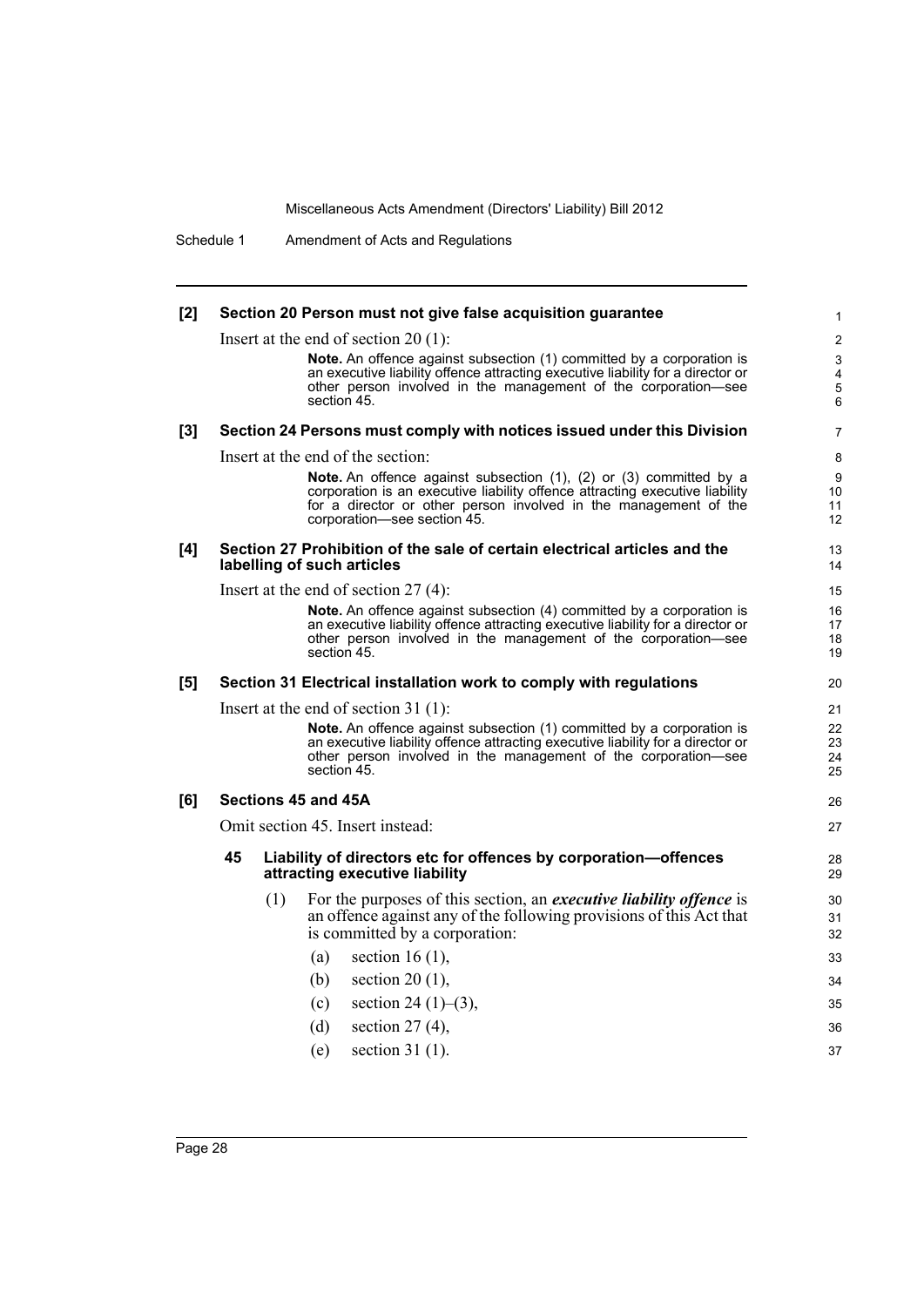Amendment of Acts and Regulations Schedule 1

i.

| (2) | A person commits an offence against this section if:                                                                                                                                                                                                                                                                                                                   | $\mathbf{1}$                     |
|-----|------------------------------------------------------------------------------------------------------------------------------------------------------------------------------------------------------------------------------------------------------------------------------------------------------------------------------------------------------------------------|----------------------------------|
|     | a corporation commits an executive liability offence, and<br>(a)                                                                                                                                                                                                                                                                                                       | $\overline{2}$                   |
|     | (b)<br>the person is:                                                                                                                                                                                                                                                                                                                                                  | 3                                |
|     | a director of the corporation, or<br>(i)                                                                                                                                                                                                                                                                                                                               | 4                                |
|     | (ii)<br>an individual who is involved in the management of                                                                                                                                                                                                                                                                                                             | 5                                |
|     | the corporation and who is in a position to influence<br>the conduct of the corporation in relation to the                                                                                                                                                                                                                                                             | 6<br>$\overline{7}$              |
|     | commission of the executive liability offence, and                                                                                                                                                                                                                                                                                                                     | 8                                |
|     | (c)<br>the person:                                                                                                                                                                                                                                                                                                                                                     | $\boldsymbol{9}$                 |
|     | (i)<br>knows or ought reasonably to know that the<br>executive liability offence (or an offence of the<br>same type) would be or is being committed, and                                                                                                                                                                                                               | 10<br>11<br>12                   |
|     | fails to take all reasonable steps to prevent or stop<br>(ii)<br>the commission of that offence.                                                                                                                                                                                                                                                                       | 13<br>14                         |
|     | Maximum penalty: The maximum penalty for the executive<br>liability offence if committed by an individual.                                                                                                                                                                                                                                                             | 15<br>16                         |
| (3) | The prosecution bears the legal burden of proving the elements of<br>the offence against this section.                                                                                                                                                                                                                                                                 | 17<br>18                         |
| (4) | The offence against this section can only be prosecuted by a<br>person who can bring a prosecution for the executive liability<br>offence.                                                                                                                                                                                                                             | 19<br>20<br>21                   |
| (5) | This section does not affect the liability of the corporation for the<br>executive liability offence, and applies whether or not the<br>corporation is prosecuted for, or convicted of, the executive<br>liability offence.                                                                                                                                            | 22<br>23<br>24<br>25             |
| (6) | This section does not affect the application of any other law<br>relating to the criminal liability of any persons (whether or not<br>directors or other managers of the corporation) who are<br>accessories to the commission of the executive liability offence<br>or are otherwise concerned in, or party to, the commission of the<br>executive liability offence. | 26<br>27<br>28<br>29<br>30<br>31 |
| (7) | In this section:                                                                                                                                                                                                                                                                                                                                                       | 32                               |
|     | director has the same meaning it has in the Corporations<br>Act 2001 of the Commonwealth.                                                                                                                                                                                                                                                                              | 33<br>34                         |
|     | <i>reasonable steps</i> , in relation to the commission of an executive<br>liability offence, includes, but is not limited to, such action (if                                                                                                                                                                                                                         | 35<br>36                         |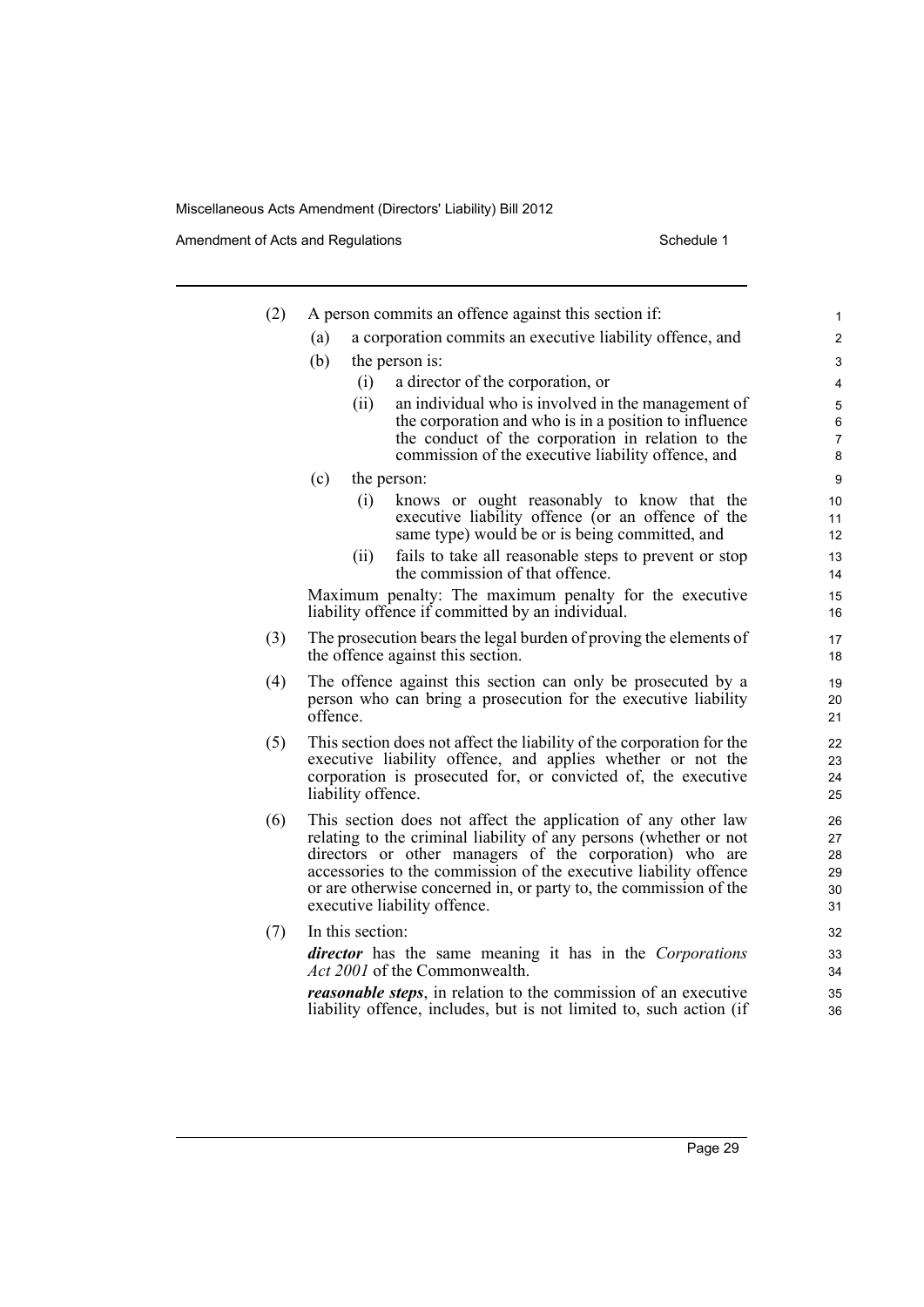Schedule 1 Amendment of Acts and Regulations

any) of the following kinds as is reasonable in all the circumstances:

- (a) action towards:
	- (i) assessing the corporation's compliance with the provision creating the executive liability offence, and

- (ii) ensuring that the corporation arranged regular professional assessments of its compliance with the provision,
- (b) action towards ensuring that the corporation's employees, agents and contractors are provided with information, training, instruction and supervision appropriate to them to enable them to comply with the provision creating the executive liability offence so far as the provision is relevant to them,
- (c) action towards ensuring that:
	- (i) the plant, equipment and other resources, and
	- (ii) the structures, work systems and other processes,

relevant to compliance with the provision creating the executive liability offence are appropriate in all the circumstances,

(d) action towards creating and maintaining a corporate culture that does not direct, encourage, tolerate or lead to non-compliance with the provision creating the executive liability offence.

### **45A Liability of directors etc for offences by corporation—accessory to the commission of the offences**

- (1) For the purposes of this section, a *corporate offence* is an offence against this Act or the regulations that is capable of being committed by a corporation, whether or not it is an executive liability offence referred to in section 45.
- (2) A person commits an offence against this section if:
	- (a) a corporation commits a corporate offence, and
	- (b) the person is:
		- (i) a director of the corporation, or
		- (ii) an individual who is involved in the management of the corporation and who is in a position to influence the conduct of the corporation in relation to the commission of the corporate offence, and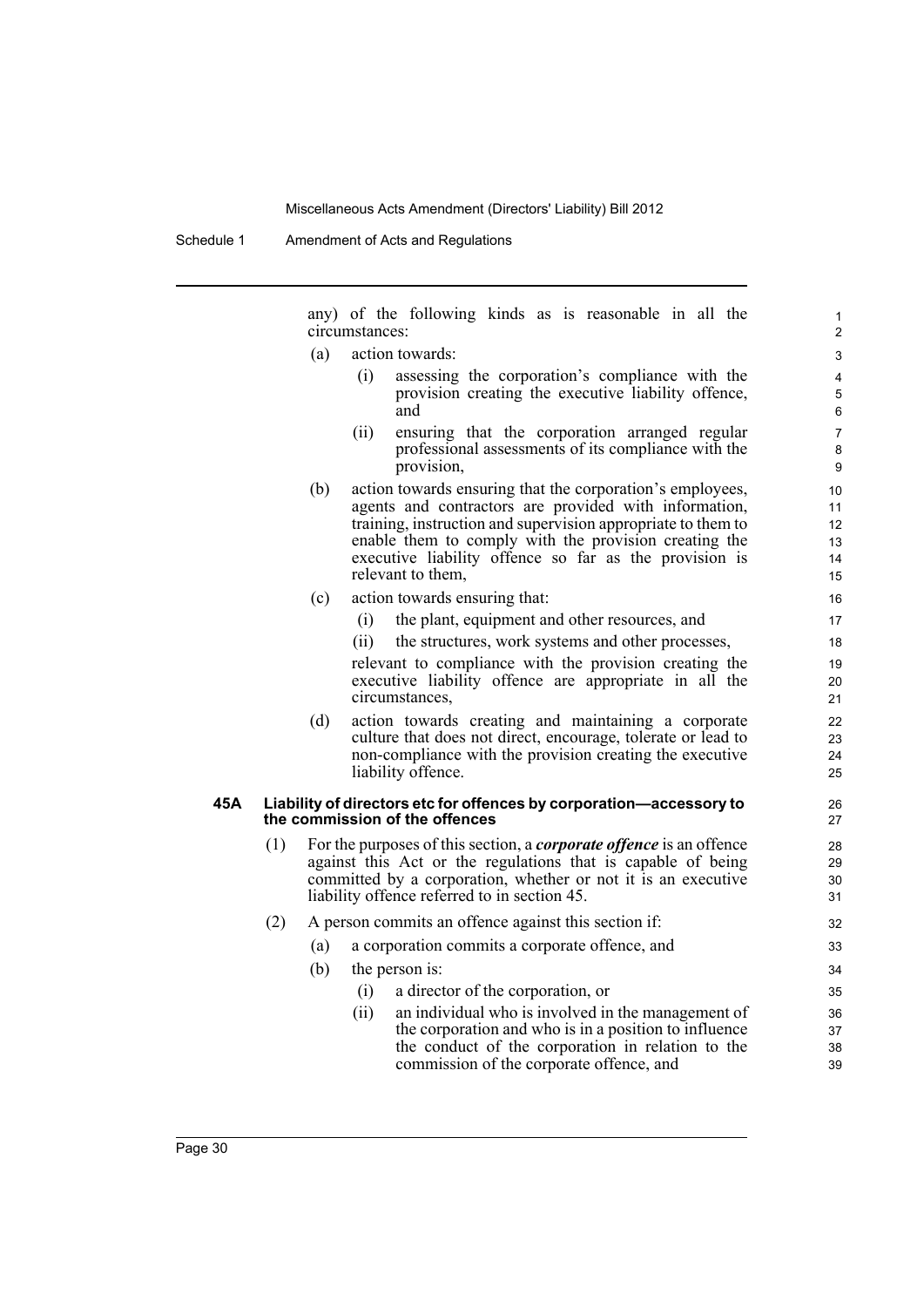|     |     | (c)<br>the person:                                                                                                                                                                                                                                                      | 1                          |
|-----|-----|-------------------------------------------------------------------------------------------------------------------------------------------------------------------------------------------------------------------------------------------------------------------------|----------------------------|
|     |     | aids, abets, counsels or procures the commission of<br>(i)<br>the corporate offence, or                                                                                                                                                                                 | $\overline{c}$<br>3        |
|     |     | induces, whether by threats or promises or<br>(ii)<br>otherwise, the commission of the corporate offence,<br>or                                                                                                                                                         | 4<br>5<br>6                |
|     |     | conspires with others to effect the commission of<br>(iii)<br>the corporate offence, or                                                                                                                                                                                 | 7<br>8                     |
|     |     | is in any other way, whether by act or omission,<br>(iv)<br>knowingly concerned in, or party<br>the<br>to.<br>commission of the corporate offence.                                                                                                                      | 9<br>10<br>11              |
|     |     | Maximum penalty: The maximum penalty for the corporate<br>offence if committed by an individual.                                                                                                                                                                        | 12<br>13                   |
|     | (3) | The prosecution bears the legal burden of proving the elements of<br>the offence against this section.                                                                                                                                                                  | 14<br>15                   |
|     | (4) | The offence against this section can only be prosecuted by a<br>person who can bring a prosecution for the corporate offence.                                                                                                                                           | 16<br>17                   |
|     | (5) | This section does not affect the liability of the corporation for the<br>corporate offence, and applies whether or not the corporation is<br>prosecuted for, or convicted of, the corporate offence.                                                                    | 18<br>19<br>20             |
|     | (6) | This section does not affect the application of any other law<br>relating to the criminal liability of any persons (whether or not<br>directors or other managers of the corporation) who are<br>concerned in, or party to, the commission of the corporate<br>offence. | 21<br>22<br>23<br>24<br>25 |
|     |     | 1.11 Environmentally Hazardous Chemicals Act 1985 No 14                                                                                                                                                                                                                 | 26                         |
| [1] |     | Section 26 Orders to be observed                                                                                                                                                                                                                                        | 27                         |
|     |     | Insert at the end of the section:                                                                                                                                                                                                                                       | 28                         |
|     |     | Note. An offence against this section committed by a corporation is an<br>executive liability offence attracting executive liability for a director or<br>other person involved in the management of the corporation-see<br>section 53.                                 | 29<br>30<br>31<br>32       |
| [2] |     | <b>Section 32 Licence conditions</b>                                                                                                                                                                                                                                    | 33                         |
|     |     | Insert at the end of section $32(2)$ :                                                                                                                                                                                                                                  | 34                         |
|     |     | Note. An offence against subsection (2) committed by a corporation is<br>an executive liability offence attracting executive liability for a director or<br>other person involved in the management of the corporation—see<br>section 53.                               | 35<br>36<br>37<br>38       |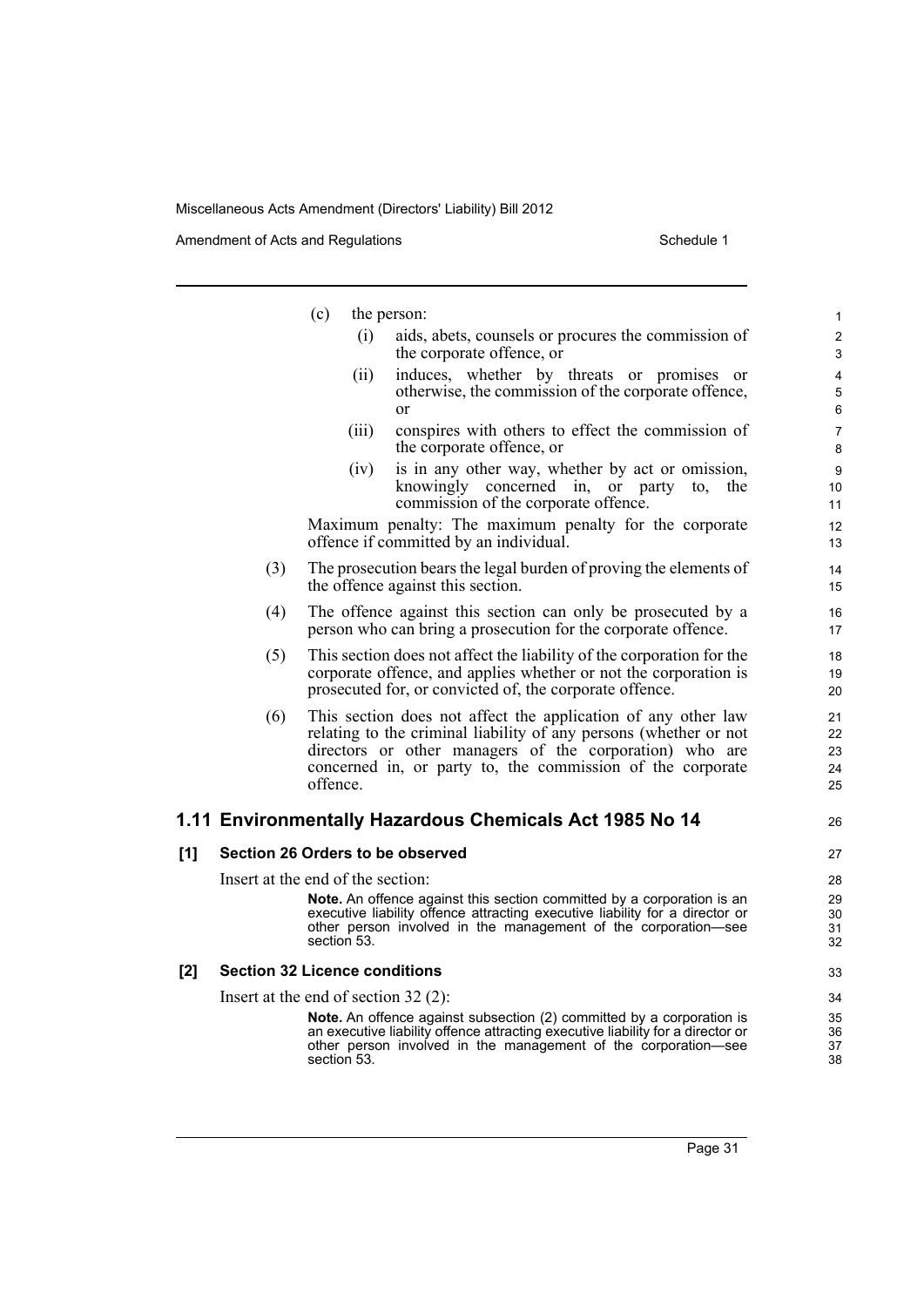Schedule 1 Amendment of Acts and Regulations

| $[3]$ |    |                                                                                                   | Sections 53 and 53A                                                                                                                                                                                                                                                                                                                                                                                                                                                                                                                                                                                                                                                                                                                                                             | 1                                                                                      |  |  |  |  |
|-------|----|---------------------------------------------------------------------------------------------------|---------------------------------------------------------------------------------------------------------------------------------------------------------------------------------------------------------------------------------------------------------------------------------------------------------------------------------------------------------------------------------------------------------------------------------------------------------------------------------------------------------------------------------------------------------------------------------------------------------------------------------------------------------------------------------------------------------------------------------------------------------------------------------|----------------------------------------------------------------------------------------|--|--|--|--|
|       |    | Omit section 53. Insert instead:                                                                  |                                                                                                                                                                                                                                                                                                                                                                                                                                                                                                                                                                                                                                                                                                                                                                                 |                                                                                        |  |  |  |  |
|       | 53 | Liability of directors etc for offences by corporation-offences<br>attracting executive liability |                                                                                                                                                                                                                                                                                                                                                                                                                                                                                                                                                                                                                                                                                                                                                                                 |                                                                                        |  |  |  |  |
|       |    | (1)                                                                                               | For the purposes of this section, an <i>executive liability offence</i> is<br>an offence against any of the following provisions of this Act that<br>is committed by a corporation:<br>section 26,<br>(a)                                                                                                                                                                                                                                                                                                                                                                                                                                                                                                                                                                       | 5<br>6<br>$\overline{7}$<br>8                                                          |  |  |  |  |
|       |    |                                                                                                   | (b)<br>section $32(2)$ .                                                                                                                                                                                                                                                                                                                                                                                                                                                                                                                                                                                                                                                                                                                                                        | 9                                                                                      |  |  |  |  |
|       |    | (2)                                                                                               | A person commits an offence against this section if:<br>(a)<br>a corporation commits an executive liability offence, and<br>(b)<br>the person is:<br>a director of the corporation, or<br>(i)<br>(ii)<br>an individual who is involved in the management of<br>the corporation and who is in a position to influence<br>the conduct of the corporation in relation to the<br>commission of the executive liability offence, and<br>(c)<br>the person:<br>(i)<br>knows or ought reasonably to know that the<br>executive liability offence (or an offence of the<br>same type) would be or is being committed, and<br>fails to take all reasonable steps to prevent or stop<br>(ii)<br>the commission of that offence.<br>Maximum penalty: The maximum penalty for the executive | 10<br>11<br>12<br>13<br>14<br>15<br>16<br>17<br>18<br>19<br>20<br>21<br>22<br>23<br>24 |  |  |  |  |
|       |    | (3)                                                                                               | liability offence if committed by an individual.<br>The prosecution bears the legal burden of proving the elements of                                                                                                                                                                                                                                                                                                                                                                                                                                                                                                                                                                                                                                                           | 25<br>26                                                                               |  |  |  |  |
|       |    |                                                                                                   | the offence against this section.                                                                                                                                                                                                                                                                                                                                                                                                                                                                                                                                                                                                                                                                                                                                               | 27                                                                                     |  |  |  |  |
|       |    | (4)                                                                                               | The offence against this section can only be prosecuted by a<br>person who can bring a prosecution for the executive liability<br>offence.                                                                                                                                                                                                                                                                                                                                                                                                                                                                                                                                                                                                                                      | 28<br>29<br>30                                                                         |  |  |  |  |
|       |    | (5)                                                                                               | This section does not affect the liability of the corporation for the<br>executive liability offence, and applies whether or not the<br>corporation is prosecuted for, or convicted of, the executive<br>liability offence.                                                                                                                                                                                                                                                                                                                                                                                                                                                                                                                                                     | 31<br>32<br>33<br>34                                                                   |  |  |  |  |
|       |    | (6)                                                                                               | This section does not affect the application of any other law<br>relating to the criminal liability of any persons (whether or not<br>directors or other managers of the corporation) who are                                                                                                                                                                                                                                                                                                                                                                                                                                                                                                                                                                                   | 35<br>36<br>37                                                                         |  |  |  |  |

accessories to the commission of the executive liability offence

38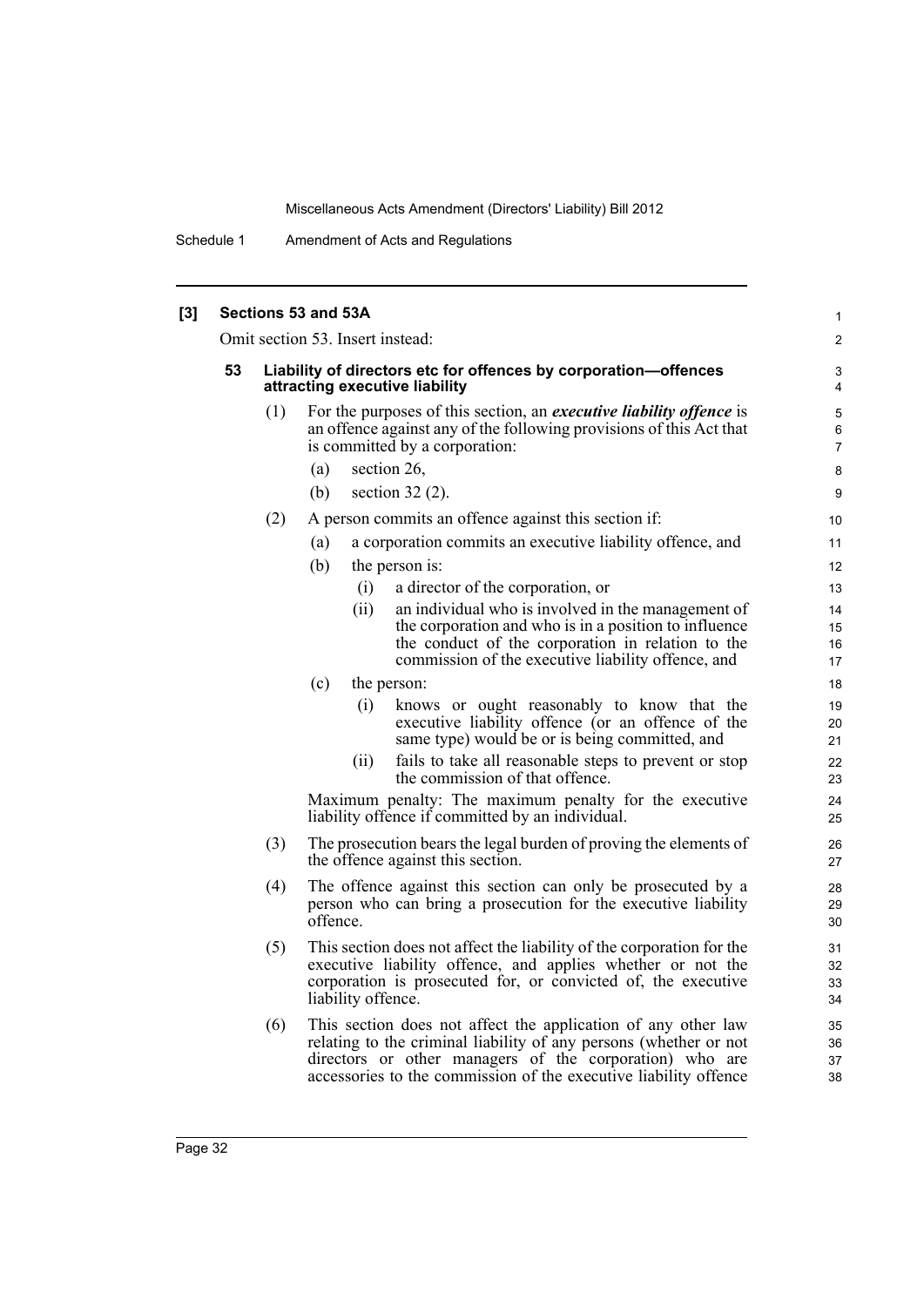Amendment of Acts and Regulations Schedule 1

or are otherwise concerned in, or party to, the commission of the executive liability offence. (7) In this section: *director* has the same meaning it has in the *Corporations Act 2001* of the Commonwealth. *reasonable steps*, in relation to the commission of an executive liability offence, includes, but is not limited to, such action (if any) of the following kinds as is reasonable in all the circumstances: (a) action towards: (i) assessing the corporation's compliance with the provision creating the executive liability offence, and (ii) ensuring that the corporation arranged regular professional assessments of its compliance with the provision, (b) action towards ensuring that the corporation's employees, agents and contractors are provided with information, training, instruction and supervision appropriate to them to enable them to comply with the provision creating the executive liability offence so far as the provision is relevant to them, (c) action towards ensuring that: (i) the plant, equipment and other resources, and (ii) the structures, work systems and other processes, relevant to compliance with the provision creating the executive liability offence are appropriate in all the circumstances, (d) action towards creating and maintaining a corporate culture that does not direct, encourage, tolerate or lead to non-compliance with the provision creating the executive liability offence. **53A Liability of directors etc for offences by corporation—accessory to the commission of the offences** (1) For the purposes of this section, a *corporate offence* is an offence against this Act or the regulations that is capable of being committed by a corporation, whether or not it is an executive liability offence referred to in section 53. (2) A person commits an offence against this section if: (a) a corporation commits a corporate offence, and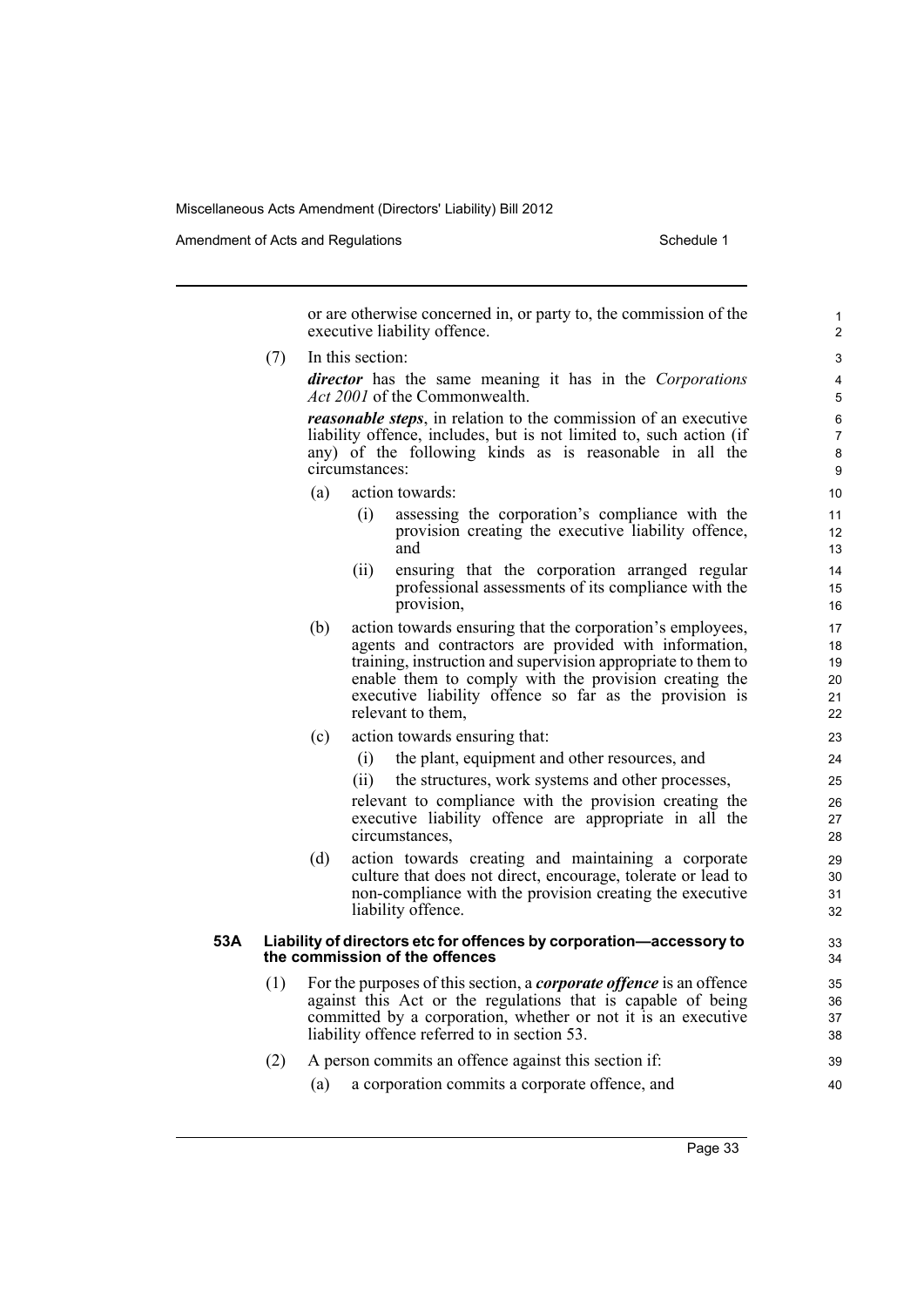Schedule 1 Amendment of Acts and Regulations

|     |                                       | (b)      |             | the person is:                                                                                                                                                                                                                    | 1                    |
|-----|---------------------------------------|----------|-------------|-----------------------------------------------------------------------------------------------------------------------------------------------------------------------------------------------------------------------------------|----------------------|
|     |                                       |          | (i)         | a director of the corporation, or                                                                                                                                                                                                 | $\overline{2}$       |
|     |                                       |          | (ii)        | an individual who is involved in the management of                                                                                                                                                                                | 3                    |
|     |                                       |          |             | the corporation and who is in a position to influence                                                                                                                                                                             | 4                    |
|     |                                       |          |             | the conduct of the corporation in relation to the<br>commission of the corporate offence, and                                                                                                                                     | 5<br>6               |
|     |                                       |          |             |                                                                                                                                                                                                                                   |                      |
|     |                                       | (c)      |             | the person:                                                                                                                                                                                                                       | $\overline{7}$       |
|     |                                       |          | (i)         | aids, abets, counsels or procures the commission of<br>the corporate offence, or                                                                                                                                                  | 8<br>9               |
|     |                                       |          | (ii)        | induces, whether by threats or promises<br><sub>or</sub>                                                                                                                                                                          | 10                   |
|     |                                       |          |             | otherwise, the commission of the corporate offence,<br>or                                                                                                                                                                         | 11<br>12             |
|     |                                       |          | (111)       | conspires with others to effect the commission of<br>the corporate offence, or                                                                                                                                                    | 13<br>14             |
|     |                                       |          | (iv)        | is in any other way, whether by act or omission,                                                                                                                                                                                  | 15                   |
|     |                                       |          |             | knowingly concerned in, or party<br>the<br>to,<br>commission of the corporate offence.                                                                                                                                            | 16<br>17             |
|     |                                       |          |             | Maximum penalty: The maximum penalty for the corporate<br>offence if committed by an individual.                                                                                                                                  | 18<br>19             |
|     | (3)                                   |          |             | The prosecution bears the legal burden of proving the elements of<br>the offence against this section.                                                                                                                            | 20<br>21             |
|     | (4)                                   |          |             | The offence against this section can only be prosecuted by a<br>person who can bring a prosecution for the corporate offence.                                                                                                     | 22<br>23             |
|     | (5)                                   |          |             | This section does not affect the liability of the corporation for the<br>corporate offence, and applies whether or not the corporation is<br>prosecuted for, or convicted of, the corporate offence.                              | 24<br>25<br>26       |
|     | (6)                                   |          |             | This section does not affect the application of any other law                                                                                                                                                                     | 27                   |
|     |                                       |          |             | relating to the criminal liability of any persons (whether or not                                                                                                                                                                 | 28                   |
|     |                                       |          |             | directors or other managers of the corporation) who are                                                                                                                                                                           | 29                   |
|     |                                       | offence. |             | concerned in, or party to, the commission of the corporate                                                                                                                                                                        | 30<br>31             |
|     | 1.12 Explosives Act 2003 No 39        |          |             |                                                                                                                                                                                                                                   | 32                   |
| [1] | precursors                            |          |             | Section 6 Licences required for handling explosives and explosive                                                                                                                                                                 | 33<br>34             |
|     | Insert at the end of section $6(1)$ : |          |             |                                                                                                                                                                                                                                   | 35                   |
|     |                                       |          | section 33. | <b>Note.</b> An offence against subsection (1) committed by a corporation is<br>an executive liability offence attracting executive liability for a director or<br>other person involved in the management of the corporation—see | 36<br>37<br>38<br>39 |

 $1.12$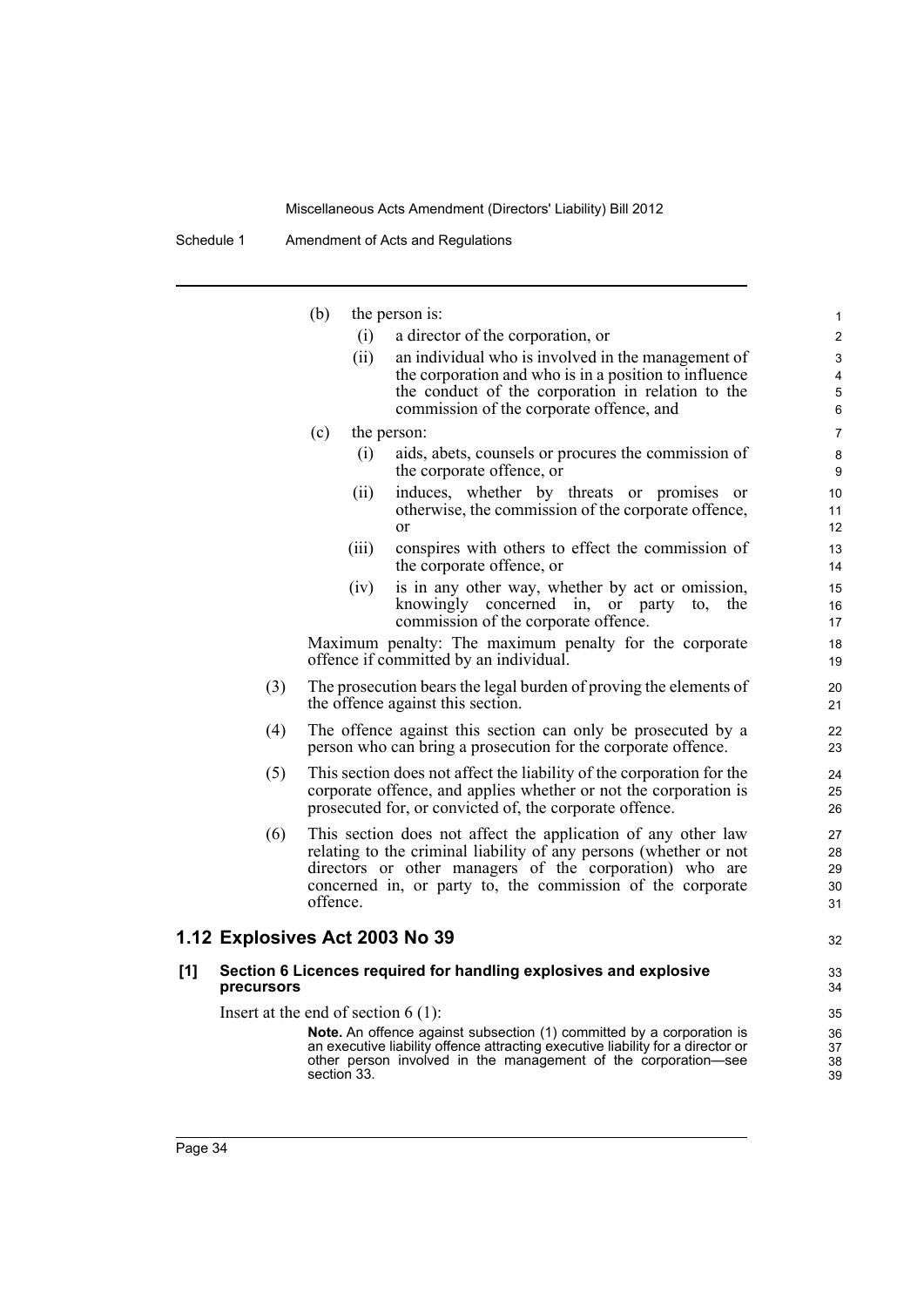| Sections 33 and 33A |     |                    |      |                                                                                                                                                                                                                                                                                                                                                                        | 1                                       |
|---------------------|-----|--------------------|------|------------------------------------------------------------------------------------------------------------------------------------------------------------------------------------------------------------------------------------------------------------------------------------------------------------------------------------------------------------------------|-----------------------------------------|
|                     |     |                    |      | Omit section 33. Insert instead:                                                                                                                                                                                                                                                                                                                                       | $\overline{2}$                          |
| 33                  |     |                    |      | Liability of directors etc for offences by corporation-offences<br>attracting executive liability                                                                                                                                                                                                                                                                      | 3<br>4                                  |
|                     | (1) | section $6(1)$     |      | For the purposes of this section, an <i>executive liability offence</i> is<br>an offence against any of the following provisions of this Act that<br>is committed by a corporation:                                                                                                                                                                                    | $\mathbf 5$<br>6<br>$\overline{7}$<br>8 |
|                     | (2) |                    |      | A person commits an offence against this section if:                                                                                                                                                                                                                                                                                                                   |                                         |
|                     |     | (a)                |      | a corporation commits an executive liability offence, and                                                                                                                                                                                                                                                                                                              | 9<br>10                                 |
|                     |     | (b)                |      |                                                                                                                                                                                                                                                                                                                                                                        | 11                                      |
|                     |     |                    | (i)  | the person is:<br>a director of the corporation, or                                                                                                                                                                                                                                                                                                                    | 12                                      |
|                     |     |                    | (ii) | an individual who is involved in the management of<br>the corporation and who is in a position to influence<br>the conduct of the corporation in relation to the<br>commission of the executive liability offence, and                                                                                                                                                 | 13<br>14<br>15<br>16                    |
|                     |     | (c)                |      | the person:                                                                                                                                                                                                                                                                                                                                                            | 17                                      |
|                     |     |                    | (i)  | knows or ought reasonably to know that the<br>executive liability offence (or an offence of the<br>same type) would be or is being committed, and                                                                                                                                                                                                                      | 18<br>19<br>20                          |
|                     |     |                    | (i)  | fails to take all reasonable steps to prevent or stop<br>the commission of that offence.                                                                                                                                                                                                                                                                               | 21<br>22                                |
|                     |     |                    |      | Maximum penalty: The maximum penalty for the executive<br>liability offence if committed by an individual.                                                                                                                                                                                                                                                             | 23<br>24                                |
|                     | (3) |                    |      | The prosecution bears the legal burden of proving the elements of<br>the offence against this section.                                                                                                                                                                                                                                                                 | 25<br>26                                |
|                     | (4) | offence.           |      | The offence against this section can only be prosecuted by a<br>person who can bring a prosecution for the executive liability                                                                                                                                                                                                                                         | 27<br>28<br>29                          |
|                     | (5) | liability offence. |      | This section does not affect the liability of the corporation for the<br>executive liability offence, and applies whether or not the<br>corporation is prosecuted for, or convicted of, the executive                                                                                                                                                                  | 30<br>31<br>32<br>33                    |
|                     | (6) |                    |      | This section does not affect the application of any other law<br>relating to the criminal liability of any persons (whether or not<br>directors or other managers of the corporation) who are<br>accessories to the commission of the executive liability offence<br>or are otherwise concerned in, or party to, the commission of the<br>executive liability offence. | 34<br>35<br>36<br>37<br>38<br>39        |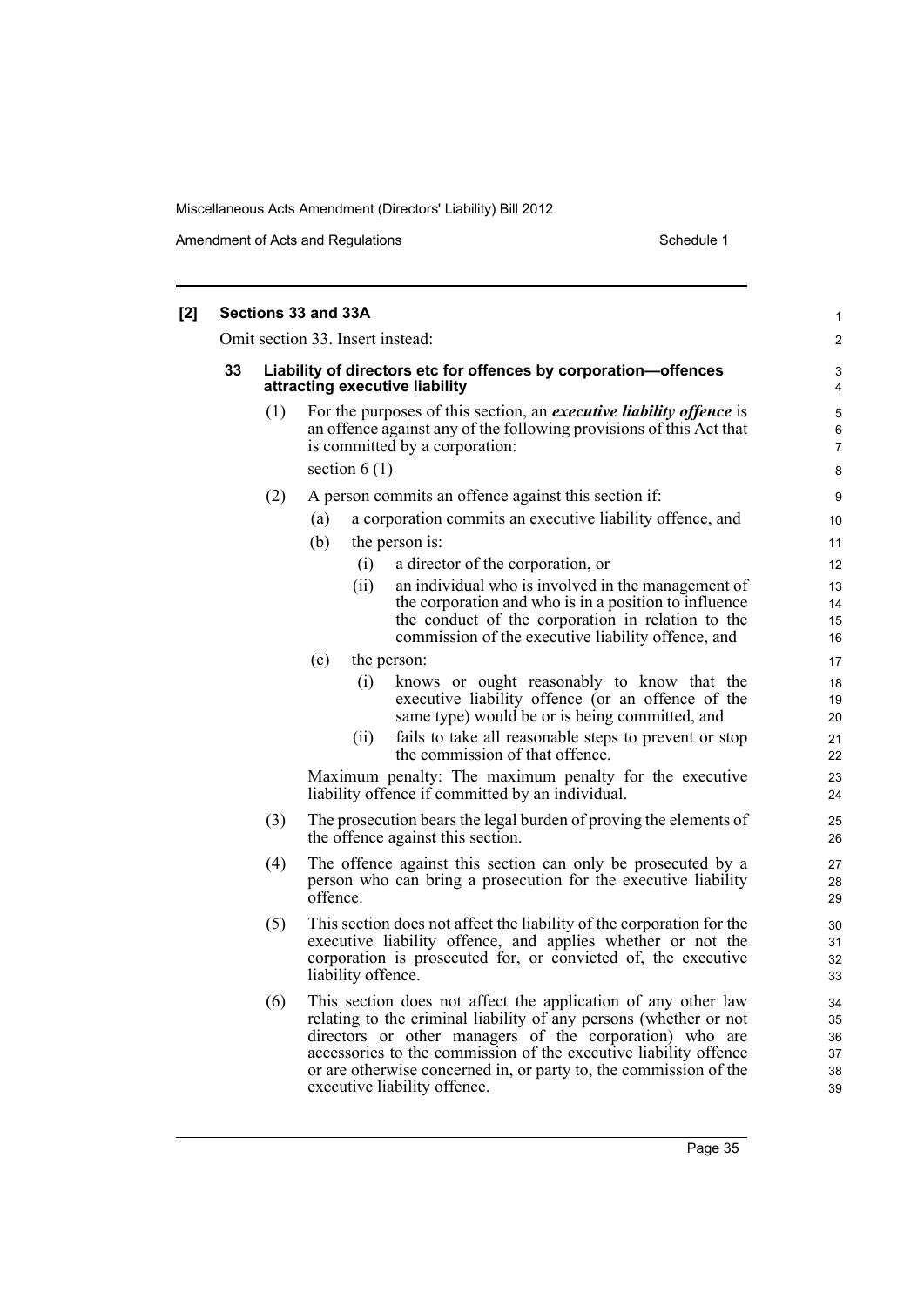Schedule 1 Amendment of Acts and Regulations

(7) In this section:

*director* has the same meaning it has in the *Corporations Act 2001* of the Commonwealth.

*reasonable steps*, in relation to the commission of an executive liability offence, includes, but is not limited to, such action (if any) of the following kinds as is reasonable in all the circumstances:

- (a) action towards:
	- (i) assessing the corporation's compliance with the provision creating the executive liability offence, and
	- (ii) ensuring that the corporation arranged regular professional assessments of its compliance with the provision,
- (b) action towards ensuring that the corporation's employees, agents and contractors are provided with information, training, instruction and supervision appropriate to them to enable them to comply with the provision creating the executive liability offence so far as the provision is relevant to them,
- (c) action towards ensuring that:
	- (i) the plant, equipment and other resources, and
	- (ii) the structures, work systems and other processes,

relevant to compliance with the provision creating the executive liability offence are appropriate in all the circumstances,

(d) action towards creating and maintaining a corporate culture that does not direct, encourage, tolerate or lead to non-compliance with the provision creating the executive liability offence.

#### **33A Liability of directors etc for offences by corporation—accessory to the commission of the offences**

- (1) For the purposes of this section, a *corporate offence* is an offence against this Act or the regulations that is capable of being committed by a corporation, whether or not it is an executive liability offence referred to in section 33.
- (2) A person commits an offence against this section if:
	- (a) a corporation commits a corporate offence, and
	- (b) the person is: (i) a director of the corporation, or 39 40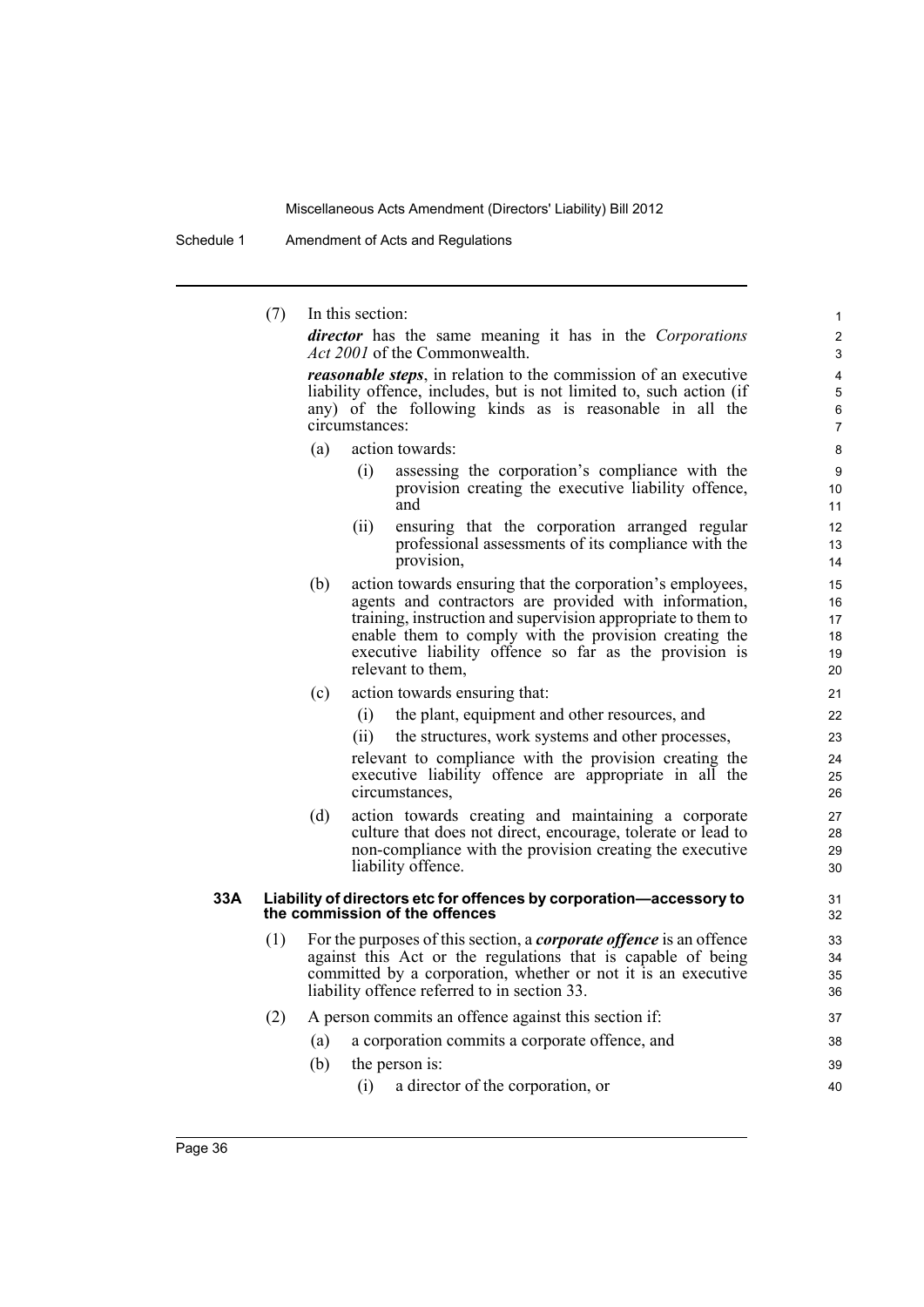|                          | (ii)                              | an individual who is involved in the management of<br>the corporation and who is in a position to influence<br>the conduct of the corporation in relation to the<br>commission of the corporate offence, and                                                | 1<br>$\overline{2}$<br>3<br>4 |
|--------------------------|-----------------------------------|-------------------------------------------------------------------------------------------------------------------------------------------------------------------------------------------------------------------------------------------------------------|-------------------------------|
|                          | (c)                               | the person:                                                                                                                                                                                                                                                 | 5                             |
|                          | (i)                               | aids, abets, counsels or procures the commission of<br>the corporate offence, or                                                                                                                                                                            | 6<br>$\overline{7}$           |
|                          | (ii)                              | induces, whether by threats or promises<br><sub>or</sub><br>otherwise, the commission of the corporate offence,<br><sub>or</sub>                                                                                                                            | 8<br>9<br>10                  |
|                          | (iii)                             | conspires with others to effect the commission of<br>the corporate offence, or                                                                                                                                                                              | 11<br>12                      |
|                          | (iv)                              | is in any other way, whether by act or omission,<br>knowingly concerned in, or party<br>the<br>to,<br>commission of the corporate offence.                                                                                                                  | 13<br>14<br>15                |
|                          |                                   | Maximum penalty: The maximum penalty for the corporate<br>offence if committed by an individual.                                                                                                                                                            | 16<br>17                      |
| (3)                      |                                   | The prosecution bears the legal burden of proving the elements of<br>the offence against this section.                                                                                                                                                      | 18<br>19                      |
| (4)                      |                                   | The offence against this section can only be prosecuted by a<br>person who can bring a prosecution for the corporate offence.                                                                                                                               | 20<br>21                      |
| (5)                      |                                   | This section does not affect the liability of the corporation for the<br>corporate offence, and applies whether or not the corporation is<br>prosecuted for, or convicted of, the corporate offence.                                                        | 22<br>23<br>24                |
| (6)                      | offence.                          | This section does not affect the application of any other law<br>relating to the criminal liability of any persons (whether or not<br>directors or other managers of the corporation) who are<br>concerned in, or party to, the commission of the corporate | 25<br>26<br>27<br>28<br>29    |
| 1.13 Food Act 2003 No 43 |                                   |                                                                                                                                                                                                                                                             | 30                            |
| [1]                      |                                   | Section 13 Handling of food in unsafe manner                                                                                                                                                                                                                | 31                            |
|                          | Insert at the end of the section: |                                                                                                                                                                                                                                                             | 32                            |
|                          | section 122.                      | Note. An offence against this section committed by a corporation is an<br>executive liability offence attracting executive liability for a director or<br>other person involved in the management of the corporation-see                                    | 33<br>34<br>35<br>36          |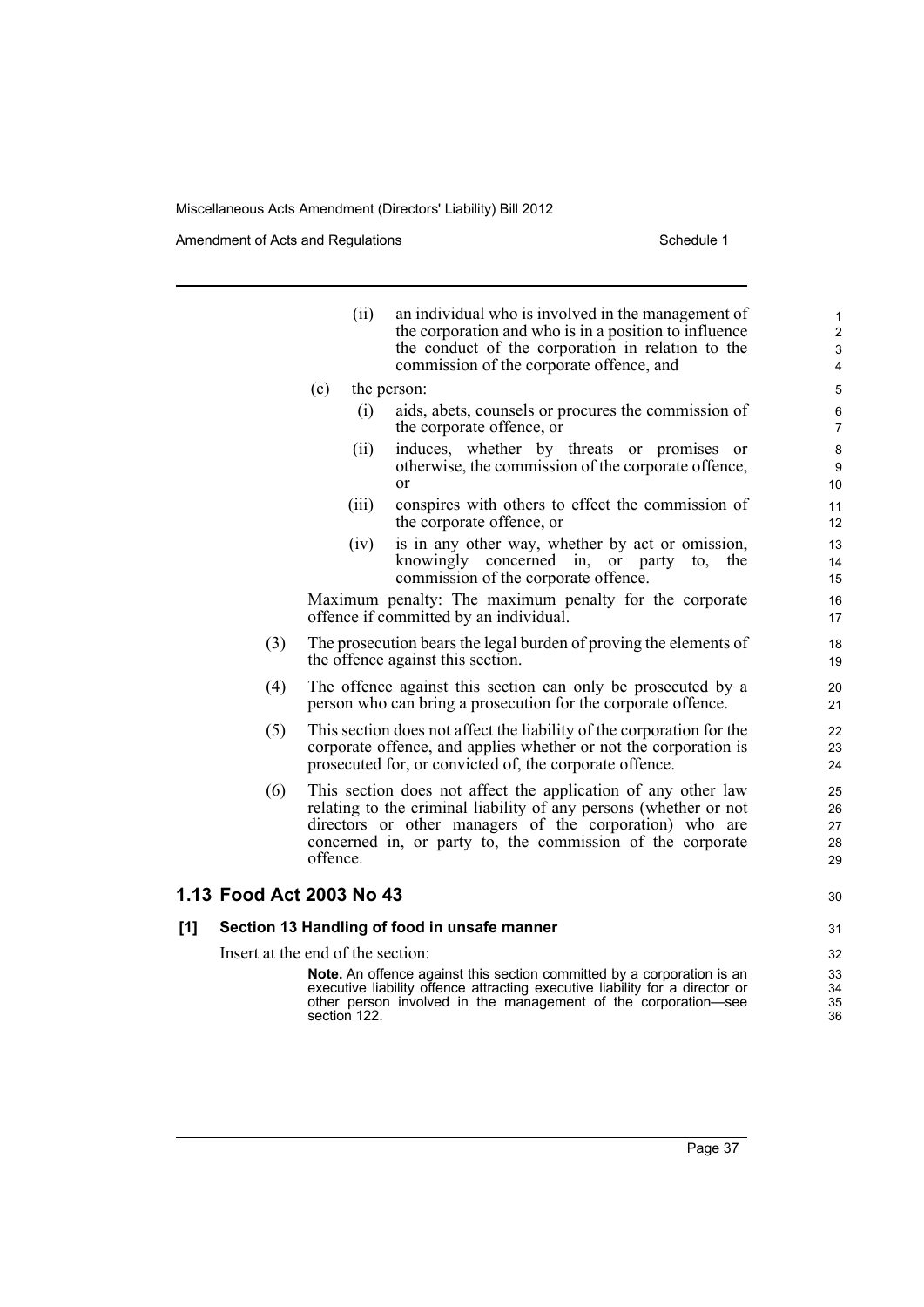Schedule 1 Amendment of Acts and Regulations

| [2] | Section 14 Sale of unsafe food                                                                                                                   | $\mathbf{1}$   |
|-----|--------------------------------------------------------------------------------------------------------------------------------------------------|----------------|
|     | Insert at the end of the section:                                                                                                                | $\overline{2}$ |
|     | <b>Note.</b> An offence against this section committed by a corporation is an                                                                    | 3              |
|     | executive liability offence attracting executive liability for a director or                                                                     | 4              |
|     | other person involved in the management of the corporation-see<br>section 122.                                                                   | 5<br>6         |
|     |                                                                                                                                                  |                |
| [3] | Section 15 False description of food                                                                                                             | $\overline{7}$ |
|     | Insert at the end of the section:                                                                                                                | 8              |
|     | <b>Note.</b> An offence against this section committed by a corporation is an                                                                    | 9              |
|     | executive liability offence attracting executive liability for a director or<br>other person involved in the management of the corporation-see   | 10<br>11       |
|     | section 122.                                                                                                                                     | 12             |
| [4] | Section 16 Handling and sale of unsafe food                                                                                                      | 13             |
|     | Insert at the end of the section:                                                                                                                | 14             |
|     | <b>Note.</b> An offence against this section committed by a corporation is an                                                                    | 15             |
|     | executive liability offence attracting executive liability for a director or                                                                     | 16             |
|     | other person involved in the management of the corporation-see                                                                                   | 17             |
|     | section 122.                                                                                                                                     | 18             |
| [5] | Section 17 Handling and sale of unsuitable food                                                                                                  | 19             |
|     | Insert at the end of the section:                                                                                                                | 20             |
|     | <b>Note.</b> An offence against subsection (1) or (2) committed by a                                                                             | 21             |
|     | corporation is an executive liability offence attracting executive liability<br>for a director or other person involved in the management of the | 22<br>23       |
|     | corporation-see section 122.                                                                                                                     | 24             |
|     | Section 18 Misleading conduct relating to sale of food                                                                                           | 25             |
| [6] |                                                                                                                                                  |                |
|     | Insert at the end of the section:                                                                                                                | 26             |
|     | Note. An offence against subsection (1), (2) or (3) committed by a                                                                               | 27             |
|     | corporation is an executive liability offence attracting executive liability<br>for a director or other person involved in the management of the | 28<br>29       |
|     | corporation-see section 122.                                                                                                                     | 30             |
| [7] | Section 19 Sale of food not complying with purchaser's demand                                                                                    | 31             |
|     | Insert at the end of section $19(1)$ :                                                                                                           | 32             |
|     | <b>Note.</b> An offence against subsection (1) committed by a corporation is                                                                     | 33             |
|     | an executive liability offence attracting executive liability for a director or                                                                  | 34             |
|     | other person involved in the management of the corporation—see                                                                                   | 35             |
|     | section 122.                                                                                                                                     | 36             |
| [8] | Section 20 Sale of unfit equipment or packaging or labelling material                                                                            | 37             |
|     | Insert at the end of the section:                                                                                                                | 38             |
|     | <b>Note.</b> An offence against this section committed by a corporation is an                                                                    | 39             |
|     | executive liability offence attracting executive liability for a director or                                                                     | 40             |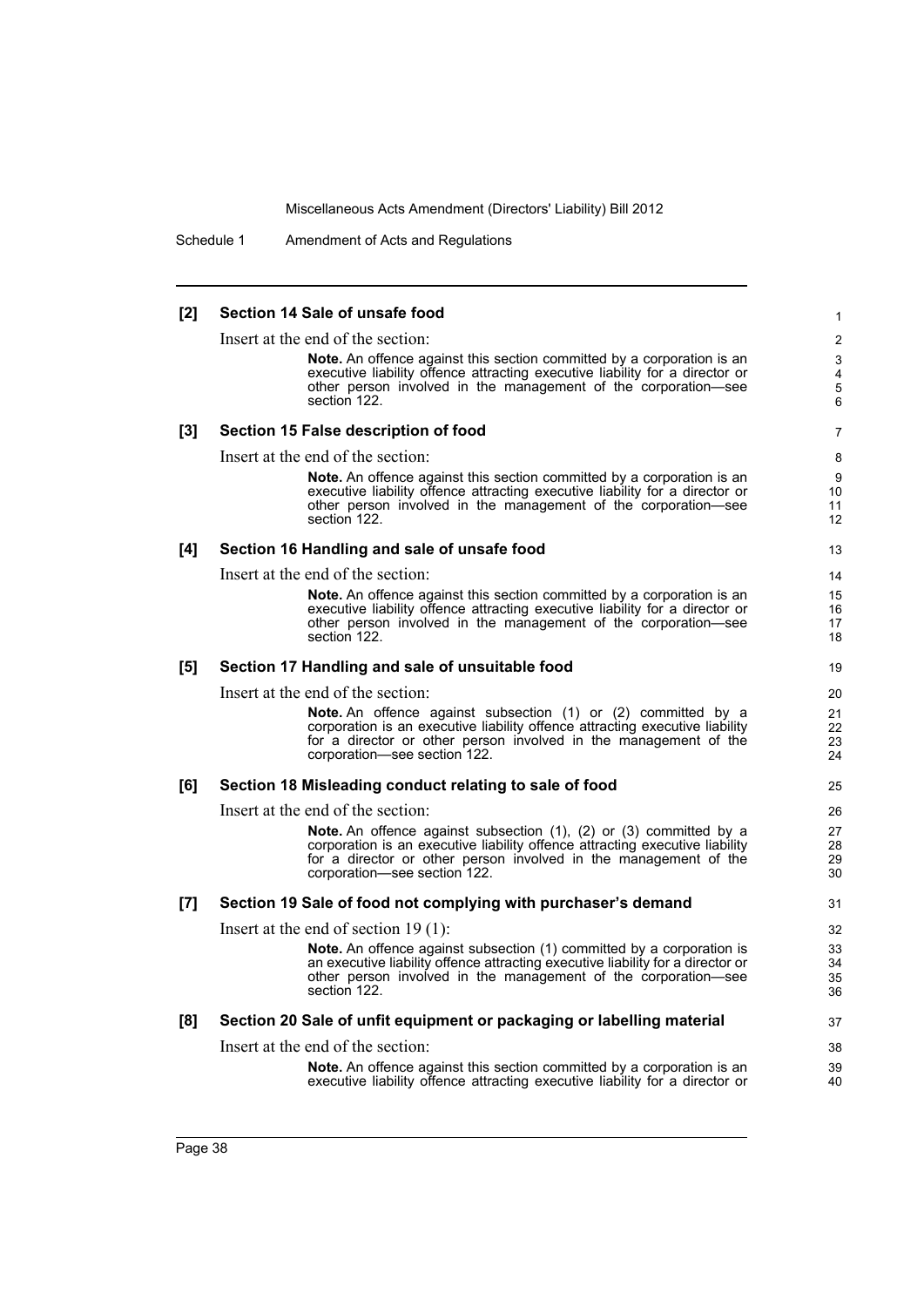Amendment of Acts and Regulations Schedule 1

1 2

other person involved in the management of the corporation—see section 122. **[9] Section 21 Compliance with Food Standards Code** Insert at the end of the section: **Note.** An offence against subsection (1)–(4) committed by a corporation is an executive liability offence attracting executive liability for a director or other person involved in the management of the corporation—see section 122. **[10] Section 35 Failure to comply with emergency order** Insert at the end of the section: **Note.** An offence against this section committed by a corporation is an executive liability offence attracting executive liability for a director or other person involved in the management of the corporation—see section 122. **[11] Section 64 Contravention of prohibition order** Insert at the end of the section: **Note.** An offence against this section committed by a corporation is an executive liability offence attracting executive liability for a director or other person involved in the management of the corporation—see section 122. **[12] Section 104 Offences relating to food safety schemes** Insert at the end of the section: **Note.** An offence against subsection (1)–(4) committed by a corporation is an executive liability offence attracting executive liability for a director or other person involved in the management of the corporation—see section 122. **[13] Sections 122–122B** Omit section 122. Insert instead: **122 Liability of directors etc for offences by corporation—offences attracting executive liability** (1) For the purposes of this section, an *executive liability offence* is an offence against any of the following provisions of this Act that is committed by a corporation: (a) section 13, (b) section 14, (c) section 15, (d) section 16, (e) section 17 (1) or (2), 3 4 5 6 7 8 9 10 11 12 13 14 15 16 17 18 19 20 21 22 23 24 25 26 27 28 29 30 31 32 33 34 35 36 37 38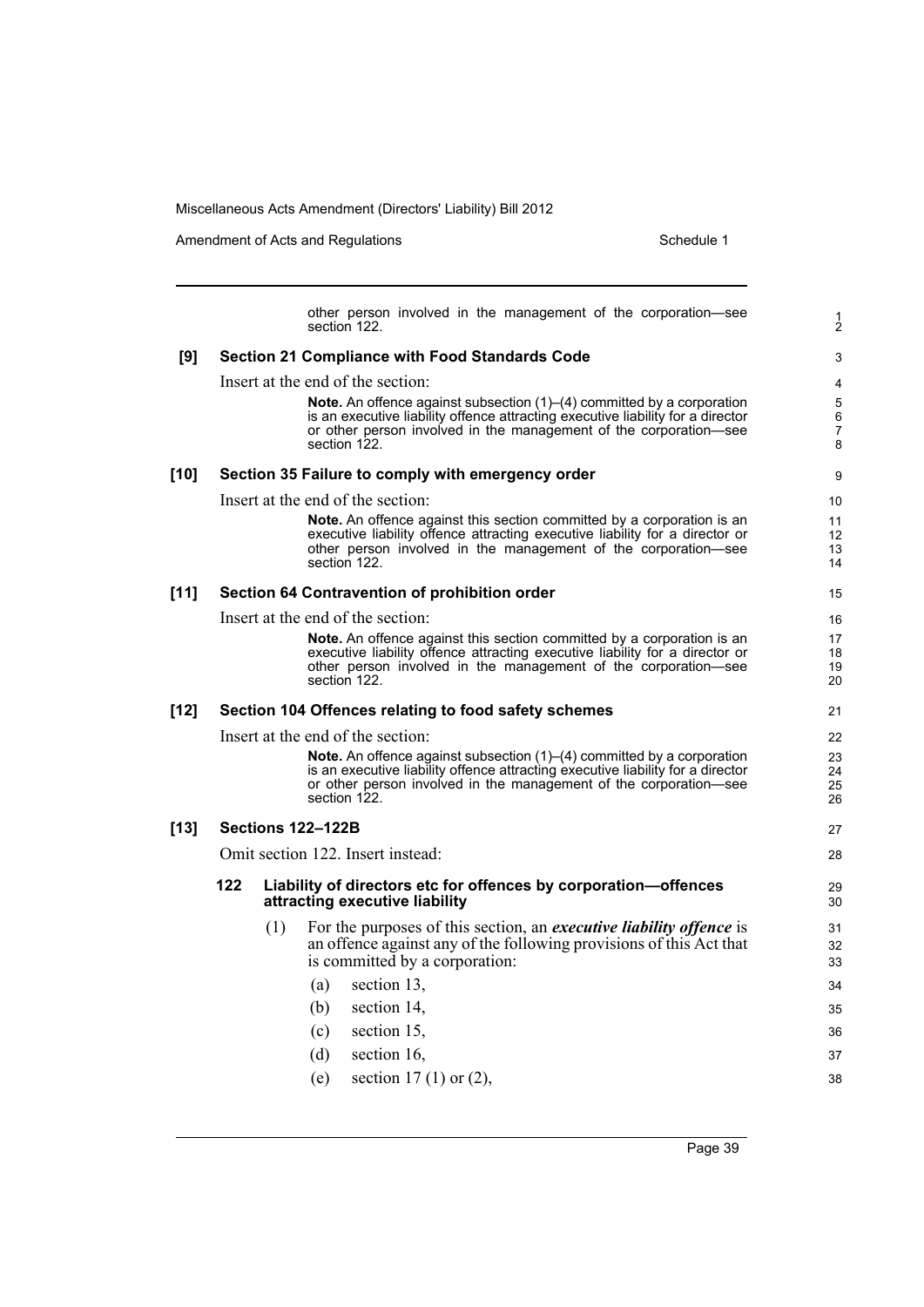|     | (f)      | section 18 $(1)$ – $(3)$ ,                                                                                                         | 1        |
|-----|----------|------------------------------------------------------------------------------------------------------------------------------------|----------|
|     | (g)      | section $19(1)$ ,                                                                                                                  | 2        |
|     | (h)      | section 20,                                                                                                                        | 3        |
|     | (i)      | section 21 $(1)–(4)$ ,                                                                                                             | 4        |
|     | (i)      | section 35,                                                                                                                        | 5        |
|     | (k)      | section 64,                                                                                                                        | 6        |
|     | (1)      | section $104 (1)–(4)$ .                                                                                                            | 7        |
| (2) |          | A person commits an offence against this section if:                                                                               | 8        |
|     | (a)      | a corporation commits an executive liability offence, and                                                                          | 9        |
|     | (b)      | the person is:                                                                                                                     | 10       |
|     |          | a director of the corporation, or<br>(i)                                                                                           | 11       |
|     |          | an individual who is involved in the management of<br>(ii)                                                                         | 12       |
|     |          | the corporation and who is in a position to influence<br>the conduct of the corporation in relation to the                         | 13<br>14 |
|     |          | commission of the executive liability offence, and                                                                                 | 15       |
|     | (c)      | the person:                                                                                                                        | 16       |
|     |          | knows or ought reasonably to know that the<br>(i)                                                                                  | 17       |
|     |          | executive liability offence (or an offence of the<br>same type) would be or is being committed, and                                | 18<br>19 |
|     |          | fails to take all reasonable steps to prevent or stop<br>(i)                                                                       | 20       |
|     |          | the commission of that offence.                                                                                                    | 21       |
|     |          | Maximum penalty: The maximum penalty for the executive<br>liability offence if committed by an individual.                         | 22<br>23 |
| (3) |          | The prosecution bears the legal burden of proving the elements of                                                                  | 24       |
|     |          | the offence against this section.                                                                                                  | 25       |
| (4) |          | The offence against this section can only be prosecuted by a                                                                       | 26       |
|     | offence. | person who can bring a prosecution for the executive liability                                                                     | 27<br>28 |
| (5) |          | This section does not affect the liability of the corporation for the                                                              |          |
|     |          | executive liability offence, and applies whether or not the                                                                        | 29<br>30 |
|     |          | corporation is prosecuted for, or convicted of, the executive                                                                      | 31       |
|     |          | liability offence.                                                                                                                 | 32       |
| (6) |          | This section does not affect the application of any other law<br>relating to the criminal liability of any persons (whether or not | 33       |
|     |          | directors or other managers of the corporation) who are                                                                            | 34<br>35 |
|     |          | accessories to the commission of the executive liability offence                                                                   | 36       |
|     |          | or are otherwise concerned in, or party to, the commission of the<br>executive liability offence.                                  | 37<br>38 |
|     |          |                                                                                                                                    |          |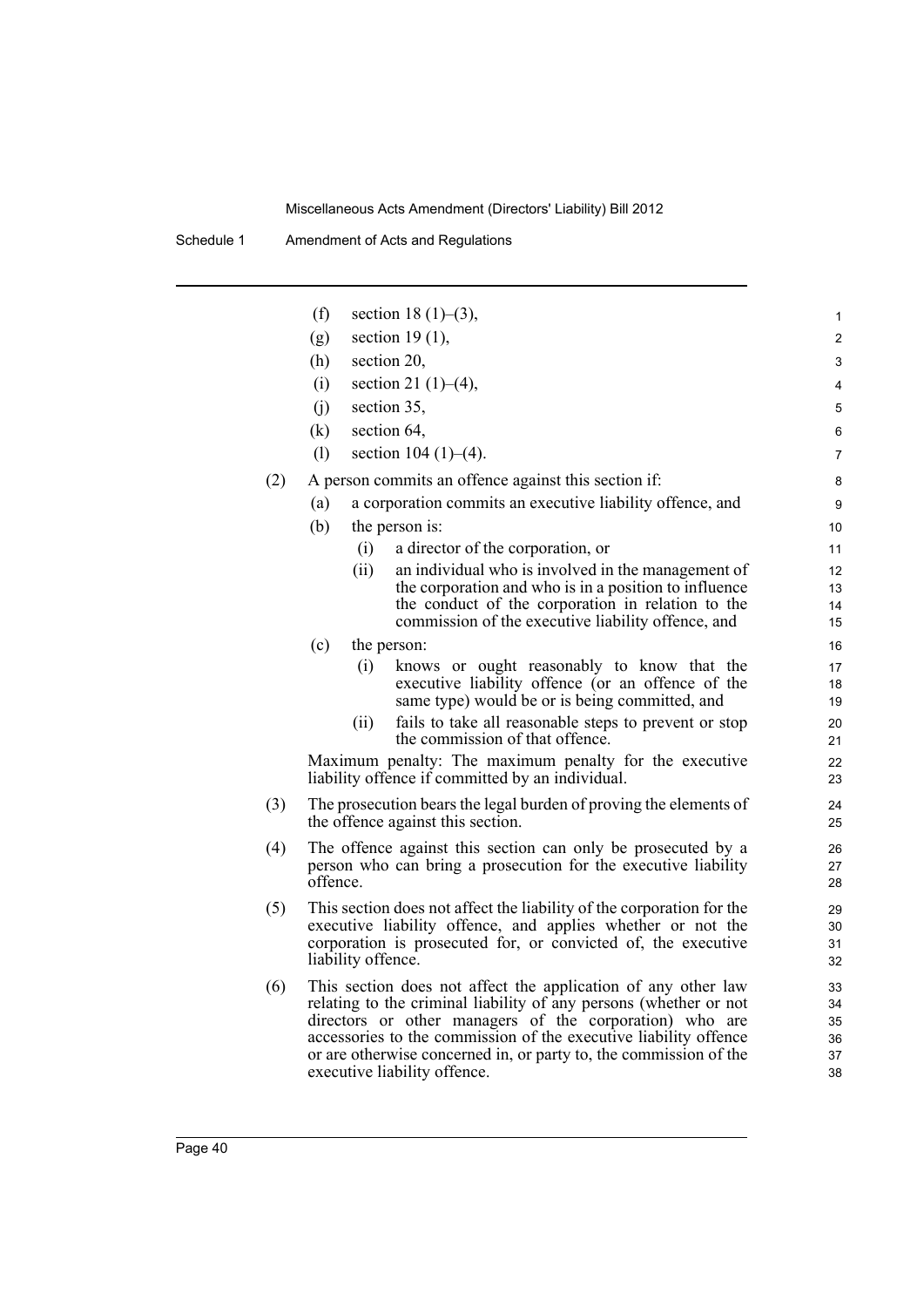Amendment of Acts and Regulations Schedule 1

(7) In this section: *director* has the same meaning it has in the *Corporations Act 2001* of the Commonwealth. *reasonable steps*, in relation to the commission of an executive liability offence, includes, but is not limited to, such action (if any) of the following kinds as is reasonable in all the circumstances: (a) action towards: (i) assessing the corporation's compliance with the provision creating the executive liability offence, and (ii) ensuring that the corporation arranged regular professional assessments of its compliance with the provision, (b) action towards ensuring that the corporation's employees, agents and contractors are provided with information, training, instruction and supervision appropriate to them to enable them to comply with the provision creating the executive liability offence so far as the provision is relevant to them, (c) action towards ensuring that: (i) the plant, equipment and other resources, and (ii) the structures, work systems and other processes, relevant to compliance with the provision creating the executive liability offence are appropriate in all the circumstances, (d) action towards creating and maintaining a corporate culture that does not direct, encourage, tolerate or lead to non-compliance with the provision creating the executive liability offence. **122A Liability of directors etc for offences by corporation—accessory to the commission of the offences** (1) For the purposes of this section, a *corporate offence* is an offence against this Act or the regulations that is capable of being committed by a corporation, whether or not it is an executive liability offence referred to in section 122. (2) A person commits an offence against this section if: (a) a corporation commits a corporate offence, and (b) the person is: (i) a director of the corporation, or 1  $\overline{2}$ 3 4 5 6 7 8  $\overline{Q}$ 10 11 12 13 14 15 16 17 18 19 20 21 22 23 24 25 26 27 28 29 30 31 32 33 34 35 36 37 38 39 40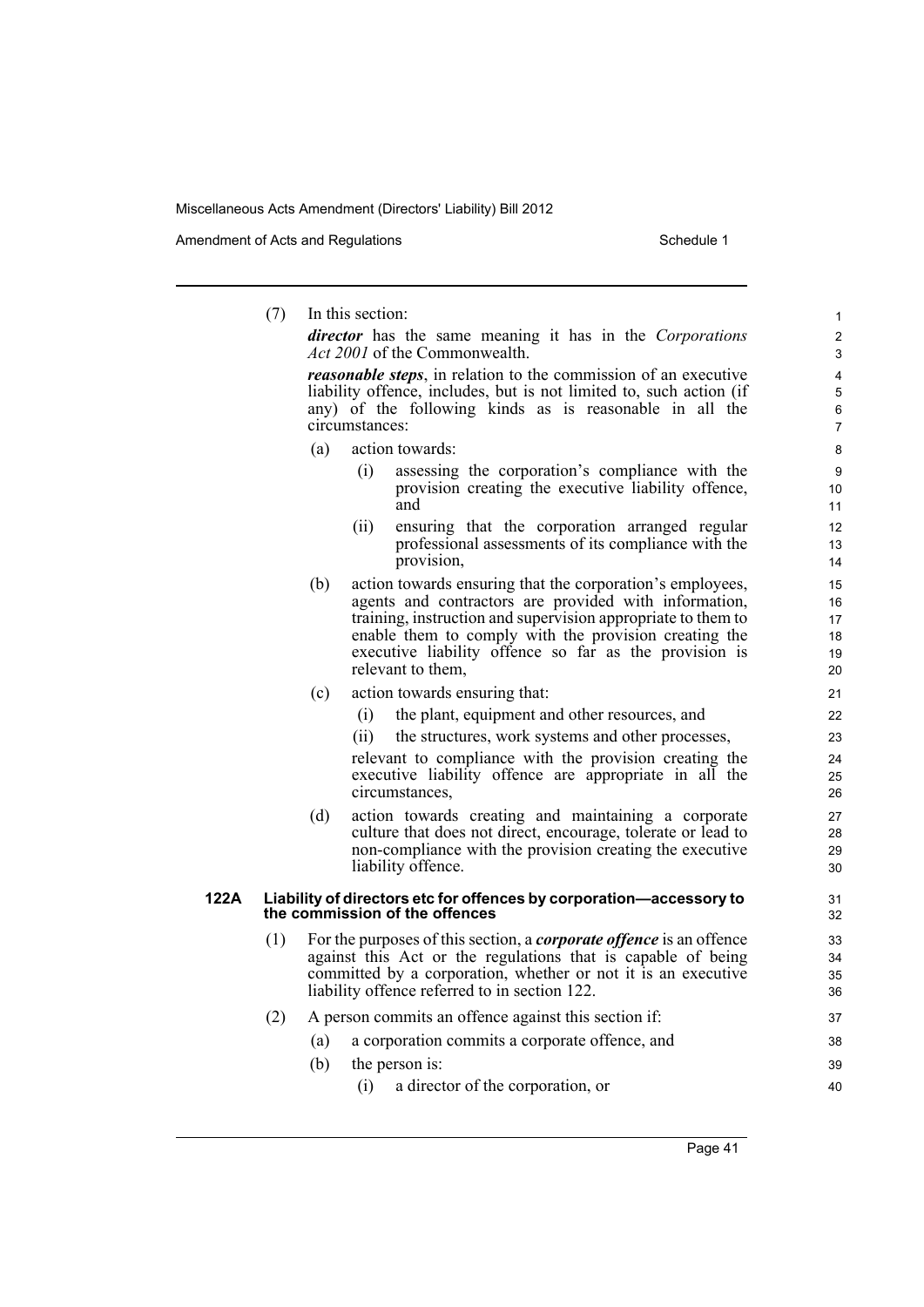Schedule 1 Amendment of Acts and Regulations

|     |                                                                                                                                                                                                                                                                         | (ii)  | an individual who is involved in the management of<br>the corporation and who is in a position to influence<br>the conduct of the corporation in relation to the<br>commission of the corporate offence, and                                                                                                                 | 1<br>$\overline{c}$<br>$\mathfrak{S}$<br>4 |  |  |  |
|-----|-------------------------------------------------------------------------------------------------------------------------------------------------------------------------------------------------------------------------------------------------------------------------|-------|------------------------------------------------------------------------------------------------------------------------------------------------------------------------------------------------------------------------------------------------------------------------------------------------------------------------------|--------------------------------------------|--|--|--|
|     | (c)                                                                                                                                                                                                                                                                     |       | the person:                                                                                                                                                                                                                                                                                                                  | 5                                          |  |  |  |
|     |                                                                                                                                                                                                                                                                         | (i)   | aids, abets, counsels or procures the commission of<br>the corporate offence, or                                                                                                                                                                                                                                             | 6<br>$\overline{7}$                        |  |  |  |
|     |                                                                                                                                                                                                                                                                         | (ii)  | induces, whether by threats or promises<br>or<br>otherwise, the commission of the corporate offence,<br><sub>or</sub>                                                                                                                                                                                                        | 8<br>9<br>10                               |  |  |  |
|     |                                                                                                                                                                                                                                                                         | (iii) | conspires with others to effect the commission of<br>the corporate offence, or                                                                                                                                                                                                                                               | 11<br>12                                   |  |  |  |
|     |                                                                                                                                                                                                                                                                         | (iv)  | is in any other way, whether by act or omission,<br>knowingly concerned in,<br>or party<br>the<br>to,<br>commission of the corporate offence.                                                                                                                                                                                | 13<br>14<br>15                             |  |  |  |
|     |                                                                                                                                                                                                                                                                         |       | Maximum penalty: The maximum penalty for the corporate<br>offence if committed by an individual.                                                                                                                                                                                                                             | 16<br>17                                   |  |  |  |
| (3) | The prosecution bears the legal burden of proving the elements of<br>the offence against this section.                                                                                                                                                                  |       |                                                                                                                                                                                                                                                                                                                              |                                            |  |  |  |
| (4) | The offence against this section can only be prosecuted by a<br>person who can bring a prosecution for the corporate offence.                                                                                                                                           |       |                                                                                                                                                                                                                                                                                                                              |                                            |  |  |  |
| (5) | This section does not affect the liability of the corporation for the<br>22<br>corporate offence, and applies whether or not the corporation is<br>23<br>prosecuted for, or convicted of, the corporate offence.<br>24                                                  |       |                                                                                                                                                                                                                                                                                                                              |                                            |  |  |  |
| (6) | This section does not affect the application of any other law<br>relating to the criminal liability of any persons (whether or not<br>directors or other managers of the corporation) who are<br>concerned in, or party to, the commission of the corporate<br>offence. |       |                                                                                                                                                                                                                                                                                                                              |                                            |  |  |  |
|     |                                                                                                                                                                                                                                                                         |       | Evidence as to state of mind of corporation                                                                                                                                                                                                                                                                                  | 30                                         |  |  |  |
| (1) |                                                                                                                                                                                                                                                                         |       | Without limiting any other law or practice regarding the<br>admissibility of evidence, evidence that an officer, employee or<br>agent of a corporation (while acting in his or her capacity as such)<br>had, at any particular time, a particular state of mind, is evidence<br>that the corporation had that state of mind. | 31<br>32<br>33<br>34<br>35                 |  |  |  |

**122B Evidence as to state of mind of corporation**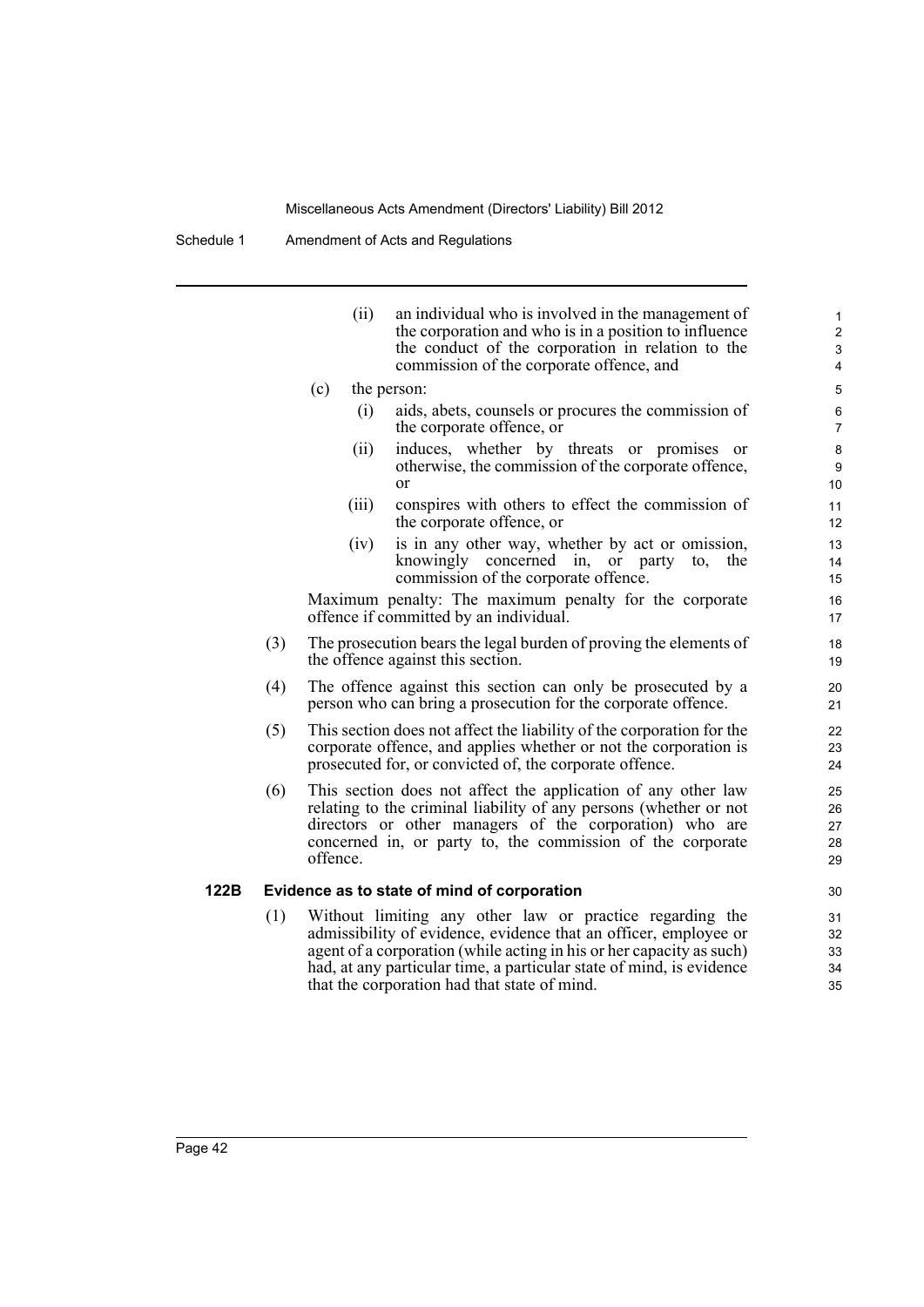|     |                      | (2)                      | In this section, the <i>state of mind</i> of a person includes: |          |                                                                                                                                                                           |                     |  |  |  |  |
|-----|----------------------|--------------------------|-----------------------------------------------------------------|----------|---------------------------------------------------------------------------------------------------------------------------------------------------------------------------|---------------------|--|--|--|--|
|     |                      |                          | (a)                                                             |          | the knowledge, intention, opinion, belief or purpose of the<br>person, and                                                                                                | $\overline{2}$<br>3 |  |  |  |  |
|     |                      |                          | (b)                                                             | purpose. | the person's reasons for the intention, opinion, belief or                                                                                                                | 4<br>5              |  |  |  |  |
|     |                      |                          |                                                                 |          | 1.14 Forestry Act 1916 No 55                                                                                                                                              | 6                   |  |  |  |  |
| [1] |                      |                          |                                                                 |          | Section 29 Penalty for unlawfully working sawmill                                                                                                                         | $\overline{7}$      |  |  |  |  |
|     | Omit section 29 (3). |                          |                                                                 |          |                                                                                                                                                                           |                     |  |  |  |  |
| [2] |                      | <b>Section 49</b>        |                                                                 |          |                                                                                                                                                                           | 9                   |  |  |  |  |
|     |                      | Insert after section 48: |                                                                 |          |                                                                                                                                                                           | 10                  |  |  |  |  |
|     | 49                   |                          |                                                                 |          | Liability of directors etc for offences by corporation-accessory to<br>the commission of the offences                                                                     | 11<br>12            |  |  |  |  |
|     |                      | (1)                      |                                                                 |          | For the purposes of this section, a <i>corporate offence</i> is an offence<br>against this Act or the regulations that is capable of being<br>committed by a corporation. | 13<br>14<br>15      |  |  |  |  |
|     |                      | (2)                      |                                                                 |          | A person commits an offence against this section if:                                                                                                                      | 16                  |  |  |  |  |
|     |                      |                          | (a)                                                             |          | a corporation commits a corporate offence, and                                                                                                                            | 17                  |  |  |  |  |
|     |                      |                          | (b)                                                             |          | the person is:                                                                                                                                                            | 18                  |  |  |  |  |
|     |                      |                          |                                                                 | (i)      | a director of the corporation, or                                                                                                                                         | 19                  |  |  |  |  |
|     |                      |                          |                                                                 | (ii)     | an individual who is involved in the management of                                                                                                                        | 20                  |  |  |  |  |
|     |                      |                          |                                                                 |          | the corporation and who is in a position to influence<br>the conduct of the corporation in relation to the                                                                | 21<br>22            |  |  |  |  |
|     |                      |                          |                                                                 |          | commission of the corporate offence, and                                                                                                                                  | 23                  |  |  |  |  |
|     |                      |                          | (c)                                                             |          | the person:                                                                                                                                                               | 24                  |  |  |  |  |
|     |                      |                          |                                                                 | (i)      | aids, abets, counsels or procures the commission of<br>the corporate offence, or                                                                                          | 25<br>26            |  |  |  |  |
|     |                      |                          |                                                                 | (ii)     | induces, whether by threats or promises or<br>otherwise, the commission of the corporate offence,<br>or                                                                   | 27<br>28<br>29      |  |  |  |  |
|     |                      |                          |                                                                 | (iii)    | conspires with others to effect the commission of<br>the corporate offence, or                                                                                            | 30<br>31            |  |  |  |  |
|     |                      |                          |                                                                 | (iv)     | is in any other way, whether by act or omission,<br>knowingly concerned in,<br>or party<br>the<br>to.<br>commission of the corporate offence.                             | 32<br>33<br>34      |  |  |  |  |
|     |                      |                          |                                                                 |          | Maximum penalty: The maximum penalty for the corporate<br>offence if committed by an individual.                                                                          | 35<br>36            |  |  |  |  |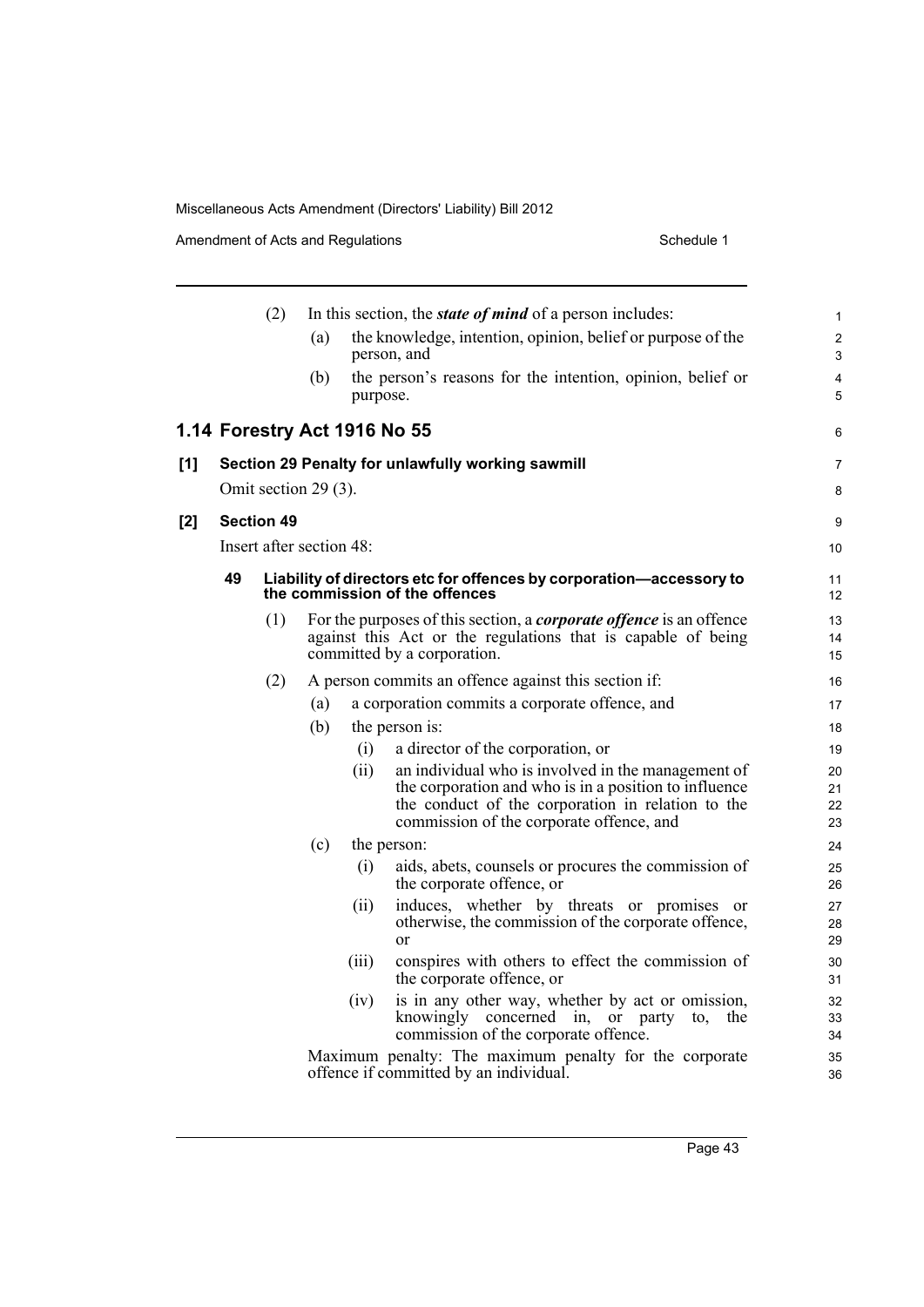|  |                                      | (3)                               |          |       | The prosecution bears the legal burden of proving the elements of<br>the offence against this section.                                                                                                                                                      | 1<br>$\overline{c}$      |  |  |  |          |
|--|--------------------------------------|-----------------------------------|----------|-------|-------------------------------------------------------------------------------------------------------------------------------------------------------------------------------------------------------------------------------------------------------------|--------------------------|--|--|--|----------|
|  |                                      | (4)                               |          |       | The offence against this section can only be prosecuted by a<br>person who can bring a prosecution for the corporate offence.                                                                                                                               | 3<br>4                   |  |  |  |          |
|  |                                      | (5)                               |          |       | This section does not affect the liability of the corporation for the<br>corporate offence, and applies whether or not the corporation is<br>prosecuted for, or convicted of, the corporate offence.                                                        | 5<br>6<br>$\overline{7}$ |  |  |  |          |
|  |                                      | (6)                               | offence. |       | This section does not affect the application of any other law<br>relating to the criminal liability of any persons (whether or not<br>directors or other managers of the corporation) who are<br>concerned in, or party to, the commission of the corporate | 8<br>9<br>10<br>11<br>12 |  |  |  |          |
|  |                                      |                                   |          |       | 1.15 Funeral Funds Act 1979 No 106                                                                                                                                                                                                                          | 13                       |  |  |  |          |
|  | <b>Section 90</b>                    |                                   |          |       |                                                                                                                                                                                                                                                             |                          |  |  |  |          |
|  |                                      | Omit the section. Insert instead: |          |       |                                                                                                                                                                                                                                                             |                          |  |  |  |          |
|  | 90<br>the commission of the offences |                                   |          |       | Liability of directors etc for offences by corporation-accessory to                                                                                                                                                                                         |                          |  |  |  | 16<br>17 |
|  |                                      | (1)                               |          |       | For the purposes of this section, a <i>corporate offence</i> is an offence<br>against this Act or the regulations that is capable of being<br>committed by a corporation.                                                                                   | 18<br>19<br>20           |  |  |  |          |
|  |                                      | (2)                               |          |       | A person commits an offence against this section if:                                                                                                                                                                                                        | 21                       |  |  |  |          |
|  |                                      |                                   | (a)      |       | a corporation commits a corporate offence, and                                                                                                                                                                                                              | 22                       |  |  |  |          |
|  |                                      |                                   | (b)      |       | the person is:                                                                                                                                                                                                                                              | 23                       |  |  |  |          |
|  |                                      |                                   |          | (i)   | a director of the corporation, or                                                                                                                                                                                                                           | 24                       |  |  |  |          |
|  |                                      |                                   |          | (ii)  | an individual who is involved in the management of<br>the corporation and who is in a position to influence<br>the conduct of the corporation in relation to the<br>commission of the corporate offence, and                                                | 25<br>26<br>27<br>28     |  |  |  |          |
|  |                                      |                                   | (c)      |       | the person:                                                                                                                                                                                                                                                 | 29                       |  |  |  |          |
|  |                                      |                                   |          | (i)   | aids, abets, counsels or procures the commission of<br>the corporate offence, or                                                                                                                                                                            | 30<br>31                 |  |  |  |          |
|  |                                      |                                   |          | (ii)  | induces, whether by threats or promises or<br>otherwise, the commission of the corporate offence,<br>or                                                                                                                                                     | 32<br>33<br>34           |  |  |  |          |
|  |                                      |                                   |          | (iii) | conspires with others to effect the commission of<br>the corporate offence, or                                                                                                                                                                              | 35<br>36                 |  |  |  |          |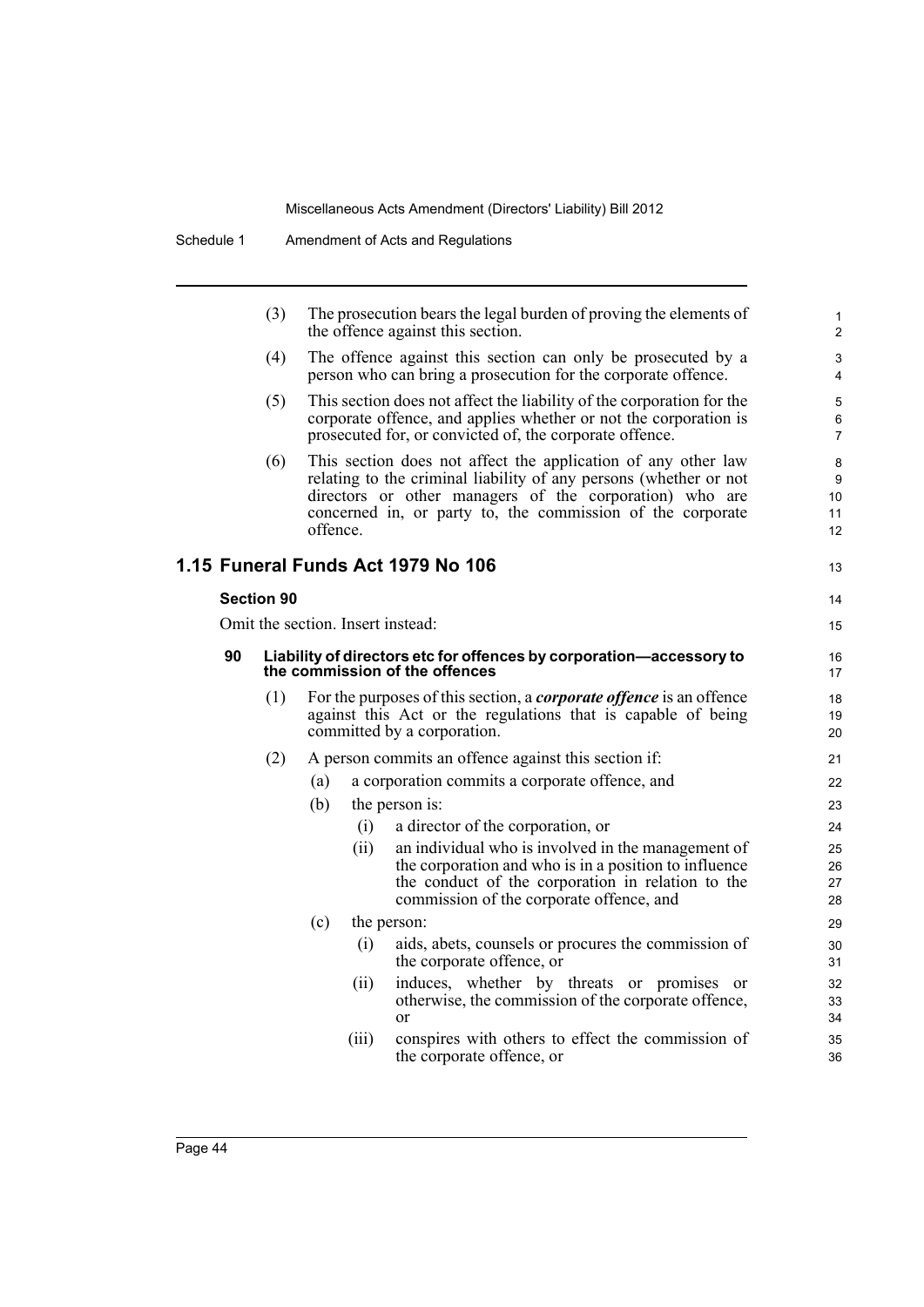|      |                                                                                                                                      | (iv)<br>is in any other way, whether by act or omission,<br>knowingly concerned in, or party<br>to.<br>commission of the corporate offence.                                                                                                                             | 1<br>the<br>$\overline{2}$<br>3 |  |  |  |  |  |
|------|--------------------------------------------------------------------------------------------------------------------------------------|-------------------------------------------------------------------------------------------------------------------------------------------------------------------------------------------------------------------------------------------------------------------------|---------------------------------|--|--|--|--|--|
|      | Maximum penalty: The maximum penalty for the corporate<br>offence if committed by an individual.                                     |                                                                                                                                                                                                                                                                         |                                 |  |  |  |  |  |
|      | (3)<br>The prosecution bears the legal burden of proving the elements of<br>the offence against this section.                        |                                                                                                                                                                                                                                                                         |                                 |  |  |  |  |  |
|      | (4)<br>The offence against this section can only be prosecuted by a<br>person who can bring a prosecution for the corporate offence. |                                                                                                                                                                                                                                                                         |                                 |  |  |  |  |  |
|      | (5)                                                                                                                                  | This section does not affect the liability of the corporation for the<br>corporate offence, and applies whether or not the corporation is<br>prosecuted for, or convicted of, the corporate offence.                                                                    | 10<br>11<br>12                  |  |  |  |  |  |
|      | (6)                                                                                                                                  | This section does not affect the application of any other law<br>relating to the criminal liability of any persons (whether or not<br>directors or other managers of the corporation) who are<br>concerned in, or party to, the commission of the corporate<br>offence. | 13<br>14<br>15<br>16<br>17      |  |  |  |  |  |
|      |                                                                                                                                      | 1.16 Gaming Machines Act 2001 No 127                                                                                                                                                                                                                                    | 18                              |  |  |  |  |  |
| [1]  | <b>Section 199A</b>                                                                                                                  |                                                                                                                                                                                                                                                                         | 19                              |  |  |  |  |  |
|      |                                                                                                                                      | Insert after section 199:                                                                                                                                                                                                                                               | 20                              |  |  |  |  |  |
| 199A |                                                                                                                                      | Liability of directors etc for offences by corporation-accessory to<br>the commission of the offences                                                                                                                                                                   |                                 |  |  |  |  |  |
|      | (1)                                                                                                                                  | For the purposes of this section, a <i>corporate offence</i> is an offence<br>against this Act or the regulations that is capable of being<br>committed by a corporation.                                                                                               | 23<br>24<br>25                  |  |  |  |  |  |
|      | (2)                                                                                                                                  | A person commits an offence against this section if:                                                                                                                                                                                                                    | 26                              |  |  |  |  |  |
|      |                                                                                                                                      | a corporation commits a corporate offence, and<br>(a)                                                                                                                                                                                                                   | 27                              |  |  |  |  |  |
|      |                                                                                                                                      | (b)<br>the person is:                                                                                                                                                                                                                                                   | 28                              |  |  |  |  |  |
|      |                                                                                                                                      | (i)<br>a director of the corporation, or                                                                                                                                                                                                                                | 29                              |  |  |  |  |  |
|      |                                                                                                                                      | (ii)<br>an individual who is involved in the management of<br>the corporation and who is in a position to influence<br>the conduct of the corporation in relation to the<br>commission of the corporate offence, and                                                    | 30<br>31<br>32<br>33            |  |  |  |  |  |
|      |                                                                                                                                      | (c)<br>the person:                                                                                                                                                                                                                                                      | 34                              |  |  |  |  |  |
|      |                                                                                                                                      | (i)<br>aids, abets, counsels or procures the commission of<br>the corporate offence, or                                                                                                                                                                                 | 35<br>36                        |  |  |  |  |  |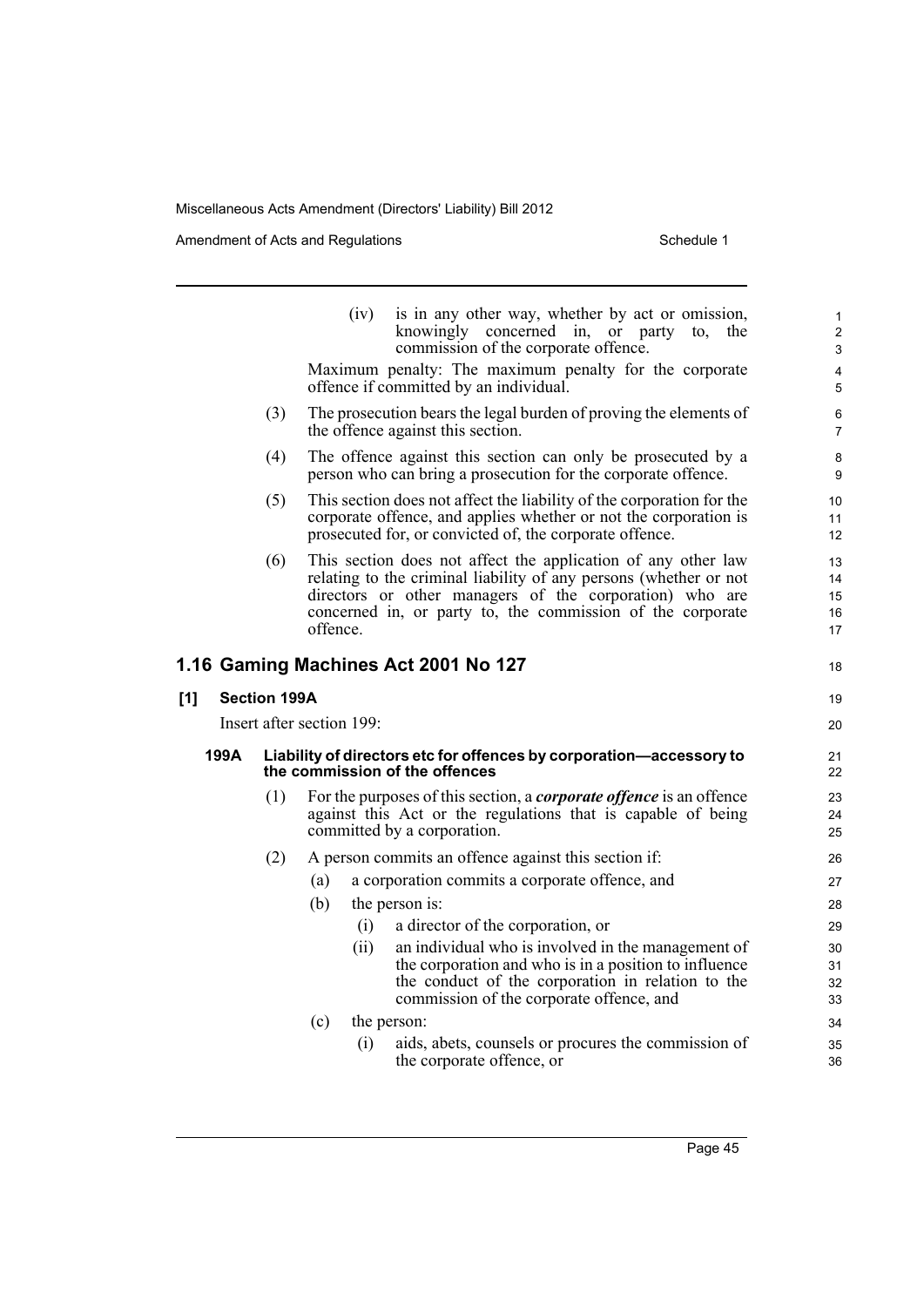Schedule 1 Amendment of Acts and Regulations

|     |      | (ii)                                  | induces, whether by threats or promises or<br>otherwise, the commission of the corporate offence,<br>or                                                                                                                                                                                                                                                                                             | 1<br>$\overline{c}$<br>3         |
|-----|------|---------------------------------------|-----------------------------------------------------------------------------------------------------------------------------------------------------------------------------------------------------------------------------------------------------------------------------------------------------------------------------------------------------------------------------------------------------|----------------------------------|
|     |      | (iii)                                 | conspires with others to effect the commission of<br>the corporate offence, or                                                                                                                                                                                                                                                                                                                      | 4<br>5                           |
|     |      | (iv)                                  | is in any other way, whether by act or omission,<br>knowingly concerned in, or party to,<br>the<br>commission of the corporate offence.                                                                                                                                                                                                                                                             | 6<br>$\overline{7}$<br>$\bf 8$   |
|     |      |                                       | Maximum penalty: The maximum penalty for the corporate<br>offence if committed by an individual.                                                                                                                                                                                                                                                                                                    | 9<br>10                          |
|     | (3)  |                                       | The prosecution bears the legal burden of proving the elements of<br>the offence against this section.                                                                                                                                                                                                                                                                                              | 11<br>12 <sup>2</sup>            |
|     | (4)  |                                       | The offence against this section can only be prosecuted by a<br>person who can bring a prosecution for the corporate offence.                                                                                                                                                                                                                                                                       | 13<br>14                         |
|     | (5)  |                                       | This section does not affect the liability of the corporation for the<br>corporate offence, and applies whether or not the corporation is<br>prosecuted for, or convicted of, the corporate offence.                                                                                                                                                                                                | 15<br>16<br>17                   |
|     | (6)  | the corporate offence.                | This section does not affect the application of any other section<br>of this Act or any other law relating to the criminal liability of any<br>persons (whether or not directors or other managers of the<br>corporation) who are concerned in, or party to, the commission of                                                                                                                      | 18<br>19<br>20<br>21<br>22       |
| [2] |      |                                       | Section 200 Offences by corporate hoteliers                                                                                                                                                                                                                                                                                                                                                         | 23                               |
|     |      | Omit section 200 (2). Insert instead: |                                                                                                                                                                                                                                                                                                                                                                                                     | 24                               |
|     | (2)  |                                       | If a hotelier that is a corporation is taken to have contravened<br>(whether by act or omission) a provision of this Act or the<br>regulations by reason of a contravention by the manager of the<br>hotel, each person who occupies a position of authority in the<br>corporation is taken to have contravened the provision if the<br>person knowingly authorised or permitted the contravention. | 25<br>26<br>27<br>28<br>29<br>30 |
| [3] | body |                                       | Section 201 Liability of secretary of club and members of governing                                                                                                                                                                                                                                                                                                                                 | 31<br>32                         |
|     |      | Omit section 201 (1). Insert instead: |                                                                                                                                                                                                                                                                                                                                                                                                     | 33                               |
|     | (1)  |                                       | If a club contravenes a provision of this Act or the regulations, the<br>secretary and members of the governing body of the club are,<br>whether or not the club is convicted for the contravention, each<br>taken to have contravened the provision if the person charged<br>knowingly authorised or permitted the contravention.                                                                  | 34<br>35<br>36<br>37<br>38       |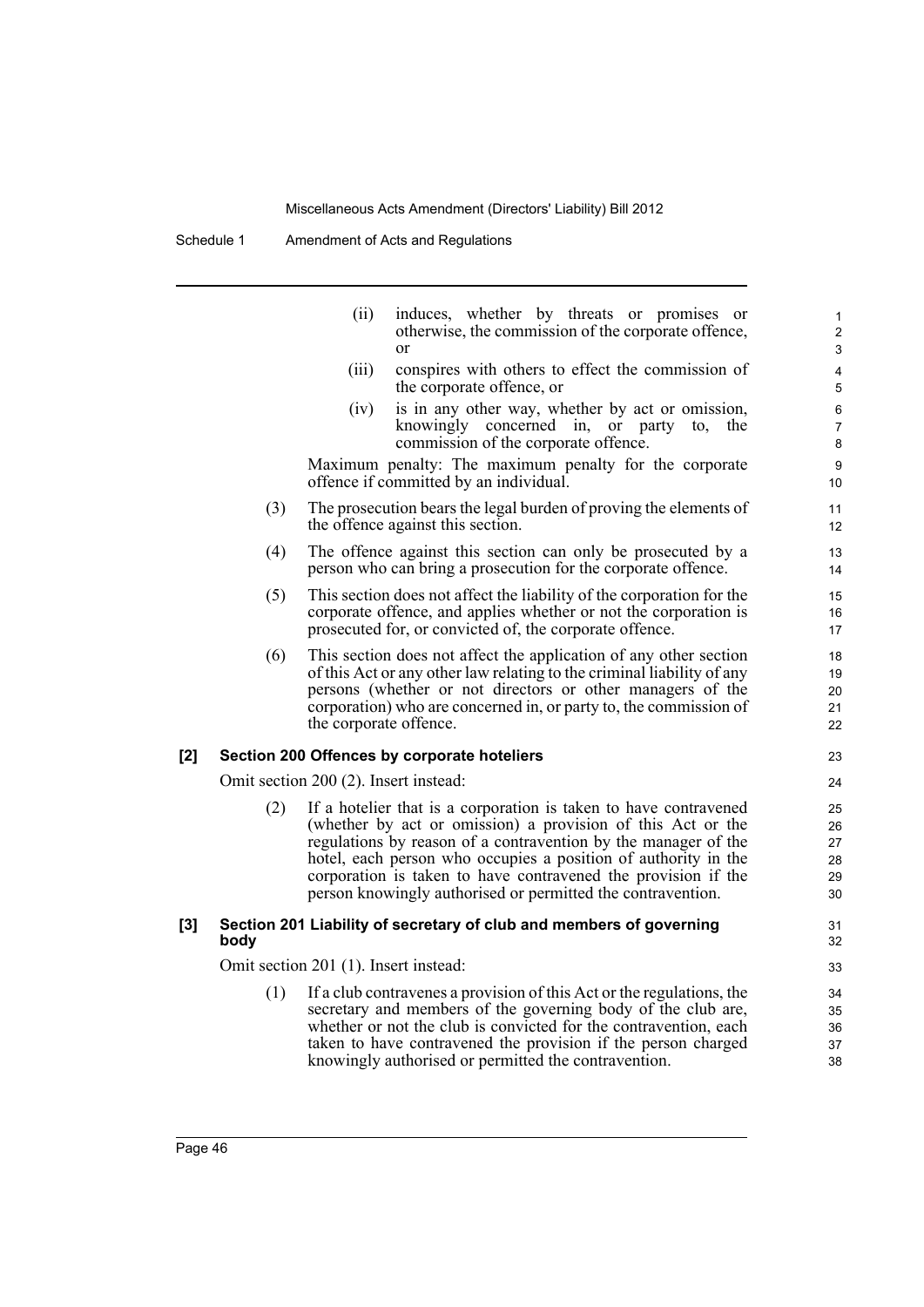| [4]                           | Section 202 Liability of management and directors of corporate holders<br>of gaming-related licences<br>Omit section 202 (1). Insert instead: |     |     |                                                                                                       |                                                                                                                                                                                                                                                                                                                                                                                                                                             |                                  |
|-------------------------------|-----------------------------------------------------------------------------------------------------------------------------------------------|-----|-----|-------------------------------------------------------------------------------------------------------|---------------------------------------------------------------------------------------------------------------------------------------------------------------------------------------------------------------------------------------------------------------------------------------------------------------------------------------------------------------------------------------------------------------------------------------------|----------------------------------|
|                               |                                                                                                                                               |     |     |                                                                                                       |                                                                                                                                                                                                                                                                                                                                                                                                                                             |                                  |
|                               |                                                                                                                                               | (1) |     |                                                                                                       | If the holder of a gaming-related licence that is a corporation<br>contravenes a provision of this Act or the regulations, each<br>person who is a director of the corporation or who is concerned<br>in the management of the corporation is, whether or not the<br>corporation has been convicted for the contravention, taken to<br>have contravened the provision if the person knowingly<br>authorised or permitted the contravention. | 4<br>5<br>6<br>7<br>8<br>9<br>10 |
|                               |                                                                                                                                               |     |     |                                                                                                       | 1.17 Health Insurance Levies Act 1982 No 159                                                                                                                                                                                                                                                                                                                                                                                                | 11                               |
|                               |                                                                                                                                               |     |     |                                                                                                       | Section 11 Requirement to furnish a monthly return                                                                                                                                                                                                                                                                                                                                                                                          | 12                               |
|                               |                                                                                                                                               |     |     | Insert at the end of the section:                                                                     |                                                                                                                                                                                                                                                                                                                                                                                                                                             | 13                               |
|                               |                                                                                                                                               |     |     |                                                                                                       | Note. An offence against this section committed by a corporation is an<br>executive liability offence attracting executive liability for a director or<br>other person involved in the management of the corporation-see<br>section 121 of the Taxation Administration Act 1996.                                                                                                                                                            | 14<br>15<br>16<br>17             |
| 1.18 Heritage Act 1977 No 136 |                                                                                                                                               |     |     |                                                                                                       |                                                                                                                                                                                                                                                                                                                                                                                                                                             | 18                               |
|                               | <b>Section 159</b>                                                                                                                            |     |     |                                                                                                       |                                                                                                                                                                                                                                                                                                                                                                                                                                             |                                  |
|                               | Omit the section. Insert instead:                                                                                                             |     |     |                                                                                                       |                                                                                                                                                                                                                                                                                                                                                                                                                                             |                                  |
|                               | 159                                                                                                                                           |     |     | Liability of directors etc for offences by corporation-accessory to<br>the commission of the offences |                                                                                                                                                                                                                                                                                                                                                                                                                                             | 21<br>22                         |
|                               |                                                                                                                                               | (1) |     |                                                                                                       | For the purposes of this section, a <i>corporate offence</i> is an offence<br>against this Act or the regulations that is capable of being<br>committed by a corporation.                                                                                                                                                                                                                                                                   | 23<br>24<br>25                   |
|                               |                                                                                                                                               | (2) |     |                                                                                                       | A person commits an offence against this section if:                                                                                                                                                                                                                                                                                                                                                                                        | 26                               |
|                               |                                                                                                                                               |     | (a) |                                                                                                       | a corporation commits a corporate offence, and                                                                                                                                                                                                                                                                                                                                                                                              | 27                               |
|                               |                                                                                                                                               |     | (b) |                                                                                                       | the person is:                                                                                                                                                                                                                                                                                                                                                                                                                              | 28                               |
|                               |                                                                                                                                               |     |     | (i)                                                                                                   | a director of the corporation, or                                                                                                                                                                                                                                                                                                                                                                                                           | 29                               |
|                               |                                                                                                                                               |     |     | (ii)                                                                                                  | an individual who is involved in the management of<br>the corporation and who is in a position to influence<br>the conduct of the corporation in relation to the<br>commission of the corporate offence, and                                                                                                                                                                                                                                | 30<br>31<br>32<br>33             |
|                               |                                                                                                                                               |     | (c) |                                                                                                       | the person:                                                                                                                                                                                                                                                                                                                                                                                                                                 | 34                               |
|                               |                                                                                                                                               |     |     | (i)                                                                                                   | aids, abets, counsels or procures the commission of<br>the corporate offence, or                                                                                                                                                                                                                                                                                                                                                            | 35<br>36                         |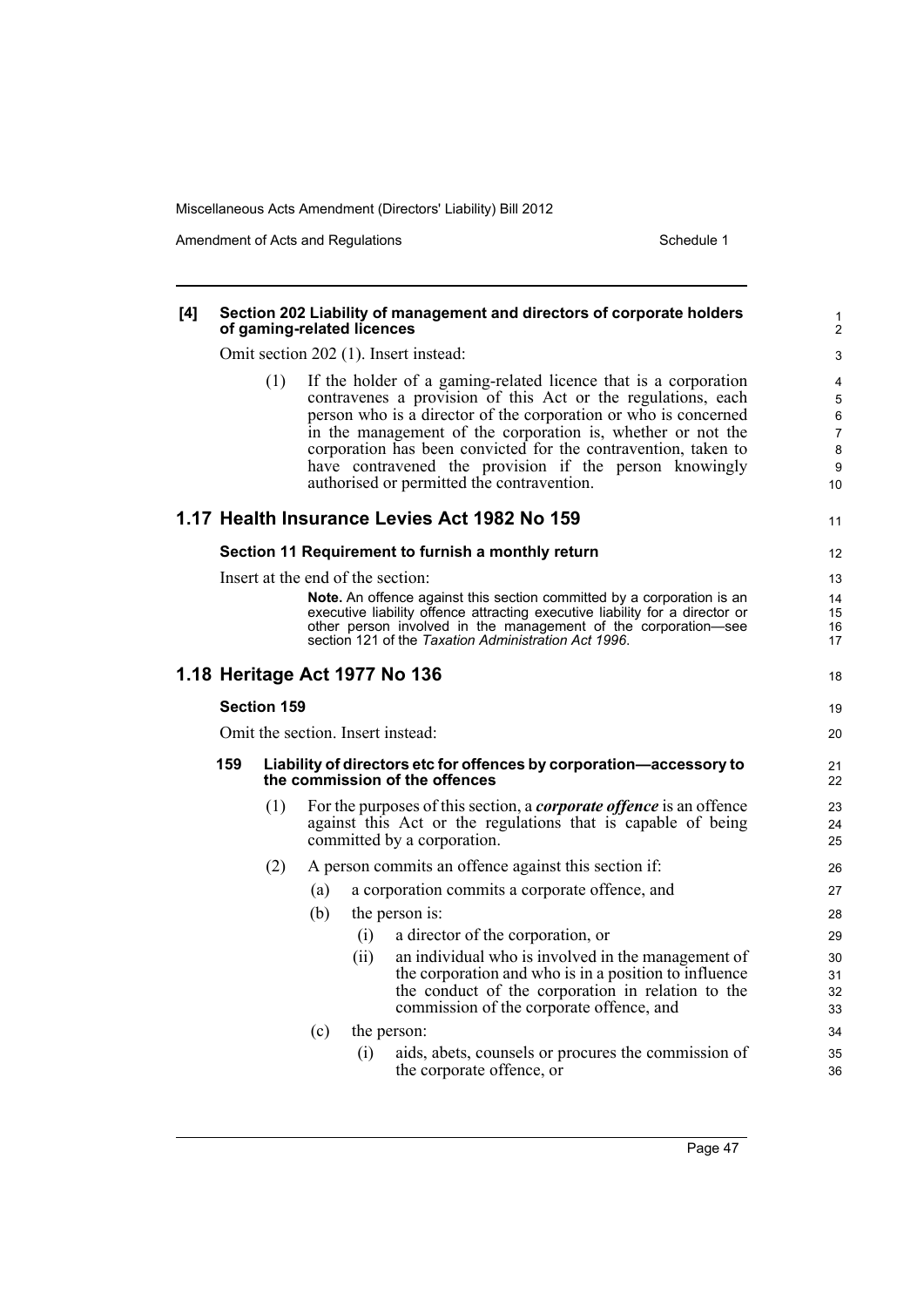Schedule 1 Amendment of Acts and Regulations

|    |                                                                                                       | (ii)                     | induces, whether by threats or promises or<br>otherwise, the commission of the corporate offence,<br>or                                                                                                                                                     | 1<br>$\overline{2}$<br>3   |  |  |  |
|----|-------------------------------------------------------------------------------------------------------|--------------------------|-------------------------------------------------------------------------------------------------------------------------------------------------------------------------------------------------------------------------------------------------------------|----------------------------|--|--|--|
|    |                                                                                                       | (iii)                    | conspires with others to effect the commission of<br>the corporate offence, or                                                                                                                                                                              | 4<br>5                     |  |  |  |
|    |                                                                                                       | (iv)                     | is in any other way, whether by act or omission,<br>knowingly concerned in, or party to, the<br>commission of the corporate offence.                                                                                                                        | 6<br>7<br>8                |  |  |  |
|    |                                                                                                       |                          | Maximum penalty: The maximum penalty for the corporate<br>offence if committed by an individual.                                                                                                                                                            | 9<br>10                    |  |  |  |
|    | (3)                                                                                                   |                          | The prosecution bears the legal burden of proving the elements of<br>the offence against this section.                                                                                                                                                      | 11<br>12                   |  |  |  |
|    | (4)                                                                                                   |                          | The offence against this section can only be prosecuted by a<br>person who can bring a prosecution for the corporate offence.                                                                                                                               | 13<br>14                   |  |  |  |
|    | (5)                                                                                                   |                          | This section does not affect the liability of the corporation for the<br>corporate offence, and applies whether or not the corporation is<br>prosecuted for, or convicted of, the corporate offence.                                                        | 15<br>16<br>17             |  |  |  |
|    | (6)                                                                                                   | offence.                 | This section does not affect the application of any other law<br>relating to the criminal liability of any persons (whether or not<br>directors or other managers of the corporation) who are<br>concerned in, or party to, the commission of the corporate | 18<br>19<br>20<br>21<br>22 |  |  |  |
|    |                                                                                                       | 1.19 Jury Act 1977 No 18 |                                                                                                                                                                                                                                                             | 23                         |  |  |  |
|    | <b>Section 70</b>                                                                                     |                          |                                                                                                                                                                                                                                                             | 24                         |  |  |  |
|    | Omit the section. Insert instead:                                                                     |                          |                                                                                                                                                                                                                                                             |                            |  |  |  |
| 70 | Liability of directors etc for offences by corporation-accessory to<br>the commission of the offences |                          |                                                                                                                                                                                                                                                             |                            |  |  |  |
|    | (1)                                                                                                   |                          | For the purposes of this section, a <i>corporate offence</i> is an offence<br>against this Act or the regulations that is capable of being<br>committed by a corporation.                                                                                   | 28<br>29<br>30             |  |  |  |
|    | (2)                                                                                                   |                          | A person commits an offence against this section if:                                                                                                                                                                                                        | 31                         |  |  |  |
|    |                                                                                                       | (a)                      | a corporation commits a corporate offence, and                                                                                                                                                                                                              | 32                         |  |  |  |
|    |                                                                                                       | (b)                      | the person is:                                                                                                                                                                                                                                              | 33                         |  |  |  |
|    |                                                                                                       | (i)                      | a director of the corporation, or                                                                                                                                                                                                                           | 34                         |  |  |  |
|    |                                                                                                       | (ii)                     | an individual who is involved in the management of<br>the corporation and who is in a position to influence                                                                                                                                                 | 35<br>36                   |  |  |  |
|    |                                                                                                       |                          |                                                                                                                                                                                                                                                             |                            |  |  |  |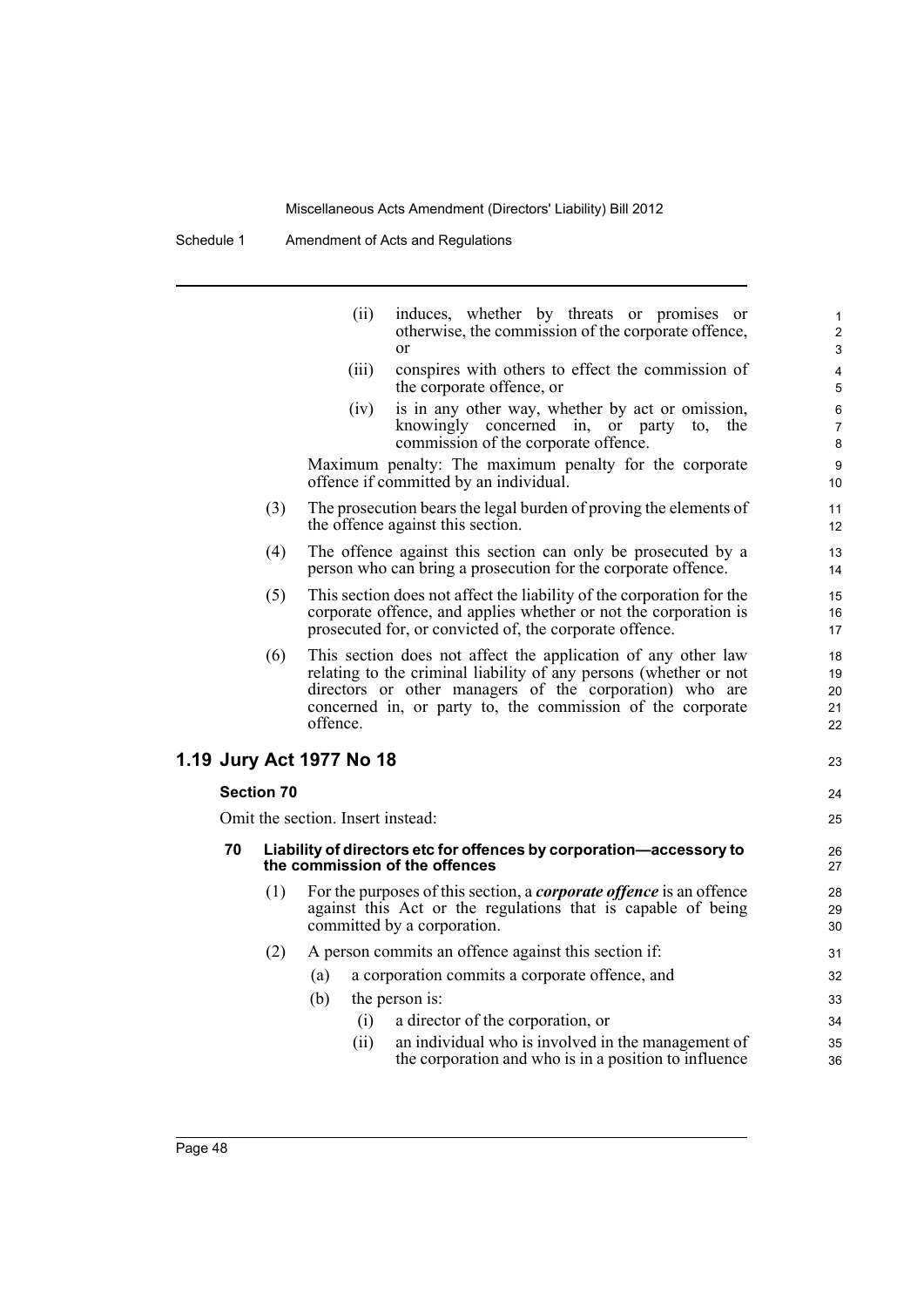Amendment of Acts and Regulations Schedule 1

the conduct of the corporation in relation to the commission of the corporate offence, and (c) the person: (i) aids, abets, counsels or procures the commission of the corporate offence, or (ii) induces, whether by threats or promises or otherwise, the commission of the corporate offence, or (iii) conspires with others to effect the commission of the corporate offence, or (iv) is in any other way, whether by act or omission, knowingly concerned in, or party to, the commission of the corporate offence. Maximum penalty: The maximum penalty for the corporate offence if committed by an individual. (3) The prosecution bears the legal burden of proving the elements of the offence against this section. (4) The offence against this section can only be prosecuted by a person who can bring a prosecution for the corporate offence. (5) This section does not affect the liability of the corporation for the corporate offence, and applies whether or not the corporation is prosecuted for, or convicted of, the corporate offence. (6) This section does not affect the application of any other law relating to the criminal liability of any persons (whether or not directors or other managers of the corporation) who are concerned in, or party to, the commission of the corporate offence. **1.20 Landlord and Tenant (Amendment) Act 1948 No 25 [1] Section 95 Offences and penalties** Omit section 95 (4). **[2] Section 95A** Insert after section 95: **95A Liability of directors etc for offences by corporation—accessory to the commission of the offences** (1) For the purposes of this section, a *corporate offence* is an offence against this Act or the regulations that is capable of being committed by a corporation. 10 11 12 13 14 15 16 17 18 19 20 21 22 23 24 25 26 27 28 29 30 31 32 33 34 35 36 37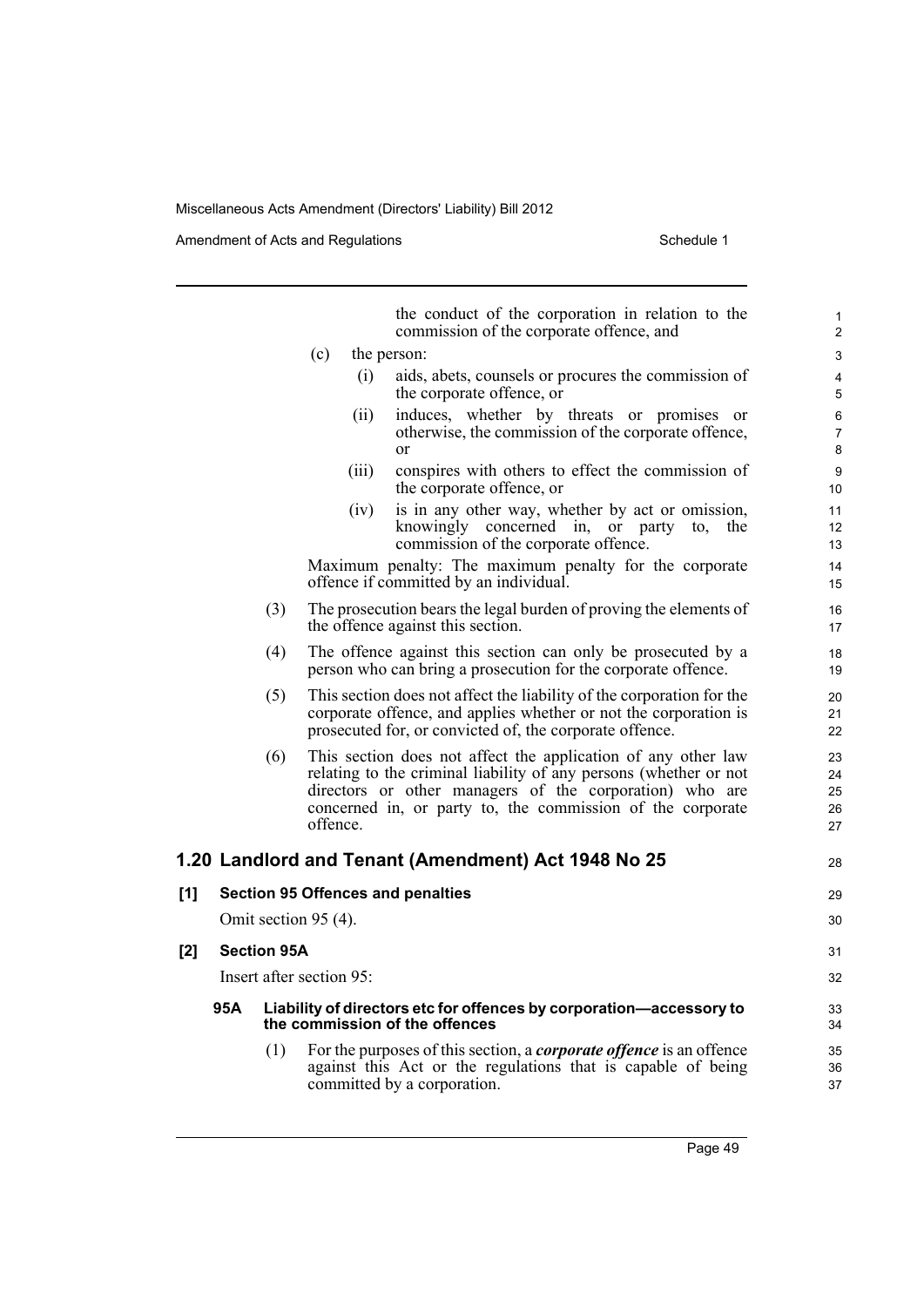Schedule 1 Amendment of Acts and Regulations

| (2) |          | A person commits an offence against this section if:                                                                                      | $\mathbf{1}$     |
|-----|----------|-------------------------------------------------------------------------------------------------------------------------------------------|------------------|
|     | (a)      | a corporation commits a corporate offence, and                                                                                            | $\overline{2}$   |
|     | (b)      | the person is:                                                                                                                            | 3                |
|     | (i)      | a director of the corporation, or                                                                                                         | 4                |
|     | (ii)     | an individual who is involved in the management of                                                                                        | 5                |
|     |          | the corporation and who is in a position to influence                                                                                     | 6                |
|     |          | the conduct of the corporation in relation to the<br>commission of the corporate offence, and                                             | 7<br>8           |
|     | (c)      | the person:                                                                                                                               | $\boldsymbol{9}$ |
|     | (i)      | aids, abets, counsels or procures the commission of<br>the corporate offence, or                                                          | 10<br>11         |
|     | (ii)     | induces, whether by threats or promises or                                                                                                | 12               |
|     |          | otherwise, the commission of the corporate offence,<br>or                                                                                 | 13<br>14         |
|     | (iii)    | conspires with others to effect the commission of<br>the corporate offence, or                                                            | 15<br>16         |
|     | (iv)     | is in any other way, whether by act or omission,                                                                                          | 17               |
|     |          | knowingly concerned in, or party<br>the<br>to.                                                                                            | 18               |
|     |          | commission of the corporate offence.                                                                                                      | 19               |
|     |          | Maximum penalty: The maximum penalty for the corporate<br>offence if committed by an individual.                                          | 20<br>21         |
| (3) |          | The prosecution bears the legal burden of proving the elements of<br>the offence against this section.                                    | 22<br>23         |
| (4) |          | The offence against this section can only be prosecuted by a<br>person who can bring a prosecution for the corporate offence.             | 24<br>25         |
| (5) |          | This section does not affect the liability of the corporation for the<br>corporate offence, and applies whether or not the corporation is | 26<br>27         |
|     |          | prosecuted for, or convicted of, the corporate offence.                                                                                   | 28               |
| (6) |          | This section does not affect the application of any other law                                                                             | 29               |
|     |          | relating to the criminal liability of any persons (whether or not<br>directors or other managers of the corporation) who are              | 30<br>31         |
|     |          | concerned in, or party to, the commission of the corporate                                                                                | 32               |
|     | offence. |                                                                                                                                           | 33               |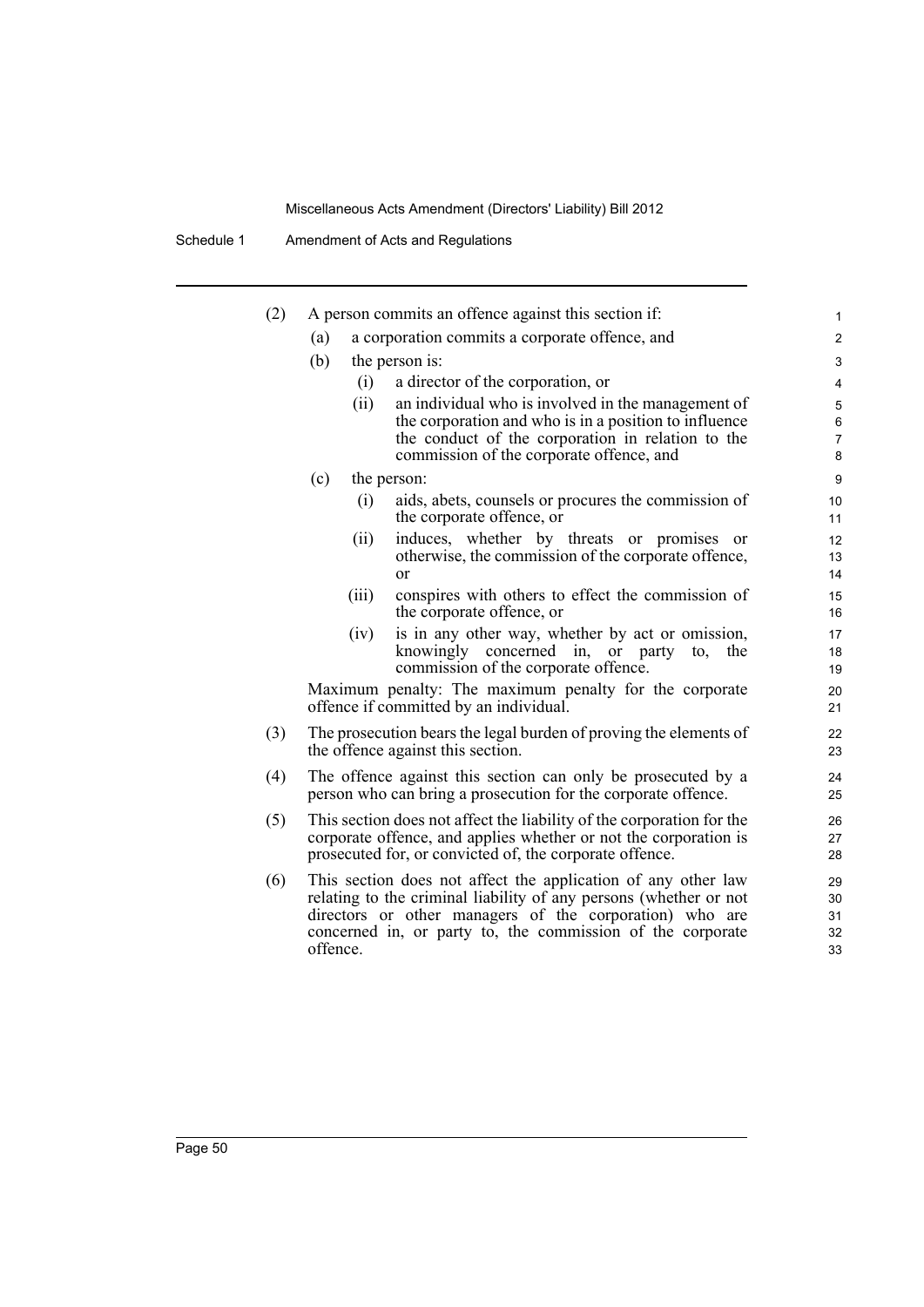|     | 1.21 Liquor Act 2007 No 90 |     |                                                                                                                                                                                                                           |                                                                                                       |                                                                                                                                                                                                              |                      |  |
|-----|----------------------------|-----|---------------------------------------------------------------------------------------------------------------------------------------------------------------------------------------------------------------------------|-------------------------------------------------------------------------------------------------------|--------------------------------------------------------------------------------------------------------------------------------------------------------------------------------------------------------------|----------------------|--|
| [1] | Sections 71 and 71A        |     |                                                                                                                                                                                                                           |                                                                                                       |                                                                                                                                                                                                              |                      |  |
|     |                            |     |                                                                                                                                                                                                                           |                                                                                                       | Omit section 71. Insert instead:                                                                                                                                                                             | 3                    |  |
|     | 71                         |     |                                                                                                                                                                                                                           | Liability of directors etc for offences by corporation-accessory to<br>the commission of the offences | 4<br>5                                                                                                                                                                                                       |                      |  |
|     |                            | (1) | For the purposes of this section, a <i>corporate offence</i> is an offence<br>against this Act or the regulations that is capable of being<br>committed by a corporation (including a licensee that is a<br>corporation). |                                                                                                       |                                                                                                                                                                                                              |                      |  |
|     |                            | (2) |                                                                                                                                                                                                                           |                                                                                                       | A person commits an offence against this section if:                                                                                                                                                         | 10                   |  |
|     |                            |     | (a)                                                                                                                                                                                                                       |                                                                                                       | a corporation commits a corporate offence, and                                                                                                                                                               | 11                   |  |
|     |                            |     | (b)                                                                                                                                                                                                                       |                                                                                                       | the person is:                                                                                                                                                                                               | 12                   |  |
|     |                            |     |                                                                                                                                                                                                                           | (i)                                                                                                   | a director of the corporation, or                                                                                                                                                                            | 13                   |  |
|     |                            |     |                                                                                                                                                                                                                           | (ii)                                                                                                  | an individual who is involved in the management of<br>the corporation and who is in a position to influence<br>the conduct of the corporation in relation to the<br>commission of the corporate offence, and | 14<br>15<br>16<br>17 |  |
|     |                            |     | (c)                                                                                                                                                                                                                       |                                                                                                       | the person:                                                                                                                                                                                                  | 18                   |  |
|     |                            |     |                                                                                                                                                                                                                           | (i)                                                                                                   | aids, abets, counsels or procures the commission of<br>the corporate offence, or                                                                                                                             | 19<br>20             |  |
|     |                            |     |                                                                                                                                                                                                                           | (ii)                                                                                                  | induces, whether by threats or promises or<br>otherwise, the commission of the corporate offence,<br>$\alpha$                                                                                                | 21<br>22<br>23       |  |
|     |                            |     |                                                                                                                                                                                                                           | (iii)                                                                                                 | conspires with others to effect the commission of<br>the corporate offence, or                                                                                                                               | 24<br>25             |  |
|     |                            |     |                                                                                                                                                                                                                           | (1V)                                                                                                  | is in any other way, whether by act or omission,<br>knowingly concerned in, or<br>party<br>to.<br>the<br>commission of the corporate offence.                                                                | 26<br>27<br>28       |  |
|     |                            |     |                                                                                                                                                                                                                           |                                                                                                       | Maximum penalty: The maximum penalty for the corporate<br>offence if committed by an individual.                                                                                                             | 29<br>30             |  |
|     |                            | (3) |                                                                                                                                                                                                                           |                                                                                                       | The prosecution bears the legal burden of proving the elements of<br>the offence against this section.                                                                                                       | 31<br>32             |  |
|     |                            | (4) |                                                                                                                                                                                                                           |                                                                                                       | The offence against this section can only be prosecuted by a<br>person who can bring a prosecution for the corporate offence.                                                                                | 33<br>34             |  |
|     |                            | (5) |                                                                                                                                                                                                                           |                                                                                                       | This section does not affect the liability of the corporation for the<br>corporate offence, and applies whether or not the corporation is<br>prosecuted for, or convicted of, the corporate offence.         | 35<br>36<br>37       |  |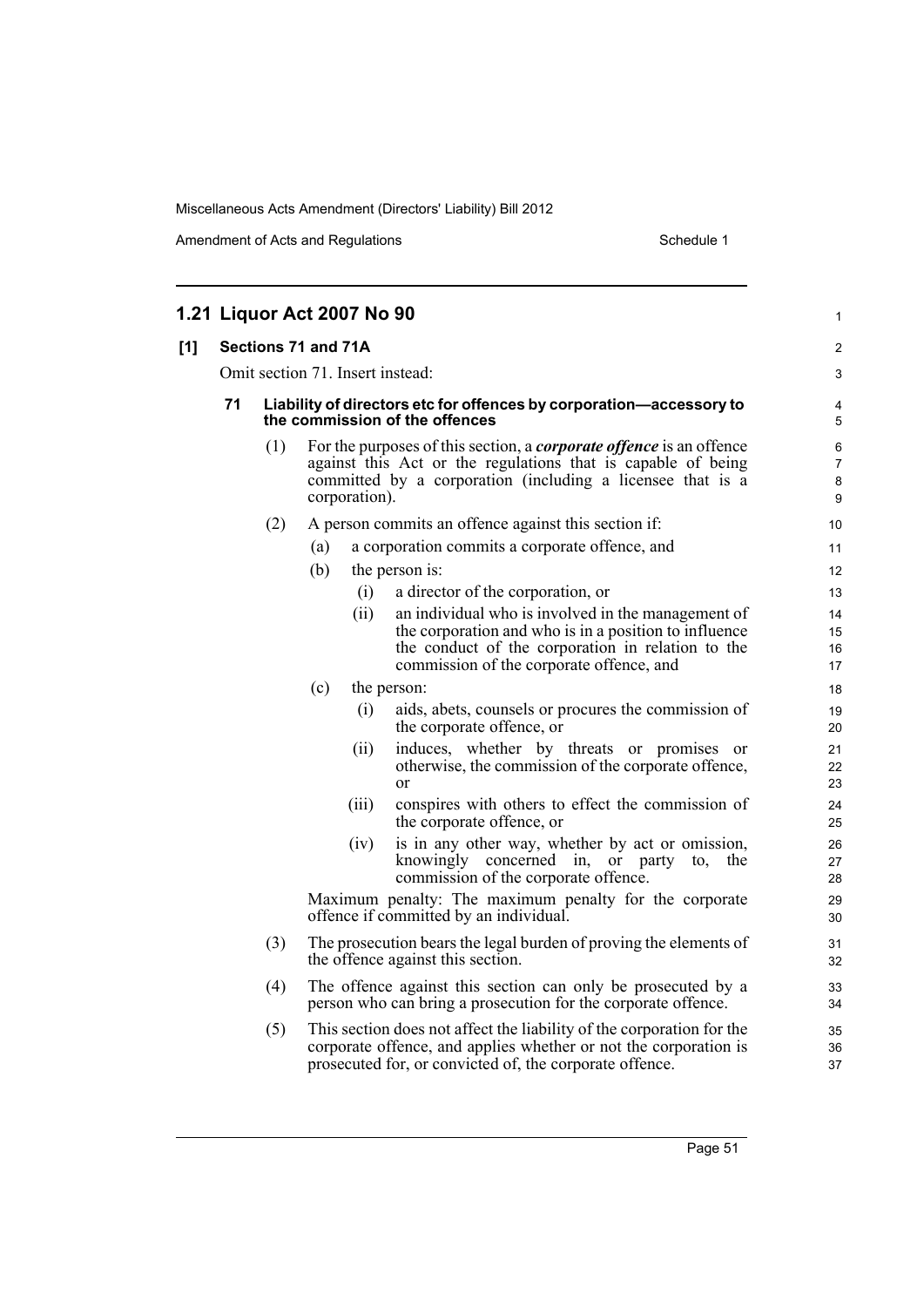Schedule 1 Amendment of Acts and Regulations

|     |                                                         | (6) | This section does not affect the application of any other law<br>relating to the criminal liability of any persons (whether or not<br>directors or other managers of the corporation) who are<br>concerned in, or party to, the commission of the corporate<br>offence.                                                      | 1<br>$\overline{2}$<br>3<br>$\overline{\mathbf{4}}$<br>5 |  |  |  |  |
|-----|---------------------------------------------------------|-----|------------------------------------------------------------------------------------------------------------------------------------------------------------------------------------------------------------------------------------------------------------------------------------------------------------------------------|----------------------------------------------------------|--|--|--|--|
|     | 71A                                                     |     | Evidence as to state of mind of corporation                                                                                                                                                                                                                                                                                  |                                                          |  |  |  |  |
|     |                                                         | (1) | Without limiting any other law or practice regarding the<br>admissibility of evidence, evidence that an officer, employee or<br>agent of a corporation (while acting in his or her capacity as such)<br>had, at any particular time, a particular state of mind, is evidence<br>that the corporation had that state of mind. |                                                          |  |  |  |  |
|     |                                                         | (2) | In this section, the <i>state of mind</i> of a person includes:                                                                                                                                                                                                                                                              | 12                                                       |  |  |  |  |
|     |                                                         |     | the knowledge, intention, opinion, belief or purpose of the<br>(a)<br>person, and                                                                                                                                                                                                                                            | 13<br>14                                                 |  |  |  |  |
|     |                                                         |     | the person's reasons for the intention, opinion, belief or<br>(b)<br>purpose.                                                                                                                                                                                                                                                | 15<br>16                                                 |  |  |  |  |
| [2] | Section 72 Corporate licences-interpretative provisions |     |                                                                                                                                                                                                                                                                                                                              |                                                          |  |  |  |  |
|     |                                                         |     | Omit "However for the purposes of section 71, a person who is a director of a<br>registered club is not a person who occupies a position of authority in that<br>corporation." from section $72$ (1).                                                                                                                        | 18<br>19<br>20                                           |  |  |  |  |
|     |                                                         |     | 1.22 Loan Fund Companies Act 1976 No 94                                                                                                                                                                                                                                                                                      | 21                                                       |  |  |  |  |
|     | <b>Section 67</b>                                       |     |                                                                                                                                                                                                                                                                                                                              |                                                          |  |  |  |  |
|     | Omit the section. Insert instead:                       |     |                                                                                                                                                                                                                                                                                                                              |                                                          |  |  |  |  |
|     | 67                                                      |     | Liability of directors etc for offences by corporation-accessory to<br>the commission of the offences                                                                                                                                                                                                                        | 24<br>25                                                 |  |  |  |  |
|     |                                                         | (1) | For the purposes of this section, a <i>corporate offence</i> is an offence<br>against this Act or the regulations that is capable of being<br>committed by a corporation.                                                                                                                                                    | 26<br>27<br>28                                           |  |  |  |  |
|     |                                                         | (2) | A person commits an offence against this section if:                                                                                                                                                                                                                                                                         | 29                                                       |  |  |  |  |
|     |                                                         |     | a corporation commits a corporate offence, and<br>(a)                                                                                                                                                                                                                                                                        | 30                                                       |  |  |  |  |
|     |                                                         |     | (b)<br>the person is:                                                                                                                                                                                                                                                                                                        | 31                                                       |  |  |  |  |
|     |                                                         |     | (i)<br>a director of the corporation, or                                                                                                                                                                                                                                                                                     | 32                                                       |  |  |  |  |
|     |                                                         |     | an individual who is involved in the management of<br>(ii)                                                                                                                                                                                                                                                                   | 33                                                       |  |  |  |  |
|     |                                                         |     | the corporation and who is in a position to influence<br>the conduct of the corporation in relation to the<br>commission of the corporate offence, and                                                                                                                                                                       | 34<br>35<br>36                                           |  |  |  |  |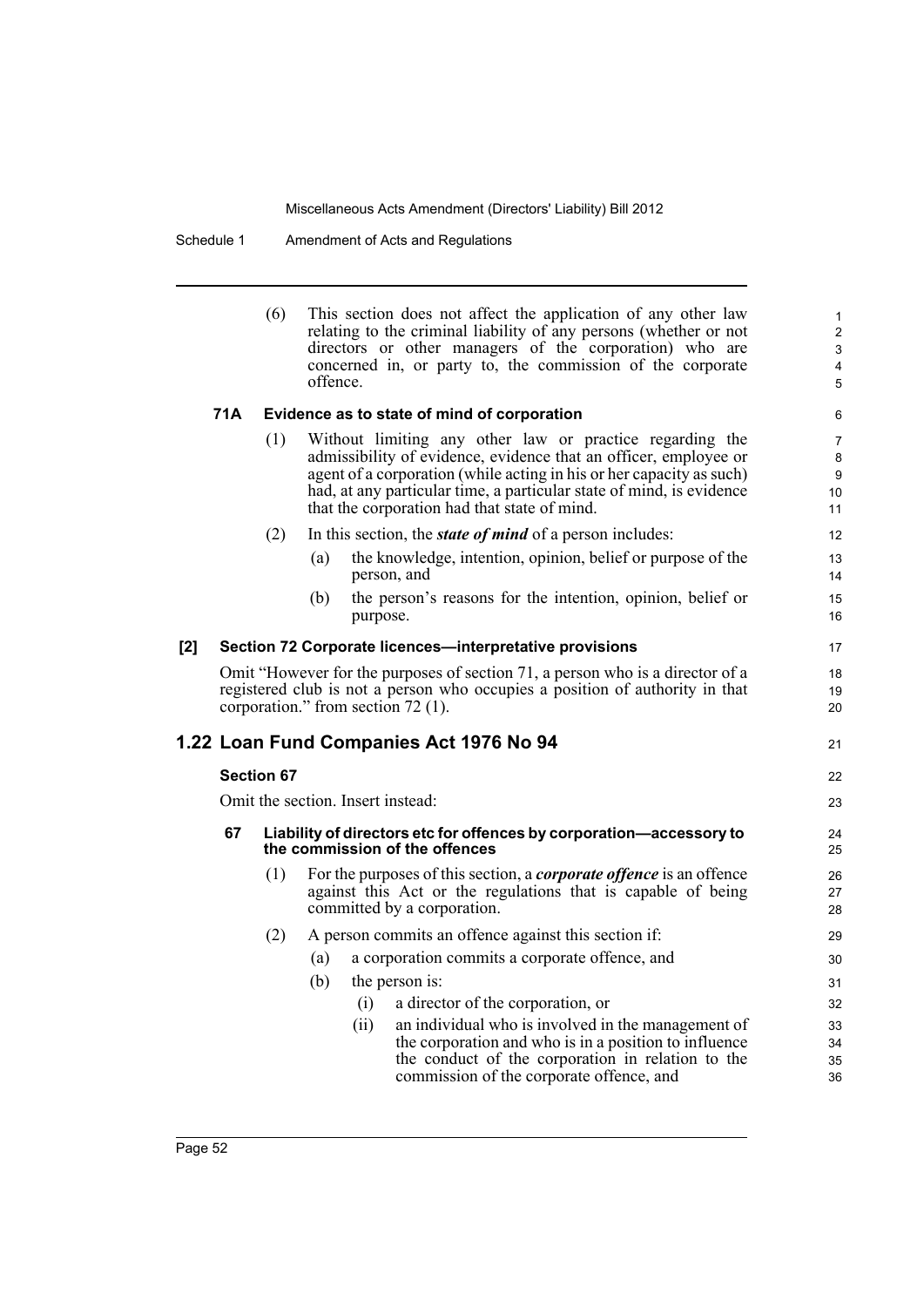|     |     | (c)<br>the person:                                                                                                                                                                                                                                                      | 1                            |
|-----|-----|-------------------------------------------------------------------------------------------------------------------------------------------------------------------------------------------------------------------------------------------------------------------------|------------------------------|
|     |     | (i)<br>aids, abets, counsels or procures the commission of<br>the corporate offence, or                                                                                                                                                                                 | $\overline{\mathbf{c}}$<br>3 |
|     |     | induces, whether by threats or promises or<br>(ii)<br>otherwise, the commission of the corporate offence,<br>or                                                                                                                                                         | 4<br>5<br>6                  |
|     |     | conspires with others to effect the commission of<br>(iii)<br>the corporate offence, or                                                                                                                                                                                 | $\overline{7}$<br>8          |
|     |     | is in any other way, whether by act or omission,<br>(1V)<br>knowingly concerned in, or party<br>the<br>to.<br>commission of the corporate offence.                                                                                                                      | 9<br>10<br>11                |
|     |     | Maximum penalty: The maximum penalty for the corporate<br>offence if committed by an individual.                                                                                                                                                                        | 12<br>13                     |
|     | (3) | The prosecution bears the legal burden of proving the elements of<br>the offence against this section.                                                                                                                                                                  | 14<br>15                     |
|     | (4) | The offence against this section can only be prosecuted by a<br>person who can bring a prosecution for the corporate offence.                                                                                                                                           | 16<br>17                     |
|     | (5) | This section does not affect the liability of the corporation for the<br>corporate offence, and applies whether or not the corporation is<br>prosecuted for, or convicted of, the corporate offence.                                                                    | 18<br>19<br>20               |
|     | (6) | This section does not affect the application of any other law<br>relating to the criminal liability of any persons (whether or not<br>directors or other managers of the corporation) who are<br>concerned in, or party to, the commission of the corporate<br>offence. | 21<br>22<br>23<br>24<br>25   |
|     |     | 1.23 Long Service Leave Act 1955 No 38                                                                                                                                                                                                                                  | 26                           |
| [1] |     | <b>Section 4 Long service leave</b>                                                                                                                                                                                                                                     | 27                           |
|     |     | Insert at the end of the section:                                                                                                                                                                                                                                       | 28                           |
|     |     | Note. An offence against this Act arising under this section committed by<br>a corporation is an executive liability offence attracting executive liability<br>for a director or other person involved in the management of the<br>corporation—see section 10A.         | 29<br>30<br>31<br>32         |
| [2] |     | Section 8 Records to be kept by employers                                                                                                                                                                                                                               | 33                           |
|     |     | Insert at the end of the section:                                                                                                                                                                                                                                       | 34                           |
|     |     | Note. An offence against this Act arising under this section committed by<br>a corporation is an executive liability offence attracting executive liability<br>for a director or other person involved in the management of the<br>corporation-see section 10A.         | 35<br>36<br>37<br>38         |
|     |     |                                                                                                                                                                                                                                                                         |                              |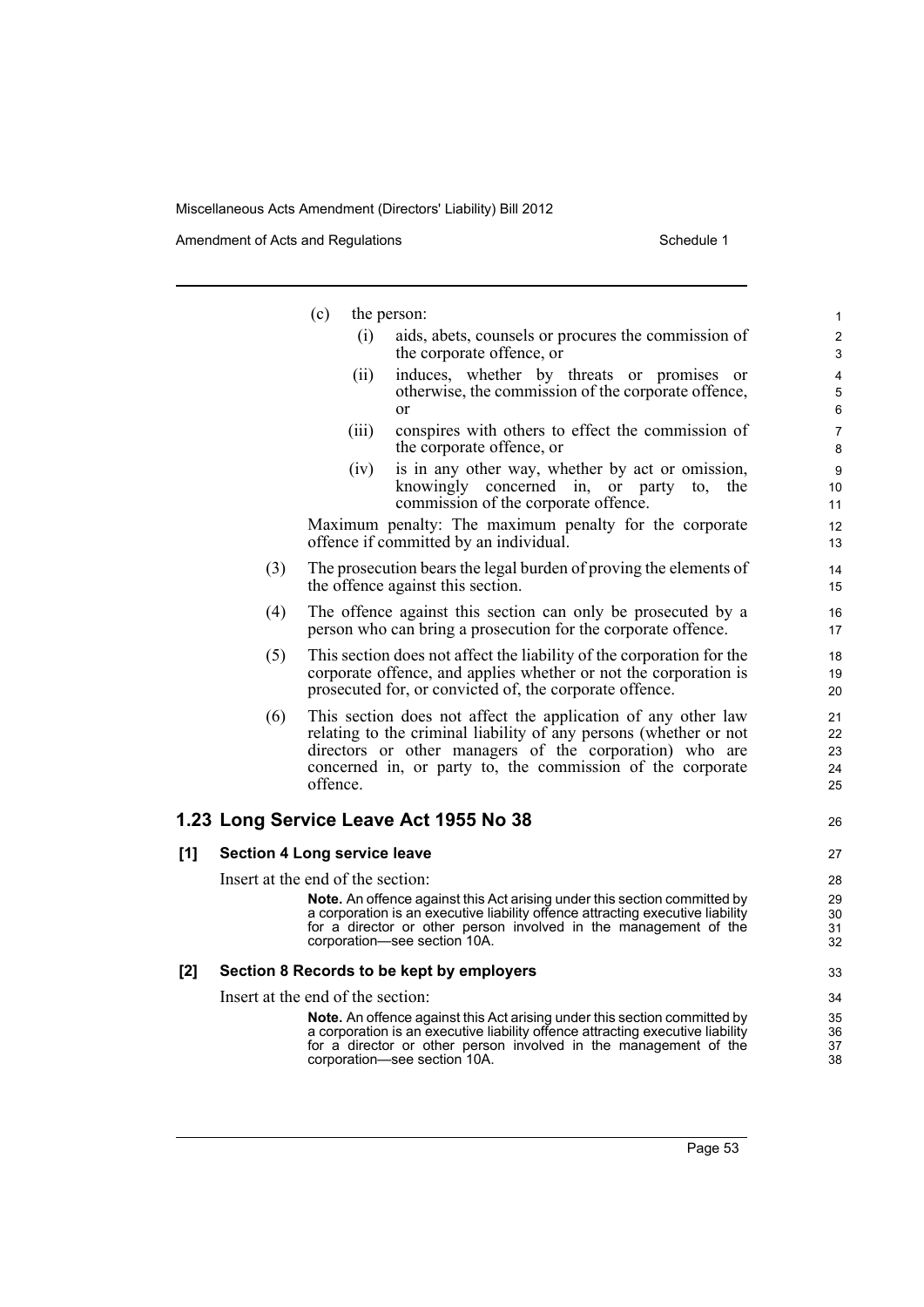Schedule 1 Amendment of Acts and Regulations

| [3] |                        |     |                                                                                                   | <b>Section 10 Penalties and offences</b>                                                                                                                                                                                       | 1<br>2               |  |  |  |  |
|-----|------------------------|-----|---------------------------------------------------------------------------------------------------|--------------------------------------------------------------------------------------------------------------------------------------------------------------------------------------------------------------------------------|----------------------|--|--|--|--|
|     | Omit section $10(4)$ . |     |                                                                                                   |                                                                                                                                                                                                                                |                      |  |  |  |  |
| [4] |                        |     | Sections 10A and 10B                                                                              |                                                                                                                                                                                                                                | 3                    |  |  |  |  |
|     |                        |     | Insert after section 10:                                                                          |                                                                                                                                                                                                                                | 4                    |  |  |  |  |
|     | 10A                    |     | Liability of directors etc for offences by corporation-offences<br>attracting executive liability |                                                                                                                                                                                                                                |                      |  |  |  |  |
|     |                        | (1) |                                                                                                   | For the purposes of this section, an <i>executive liability offence</i> is<br>an offence against this Act arising under any of the following<br>provisions of this Act that is committed by a corporation:                     | 7<br>8<br>9          |  |  |  |  |
|     |                        |     | (a)                                                                                               | section 4,                                                                                                                                                                                                                     | 10                   |  |  |  |  |
|     |                        |     | (b)                                                                                               | section 8.                                                                                                                                                                                                                     | 11                   |  |  |  |  |
|     |                        | (2) |                                                                                                   | A person commits an offence against this section if:                                                                                                                                                                           | $12 \overline{ }$    |  |  |  |  |
|     |                        |     | (a)                                                                                               | a corporation commits an executive liability offence, and                                                                                                                                                                      | 13                   |  |  |  |  |
|     |                        |     | (b)                                                                                               | the person is:                                                                                                                                                                                                                 | 14                   |  |  |  |  |
|     |                        |     |                                                                                                   | a director of the corporation, or<br>(i)                                                                                                                                                                                       | 15                   |  |  |  |  |
|     |                        |     |                                                                                                   | (ii)<br>an individual who is involved in the management of<br>the corporation and who is in a position to influence<br>the conduct of the corporation in relation to the<br>commission of the executive liability offence, and | 16<br>17<br>18<br>19 |  |  |  |  |
|     |                        |     | (c)                                                                                               | the person:                                                                                                                                                                                                                    | 20                   |  |  |  |  |
|     |                        |     |                                                                                                   | (i)<br>knows or ought reasonably to know that the<br>executive liability offence (or an offence of the<br>same type) would be or is being committed, and                                                                       | 21<br>22<br>23       |  |  |  |  |
|     |                        |     |                                                                                                   | (ii)<br>fails to take all reasonable steps to prevent or stop<br>the commission of that offence.                                                                                                                               | 24<br>25             |  |  |  |  |
|     |                        |     |                                                                                                   | Maximum penalty: The maximum penalty for the executive<br>liability offence if committed by an individual.                                                                                                                     | 26<br>27             |  |  |  |  |
|     |                        | (3) |                                                                                                   | The prosecution bears the legal burden of proving the elements of<br>the offence against this section.                                                                                                                         | 28<br>29             |  |  |  |  |
|     |                        | (4) | offence.                                                                                          | The offence against this section can only be prosecuted by a<br>person who can bring a prosecution for the executive liability                                                                                                 | 30<br>31<br>32       |  |  |  |  |
|     |                        | (5) |                                                                                                   | This section does not affect the liability of the corporation for the<br>executive liability offence, and applies whether or not the<br>corporation is prosecuted for, or convicted of, the executive<br>liability offence.    | 33<br>34<br>35<br>36 |  |  |  |  |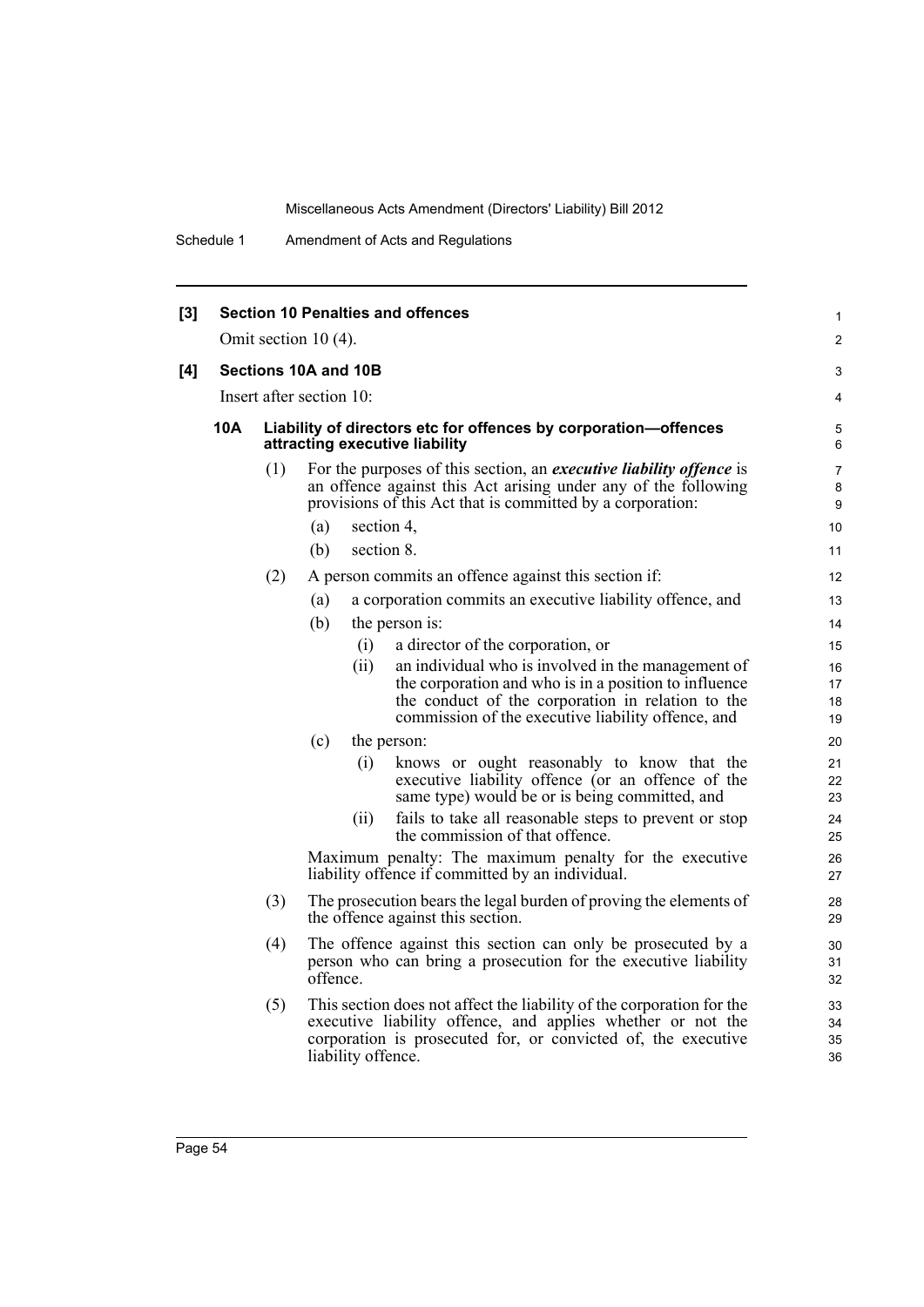Amendment of Acts and Regulations Schedule 1

- (6) This section does not affect the application of any other law relating to the criminal liability of any persons (whether or not directors or other managers of the corporation) who are accessories to the commission of the executive liability offence or are otherwise concerned in, or party to, the commission of the executive liability offence.
- (7) In this section: *director* has the same meaning it has in the *Corporations Act 2001* of the Commonwealth.

*reasonable steps*, in relation to the commission of an executive liability offence, includes, but is not limited to, such action (if any) of the following kinds as is reasonable in all the circumstances:

- (a) action towards:
	- (i) assessing the corporation's compliance with the provision creating the executive liability offence, and
	- (ii) ensuring that the corporation arranged regular professional assessments of its compliance with the provision,
- (b) action towards ensuring that the corporation's employees, agents and contractors are provided with information, training, instruction and supervision appropriate to them to enable them to comply with the provision creating the executive liability offence so far as the provision is relevant to them,
- (c) action towards ensuring that:
	- (i) the plant, equipment and other resources, and
	- (ii) the structures, work systems and other processes,

relevant to compliance with the provision creating the executive liability offence are appropriate in all the circumstances,

(d) action towards creating and maintaining a corporate culture that does not direct, encourage, tolerate or lead to non-compliance with the provision creating the executive liability offence.

#### **10B Liability of directors etc for offences by corporation—accessory to the commission of the offences**

(1) For the purposes of this section, a *corporate offence* is an offence against this Act or the regulations that is capable of being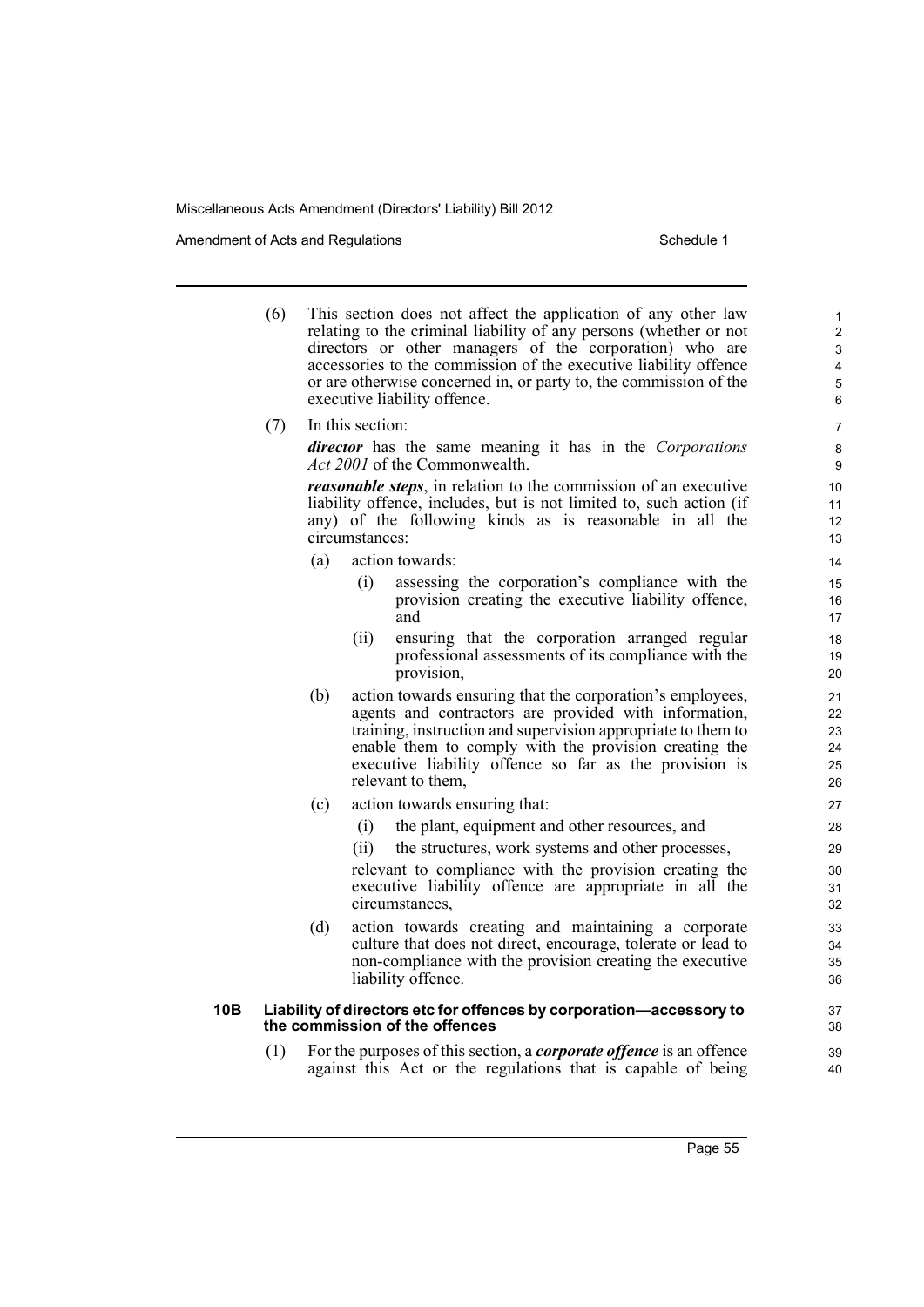committed by a corporation, whether or not it is an executive liability offence referred to in section 10A.

#### (2) A person commits an offence against this section if:

- (a) a corporation commits a corporate offence, and
- (b) the person is:
	- (i) a director of the corporation, or
		- (ii) an individual who is involved in the management of the corporation and who is in a position to influence the conduct of the corporation in relation to the commission of the corporate offence, and

- (c) the person:
	- (i) aids, abets, counsels or procures the commission of the corporate offence, or
	- (ii) induces, whether by threats or promises or otherwise, the commission of the corporate offence, or
	- (iii) conspires with others to effect the commission of the corporate offence, or
	- (iv) is in any other way, whether by act or omission, knowingly concerned in, or party to, the commission of the corporate offence.

Maximum penalty: The maximum penalty for the corporate offence if committed by an individual.

- (3) The prosecution bears the legal burden of proving the elements of the offence against this section.
- (4) The offence against this section can only be prosecuted by a person who can bring a prosecution for the corporate offence.
- (5) This section does not affect the liability of the corporation for the corporate offence, and applies whether or not the corporation is prosecuted for, or convicted of, the corporate offence.
- (6) This section does not affect the application of any other law relating to the criminal liability of any persons (whether or not directors or other managers of the corporation) who are concerned in, or party to, the commission of the corporate offence.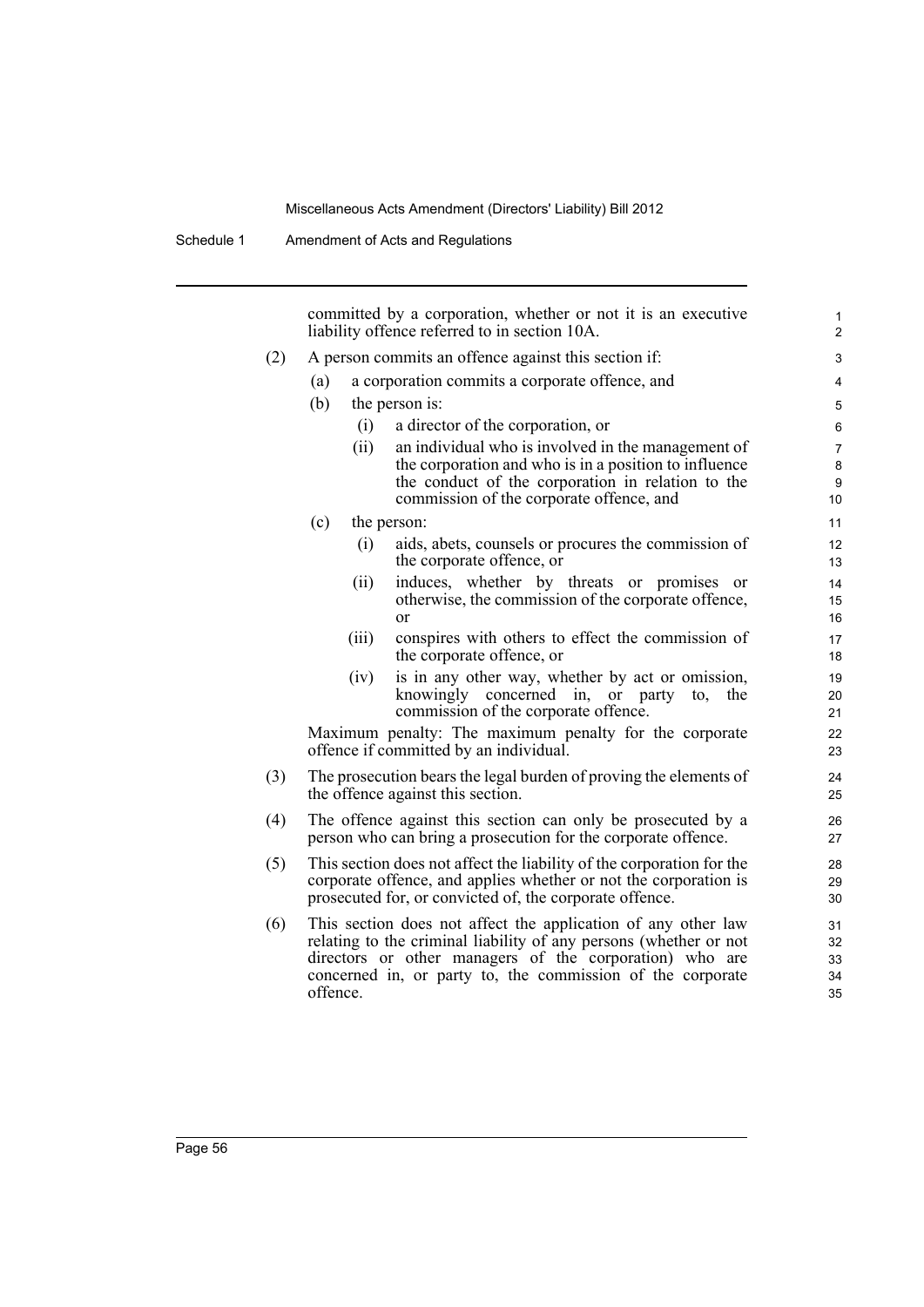|     | 1.24 Long Service Leave (Metalliferous Mining Industry) Act 1963<br><b>No 48</b> |                                                                                                   |     |                                                                                                                                                                                                                                                                      |                                     |  |  |
|-----|----------------------------------------------------------------------------------|---------------------------------------------------------------------------------------------------|-----|----------------------------------------------------------------------------------------------------------------------------------------------------------------------------------------------------------------------------------------------------------------------|-------------------------------------|--|--|
| [1] | <b>Section 4 Long service leave</b>                                              |                                                                                                   |     |                                                                                                                                                                                                                                                                      |                                     |  |  |
|     |                                                                                  |                                                                                                   |     | Insert at the end of the section:<br>Note. An offence against this Act arising under this section committed by<br>a corporation is an executive liability offence attracting executive liability<br>for a director or other person involved in the management of the | 4<br>5<br>$\,6\,$<br>$\overline{7}$ |  |  |
|     |                                                                                  |                                                                                                   |     | corporation-see section 10A.                                                                                                                                                                                                                                         | 8                                   |  |  |
| [2] |                                                                                  |                                                                                                   |     | Section 8 Records to be kept by employer                                                                                                                                                                                                                             | 9                                   |  |  |
|     |                                                                                  |                                                                                                   |     | Insert at the end of the section:                                                                                                                                                                                                                                    | 10                                  |  |  |
|     |                                                                                  |                                                                                                   |     | <b>Note.</b> An offence against this Act arising under this section committed by                                                                                                                                                                                     | 11<br>12                            |  |  |
|     |                                                                                  |                                                                                                   |     | a corporation is an executive liability offence attracting executive liability<br>for a director or other person involved in the management of the<br>corporation-see section 10A.                                                                                   |                                     |  |  |
| [3] | <b>Section 10 Penalties and offences</b>                                         |                                                                                                   |     |                                                                                                                                                                                                                                                                      |                                     |  |  |
|     | Omit section $10(4)$ .                                                           |                                                                                                   |     |                                                                                                                                                                                                                                                                      |                                     |  |  |
| [4] | Sections 10A and 10B                                                             |                                                                                                   |     |                                                                                                                                                                                                                                                                      | 17                                  |  |  |
|     | Insert after section 10:                                                         |                                                                                                   |     |                                                                                                                                                                                                                                                                      |                                     |  |  |
|     | 10A                                                                              | Liability of directors etc for offences by corporation-offences<br>attracting executive liability |     |                                                                                                                                                                                                                                                                      |                                     |  |  |
|     |                                                                                  | (1)                                                                                               |     | For the purposes of this section, an <i>executive liability offence</i> is<br>an offence against this Act arising under any of the following<br>provisions of this Act that is committed by a corporation:                                                           | 21<br>22<br>23                      |  |  |
|     |                                                                                  |                                                                                                   | (a) | section 4,                                                                                                                                                                                                                                                           | 24                                  |  |  |
|     |                                                                                  |                                                                                                   | (b) | section 8.                                                                                                                                                                                                                                                           | 25                                  |  |  |
|     |                                                                                  | (2)                                                                                               |     | A person commits an offence against this section if:                                                                                                                                                                                                                 | 26                                  |  |  |
|     |                                                                                  |                                                                                                   | (a) | a corporation commits an executive liability offence, and                                                                                                                                                                                                            | 27                                  |  |  |
|     |                                                                                  |                                                                                                   | (b) | the person is:                                                                                                                                                                                                                                                       | 28                                  |  |  |
|     |                                                                                  |                                                                                                   |     | a director of the corporation, or<br>(i)                                                                                                                                                                                                                             | 29                                  |  |  |
|     |                                                                                  |                                                                                                   |     | an individual who is involved in the management of<br>(ii)                                                                                                                                                                                                           | 30                                  |  |  |
|     |                                                                                  |                                                                                                   |     | the corporation and who is in a position to influence<br>the conduct of the corporation in relation to the                                                                                                                                                           | 31<br>32                            |  |  |
|     |                                                                                  |                                                                                                   |     | commission of the executive liability offence, and                                                                                                                                                                                                                   | 33                                  |  |  |
|     |                                                                                  |                                                                                                   | (c) | the person:                                                                                                                                                                                                                                                          | 34                                  |  |  |
|     |                                                                                  |                                                                                                   |     | knows or ought reasonably to know that the<br>(i)<br>executive liability offence (or an offence of the<br>same type) would be or is being committed, and                                                                                                             | 35<br>36<br>37                      |  |  |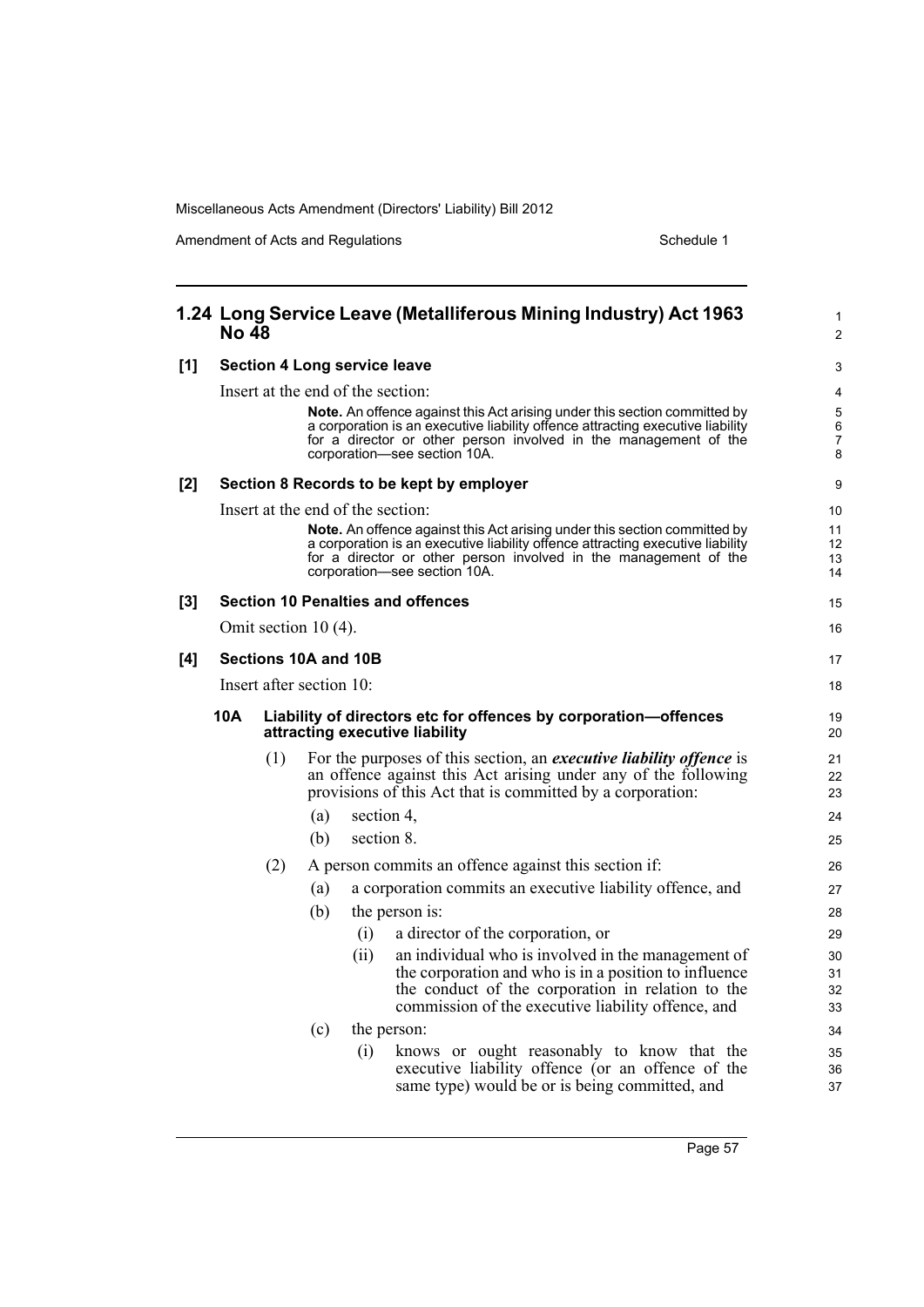Schedule 1 Amendment of Acts and Regulations

(ii) fails to take all reasonable steps to prevent or stop the commission of that offence. Maximum penalty: The maximum penalty for the executive liability offence if committed by an individual. (3) The prosecution bears the legal burden of proving the elements of the offence against this section. (4) The offence against this section can only be prosecuted by a person who can bring a prosecution for the executive liability offence. (5) This section does not affect the liability of the corporation for the executive liability offence, and applies whether or not the corporation is prosecuted for, or convicted of, the executive liability offence. (6) This section does not affect the application of any other law relating to the criminal liability of any persons (whether or not directors or other managers of the corporation) who are accessories to the commission of the executive liability offence or are otherwise concerned in, or party to, the commission of the executive liability offence. (7) In this section:

*director* has the same meaning it has in the *Corporations Act 2001* of the Commonwealth.

*reasonable steps*, in relation to the commission of an executive liability offence, includes, but is not limited to, such action (if any) of the following kinds as is reasonable in all the circumstances:

- (a) action towards:
	- (i) assessing the corporation's compliance with the provision creating the executive liability offence, and
	- (ii) ensuring that the corporation arranged regular professional assessments of its compliance with the provision,
- (b) action towards ensuring that the corporation's employees, agents and contractors are provided with information, training, instruction and supervision appropriate to them to enable them to comply with the provision creating the executive liability offence so far as the provision is relevant to them,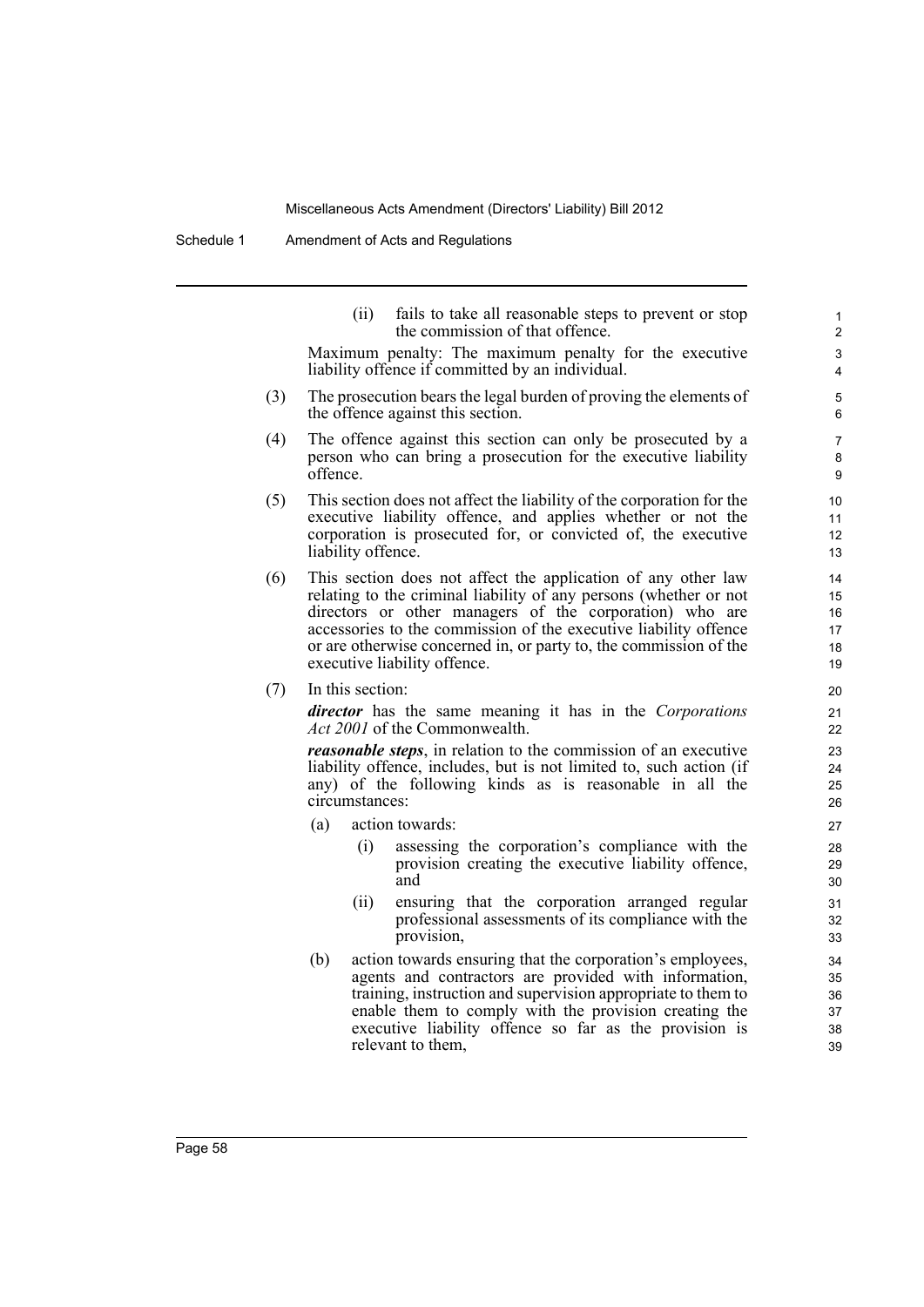Amendment of Acts and Regulations Schedule 1

|     |     | (c) |       | action towards ensuring that:                                                                                            | $\mathbf{1}$ |
|-----|-----|-----|-------|--------------------------------------------------------------------------------------------------------------------------|--------------|
|     |     |     | (i)   | the plant, equipment and other resources, and                                                                            | 2            |
|     |     |     | (ii)  | the structures, work systems and other processes,                                                                        | 3            |
|     |     |     |       | relevant to compliance with the provision creating the                                                                   | 4            |
|     |     |     |       | executive liability offence are appropriate in all the                                                                   | 5            |
|     |     |     |       | circumstances,                                                                                                           | 6            |
|     |     | (d) |       | action towards creating and maintaining a corporate                                                                      | 7            |
|     |     |     |       | culture that does not direct, encourage, tolerate or lead to<br>non-compliance with the provision creating the executive | 8<br>9       |
|     |     |     |       | liability offence.                                                                                                       | 10           |
| 10B |     |     |       | Liability of directors etc for offences by corporation-accessory to                                                      | 11           |
|     |     |     |       | the commission of the offences                                                                                           | 12           |
|     | (1) |     |       | For the purposes of this section, a <i>corporate offence</i> is an offence                                               | 13           |
|     |     |     |       | against this Act or the regulations that is capable of being                                                             | 14           |
|     |     |     |       | committed by a corporation, whether or not it is an executive<br>liability offence referred to in section 10A.           | 15<br>16     |
|     | (2) |     |       | A person commits an offence against this section if:                                                                     | 17           |
|     |     |     |       |                                                                                                                          |              |
|     |     | (a) |       | a corporation commits a corporate offence, and                                                                           | 18           |
|     |     | (b) |       | the person is:                                                                                                           | 19           |
|     |     |     | (i)   | a director of the corporation, or                                                                                        | 20           |
|     |     |     | (ii)  | an individual who is involved in the management of<br>the corporation and who is in a position to influence              | 21<br>22     |
|     |     |     |       | the conduct of the corporation in relation to the                                                                        | 23           |
|     |     |     |       | commission of the corporate offence, and                                                                                 | 24           |
|     |     | (c) |       | the person:                                                                                                              | 25           |
|     |     |     | (i)   | aids, abets, counsels or procures the commission of<br>the corporate offence, or                                         | 26<br>27     |
|     |     |     | (ii)  | induces, whether by threats or promises or                                                                               | 28           |
|     |     |     |       | otherwise, the commission of the corporate offence,                                                                      | 29           |
|     |     |     |       | $\alpha$                                                                                                                 | 30           |
|     |     |     | (iii) | conspires with others to effect the commission of<br>the corporate offence, or                                           | 31<br>32     |
|     |     |     | (iv)  | is in any other way, whether by act or omission,                                                                         | 33           |
|     |     |     |       | knowingly concerned in, or party<br>the<br>to,                                                                           | 34           |
|     |     |     |       | commission of the corporate offence.                                                                                     | 35           |
|     |     |     |       | Maximum penalty: The maximum penalty for the corporate<br>offence if committed by an individual.                         | 36<br>37     |
|     | (3) |     |       | The prosecution bears the legal burden of proving the elements of                                                        | 38           |

(3) The prosecution bears the legal burden of proving the elements of the offence against this section.

39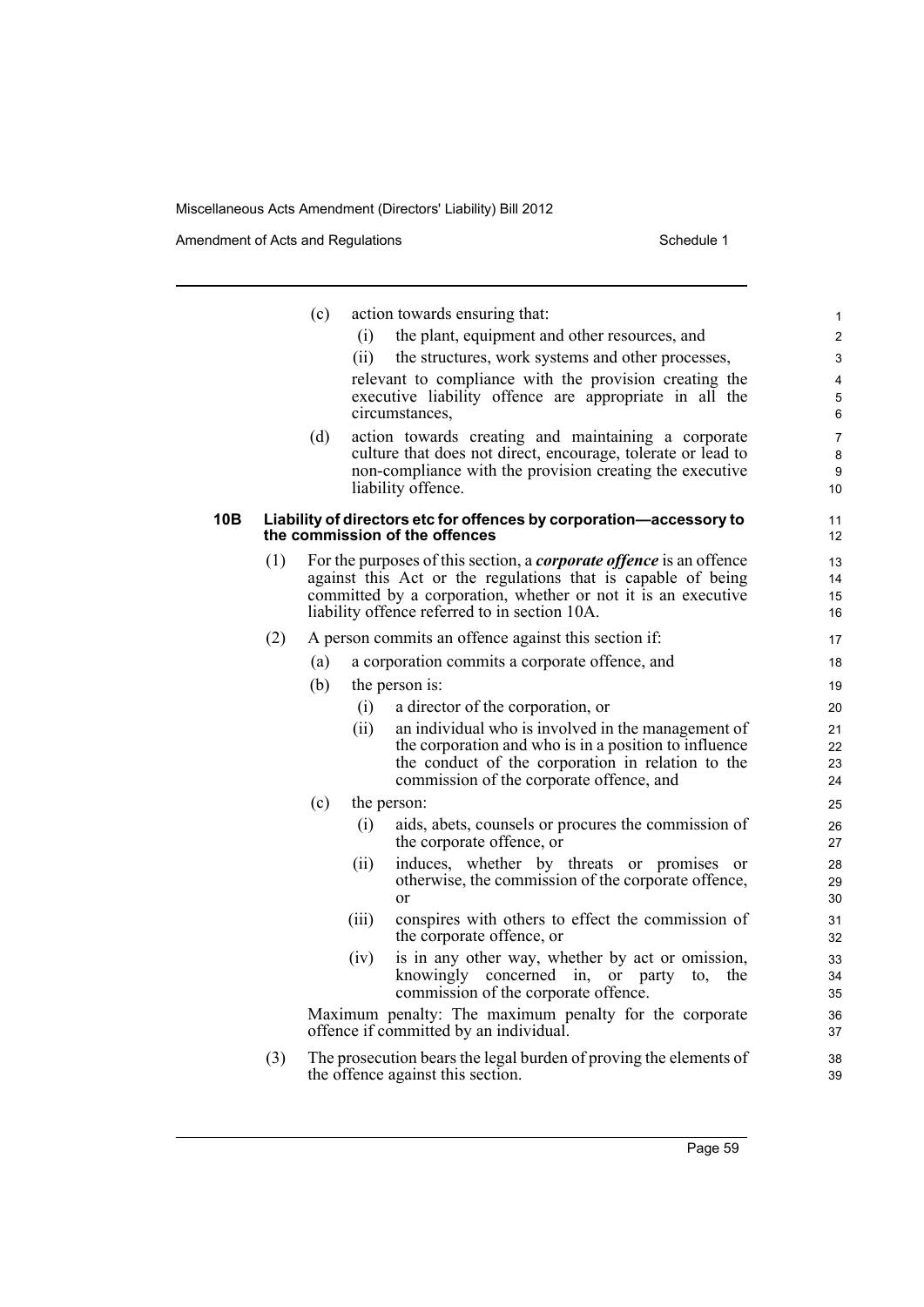|     |        | (4)                     | The offence against this section can only be prosecuted by a<br>person who can bring a prosecution for the corporate offence.                                                                                                                                           | 1<br>$\overline{2}$    |  |  |  |  |
|-----|--------|-------------------------|-------------------------------------------------------------------------------------------------------------------------------------------------------------------------------------------------------------------------------------------------------------------------|------------------------|--|--|--|--|
|     |        | (5)                     | This section does not affect the liability of the corporation for the<br>corporate offence, and applies whether or not the corporation is<br>prosecuted for, or convicted of, the corporate offence.                                                                    | 3<br>4<br>5            |  |  |  |  |
|     |        | (6)                     | This section does not affect the application of any other law<br>relating to the criminal liability of any persons (whether or not<br>directors or other managers of the corporation) who are<br>concerned in, or party to, the commission of the corporate<br>offence. | 6<br>7<br>8<br>9<br>10 |  |  |  |  |
|     |        |                         | 1.25 Mining Act 1992 No 29                                                                                                                                                                                                                                              | 11                     |  |  |  |  |
| [1] |        |                         | Section 240C Breach of direction                                                                                                                                                                                                                                        | 12                     |  |  |  |  |
|     |        |                         | Insert at the end of the section:                                                                                                                                                                                                                                       | 13                     |  |  |  |  |
|     |        |                         | <b>Note.</b> An offence against this section committed by a corporation is an<br>executive liability offence attracting executive liability for a director or<br>other person involved in the management of the corporation-see<br>section 378F.                        | 14<br>15<br>16<br>17   |  |  |  |  |
| [2] | holder |                         | Section 378D Contravention of condition of authorisation-offence by                                                                                                                                                                                                     | 18<br>19               |  |  |  |  |
|     |        |                         | Insert at the end of section $378D(1)$ :                                                                                                                                                                                                                                |                        |  |  |  |  |
|     |        |                         | Note. An offence against subsection (1) committed by a corporation is<br>an executive liability offence attracting executive liability for a director or<br>other person involved in the management of the corporation-see<br>section 378F.                             | 21<br>22<br>23<br>24   |  |  |  |  |
| [3] |        | Sections 378F and 378FA |                                                                                                                                                                                                                                                                         |                        |  |  |  |  |
|     |        |                         | Omit section 378F. Insert instead:                                                                                                                                                                                                                                      | 26                     |  |  |  |  |
|     | 378F   |                         | Liability of directors etc for offences by corporation-offences<br>attracting executive liability                                                                                                                                                                       | 27<br>28               |  |  |  |  |
|     |        | (1)                     | For the purposes of this section, an <i>executive liability offence</i> is<br>an offence against any of the following provisions of this Act that<br>is committed by a corporation:<br>section 240C,<br>(a)                                                             | 29<br>30<br>31<br>32   |  |  |  |  |
|     |        |                         | (b) section $378D(1)$ .                                                                                                                                                                                                                                                 | 33                     |  |  |  |  |
|     |        | (2)                     | A person commits an offence against this section if:                                                                                                                                                                                                                    | 34                     |  |  |  |  |
|     |        |                         | a corporation commits an executive liability offence, and<br>(a)                                                                                                                                                                                                        | 35                     |  |  |  |  |
|     |        |                         | (b)<br>the person is:                                                                                                                                                                                                                                                   | 36                     |  |  |  |  |
|     |        |                         | a director of the corporation, or<br>(i)                                                                                                                                                                                                                                | 37                     |  |  |  |  |
|     |        |                         |                                                                                                                                                                                                                                                                         |                        |  |  |  |  |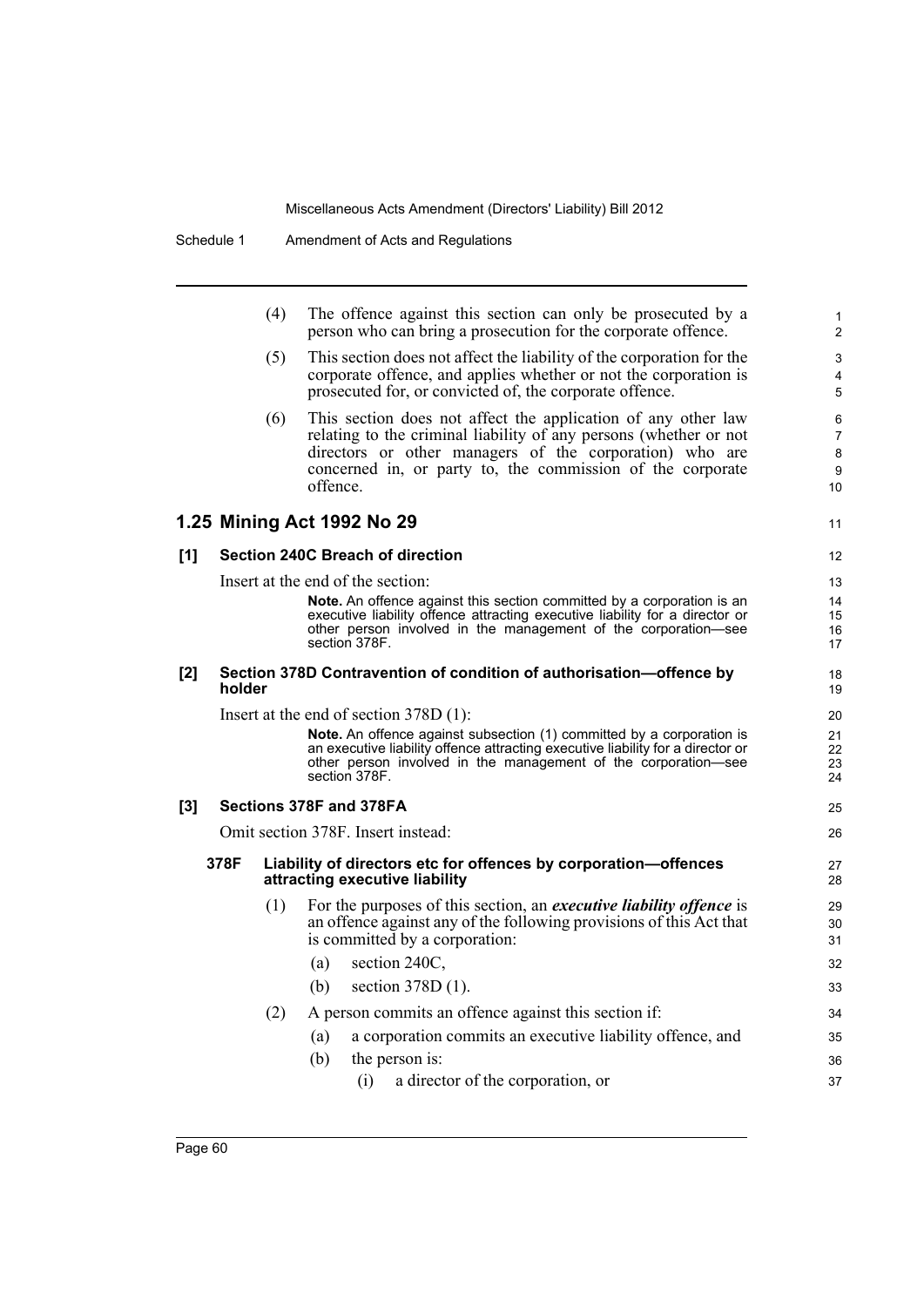Amendment of Acts and Regulations Schedule 1

- (ii) an individual who is involved in the management of the corporation and who is in a position to influence the conduct of the corporation in relation to the commission of the executive liability offence, and (c) the person: (i) knows or ought reasonably to know that the executive liability offence (or an offence of the same type) would be or is being committed, and (ii) fails to take all reasonable steps to prevent or stop the commission of that offence. Maximum penalty: The maximum penalty for the executive liability offence if committed by an individual. (3) The prosecution bears the legal burden of proving the elements of the offence against this section. (4) The offence against this section can only be prosecuted by a person who can bring a prosecution for the executive liability offence. (5) This section does not affect the liability of the corporation for the executive liability offence, and applies whether or not the corporation is prosecuted for, or convicted of, the executive liability offence. (6) This section does not affect the application of any other law relating to the criminal liability of any persons (whether or not directors or other managers of the corporation) who are accessories to the commission of the executive liability offence or are otherwise concerned in, or party to, the commission of the executive liability offence. (7) In this section: *director* has the same meaning it has in the *Corporations Act 2001* of the Commonwealth. *reasonable steps*, in relation to the commission of an executive liability offence, includes, but is not limited to, such action (if any) of the following kinds as is reasonable in all the circumstances: (a) action towards:
	- (i) assessing the corporation's compliance with the provision creating the executive liability offence, and
	- (ii) ensuring that the corporation arranged regular professional assessments of its compliance with the provision,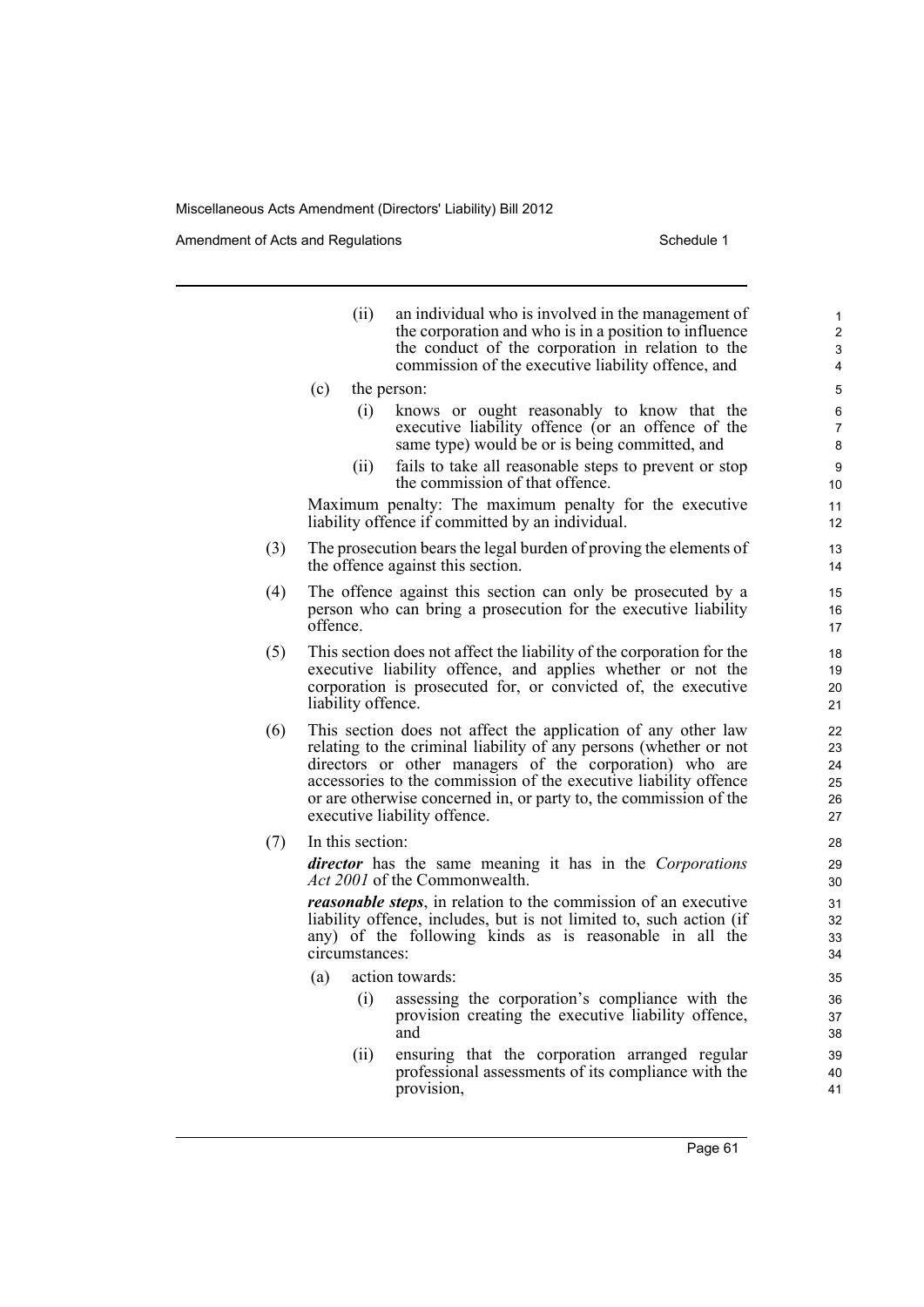Schedule 1 Amendment of Acts and Regulations

(b) action towards ensuring that the corporation's employees, agents and contractors are provided with information, training, instruction and supervision appropriate to them to enable them to comply with the provision creating the executive liability offence so far as the provision is relevant to them, (c) action towards ensuring that: (i) the plant, equipment and other resources, and (ii) the structures, work systems and other processes, relevant to compliance with the provision creating the executive liability offence are appropriate in all the circumstances, (d) action towards creating and maintaining a corporate culture that does not direct, encourage, tolerate or lead to non-compliance with the provision creating the executive liability offence. **378FA Liability of directors etc for offences by corporation—accessory to the commission of the offences** (1) For the purposes of this section, a *corporate offence* is an offence against this Act or the regulations that is capable of being committed by a corporation, whether or not it is an executive liability offence referred to in section 378F. (2) A person commits an offence against this section if: (a) a corporation commits a corporate offence, and (b) the person is: (i) a director of the corporation, or (ii) an individual who is involved in the management of the corporation and who is in a position to influence the conduct of the corporation in relation to the commission of the corporate offence, and (c) the person: (i) aids, abets, counsels or procures the commission of the corporate offence, or (ii) induces, whether by threats or promises or otherwise, the commission of the corporate offence, or (iii) conspires with others to effect the commission of the corporate offence, or 1 2 3 4 5 6 7 8  $\overline{Q}$ 10 11 12 13 14 15 16 17 18 19 20 21 22 23 24 25 26 27 28 29 30 31 32 33 34 35 36 37 38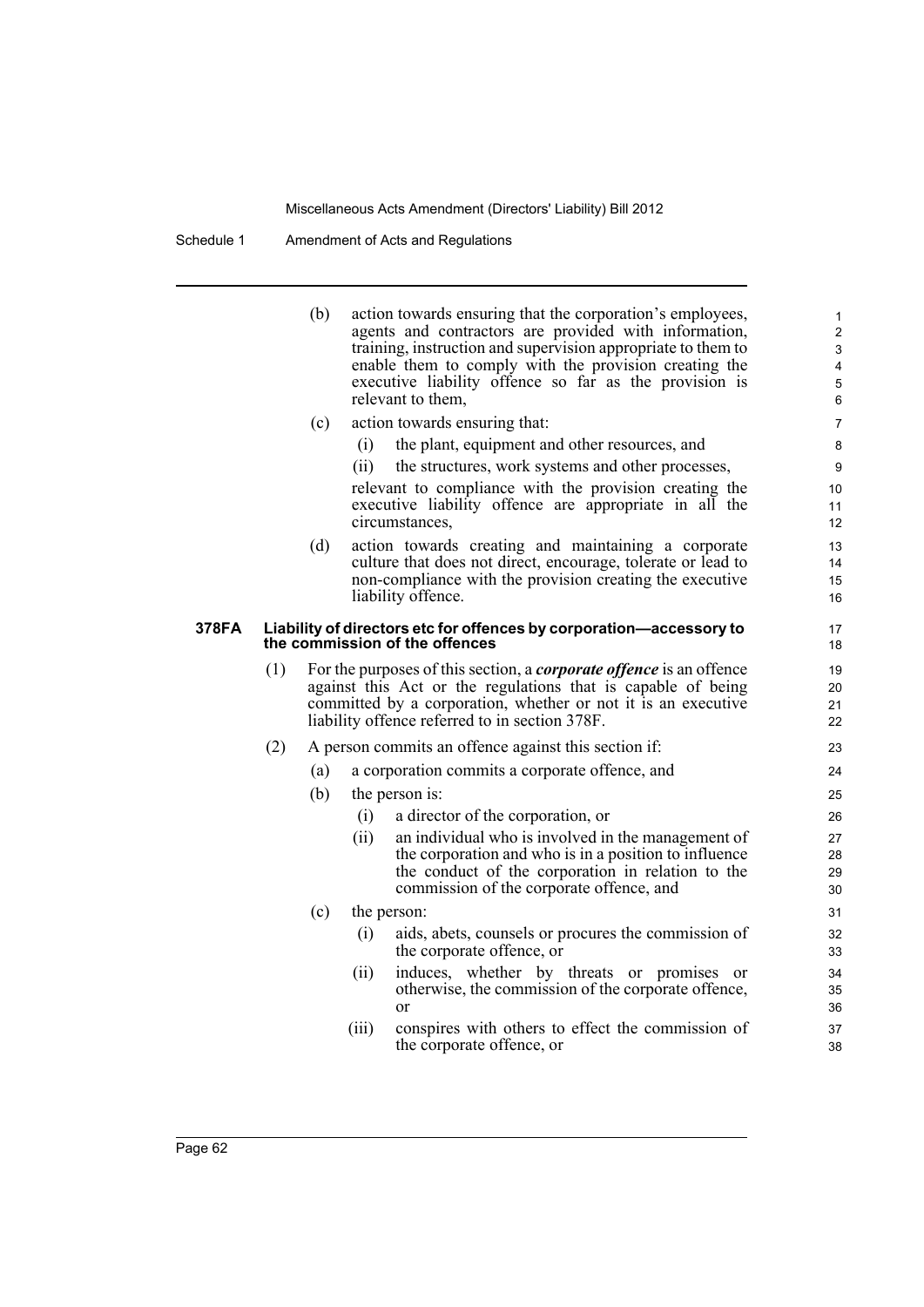|                                   |                   | (iv)                                                                                                  | is in any other way, whether by act or omission,<br>knowingly concerned in, or party<br>the<br>to,<br>commission of the corporate offence.                                                                                                                  | 1<br>$\overline{2}$<br>3   |  |  |
|-----------------------------------|-------------------|-------------------------------------------------------------------------------------------------------|-------------------------------------------------------------------------------------------------------------------------------------------------------------------------------------------------------------------------------------------------------------|----------------------------|--|--|
|                                   |                   |                                                                                                       | Maximum penalty: The maximum penalty for the corporate<br>offence if committed by an individual.                                                                                                                                                            | 4<br>5                     |  |  |
|                                   | (3)               |                                                                                                       | The prosecution bears the legal burden of proving the elements of<br>the offence against this section.                                                                                                                                                      | 6<br>$\overline{7}$        |  |  |
|                                   | (4)               |                                                                                                       | The offence against this section can only be prosecuted by a<br>person who can bring a prosecution for the corporate offence.                                                                                                                               | 8<br>9                     |  |  |
|                                   | (5)               |                                                                                                       | This section does not affect the liability of the corporation for the<br>corporate offence, and applies whether or not the corporation is<br>prosecuted for, or convicted of, the corporate offence.                                                        | 10<br>11<br>12             |  |  |
|                                   | (6)               | offence.                                                                                              | This section does not affect the application of any other law<br>relating to the criminal liability of any persons (whether or not<br>directors or other managers of the corporation) who are<br>concerned in, or party to, the commission of the corporate | 13<br>14<br>15<br>16<br>17 |  |  |
|                                   |                   |                                                                                                       | 1.26 Motor Dealers Act 1974 No 52                                                                                                                                                                                                                           | 18                         |  |  |
|                                   | <b>Section 54</b> |                                                                                                       |                                                                                                                                                                                                                                                             | 19                         |  |  |
| Omit the section. Insert instead: | 20                |                                                                                                       |                                                                                                                                                                                                                                                             |                            |  |  |
| 54                                |                   | Liability of directors etc for offences by corporation-accessory to<br>the commission of the offences |                                                                                                                                                                                                                                                             |                            |  |  |
|                                   | (1)               |                                                                                                       | For the purposes of this section, a <i>corporate offence</i> is an offence<br>against this Act or the regulations that is capable of being<br>committed by a corporation.                                                                                   | 23<br>24<br>25             |  |  |
|                                   | (2)               |                                                                                                       | A person commits an offence against this section if:                                                                                                                                                                                                        | 26                         |  |  |
|                                   |                   | (a)                                                                                                   | a corporation commits a corporate offence, and                                                                                                                                                                                                              | 27                         |  |  |
|                                   |                   | (b)                                                                                                   | the person is:                                                                                                                                                                                                                                              | 28                         |  |  |
|                                   |                   | (i)                                                                                                   | a director of the corporation, or                                                                                                                                                                                                                           | 29                         |  |  |
|                                   |                   | (ii)                                                                                                  | an individual who is involved in the management of<br>the corporation and who is in a position to influence<br>the conduct of the corporation in relation to the<br>commission of the corporate offence, and                                                | 30<br>31<br>32<br>33       |  |  |
|                                   |                   | (c)                                                                                                   | the person:                                                                                                                                                                                                                                                 | 34                         |  |  |
|                                   |                   | (i)                                                                                                   | aids, abets, counsels or procures the commission of<br>the corporate offence, or                                                                                                                                                                            | 35<br>36                   |  |  |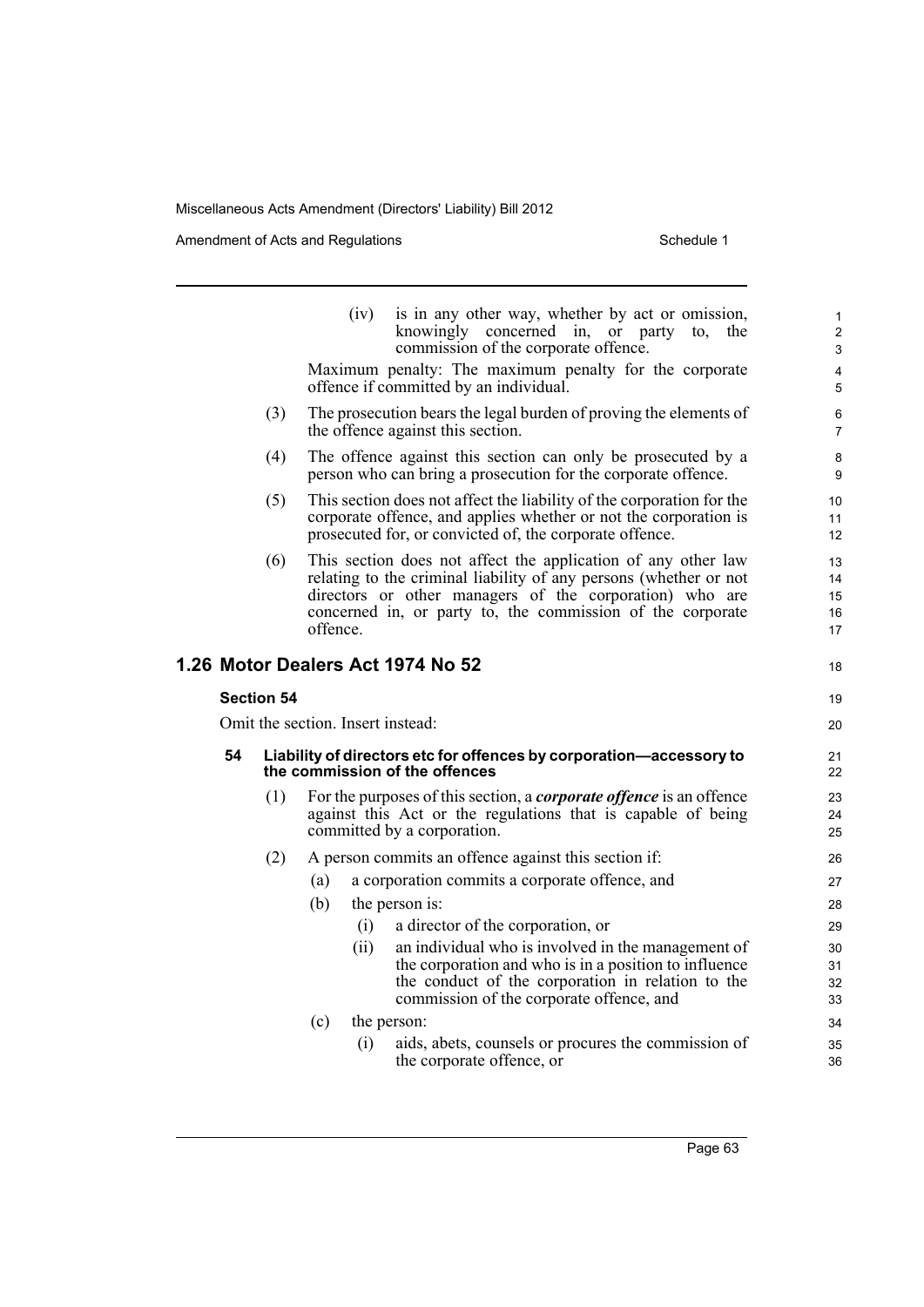Schedule 1 Amendment of Acts and Regulations

|       |                            | (ii)                                                   | induces, whether by threats or promises<br><sub>or</sub><br>otherwise, the commission of the corporate offence,<br><sub>or</sub>                                                                                                                            | 1<br>$\overline{c}$<br>3   |
|-------|----------------------------|--------------------------------------------------------|-------------------------------------------------------------------------------------------------------------------------------------------------------------------------------------------------------------------------------------------------------------|----------------------------|
|       |                            | (iii)                                                  | conspires with others to effect the commission of<br>the corporate offence, or                                                                                                                                                                              | 4<br>5                     |
|       |                            | (iv)                                                   | is in any other way, whether by act or omission,<br>knowingly concerned in, or party<br>to.<br>the<br>commission of the corporate offence.                                                                                                                  | 6<br>$\overline{7}$<br>8   |
|       |                            |                                                        | Maximum penalty: The maximum penalty for the corporate<br>offence if committed by an individual.                                                                                                                                                            | 9<br>10                    |
|       | (3)                        |                                                        | The prosecution bears the legal burden of proving the elements of<br>the offence against this section.                                                                                                                                                      | 11<br>12 <sup>2</sup>      |
|       | (4)                        |                                                        | The offence against this section can only be prosecuted by a<br>person who can bring a prosecution for the corporate offence.                                                                                                                               | 13<br>14                   |
|       | (5)                        |                                                        | This section does not affect the liability of the corporation for the<br>corporate offence, and applies whether or not the corporation is<br>prosecuted for, or convicted of, the corporate offence.                                                        | 15<br>16<br>17             |
|       | (6)                        | offence.                                               | This section does not affect the application of any other law<br>relating to the criminal liability of any persons (whether or not<br>directors or other managers of the corporation) who are<br>concerned in, or party to, the commission of the corporate | 18<br>19<br>20<br>21<br>22 |
|       |                            |                                                        | 1.27 Motor Vehicle Repairs Act 1980 No 71                                                                                                                                                                                                                   | 23                         |
| [1]   | <b>Section 15 Licences</b> |                                                        |                                                                                                                                                                                                                                                             | 24                         |
|       |                            | Insert at the end of section 15 $(1)$ :<br>section 88. | Note. An offence against subsection (1) committed by a corporation is<br>an executive liability offence attracting executive liability for a director or<br>other person involved in the management of the corporation-see                                  | 25<br>26<br>27<br>28<br>29 |
| $[2]$ |                            |                                                        | Section 22 Tradesperson's certificate                                                                                                                                                                                                                       | 30                         |
|       |                            | Insert at the end of the section:                      | Note. An offence against subsection (1), (3) or (4) committed by a<br>corporation is an executive liability offence attracting executive liability<br>for a director or other person involved in the management of the<br>corporation-see section 88.       | 31<br>32<br>33<br>34<br>35 |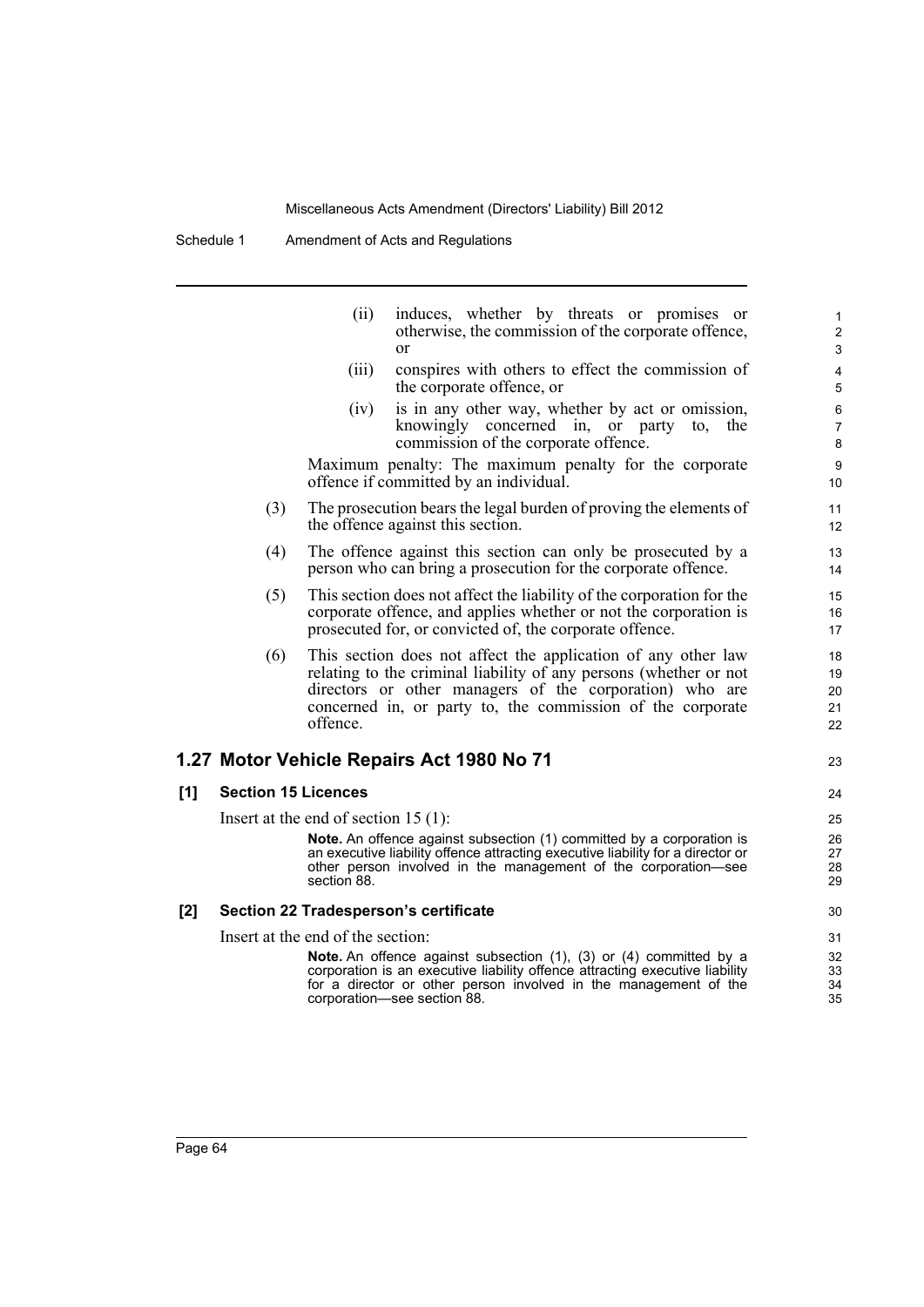Amendment of Acts and Regulations Schedule 1

|    |     | Sections 88 and 88A                                                                                                                                                                                                         | 1                        |
|----|-----|-----------------------------------------------------------------------------------------------------------------------------------------------------------------------------------------------------------------------------|--------------------------|
|    |     | Omit section 88. Insert instead:                                                                                                                                                                                            | $\overline{2}$           |
| 88 |     | Liability of directors etc for offences by corporation-offences<br>attracting executive liability                                                                                                                           | 3<br>4                   |
|    | (1) | For the purposes of this section, an <i>executive liability offence</i> is<br>an offence against any of the following provisions of this Act that<br>is committed by a corporation:                                         | 5<br>6<br>$\overline{7}$ |
|    |     | section 15 $(1)$ ,<br>(a)                                                                                                                                                                                                   | 8                        |
|    |     | section 22 $(1)$ , $(3)$ or $(4)$ .<br>(b)                                                                                                                                                                                  | 9                        |
|    | (2) | A person commits an offence against this section if:                                                                                                                                                                        | 10                       |
|    |     | a corporation commits an executive liability offence, and<br>(a)                                                                                                                                                            | 11                       |
|    |     | (b)<br>the person is:                                                                                                                                                                                                       | 12                       |
|    |     | a director of the corporation, or<br>(i)                                                                                                                                                                                    | 13                       |
|    |     | an individual who is involved in the management of<br>(ii)                                                                                                                                                                  | 14                       |
|    |     | the corporation and who is in a position to influence                                                                                                                                                                       | 15                       |
|    |     | the conduct of the corporation in relation to the<br>commission of the executive liability offence, and                                                                                                                     | 16<br>17                 |
|    |     | (c)<br>the person:                                                                                                                                                                                                          | 18                       |
|    |     | knows or ought reasonably to know that the<br>(i)<br>executive liability offence (or an offence of the<br>same type) would be or is being committed, and                                                                    | 19<br>20<br>21           |
|    |     | fails to take all reasonable steps to prevent or stop<br>(11)<br>the commission of that offence.                                                                                                                            | 22<br>23                 |
|    |     | Maximum penalty: The maximum penalty for the executive<br>liability offence if committed by an individual.                                                                                                                  | 24<br>25                 |
|    | (3) | The prosecution bears the legal burden of proving the elements of<br>the offence against this section.                                                                                                                      | 26<br>27                 |
|    | (4) | The offence against this section can only be prosecuted by a<br>person who can bring a prosecution for the executive liability<br>offence.                                                                                  | 28<br>29<br>30           |
|    | (5) | This section does not affect the liability of the corporation for the<br>executive liability offence, and applies whether or not the<br>corporation is prosecuted for, or convicted of, the executive<br>liability offence. | 31<br>32<br>33<br>34     |
|    | (6) | This section does not affect the application of any other law<br>relating to the criminal liability of any persons (whether or not<br>directors or other managers of the corporation) who are                               | 35<br>36<br>37           |

accessories to the commission of the executive liability offence

38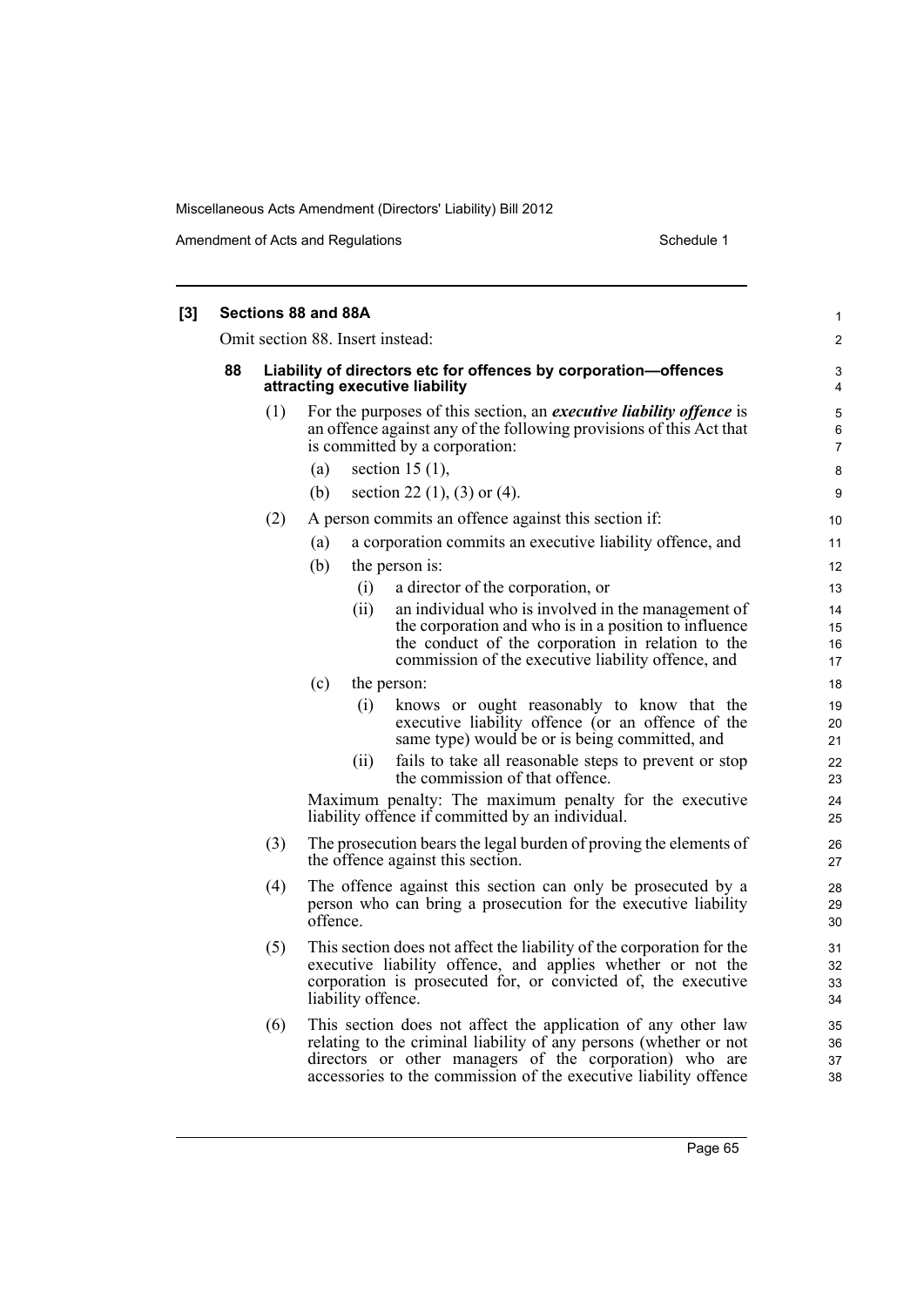Schedule 1 Amendment of Acts and Regulations

or are otherwise concerned in, or party to, the commission of the executive liability offence.

(7) In this section:

*director* has the same meaning it has in the *Corporations Act 2001* of the Commonwealth.

*reasonable steps*, in relation to the commission of an executive liability offence, includes, but is not limited to, such action (if any) of the following kinds as is reasonable in all the circumstances:

- (a) action towards:
	- (i) assessing the corporation's compliance with the provision creating the executive liability offence, and
	- (ii) ensuring that the corporation arranged regular professional assessments of its compliance with the provision,
- (b) action towards ensuring that the corporation's employees, agents and contractors are provided with information, training, instruction and supervision appropriate to them to enable them to comply with the provision creating the executive liability offence so far as the provision is relevant to them,
- (c) action towards ensuring that:
	- (i) the plant, equipment and other resources, and
	- (ii) the structures, work systems and other processes,

relevant to compliance with the provision creating the executive liability offence are appropriate in all the circumstances,

(d) action towards creating and maintaining a corporate culture that does not direct, encourage, tolerate or lead to non-compliance with the provision creating the executive liability offence.

#### **88A Liability of directors etc for offences by corporation—accessory to the commission of the offences**

(1) For the purposes of this section, a *corporate offence* is an offence against this Act or the regulations that is capable of being committed by a corporation, whether or not it is an executive liability offence referred to in section 88.

#### (2) A person commits an offence against this section if:

(a) a corporation commits a corporate offence, and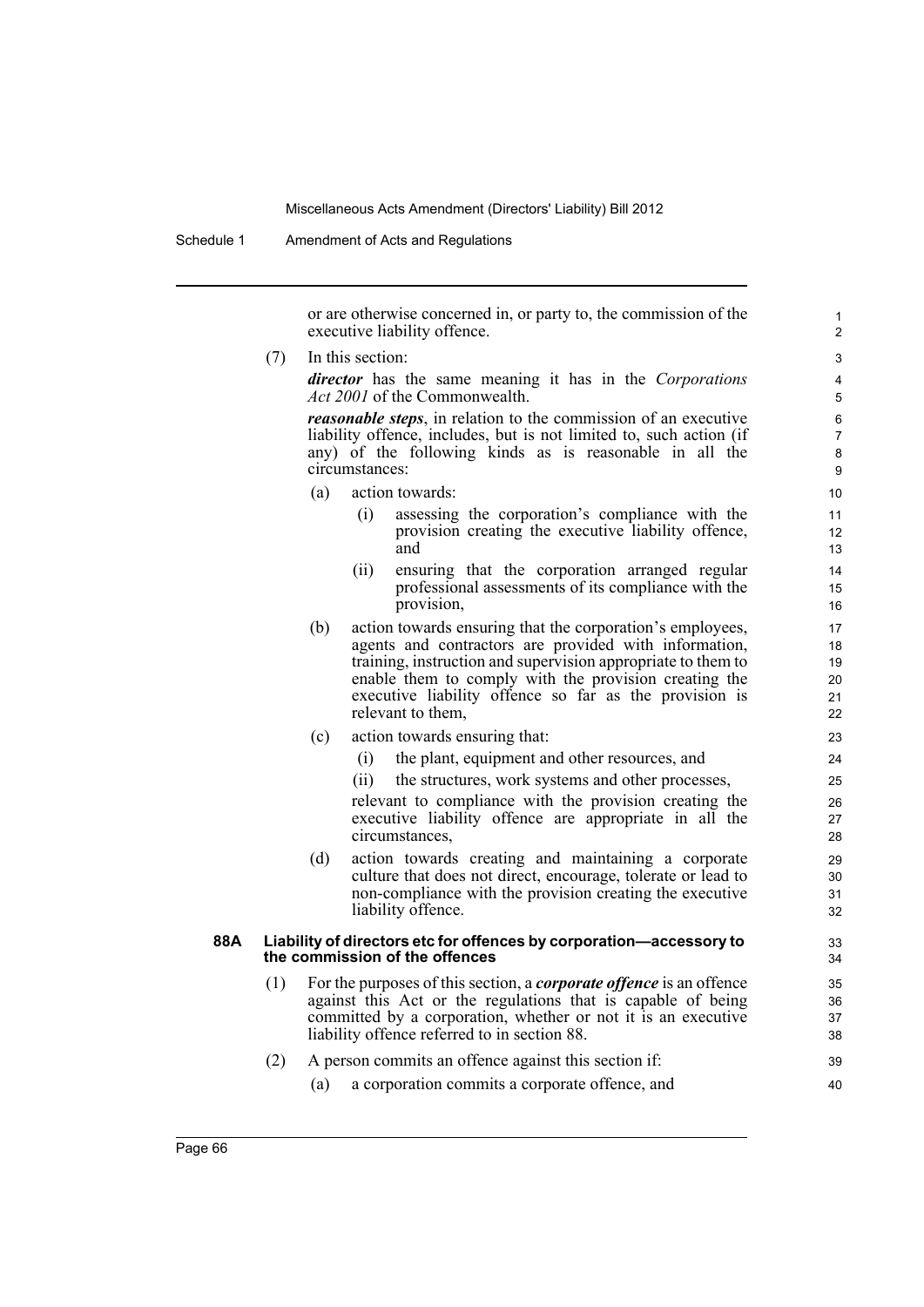|     |                                   | (b)      | the person is:                                                                                                                                                                                       | 1                   |
|-----|-----------------------------------|----------|------------------------------------------------------------------------------------------------------------------------------------------------------------------------------------------------------|---------------------|
|     |                                   |          | (i)<br>a director of the corporation, or                                                                                                                                                             | $\overline{2}$      |
|     |                                   | (ii)     | an individual who is involved in the management of                                                                                                                                                   | 3                   |
|     |                                   |          | the corporation and who is in a position to influence                                                                                                                                                | $\overline{4}$      |
|     |                                   |          | the conduct of the corporation in relation to the<br>commission of the corporate offence, and                                                                                                        | $\overline{5}$<br>6 |
|     |                                   |          |                                                                                                                                                                                                      |                     |
|     |                                   | (c)      | the person:                                                                                                                                                                                          | $\overline{7}$      |
|     |                                   |          | aids, abets, counsels or procures the commission of<br>(i)<br>the corporate offence, or                                                                                                              | 8<br>9              |
|     |                                   | (ii)     | induces, whether by threats or promises or                                                                                                                                                           | 10                  |
|     |                                   |          | otherwise, the commission of the corporate offence,<br>$\alpha$                                                                                                                                      | 11<br>12            |
|     |                                   | (iii)    | conspires with others to effect the commission of<br>the corporate offence, or                                                                                                                       | 13<br>14            |
|     |                                   | (1V)     | is in any other way, whether by act or omission,                                                                                                                                                     | 15                  |
|     |                                   |          | knowingly concerned in, or party<br>the<br>to.<br>commission of the corporate offence.                                                                                                               | 16<br>17            |
|     |                                   |          | Maximum penalty: The maximum penalty for the corporate<br>offence if committed by an individual.                                                                                                     | 18<br>19            |
|     | (3)                               |          | The prosecution bears the legal burden of proving the elements of<br>the offence against this section.                                                                                               | 20<br>21            |
|     | (4)                               |          | The offence against this section can only be prosecuted by a<br>person who can bring a prosecution for the corporate offence.                                                                        | 22<br>23            |
|     | (5)                               |          | This section does not affect the liability of the corporation for the<br>corporate offence, and applies whether or not the corporation is<br>prosecuted for, or convicted of, the corporate offence. | 24<br>25<br>26      |
|     | (6)                               |          | This section does not affect the application of any other law                                                                                                                                        | 27                  |
|     |                                   |          | relating to the criminal liability of any persons (whether or not                                                                                                                                    | 28                  |
|     |                                   |          | directors or other managers of the corporation) who are                                                                                                                                              | 29                  |
|     |                                   | offence. | concerned in, or party to, the commission of the corporate                                                                                                                                           | 30<br>31            |
|     |                                   |          |                                                                                                                                                                                                      |                     |
|     |                                   |          | 1.28 National Parks and Wildlife Act 1974 No 80                                                                                                                                                      | 32                  |
| [1] | places                            |          | Section 86 Harming or desecrating Aboriginal objects and Aboriginal                                                                                                                                  | 33<br>34            |
|     | Insert at the end of the section: |          |                                                                                                                                                                                                      | 35                  |
|     |                                   |          | Note. An offence against subsection (1), (2) or (4) committed by a                                                                                                                                   | 36                  |
|     |                                   |          | corporation is an executive liability offence attracting executive liability<br>for a director or other person involved in the management of the                                                     | 37<br>38            |
|     |                                   |          | corporation—see section 175B.                                                                                                                                                                        | 39                  |
|     |                                   |          |                                                                                                                                                                                                      |                     |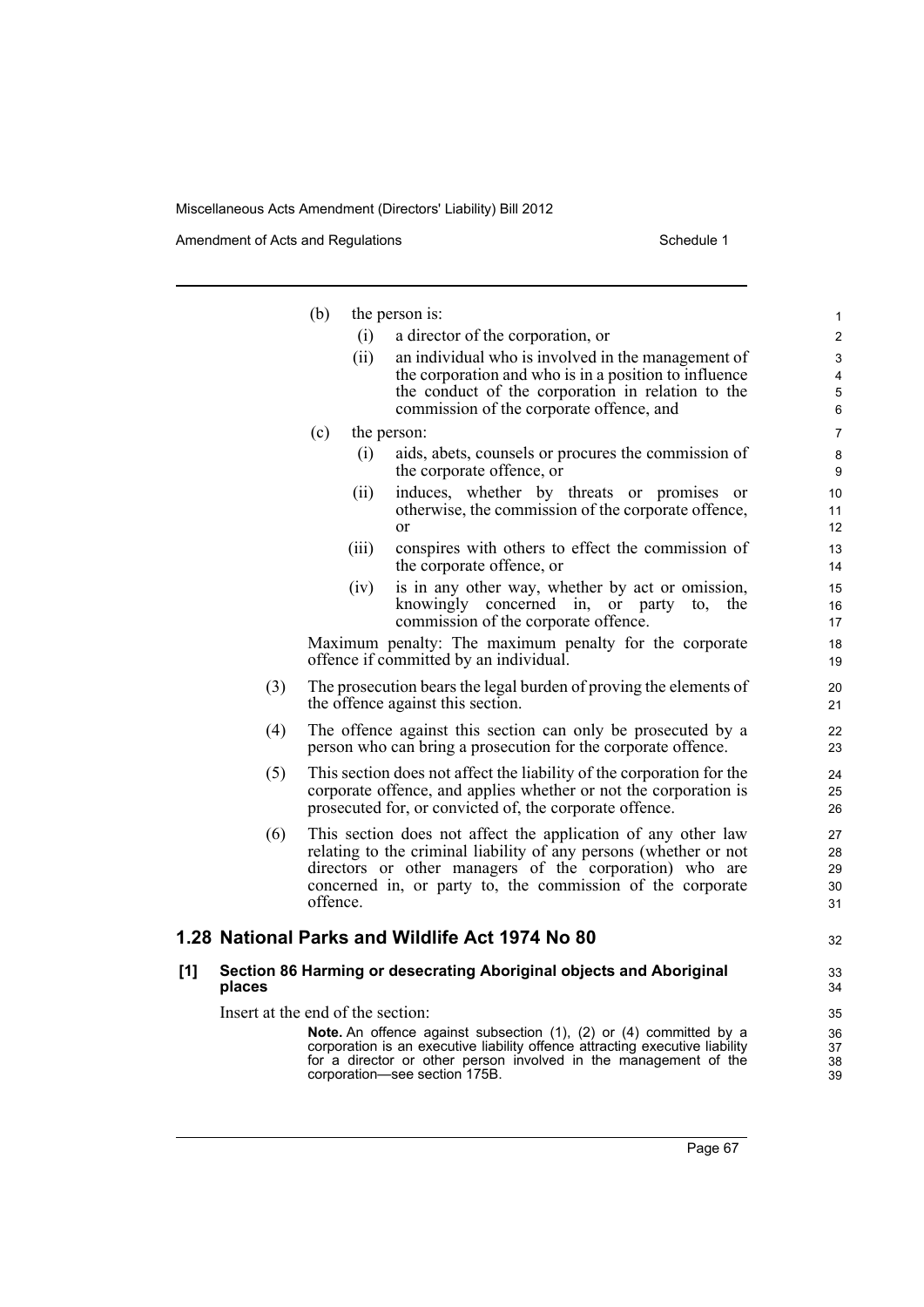Schedule 1 Amendment of Acts and Regulations

| [2]   | Section 90J Failure to comply with conditions                                                                                                                                                                                                      | 1                                                   |
|-------|----------------------------------------------------------------------------------------------------------------------------------------------------------------------------------------------------------------------------------------------------|-----------------------------------------------------|
|       | Insert at the end of the section:                                                                                                                                                                                                                  | 2                                                   |
|       | Note. An offence against subsection (1) or (2) committed by a<br>corporation is an executive liability offence attracting executive liability<br>for a director or other person involved in the management of the<br>corporation-see section 175B. | 3<br>$\overline{\mathbf{4}}$<br>$\overline{5}$<br>6 |
| $[3]$ | Section 91AA Director-General may make stop work order                                                                                                                                                                                             | 7                                                   |
|       | Insert at the end of section $91AA(6)$ :                                                                                                                                                                                                           | 8                                                   |
|       | Note. An offence against subsection (6) committed by a corporation is<br>an executive liability offence attracting executive liability for a director or<br>other person involved in the management of the corporation—see<br>section 175B.        | 9<br>10<br>11<br>12                                 |
| [4]   | Section 91G Failure to comply with interim protection order                                                                                                                                                                                        | 13                                                  |
|       | Insert at the end of the section:                                                                                                                                                                                                                  | 14                                                  |
|       | Note. An offence against this section committed by a corporation is an<br>executive liability offence attracting executive liability for a director or<br>other person involved in the management of the corporation-see<br>section 175B.          | 15<br>16<br>17<br>18                                |
| [5]   | Section 91Q Failure to comply with remediation direction                                                                                                                                                                                           | 19                                                  |
|       | Insert at the end of section $91Q(1)$ :                                                                                                                                                                                                            | 20                                                  |
|       | Note. An offence against subsection (1) committed by a corporation is<br>an executive liability offence attracting executive liability for a director or<br>other person involved in the management of the corporation-see<br>section 175B.        | 21<br>22<br>23<br>24                                |
| [6]   | Section 91R Delay or obstruction of remediation direction                                                                                                                                                                                          | 25                                                  |
|       | Insert at the end of the section:                                                                                                                                                                                                                  | 26                                                  |
|       | Note. An offence against this section committed by a corporation is an<br>executive liability offence attracting executive liability for a director or<br>other person involved in the management of the corporation-see<br>section 175B.          | 27<br>28<br>29<br>30                                |
| [7]   | Section 99 Harming threatened interstate fauna                                                                                                                                                                                                     | 31                                                  |
|       | Insert at the end of section 99 $(1)$ :                                                                                                                                                                                                            | 32                                                  |
|       | <b>Note.</b> An offence against subsection (1) committed by a corporation is<br>an executive liability offence attracting executive liability for a director or<br>other person involved in the management of the corporation-see<br>section 175B. | 33<br>34<br>35<br>36                                |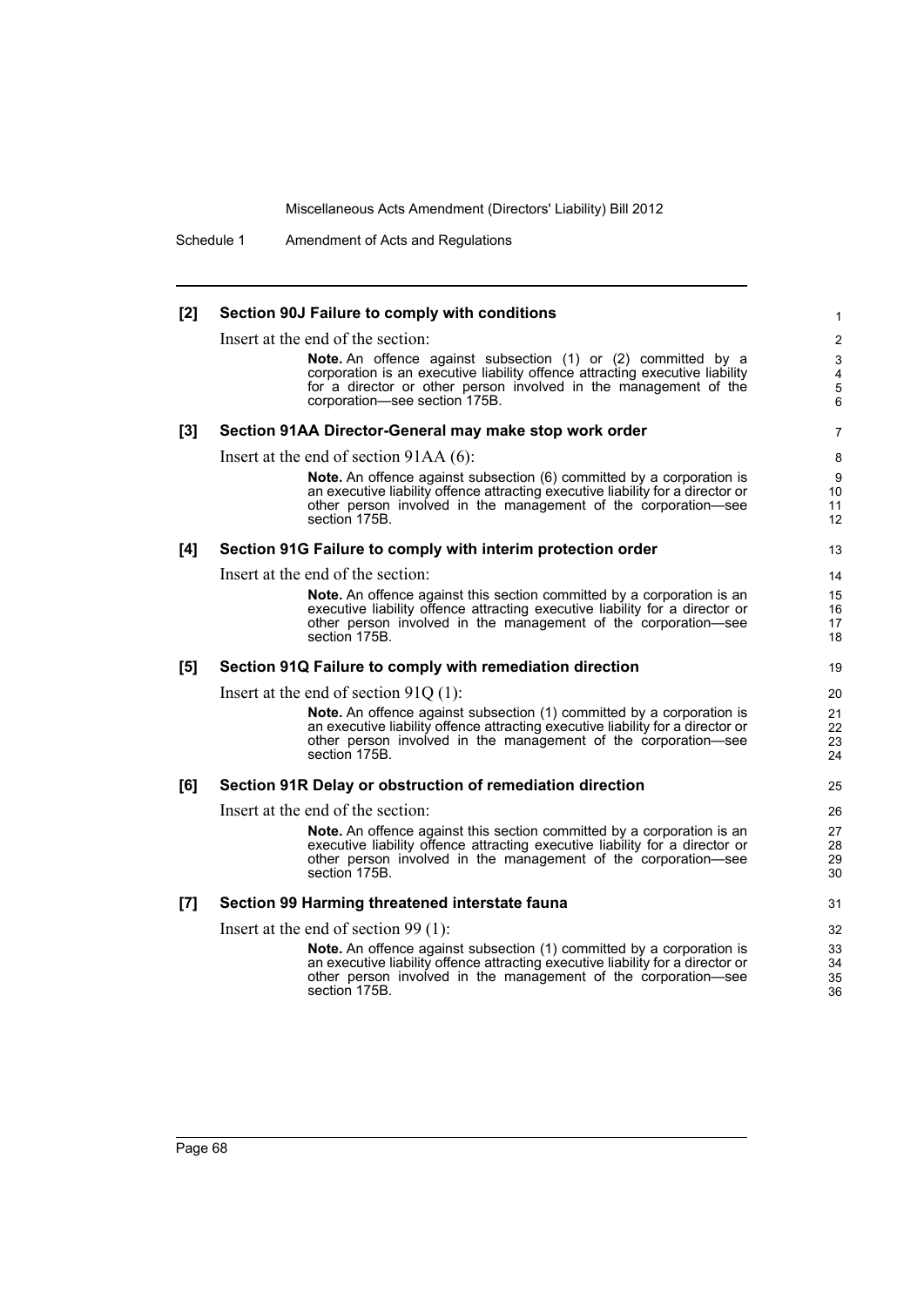| [8]    | Section 118A Harming or picking threatened species, endangered<br>populations or endangered ecological communities                                                                                                                                        | 1<br>$\overline{2}$                              |
|--------|-----------------------------------------------------------------------------------------------------------------------------------------------------------------------------------------------------------------------------------------------------------|--------------------------------------------------|
|        | Insert at the end of the section:                                                                                                                                                                                                                         | 3                                                |
|        | <b>Note.</b> An offence against subsection (1) or (2) committed by a<br>corporation is an executive liability offence attracting executive liability<br>for a director or other person involved in the management of the<br>corporation-see section 175B. | 4<br>$\overline{5}$<br>$\,6\,$<br>$\overline{7}$ |
| [9]    | Section 118B Buying, selling or possessing threatened species or<br>endangered population                                                                                                                                                                 | 8<br>9                                           |
|        | Insert at the end of section $118B(1)$ :                                                                                                                                                                                                                  | 10                                               |
|        | Note. An offence against subsection (1) committed by a corporation is<br>an executive liability offence attracting executive liability for a director or<br>other person involved in the management of the corporation—see<br>section 175B.               | 11<br>$12 \overline{ }$<br>13<br>14              |
| $[10]$ | Section 118C Damage to critical habitat                                                                                                                                                                                                                   | 15                                               |
|        | Insert at the end of section $118C(1)$ :                                                                                                                                                                                                                  | 16                                               |
|        | <b>Note.</b> An offence against subsection (1) committed by a corporation is<br>an executive liability offence attracting executive liability for a director or<br>other person involved in the management of the corporation—see<br>section 175B.        | 17<br>18<br>19<br>20                             |
| $[11]$ | Section 118D Damage to habitat of threatened species, endangered<br>populations or endangered ecological communities                                                                                                                                      | 21<br>22                                         |
|        | Insert at the end of section $118D(1)$ :                                                                                                                                                                                                                  | 23                                               |
|        | Note. An offence against subsection (1) committed by a corporation is<br>an executive liability offence attracting executive liability for a director or<br>other person involved in the management of the corporation-see<br>section 175B.               | 24<br>25<br>26<br>27                             |
| $[12]$ | Section 133 Conditions and restrictions attaching to licences and<br>certificates and variation of licences and certificates                                                                                                                              | 28<br>29                                         |
|        | Insert at the end of section 133 $(4)$ :                                                                                                                                                                                                                  | 30                                               |
|        | Note. An offence against subsection (4) committed by a corporation is<br>an executive liability offence attracting executive liability for a director or<br>other person involved in the management of the corporation—see<br>section 175B.               | 31<br>32<br>33<br>34                             |
| $[13]$ | Section 156A Offence of damaging reserved land                                                                                                                                                                                                            | 35                                               |
|        | Insert at the end of section $156A(1)$ :                                                                                                                                                                                                                  | 36                                               |
|        | Note. An offence against subsection (1) committed by a corporation is<br>an executive liability offence attracting executive liability for a director or<br>other person involved in the management of the corporation-see<br>section 175B.               | 37<br>38<br>39<br>40                             |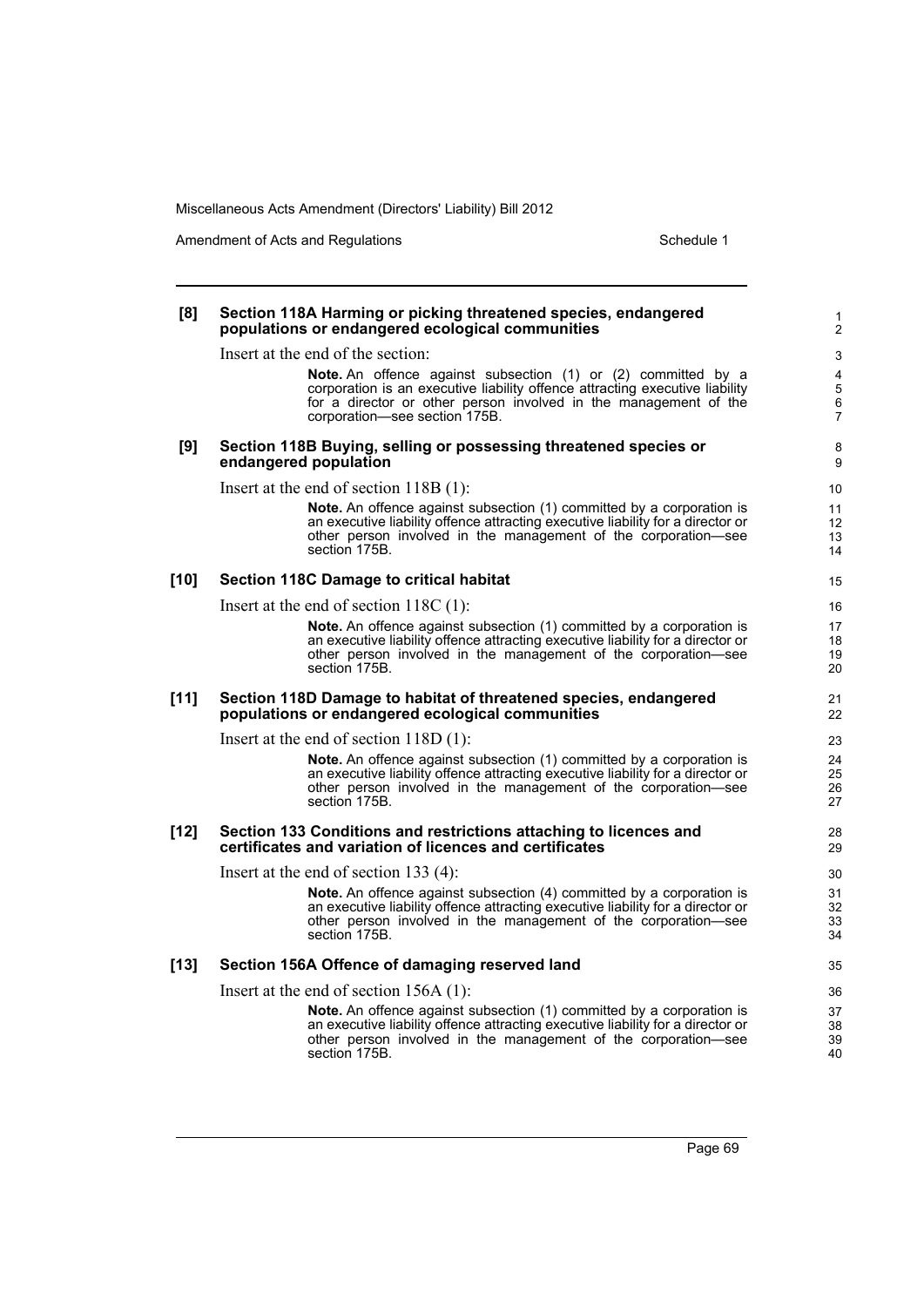| $[14]$ |                     |     |     | Sections 175B and 175C |                                                                                                                                                                              | 1              |
|--------|---------------------|-----|-----|------------------------|------------------------------------------------------------------------------------------------------------------------------------------------------------------------------|----------------|
|        |                     |     |     |                        | Omit section 175B. Insert instead:                                                                                                                                           | $\overline{2}$ |
|        | 175B                |     |     |                        | Liability of directors etc for offences by corporation-offences<br>attracting executive liability                                                                            | 3<br>4         |
|        |                     | (1) |     |                        | For the purposes of this section, an executive liability offence is<br>an offence against any of the following provisions of this Act that<br>is committed by a corporation: | 5<br>6<br>7    |
|        |                     |     | (a) |                        | section 86 (1), (2) or (4),                                                                                                                                                  | 8              |
|        |                     |     | (b) |                        | section 90J $(1)$ or $(2)$ ,                                                                                                                                                 | 9              |
|        |                     |     | (c) |                        | section 91AA $(6)$ ,                                                                                                                                                         | 10             |
|        |                     |     | (d) |                        | section 91G,                                                                                                                                                                 | 11             |
|        |                     |     | (e) |                        | section 91Q $(1)$ ,                                                                                                                                                          | 12             |
|        | (f)<br>section 91R, |     |     |                        |                                                                                                                                                                              | 13             |
|        |                     |     | (g) |                        | section 99 $(1)$ ,                                                                                                                                                           | 14             |
|        |                     |     | (h) |                        | section 118A $(1)$ or $(2)$ ,                                                                                                                                                | 15             |
|        |                     |     | (i) |                        | section 118B (1),                                                                                                                                                            | 16             |
|        |                     |     | (i) |                        | section $118C(1)$ ,                                                                                                                                                          | 17             |
|        |                     |     | (k) |                        | section $118D(1)$ ,                                                                                                                                                          | 18             |
|        |                     |     | (1) |                        | section 133 (4),                                                                                                                                                             | 19             |
|        |                     |     | (m) |                        | section $156A(1)$ .                                                                                                                                                          | 20             |
|        |                     | (2) |     |                        | A person commits an offence against this section if:                                                                                                                         | 21             |
|        |                     |     | (a) |                        | a corporation commits an executive liability offence, and                                                                                                                    | 22             |
|        |                     |     | (b) |                        | the person is:                                                                                                                                                               | 23             |
|        |                     |     |     | (i)                    | a director of the corporation, or                                                                                                                                            | 24             |
|        |                     |     |     | (ii)                   | an individual who is involved in the management of                                                                                                                           | 25             |
|        |                     |     |     |                        | the corporation and who is in a position to influence<br>the conduct of the corporation in relation to the                                                                   | 26<br>27       |
|        |                     |     |     |                        | commission of the executive liability offence, and                                                                                                                           | 28             |
|        |                     |     | (c) | the person:            |                                                                                                                                                                              | 29             |
|        |                     |     |     | (i)                    | knows or ought reasonably to know that the<br>executive liability offence (or an offence of the<br>same type) would be or is being committed, and                            | 30<br>31<br>32 |
|        |                     |     |     | (11)                   | fails to take all reasonable steps to prevent or stop                                                                                                                        | 33             |
|        |                     |     |     |                        | the commission of that offence.                                                                                                                                              | 34             |
|        |                     |     |     |                        | Maximum penalty: The maximum penalty for the executive<br>liability offence if committed by an individual.                                                                   | 35<br>36       |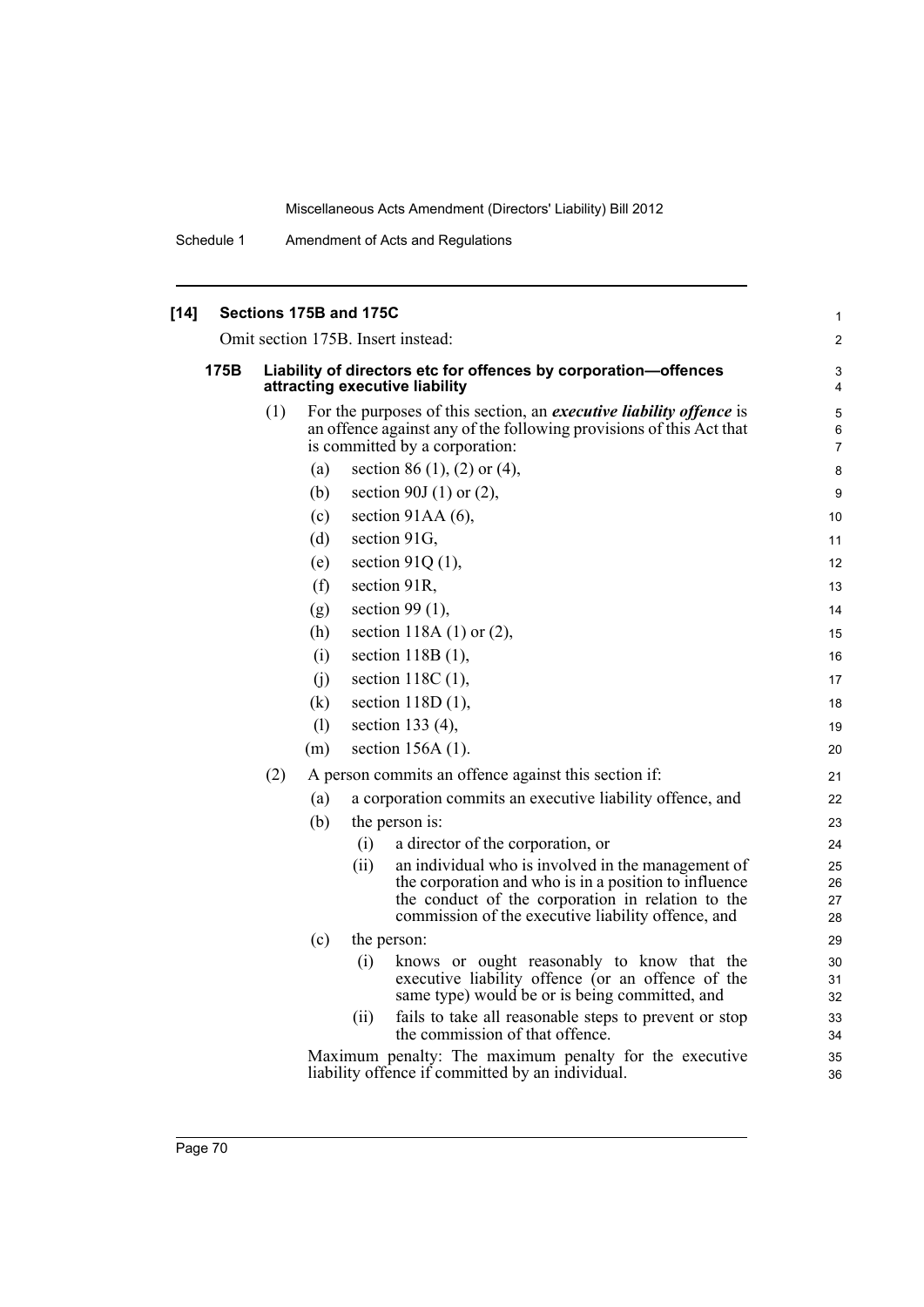Amendment of Acts and Regulations Schedule 1

- (3) The prosecution bears the legal burden of proving the elements of the offence against this section.
- (4) The offence against this section can only be prosecuted by a person who can bring a prosecution for the executive liability offence.
- (5) This section does not affect the liability of the corporation for the executive liability offence, and applies whether or not the corporation is prosecuted for, or convicted of, the executive liability offence.
- (6) This section does not affect the application of any other law relating to the criminal liability of any persons (whether or not directors or other managers of the corporation) who are accessories to the commission of the executive liability offence or are otherwise concerned in, or party to, the commission of the executive liability offence.
- (7) In this section:

*director* has the same meaning it has in the *Corporations Act 2001* of the Commonwealth.

*reasonable steps*, in relation to the commission of an executive liability offence, includes, but is not limited to, such action (if any) of the following kinds as is reasonable in all the circumstances:

- (a) action towards:
	- (i) assessing the corporation's compliance with the provision creating the executive liability offence, and
	- (ii) ensuring that the corporation arranged regular professional assessments of its compliance with the provision,
- (b) action towards ensuring that the corporation's employees, agents and contractors are provided with information, training, instruction and supervision appropriate to them to enable them to comply with the provision creating the executive liability offence so far as the provision is relevant to them,
- (c) action towards ensuring that:
	- (i) the plant, equipment and other resources, and
	- (ii) the structures, work systems and other processes,

relevant to compliance with the provision creating the executive liability offence are appropriate in all the circumstances,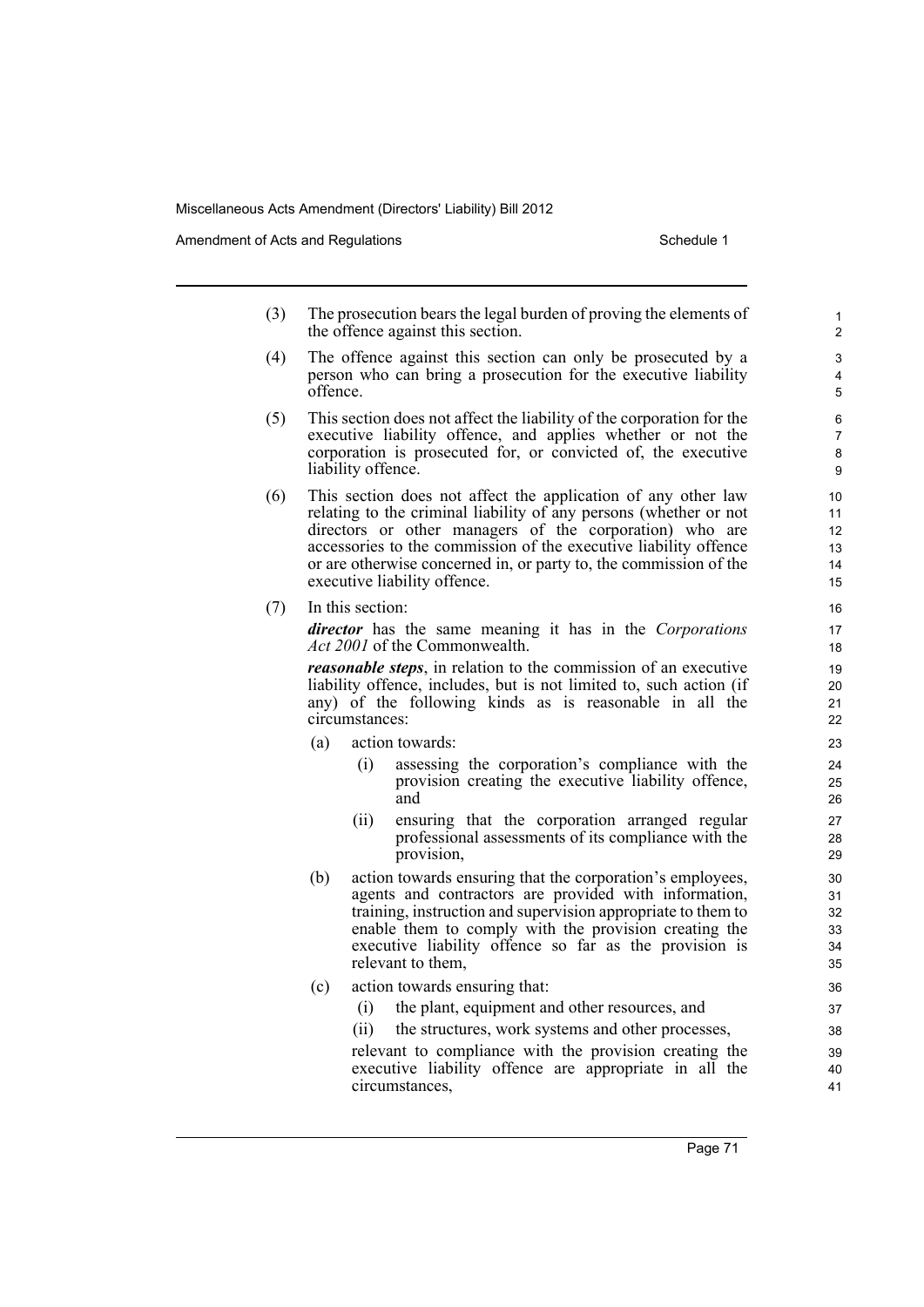|        |      |                     | (d)                        | action towards creating and maintaining a corporate<br>culture that does not direct, encourage, tolerate or lead to<br>non-compliance with the provision creating the executive<br>liability offence.                                                                                                                        | 1<br>$\overline{2}$<br>3<br>4             |
|--------|------|---------------------|----------------------------|------------------------------------------------------------------------------------------------------------------------------------------------------------------------------------------------------------------------------------------------------------------------------------------------------------------------------|-------------------------------------------|
|        | 175C |                     |                            | Evidence as to state of mind of corporation                                                                                                                                                                                                                                                                                  | 5                                         |
|        |      | (1)                 |                            | Without limiting any other law or practice regarding the<br>admissibility of evidence, evidence that an officer, employee or<br>agent of a corporation (while acting in his or her capacity as such)<br>had, at any particular time, a particular state of mind, is evidence<br>that the corporation had that state of mind. | 6<br>$\overline{7}$<br>$\bf 8$<br>9<br>10 |
|        |      | (2)                 |                            | In this section, the <i>state of mind</i> of a person includes:                                                                                                                                                                                                                                                              | 11                                        |
|        |      |                     | (a)                        | the knowledge, intention, opinion, belief or purpose of the<br>person, and                                                                                                                                                                                                                                                   | 12<br>13                                  |
|        |      |                     | (b)                        | the person's reasons for the intention, opinion, belief or<br>purpose.                                                                                                                                                                                                                                                       | 14<br>15                                  |
| $[15]$ |      |                     |                            | <b>Section 176B Ancillary offences</b>                                                                                                                                                                                                                                                                                       | 16                                        |
|        |      |                     |                            | Insert at the end of the section:                                                                                                                                                                                                                                                                                            | 17                                        |
|        |      | (2)                 |                            | A person does not commit an offence because of this section for<br>any act or omission that is an offence under section 176C.                                                                                                                                                                                                | 18<br>19                                  |
| $[16]$ |      | <b>Section 176C</b> |                            |                                                                                                                                                                                                                                                                                                                              | 20                                        |
|        |      |                     | Insert after section 176B: |                                                                                                                                                                                                                                                                                                                              | 21                                        |
|        | 176C |                     |                            | Liability of directors etc for offences by corporation-accessory to<br>the commission of the offences                                                                                                                                                                                                                        | 22<br>23                                  |
|        |      | (1)                 |                            | For the purposes of this section, a <i>corporate offence</i> is an offence<br>against this Act or the regulations that is capable of being<br>committed by a corporation, whether or not it is an executive<br>liability offence referred to in section 175B.                                                                | 24<br>25<br>26<br>27                      |
|        |      | (2)                 |                            | A person commits an offence against this section if:                                                                                                                                                                                                                                                                         | 28                                        |
|        |      |                     | (a)                        | a corporation commits a corporate offence, and                                                                                                                                                                                                                                                                               | 29                                        |
|        |      |                     | (b)                        | the person is:                                                                                                                                                                                                                                                                                                               | 30                                        |
|        |      |                     |                            | a director of the corporation, or<br>(i)                                                                                                                                                                                                                                                                                     | 31                                        |
|        |      |                     | (ii)                       | an individual who is involved in the management of<br>the corporation and who is in a position to influence<br>the conduct of the corporation in relation to the<br>commission of the corporate offence, and                                                                                                                 | 32<br>33<br>34<br>35                      |
|        |      |                     |                            |                                                                                                                                                                                                                                                                                                                              |                                           |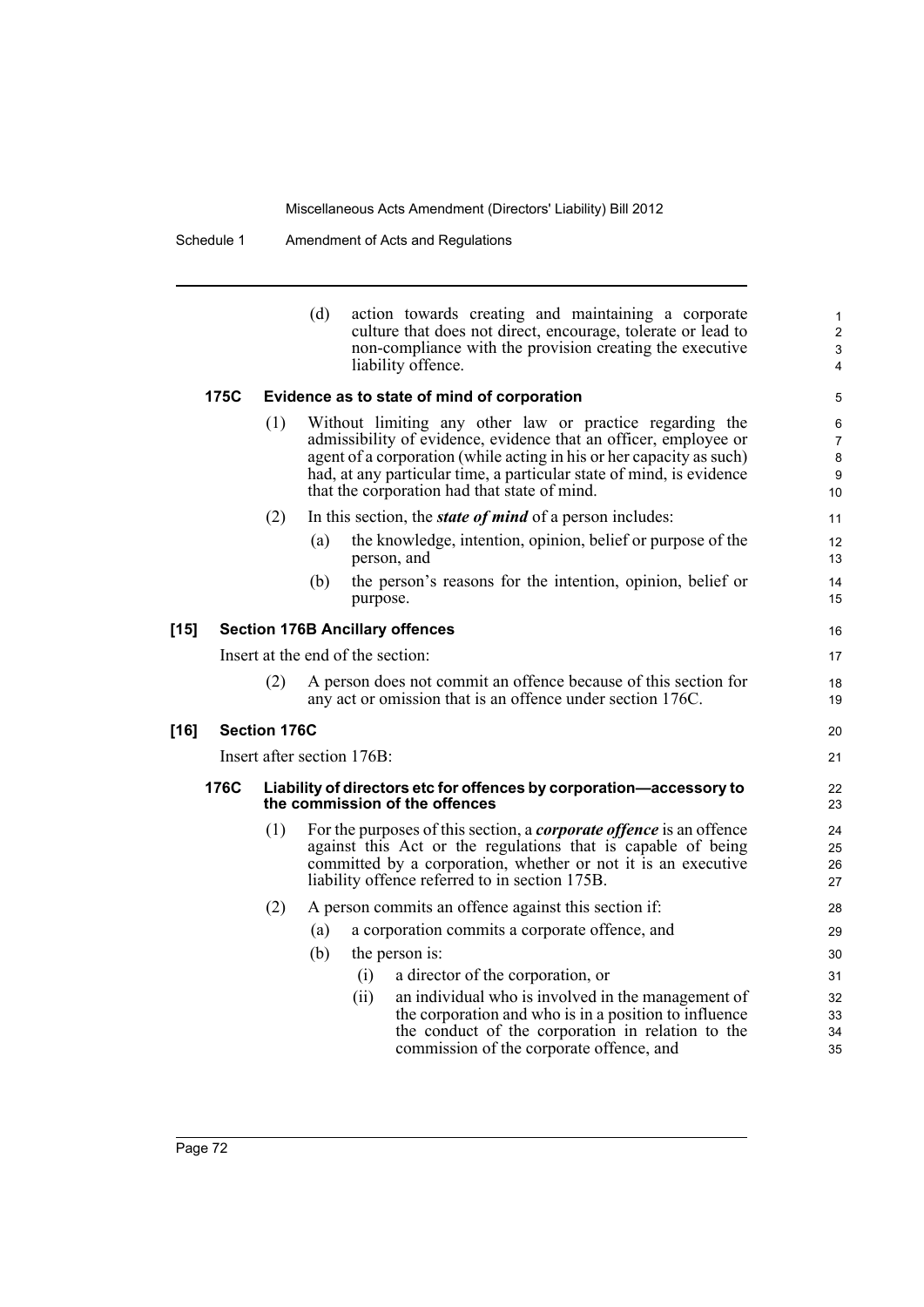|     |     | (c)                                    | the person:                                                                                                                                                                                                                                                 | $\mathbf{1}$               |
|-----|-----|----------------------------------------|-------------------------------------------------------------------------------------------------------------------------------------------------------------------------------------------------------------------------------------------------------------|----------------------------|
|     |     | (i)                                    | aids, abets, counsels or procures the commission of<br>the corporate offence, or                                                                                                                                                                            | $\overline{2}$<br>3        |
|     |     | (ii)                                   | induces, whether by threats or promises or<br>otherwise, the commission of the corporate offence,<br><sub>or</sub>                                                                                                                                          | 4<br>5<br>6                |
|     |     | (iii)                                  | conspires with others to effect the commission of<br>the corporate offence, or                                                                                                                                                                              | $\overline{7}$<br>8        |
|     |     | (iv)                                   | is in any other way, whether by act or omission,<br>knowingly concerned in,<br>the<br>or party<br>to.<br>commission of the corporate offence.                                                                                                               | 9<br>10<br>11              |
|     |     |                                        | Maximum penalty: The maximum penalty for the corporate<br>offence if committed by an individual.                                                                                                                                                            | 12<br>13                   |
|     | (3) |                                        | The prosecution bears the legal burden of proving the elements of<br>the offence against this section.                                                                                                                                                      | 14<br>15                   |
|     | (4) |                                        | The offence against this section can only be prosecuted by a<br>person who can bring a prosecution for the corporate offence.                                                                                                                               | 16<br>17                   |
|     | (5) |                                        | This section does not affect the liability of the corporation for the<br>corporate offence, and applies whether or not the corporation is<br>prosecuted for, or convicted of, the corporate offence.                                                        | 18<br>19<br>20             |
|     | (6) | offence.                               | This section does not affect the application of any other law<br>relating to the criminal liability of any persons (whether or not<br>directors or other managers of the corporation) who are<br>concerned in, or party to, the commission of the corporate | 21<br>22<br>23<br>24<br>25 |
|     |     |                                        | 1.29 Native Vegetation Act 2003 No 103                                                                                                                                                                                                                      | 26                         |
| [1] |     |                                        | <b>Section 12 Clearing requiring approval</b>                                                                                                                                                                                                               | 27                         |
|     |     | Insert at the end of the section:      |                                                                                                                                                                                                                                                             | 28                         |
|     |     | section 45.                            | <b>Note.</b> An offence against this section committed by a corporation is an<br>executive liability offence attracting executive liability for a director or<br>other person involved in the management of the corporation—see                             | 29<br>30<br>31<br>32       |
| [2] |     |                                        | Section 37 Director-General may make "stop work" order                                                                                                                                                                                                      | 33                         |
|     |     | Insert at the end of section $37(5)$ : |                                                                                                                                                                                                                                                             | 34                         |
|     |     | section 45.                            | Note. An offence against subsection (5) committed by a corporation is<br>an executive liability offence attracting executive liability for a director or<br>other person involved in the management of the corporation—see                                  | 35<br>36<br>37<br>38       |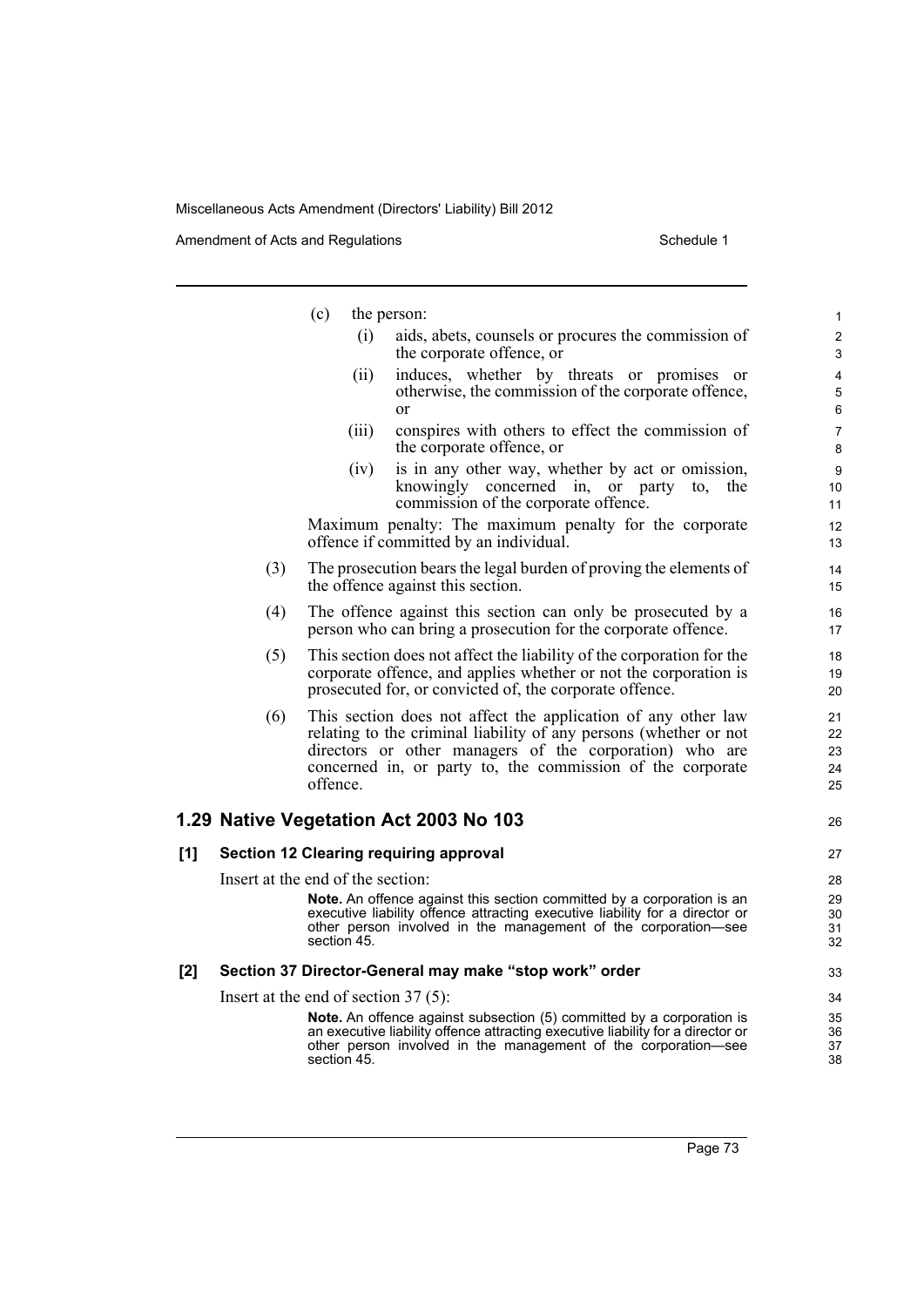| [3] | <b>Section 38 Directions for remedial work</b>                                                                                                    |                                        |                                                                                                                                            |                                  |  |  |  |  |  |
|-----|---------------------------------------------------------------------------------------------------------------------------------------------------|----------------------------------------|--------------------------------------------------------------------------------------------------------------------------------------------|----------------------------------|--|--|--|--|--|
|     |                                                                                                                                                   | Insert at the end of section $38(4)$ : |                                                                                                                                            |                                  |  |  |  |  |  |
|     |                                                                                                                                                   |                                        | <b>Note.</b> An offence against subsection (4) committed by a corporation is                                                               |                                  |  |  |  |  |  |
|     | an executive liability offence attracting executive liability for a director or<br>other person involved in the management of the corporation-see |                                        |                                                                                                                                            |                                  |  |  |  |  |  |
|     |                                                                                                                                                   |                                        | section 45.                                                                                                                                | $\overline{5}$<br>$6\phantom{1}$ |  |  |  |  |  |
| [4] |                                                                                                                                                   |                                        | Sections 45 and 45A                                                                                                                        | $\overline{7}$                   |  |  |  |  |  |
|     |                                                                                                                                                   |                                        | Omit section 45. Insert instead:                                                                                                           | 8                                |  |  |  |  |  |
|     | 45                                                                                                                                                |                                        | Liability of directors etc for offences by corporation-offences<br>attracting executive liability                                          | 9<br>10                          |  |  |  |  |  |
|     |                                                                                                                                                   | (1)                                    | For the purposes of this section, an <i>executive liability offence</i> is                                                                 | 11                               |  |  |  |  |  |
|     |                                                                                                                                                   |                                        | an offence against any of the following provisions of this Act that                                                                        | 12                               |  |  |  |  |  |
|     |                                                                                                                                                   |                                        | is committed by a corporation:                                                                                                             | 13                               |  |  |  |  |  |
|     |                                                                                                                                                   |                                        | section 12,<br>(a)                                                                                                                         | 14                               |  |  |  |  |  |
|     |                                                                                                                                                   |                                        | section $37(5)$ ,<br>(b)                                                                                                                   | 15                               |  |  |  |  |  |
|     |                                                                                                                                                   |                                        | section 38 $(4)$ .<br>(c)                                                                                                                  | 16                               |  |  |  |  |  |
|     |                                                                                                                                                   | (2)                                    | A person commits an offence against this section if:                                                                                       | 17                               |  |  |  |  |  |
|     |                                                                                                                                                   |                                        | a corporation commits an executive liability offence, and<br>(a)                                                                           | 18                               |  |  |  |  |  |
|     |                                                                                                                                                   |                                        | (b)<br>the person is:                                                                                                                      | 19                               |  |  |  |  |  |
|     |                                                                                                                                                   |                                        | a director of the corporation, or<br>(i)                                                                                                   | 20                               |  |  |  |  |  |
|     |                                                                                                                                                   |                                        | an individual who is involved in the management of<br>(ii)                                                                                 | 21                               |  |  |  |  |  |
|     |                                                                                                                                                   |                                        | the corporation and who is in a position to influence                                                                                      | 22                               |  |  |  |  |  |
|     |                                                                                                                                                   |                                        | the conduct of the corporation in relation to the<br>commission of the executive liability offence, and                                    | 23<br>24                         |  |  |  |  |  |
|     |                                                                                                                                                   |                                        | (c)<br>the person:                                                                                                                         | 25                               |  |  |  |  |  |
|     |                                                                                                                                                   |                                        |                                                                                                                                            |                                  |  |  |  |  |  |
|     |                                                                                                                                                   |                                        | knows or ought reasonably to know that the<br>(i)<br>executive liability offence (or an offence of the                                     | 26<br>27                         |  |  |  |  |  |
|     |                                                                                                                                                   |                                        | same type) would be or is being committed, and                                                                                             | 28                               |  |  |  |  |  |
|     |                                                                                                                                                   |                                        | fails to take all reasonable steps to prevent or stop<br>(ii)                                                                              | 29                               |  |  |  |  |  |
|     |                                                                                                                                                   |                                        | the commission of that offence.                                                                                                            | 30                               |  |  |  |  |  |
|     | Maximum penalty: The maximum penalty for the executive<br>liability offence if committed by an individual.                                        |                                        |                                                                                                                                            |                                  |  |  |  |  |  |
|     |                                                                                                                                                   | (3)                                    | The prosecution bears the legal burden of proving the elements of<br>the offence against this section.                                     | 33<br>34                         |  |  |  |  |  |
|     |                                                                                                                                                   | (4)                                    | The offence against this section can only be prosecuted by a<br>person who can bring a prosecution for the executive liability<br>offence. | 35<br>36<br>37                   |  |  |  |  |  |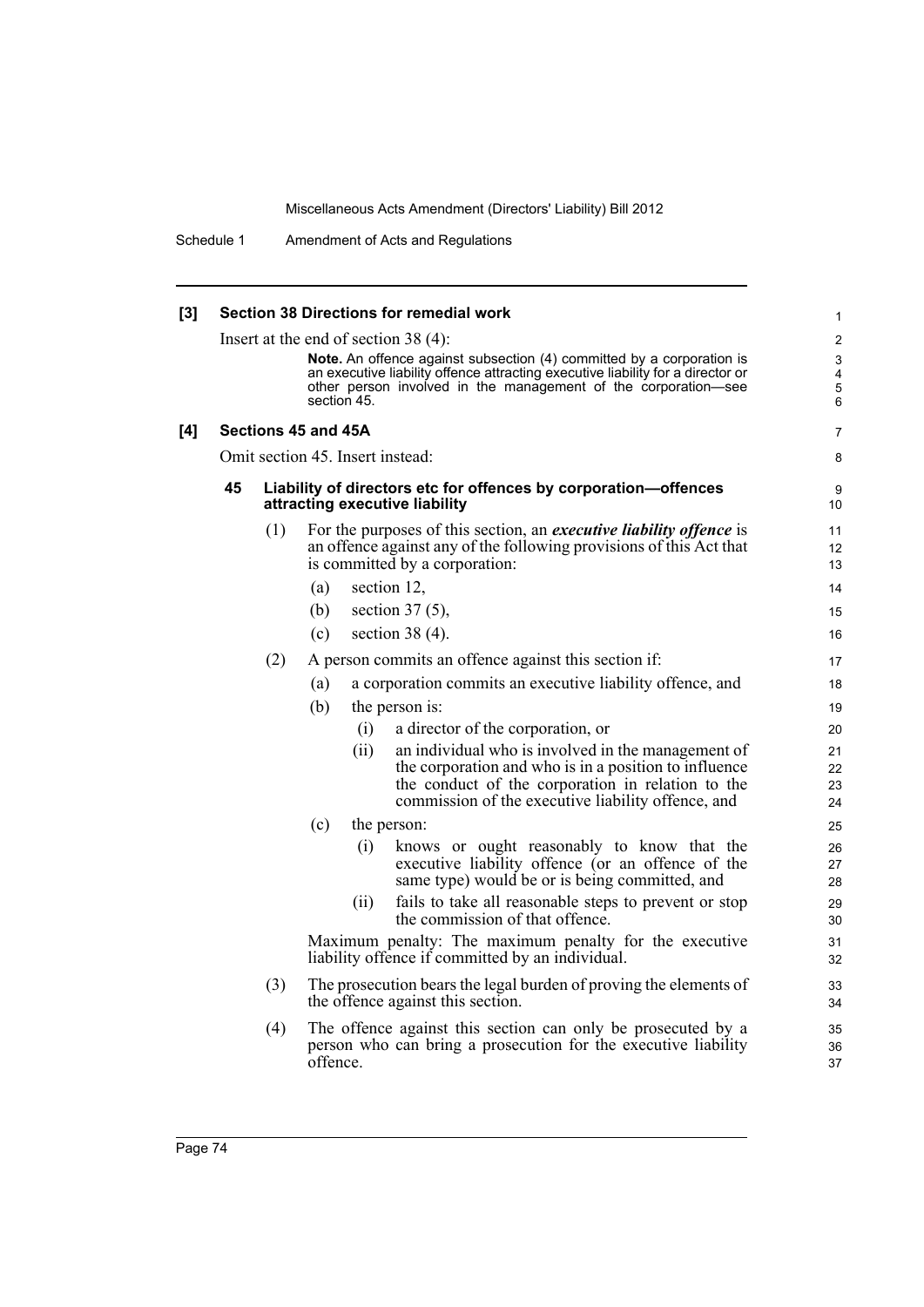Amendment of Acts and Regulations Schedule 1

- (5) This section does not affect the liability of the corporation for the executive liability offence, and applies whether or not the corporation is prosecuted for, or convicted of, the executive liability offence.
- (6) This section does not affect the application of any other law relating to the criminal liability of any persons (whether or not directors or other managers of the corporation) who are accessories to the commission of the executive liability offence or are otherwise concerned in, or party to, the commission of the executive liability offence.
- (7) In this section:

*director* has the same meaning it has in the *Corporations Act 2001* of the Commonwealth.

*reasonable steps*, in relation to the commission of an executive liability offence, includes, but is not limited to, such action (if any) of the following kinds as is reasonable in all the circumstances:

- (a) action towards:
	- (i) assessing the corporation's compliance with the provision creating the executive liability offence, and
	- (ii) ensuring that the corporation arranged regular professional assessments of its compliance with the provision,
- (b) action towards ensuring that the corporation's employees, agents and contractors are provided with information, training, instruction and supervision appropriate to them to enable them to comply with the provision creating the executive liability offence so far as the provision is relevant to them,
- (c) action towards ensuring that:
	- (i) the plant, equipment and other resources, and
	- (ii) the structures, work systems and other processes,

relevant to compliance with the provision creating the executive liability offence are appropriate in all the circumstances,

(d) action towards creating and maintaining a corporate culture that does not direct, encourage, tolerate or lead to non-compliance with the provision creating the executive liability offence.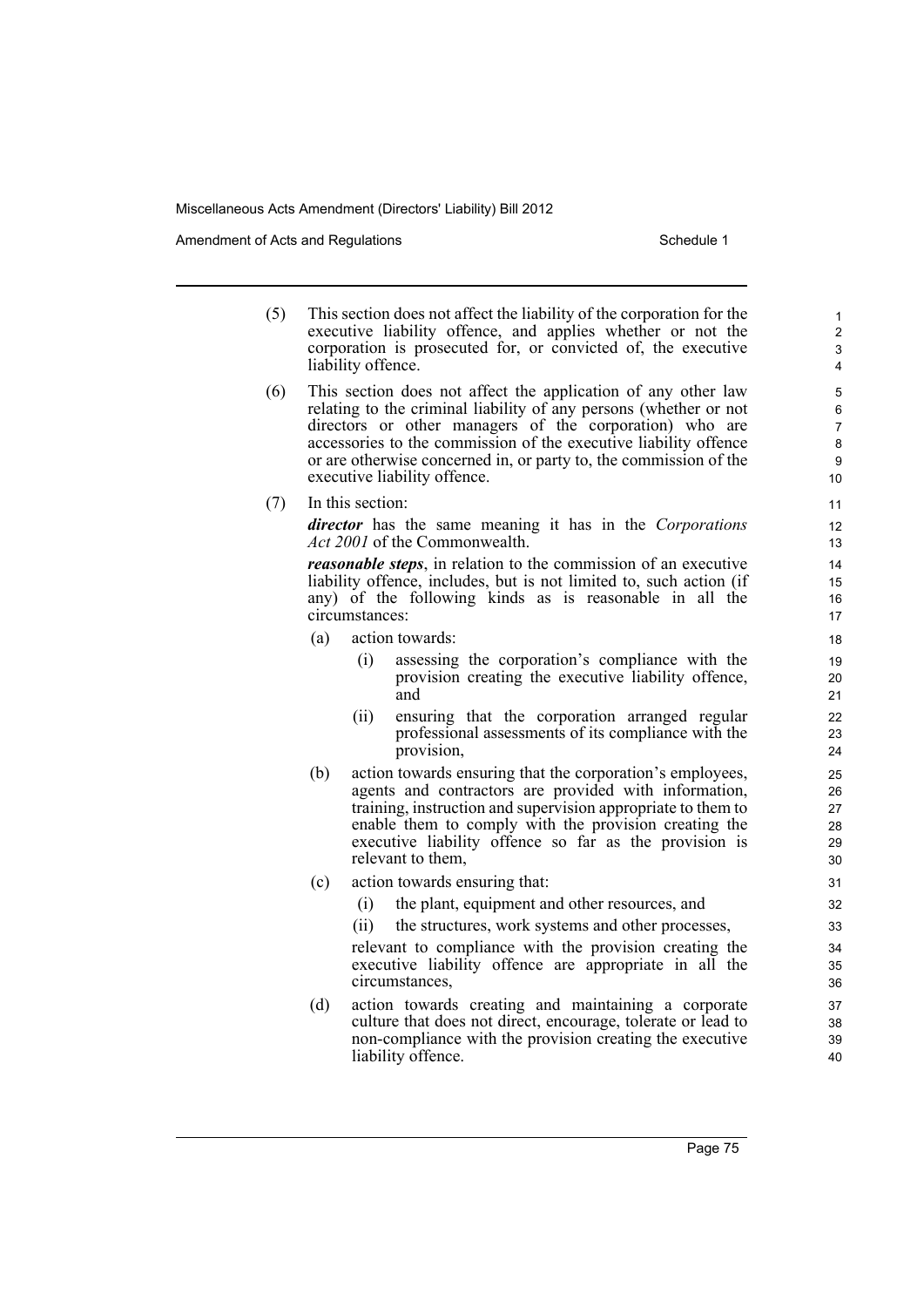Schedule 1 Amendment of Acts and Regulations

## **45A Liability of directors etc for offences by corporation—accessory to the commission of the offences**

| (1) | For the purposes of this section, a <i>corporate offence</i> is an offence |
|-----|----------------------------------------------------------------------------|
|     | against this Act or the regulations that is capable of being               |
|     | committed by a corporation, whether or not it is an executive              |
|     | liability offence referred to in section 45.                               |
|     |                                                                            |

- (2) A person commits an offence against this section if:
	- (a) a corporation commits a corporate offence, and
	- (b) the person is:
		- (i) a director of the corporation, or
			- (ii) an individual who is involved in the management of the corporation and who is in a position to influence the conduct of the corporation in relation to the commission of the corporate offence, and

- (c) the person:
	- (i) aids, abets, counsels or procures the commission of the corporate offence, or
	- (ii) induces, whether by threats or promises or otherwise, the commission of the corporate offence, or
	- (iii) conspires with others to effect the commission of the corporate offence, or
	- (iv) is in any other way, whether by act or omission, knowingly concerned in, or party to, the commission of the corporate offence.

Maximum penalty: The maximum penalty for the corporate offence if committed by an individual.

- (3) The prosecution bears the legal burden of proving the elements of the offence against this section.
- (4) The offence against this section can only be prosecuted by a person who can bring a prosecution for the corporate offence.
- (5) This section does not affect the liability of the corporation for the corporate offence, and applies whether or not the corporation is prosecuted for, or convicted of, the corporate offence.
- (6) This section does not affect the application of any other law relating to the criminal liability of any persons (whether or not directors or other managers of the corporation) who are concerned in, or party to, the commission of the corporate offence.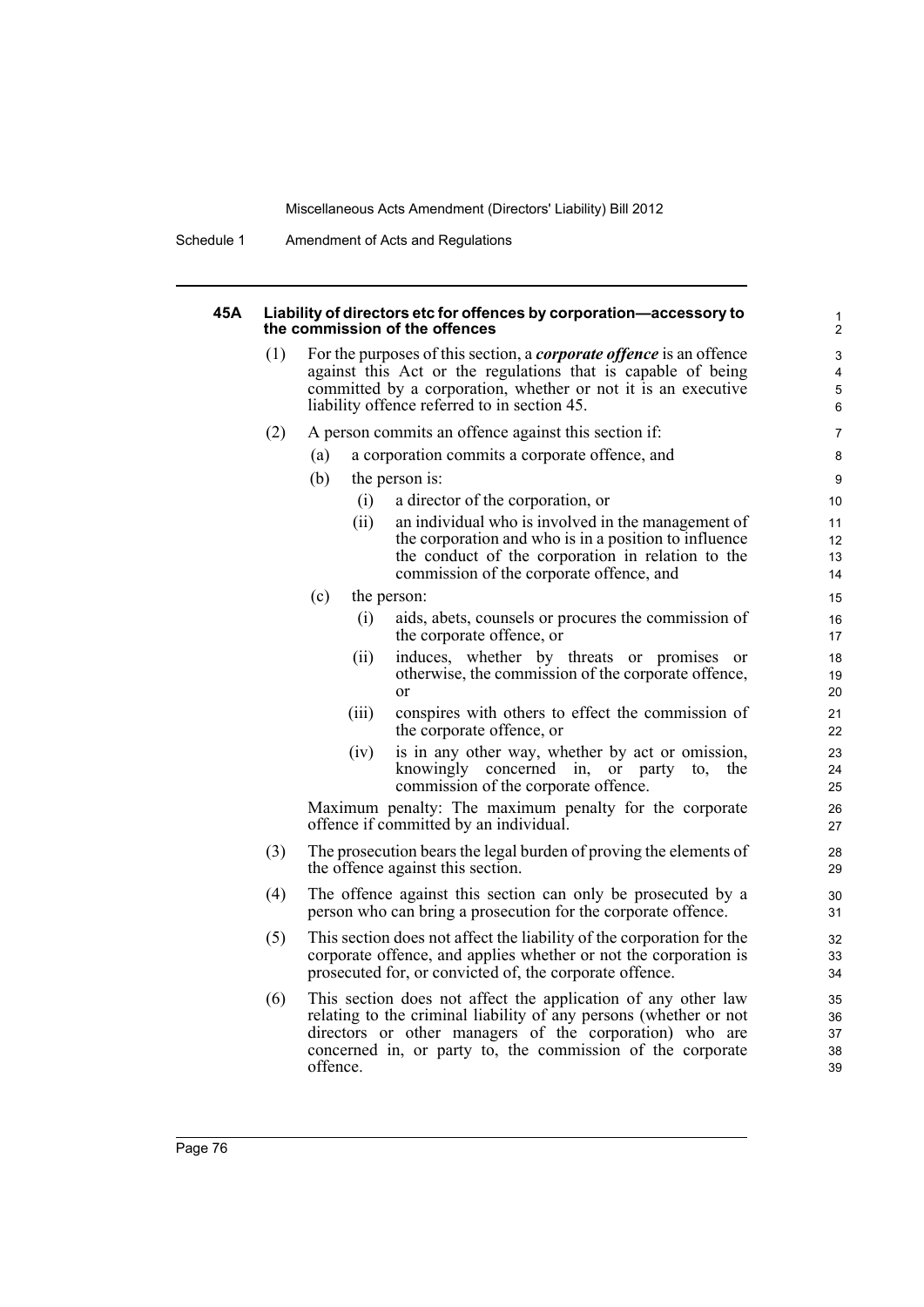|     | 1.30 Payroll Tax Act 2007 No 21                                                                                                                                                                                                                                                   | 1                                   |
|-----|-----------------------------------------------------------------------------------------------------------------------------------------------------------------------------------------------------------------------------------------------------------------------------------|-------------------------------------|
|     | <b>Schedule 2 NSW specific provisions</b>                                                                                                                                                                                                                                         | 2                                   |
|     | Insert at the end of clause 18 (8):                                                                                                                                                                                                                                               | 3                                   |
|     | Note. An offence against subclause (8) committed by a corporation is an<br>executive liability offence attracting executive liability for a director or<br>other person involved in the management of the corporation-see<br>section 121 of the Taxation Administration Act 1996. | 4<br>5<br>6<br>$\overline{7}$       |
|     | 1.31 Pesticides Act 1999 No 80                                                                                                                                                                                                                                                    | 8                                   |
| [1] | Section 7 Injury to persons or damage to property resulting from<br>pesticide use                                                                                                                                                                                                 | 9<br>10                             |
|     | Insert at the end of section $7(1)$ :                                                                                                                                                                                                                                             | 11                                  |
|     | <b>Note.</b> An offence against subsection (1) committed by a corporation is<br>an executive liability offence attracting executive liability for a director or<br>other person involved in the management of the corporation-see<br>section 112.                                 | $12 \overline{ }$<br>13<br>14<br>15 |
| [2] | Section 8 Harm to animals or plants resulting from pesticide use                                                                                                                                                                                                                  | 16                                  |
|     | Insert at the end of section $8(1)$ :                                                                                                                                                                                                                                             | 17                                  |
|     | <b>Note.</b> An offence against subsection (1) committed by a corporation is<br>an executive liability offence attracting executive liability for a director or<br>other person involved in the management of the corporation-see<br>section 112.                                 | 18<br>19<br>20<br>21                |
| [3] | Section 9 Material harm to endangered, vulnerable or protected animals                                                                                                                                                                                                            | 22                                  |
|     | Insert at the end of section $9(1)$ :                                                                                                                                                                                                                                             | 23                                  |
|     | Note. An offence against subsection (1) committed by a corporation is<br>an executive liability offence attracting executive liability for a director or<br>other person involved in the management of the corporation-see<br>section 112.                                        | 24<br>25<br>26<br>27                |
| [4] | Section 10 Injury to persons or damage to property resulting from<br>pesticide use                                                                                                                                                                                                | 28<br>29                            |
|     | Insert at the end of section $10(1)$ :                                                                                                                                                                                                                                            | 30                                  |
|     | Note. An offence against subsection (1) committed by a corporation is<br>an executive liability offence attracting executive liability for a director or<br>other person involved in the management of the corporation-see<br>section 112.                                        | 31<br>32<br>33<br>34                |
| [5] | Section 11 Harm to animals or plants resulting from pesticide use                                                                                                                                                                                                                 | 35                                  |
|     | Insert at the end of section $11(1)$ :                                                                                                                                                                                                                                            | 36                                  |
|     | Note. An offence against subsection (1) committed by a corporation is<br>an executive liability offence attracting executive liability for a director or                                                                                                                          | 37<br>38                            |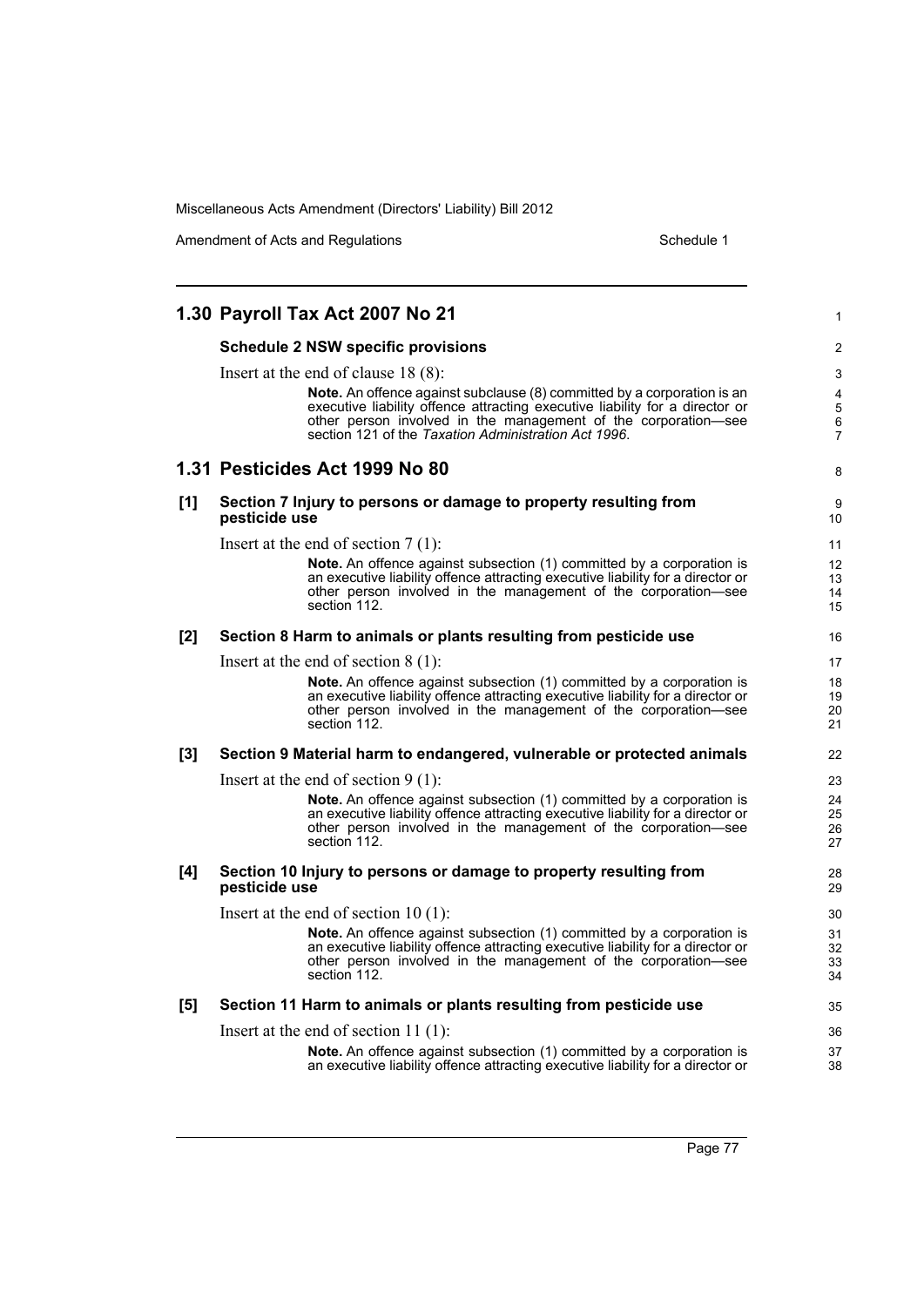Schedule 1 Amendment of Acts and Regulations

other person involved in the management of the corporation—see section 112. **[6] Section 12 Possession of unregistered pesticide** Insert at the end of the note to the section: An offence against this section committed by a corporation is an executive liability offence attracting executive liability for a director or other person involved in the management of the corporation—see section 112. **[7] Section 13 Use of unregistered pesticide** Insert at the end of the note to the section: An offence against this section committed by a corporation is an executive liability offence attracting executive liability for a director or other person involved in the management of the corporation—see section 112. **[8] Section 14 Requirement to read approved label and permit** Insert at the end of section 14 (2): **Note.** An offence against subsection (2) committed by a corporation is an executive liability offence attracting executive liability for a director or other person involved in the management of the corporation—see section 112. **[9] Section 15 Using pesticide contrary to approved label** Insert at the end of the note to section 15 (1): An offence against subsection (1) committed by a corporation is an executive liability offence attracting executive liability for a director or other person involved in the management of the corporation—see section 112. **[10] Section 17 Use or possession of restricted pesticides** Insert at the end of the note to the section: An offence against this section committed by a corporation is an executive liability offence attracting executive liability for a director or other person involved in the management of the corporation—see section 112. **[11] Section 19 Environment Protection Authority may direct clean-up action** Insert at the end of section 19 (4): **Note.** An offence against subsection (4) committed by a corporation is an executive liability offence attracting executive liability for a director or other person involved in the management of the corporation—see section 112. 1 2 3 4 5 6 7 8 9 10 11 12 13 14 15 16 17 18 19 20 21 22 23 24 25 26 27 28 29 30 31 32 33 34 35 36 37 38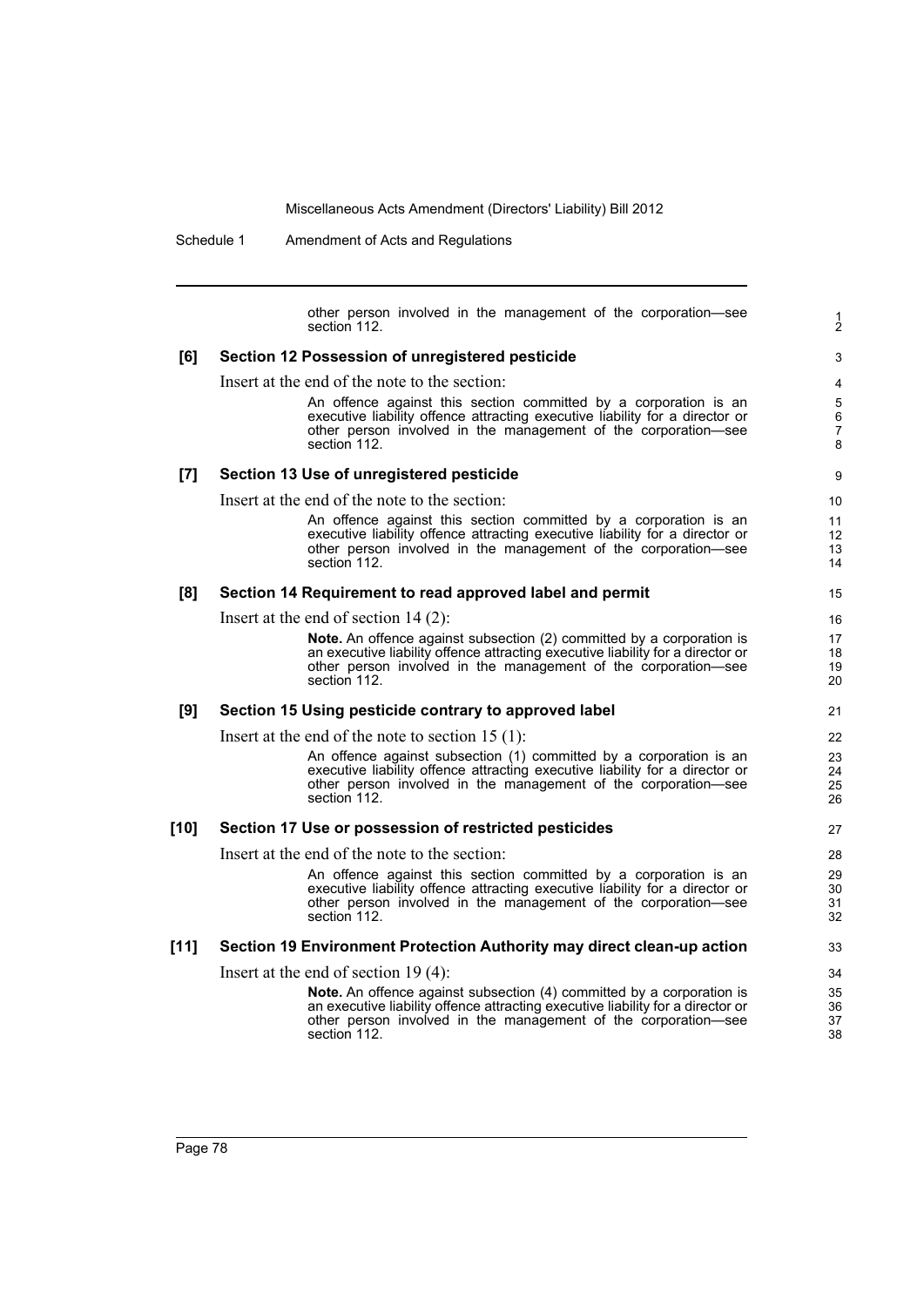Amendment of Acts and Regulations Schedule 1

### **[12] Section 25 Offence** Insert at the end of the section: **Note.** An offence against this section committed by a corporation is an executive liability offence attracting executive liability for a director or other person involved in the management of the corporation—see section 112. **[13] Section 39 Operation of pesticide control order** Insert at the end of section 39 (4): **Note.** An offence against subsection (4) committed by a corporation is an executive liability offence attracting executive liability for a director or other person involved in the management of the corporation—see section 112. **[14] Section 41 Destruction of pesticides** Insert at the end of section 41 (2): **Note.** An offence against subsection (2) committed by a corporation is an executive liability offence attracting executive liability for a director or other person involved in the management of the corporation—see section 112. **[15] Section 42 Defective equipment** Insert at the end of section 42 (4): **Note.** An offence against subsection (4) committed by a corporation is an executive liability offence attracting executive liability for a director or other person involved in the management of the corporation—see section 112. **[16] Section 59 Contravention of conditions** Insert at the end of the section: **Note.** An offence against this section committed by a corporation is an executive liability offence attracting executive liability for a director or other person involved in the management of the corporation—see section 112. **[17] Section 65 Prohibited residue orders** Insert at the end of section 65 (5): **Note.** An offence against subsection (5) committed by a corporation is an executive liability offence attracting executive liability for a director or other person involved in the management of the corporation—see section 112. 1 2 3 4 5 6 7 8 9 10 11 12 13 14 15 16 17 18 19 20 21 22 23 24 25 26 27 28 29 30 31 32 33 34 35 36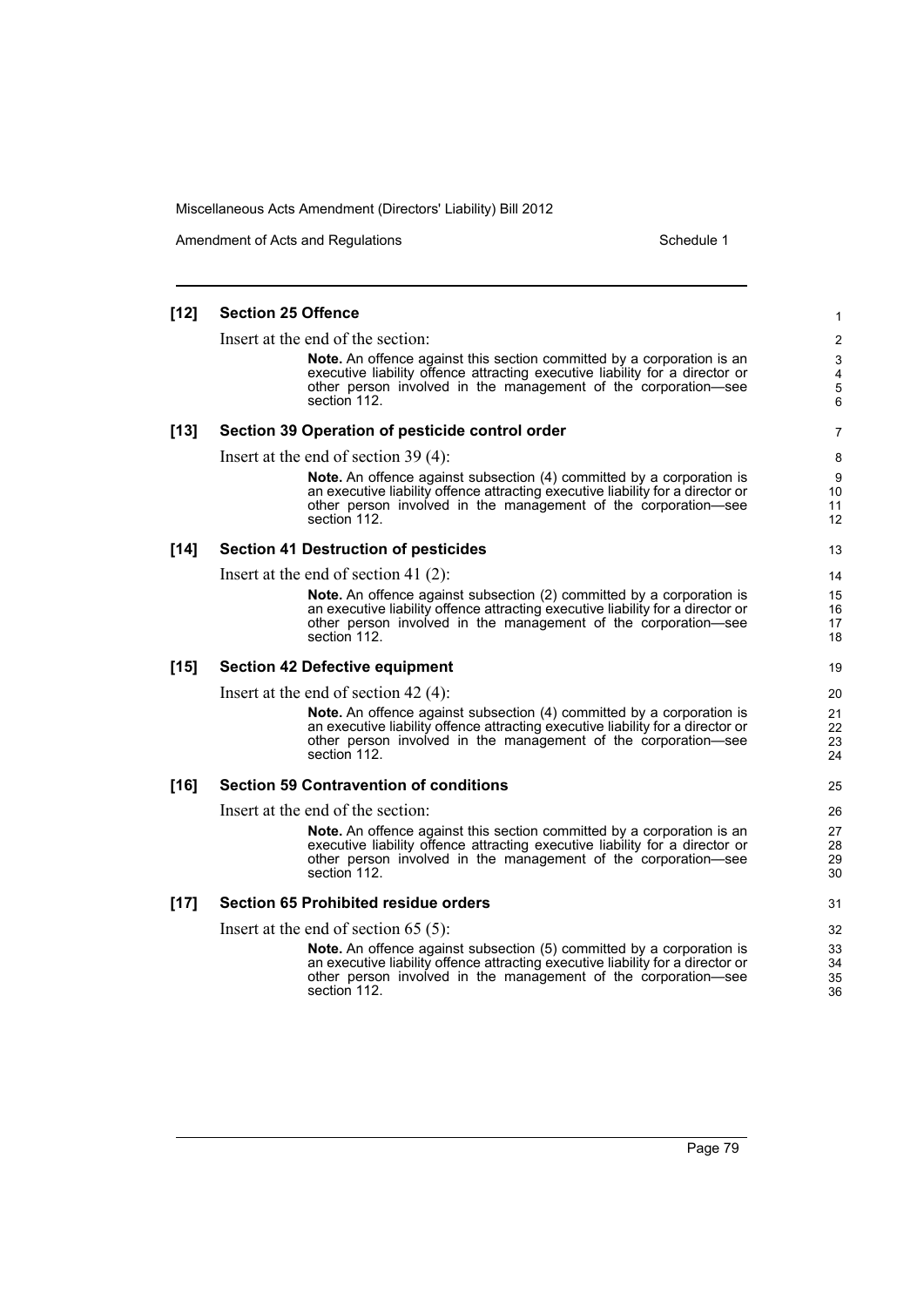| [18] |     |     |                          | <b>Section 111 Causing or permitting offence</b>                                                                                                                                    |  |
|------|-----|-----|--------------------------|-------------------------------------------------------------------------------------------------------------------------------------------------------------------------------------|--|
|      |     |     |                          | Insert at the end of the section:                                                                                                                                                   |  |
|      |     | (2) |                          | A person does not commit an offence because of this section for<br>any act or omission that is an offence under section 112A.                                                       |  |
| [19] |     |     | <b>Sections 112-112B</b> |                                                                                                                                                                                     |  |
|      |     |     |                          | Omit section 112. Insert instead:                                                                                                                                                   |  |
|      | 112 |     |                          | Liability of directors etc for offences by corporation-offences<br>attracting executive liability                                                                                   |  |
|      |     | (1) |                          | For the purposes of this section, an <i>executive liability offence</i> is<br>an offence against any of the following provisions of this Act that<br>is committed by a corporation: |  |
|      |     |     | (a)                      | section $7(1)$ ,                                                                                                                                                                    |  |
|      |     |     | (b)                      | section $8(1)$ ,                                                                                                                                                                    |  |
|      |     |     | (c)                      | section $9(1)$ ,                                                                                                                                                                    |  |
|      |     |     | (d)                      | section 10 $(1)$ ,                                                                                                                                                                  |  |
|      |     |     | (e)                      | section 11 $(1)$ ,                                                                                                                                                                  |  |
|      |     |     | (f)                      | section 12,                                                                                                                                                                         |  |
|      |     |     | (g)                      | section 13,                                                                                                                                                                         |  |
|      |     |     | (h)                      | section 14 $(2)$ ,                                                                                                                                                                  |  |
|      |     |     | (i)                      | section 15 $(1)$ ,                                                                                                                                                                  |  |
|      |     |     | (j)                      | section 17,                                                                                                                                                                         |  |
|      |     |     | (k)                      | section 19 $(4)$ ,                                                                                                                                                                  |  |
|      |     |     | (1)                      | section 25,                                                                                                                                                                         |  |
|      |     |     | (m)                      | section 39 $(4)$ ,                                                                                                                                                                  |  |
|      |     |     | (n)                      | section 41 $(2)$ ,                                                                                                                                                                  |  |
|      |     |     | $\left( 0 \right)$       | section 42 $(4)$ ,                                                                                                                                                                  |  |
|      |     |     | (p)                      | section 59,                                                                                                                                                                         |  |
|      |     |     | (q)                      | section $65(5)$ .                                                                                                                                                                   |  |
|      |     | (2) |                          | A person commits an offence against this section if:                                                                                                                                |  |
|      |     |     | (a)                      | a corporation commits an executive liability offence, and                                                                                                                           |  |
|      |     |     | (b)                      | the person is:                                                                                                                                                                      |  |
|      |     |     |                          | a director of the corporation, or<br>(i)                                                                                                                                            |  |
|      |     |     |                          | an individual who is involved in the management of<br>(ii)<br>the corporation and who is in a position to influence                                                                 |  |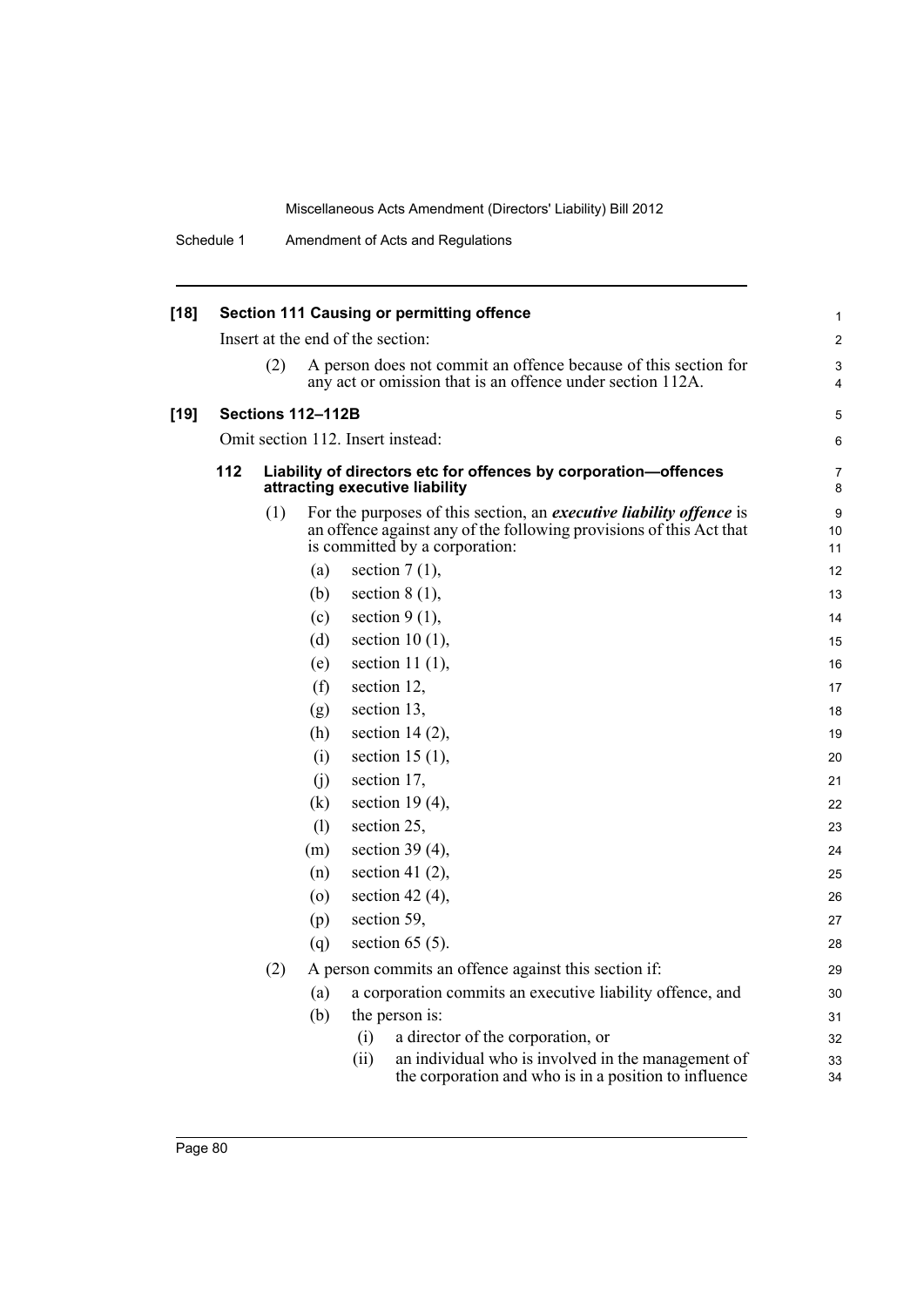Amendment of Acts and Regulations Schedule 1

the conduct of the corporation in relation to the commission of the executive liability offence, and (c) the person: (i) knows or ought reasonably to know that the executive liability offence (or an offence of the same type) would be or is being committed, and (ii) fails to take all reasonable steps to prevent or stop the commission of that offence. Maximum penalty: The maximum penalty for the executive liability offence if committed by an individual. (3) The prosecution bears the legal burden of proving the elements of the offence against this section. (4) The offence against this section can only be prosecuted by a person who can bring a prosecution for the executive liability offence. (5) This section does not affect the liability of the corporation for the executive liability offence, and applies whether or not the corporation is prosecuted for, or convicted of, the executive liability offence. (6) This section does not affect the application of any other law relating to the criminal liability of any persons (whether or not directors or other managers of the corporation) who are accessories to the commission of the executive liability offence or are otherwise concerned in, or party to, the commission of the executive liability offence. (7) In this section: *director* has the same meaning it has in the *Corporations Act 2001* of the Commonwealth. *reasonable steps*, in relation to the commission of an executive liability offence, includes, but is not limited to, such action (if any) of the following kinds as is reasonable in all the circumstances: (a) action towards: (i) assessing the corporation's compliance with the provision creating the executive liability offence, and (ii) ensuring that the corporation arranged regular professional assessments of its compliance with the

provision,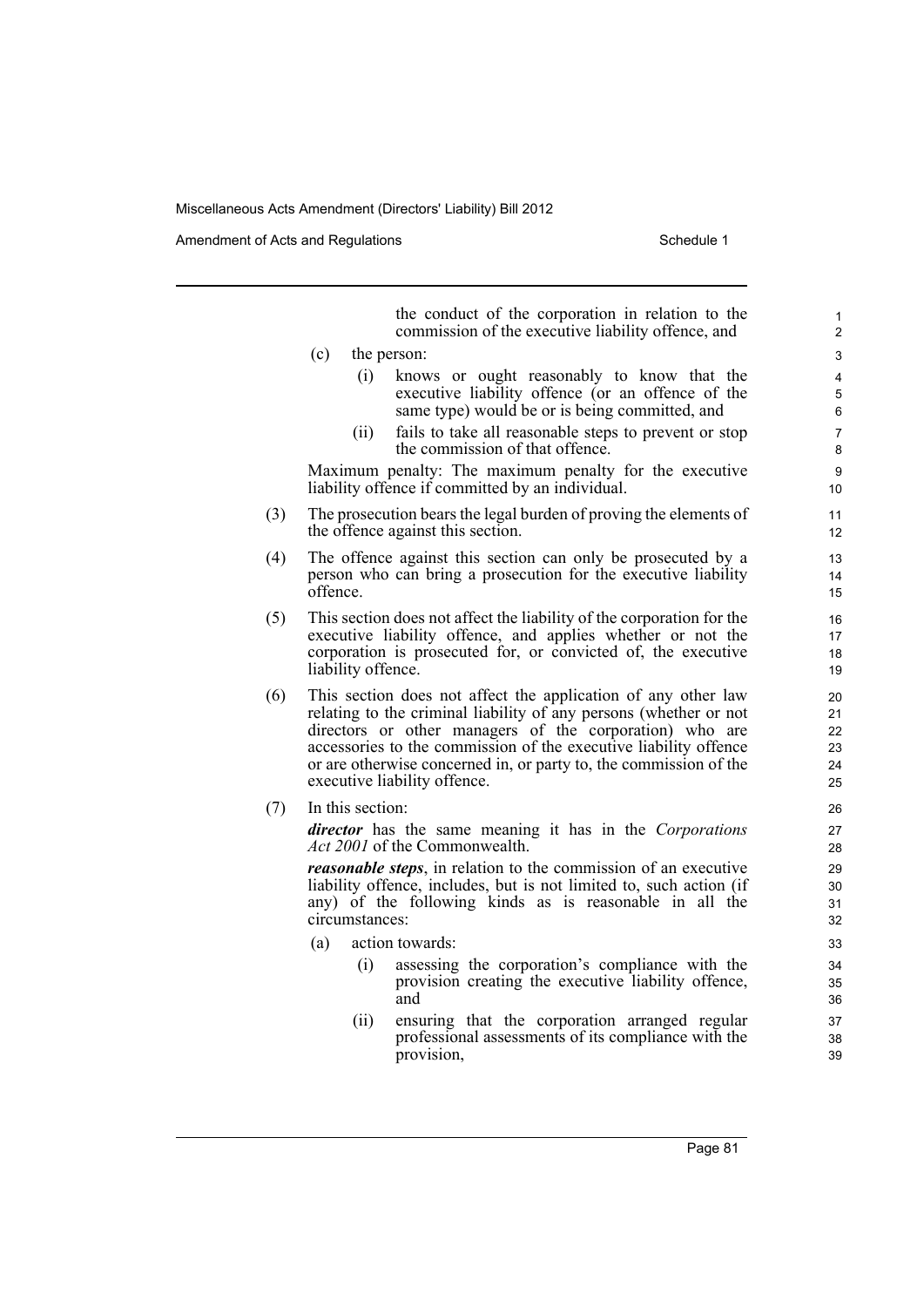Schedule 1 Amendment of Acts and Regulations

(b) action towards ensuring that the corporation's employees, agents and contractors are provided with information, training, instruction and supervision appropriate to them to enable them to comply with the provision creating the executive liability offence so far as the provision is relevant to them, (c) action towards ensuring that: (i) the plant, equipment and other resources, and (ii) the structures, work systems and other processes, relevant to compliance with the provision creating the executive liability offence are appropriate in all the circumstances, (d) action towards creating and maintaining a corporate culture that does not direct, encourage, tolerate or lead to non-compliance with the provision creating the executive liability offence. **112A Liability of directors etc for offences by corporation—accessory to the commission of the offences** (1) For the purposes of this section, a *corporate offence* is an offence against this Act or the regulations that is capable of being committed by a corporation, whether or not it is an executive liability offence referred to in section 112. (2) A person commits an offence against this section if: (a) a corporation commits a corporate offence, and (b) the person is: (i) a director of the corporation, or (ii) an individual who is involved in the management of the corporation and who is in a position to influence the conduct of the corporation in relation to the commission of the corporate offence, and (c) the person: (i) aids, abets, counsels or procures the commission of the corporate offence, or (ii) induces, whether by threats or promises or otherwise, the commission of the corporate offence, or (iii) conspires with others to effect the commission of the corporate offence, or 1 2 3 4 5 6 7 8  $\overline{Q}$ 10 11 12 13 14 15 16 17 18 19 20 21 22 23 24 25 26 27 28 29 30 31 32 33 34 35 36 37 38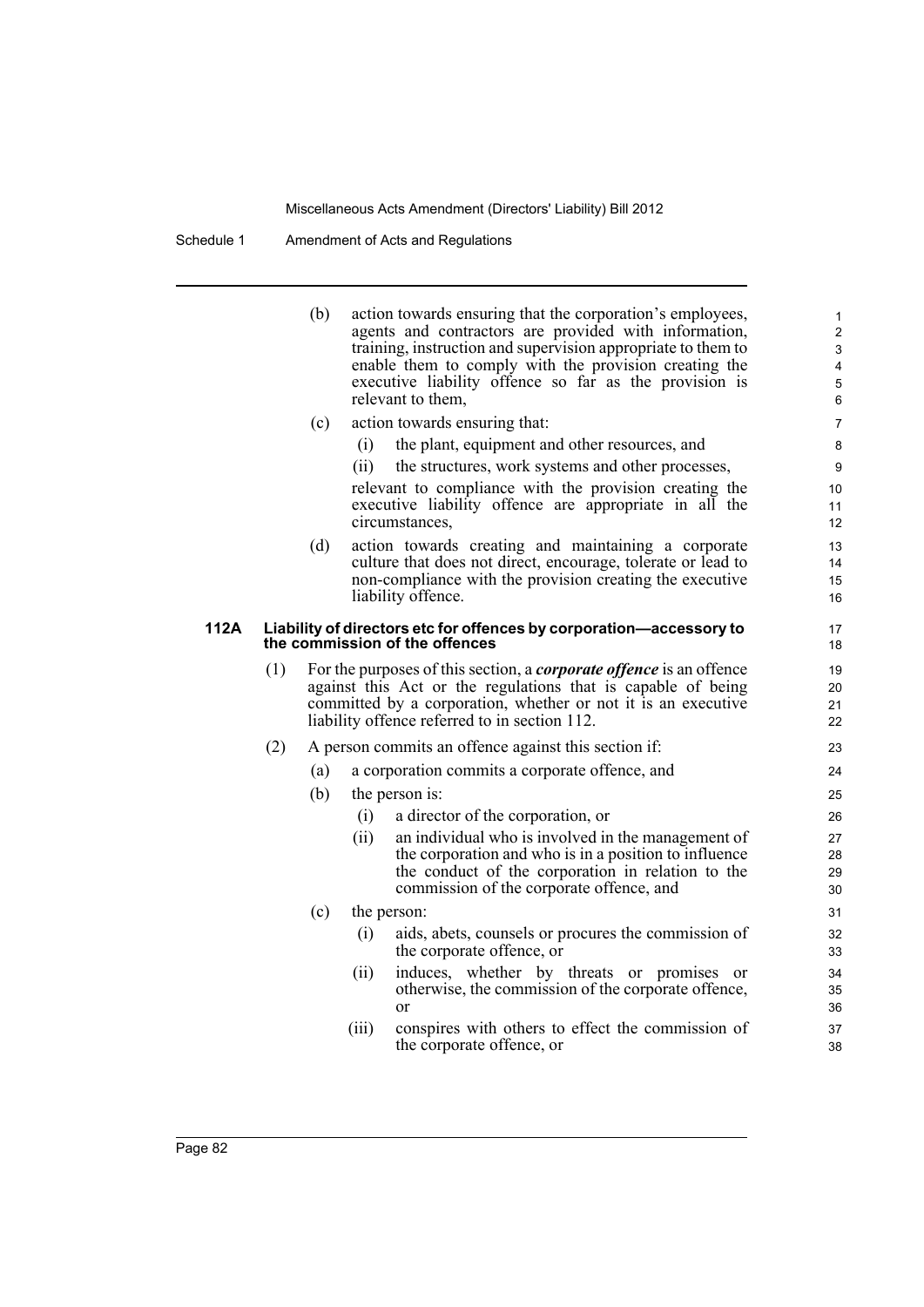|      |                   | (iv)<br>is in any other way, whether by act or omission,<br>knowingly concerned in, or party<br>to, the<br>commission of the corporate offence.                                                                                                                                                                              | $\mathbf{1}$<br>$\overline{2}$<br>3 |
|------|-------------------|------------------------------------------------------------------------------------------------------------------------------------------------------------------------------------------------------------------------------------------------------------------------------------------------------------------------------|-------------------------------------|
|      |                   | Maximum penalty: The maximum penalty for the corporate<br>offence if committed by an individual.                                                                                                                                                                                                                             | $\overline{4}$<br>$\overline{5}$    |
|      | (3)               | The prosecution bears the legal burden of proving the elements of<br>the offence against this section.                                                                                                                                                                                                                       | 6<br>$\overline{7}$                 |
|      | (4)               | The offence against this section can only be prosecuted by a<br>person who can bring a prosecution for the corporate offence.                                                                                                                                                                                                | 8<br>9                              |
|      | (5)               | This section does not affect the liability of the corporation for the<br>corporate offence, and applies whether or not the corporation is<br>prosecuted for, or convicted of, the corporate offence.                                                                                                                         | 10<br>11<br>12                      |
|      | (6)               | This section does not affect the application of any other law<br>relating to the criminal liability of any persons (whether or not<br>directors or other managers of the corporation) who are<br>concerned in, or party to, the commission of the corporate<br>offence.                                                      | 13<br>14<br>15<br>16<br>17          |
| 112B |                   | Evidence as to state of mind of corporation                                                                                                                                                                                                                                                                                  | 18                                  |
|      | (1)               | Without limiting any other law or practice regarding the<br>admissibility of evidence, evidence that an officer, employee or<br>agent of a corporation (while acting in his or her capacity as such)<br>had, at any particular time, a particular state of mind, is evidence<br>that the corporation had that state of mind. | 19<br>20<br>21<br>22<br>23          |
|      | (2)               | In this section, the <i>state of mind</i> of a person includes:                                                                                                                                                                                                                                                              | 24                                  |
|      |                   | the knowledge, intention, opinion, belief or purpose of the<br>(a)<br>person, and                                                                                                                                                                                                                                            | 25<br>26                            |
|      |                   | the person's reasons for the intention, opinion, belief or<br>(b)<br>purpose.                                                                                                                                                                                                                                                | 27<br>28                            |
|      |                   | 1.32 Printing and Newspapers Act 1973 No 46                                                                                                                                                                                                                                                                                  | 29                                  |
|      |                   | Section 6 Liability of directors etc of corporations                                                                                                                                                                                                                                                                         | 30                                  |
|      | Omit the section. |                                                                                                                                                                                                                                                                                                                              | 31                                  |
|      |                   |                                                                                                                                                                                                                                                                                                                              |                                     |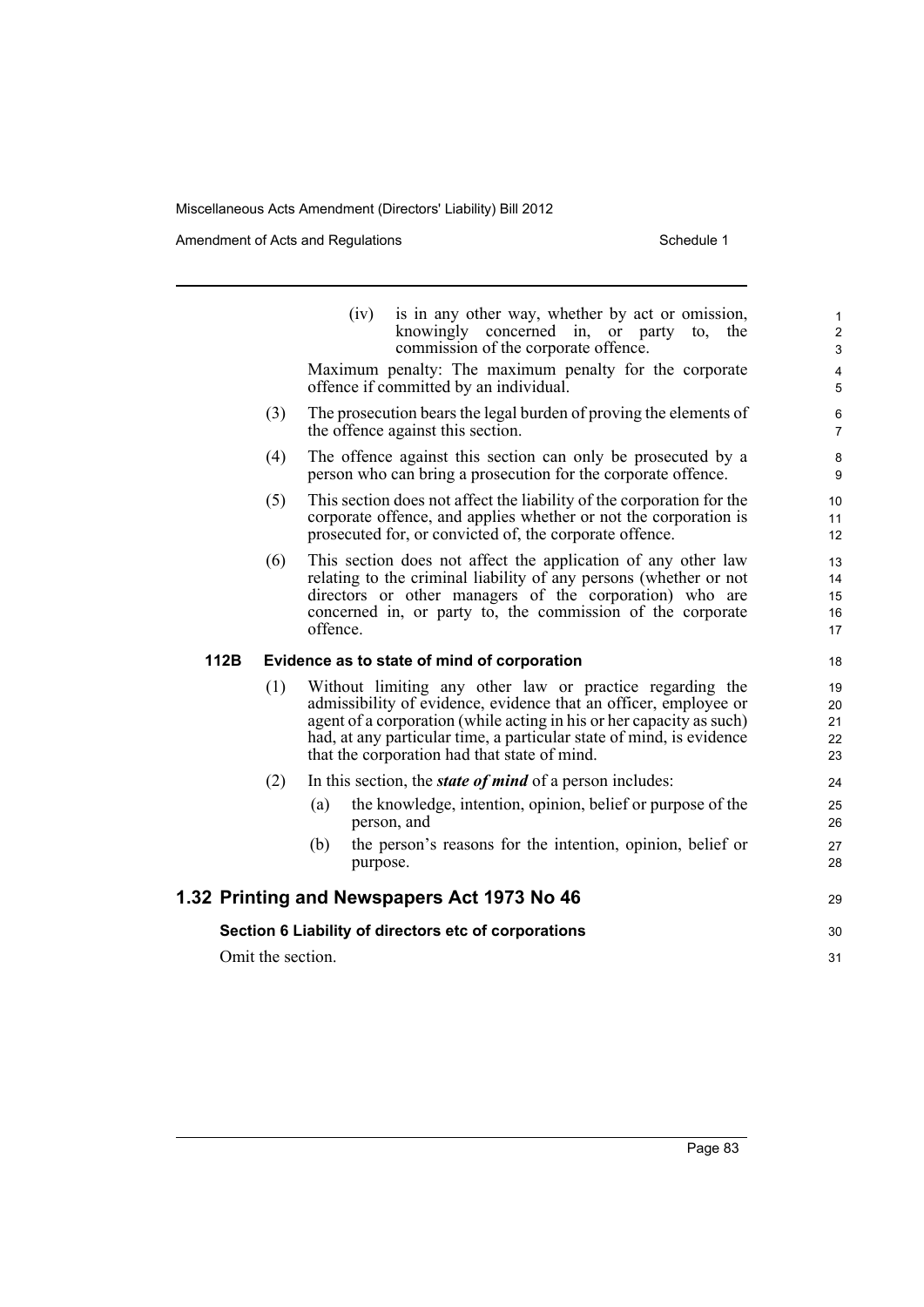|     |                    |                                                                                                                                     |     |                                   | 1.33 Property, Stock and Business Agents Act 2002 No 66                                                                                                                   | 1              |  |  |  |  |
|-----|--------------------|-------------------------------------------------------------------------------------------------------------------------------------|-----|-----------------------------------|---------------------------------------------------------------------------------------------------------------------------------------------------------------------------|----------------|--|--|--|--|
| [1] |                    |                                                                                                                                     |     |                                   | Section 213 Offences by persons other than principal offenders                                                                                                            | 2              |  |  |  |  |
|     |                    |                                                                                                                                     |     | Insert at the end of the section: |                                                                                                                                                                           | 3              |  |  |  |  |
|     |                    | (2)<br>A person does not commit an offence because of this section for<br>any act or omission that is an offence under section 218. |     |                                   |                                                                                                                                                                           |                |  |  |  |  |
| [2] | <b>Section 218</b> |                                                                                                                                     |     |                                   |                                                                                                                                                                           |                |  |  |  |  |
|     |                    |                                                                                                                                     |     |                                   | Omit the section. Insert instead:                                                                                                                                         | 7              |  |  |  |  |
|     | 218                |                                                                                                                                     |     |                                   | Liability of directors etc for offences by corporation-accessory to<br>the commission of the offences                                                                     | 8<br>9         |  |  |  |  |
|     |                    | (1)                                                                                                                                 |     |                                   | For the purposes of this section, a <i>corporate offence</i> is an offence<br>against this Act or the regulations that is capable of being<br>committed by a corporation. | 10<br>11<br>12 |  |  |  |  |
|     |                    | (2)                                                                                                                                 |     |                                   | A person commits an offence against this section if:                                                                                                                      | 13             |  |  |  |  |
|     |                    |                                                                                                                                     | (a) |                                   | a corporation commits a corporate offence, and                                                                                                                            | 14             |  |  |  |  |
|     |                    |                                                                                                                                     | (b) |                                   | the person is:                                                                                                                                                            | 15             |  |  |  |  |
|     |                    |                                                                                                                                     |     | (i)                               | a director of the corporation, or                                                                                                                                         | 16             |  |  |  |  |
|     |                    |                                                                                                                                     |     | (i)                               | an individual who is involved in the management of                                                                                                                        | 17             |  |  |  |  |
|     |                    |                                                                                                                                     |     |                                   | the corporation and who is in a position to influence                                                                                                                     | 18             |  |  |  |  |
|     |                    |                                                                                                                                     |     |                                   | the conduct of the corporation in relation to the<br>commission of the corporate offence, and                                                                             | 19<br>20       |  |  |  |  |
|     |                    |                                                                                                                                     | (c) |                                   | the person:                                                                                                                                                               | 21             |  |  |  |  |
|     |                    |                                                                                                                                     |     | (i)                               | aids, abets, counsels or procures the commission of<br>the corporate offence, or                                                                                          | 22<br>23       |  |  |  |  |
|     |                    |                                                                                                                                     |     | (ii)                              | induces, whether by threats or promises or                                                                                                                                | 24             |  |  |  |  |
|     |                    |                                                                                                                                     |     |                                   | otherwise, the commission of the corporate offence,<br>$\alpha$                                                                                                           | 25<br>26       |  |  |  |  |
|     |                    |                                                                                                                                     |     | (iii)                             | conspires with others to effect the commission of<br>the corporate offence, or                                                                                            | 27<br>28       |  |  |  |  |
|     |                    |                                                                                                                                     |     | (iv)                              | is in any other way, whether by act or omission,<br>knowingly concerned in, or party<br>the<br>to,<br>commission of the corporate offence.                                | 29<br>30<br>31 |  |  |  |  |
|     |                    |                                                                                                                                     |     |                                   | Maximum penalty: The maximum penalty for the corporate<br>offence if committed by an individual.                                                                          | 32<br>33       |  |  |  |  |
|     |                    | (3)                                                                                                                                 |     |                                   | The prosecution bears the legal burden of proving the elements of<br>the offence against this section.                                                                    | 34<br>35       |  |  |  |  |
|     |                    | (4)                                                                                                                                 |     |                                   | The offence against this section can only be prosecuted by a<br>person who can bring a prosecution for the corporate offence.                                             | 36<br>37       |  |  |  |  |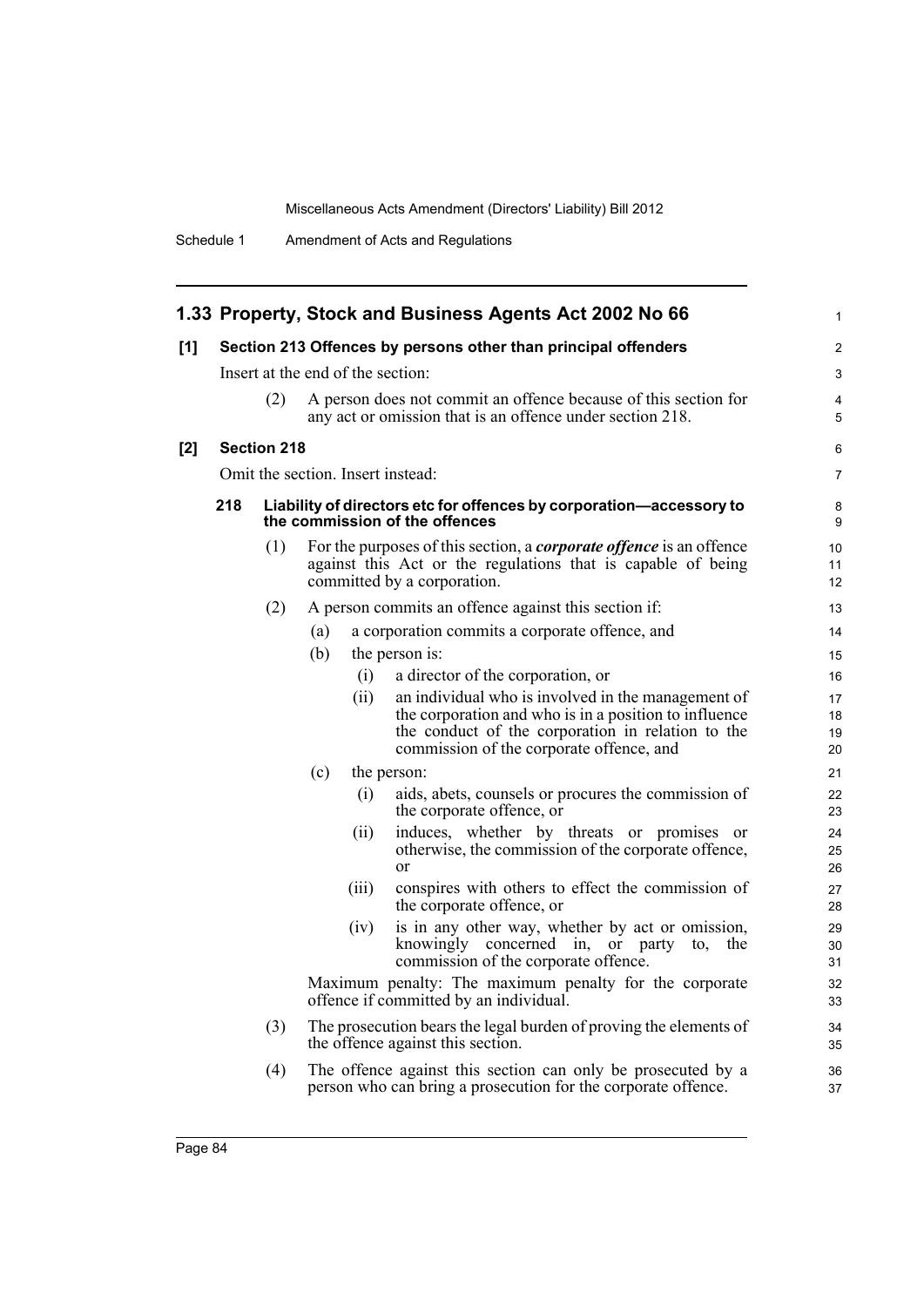Amendment of Acts and Regulations Schedule 1

|       | (5)              | This section does not affect the liability of the corporation for the<br>corporate offence, and applies whether or not the corporation is<br>prosecuted for, or convicted of, the corporate offence.                                                                    | 1<br>$\overline{2}$<br>3           |
|-------|------------------|-------------------------------------------------------------------------------------------------------------------------------------------------------------------------------------------------------------------------------------------------------------------------|------------------------------------|
|       | (6)              | This section does not affect the application of any other law<br>relating to the criminal liability of any persons (whether or not<br>directors or other managers of the corporation) who are<br>concerned in, or party to, the commission of the corporate<br>offence. | 4<br>5<br>6<br>$\overline{7}$<br>8 |
|       |                  | 1.34 Protection of the Environment Operations Act 1997 No 156                                                                                                                                                                                                           | 9                                  |
| [1]   |                  | Section 47 Licensing requirement-scheduled development work                                                                                                                                                                                                             | 10                                 |
|       |                  | Insert at the end of section 47 $(1)$ :                                                                                                                                                                                                                                 | 11                                 |
|       |                  | <b>Note.</b> An offence against subsection (1) committed by a corporation is<br>an executive liability offence attracting executive liability for a director or<br>other person involved in the management of the corporation—see<br>section 169A.                      | 12<br>13<br>14<br>15               |
| $[2]$ | (premises-based) | Section 48 Licensing requirement-scheduled activities                                                                                                                                                                                                                   | 16<br>17                           |
|       |                  | Insert at the end of the section:                                                                                                                                                                                                                                       | 18                                 |
|       |                  | <b>Note.</b> An offence against subsection (2) committed by a corporation is<br>an executive liability offence attracting executive liability for a director or<br>other person involved in the management of the corporation—see<br>section 169A.                      | 19<br>20<br>21<br>22               |
| $[3]$ | premises-based)  | Section 49 Licensing requirement-scheduled activities (not                                                                                                                                                                                                              | 23<br>24                           |
|       |                  | Insert at the end of section 49 $(2)$ :                                                                                                                                                                                                                                 | 25                                 |
|       |                  | <b>Note.</b> An offence against subsection (2) committed by a corporation is<br>an offence attracting special executive liability for a director or other<br>person involved in the management of the corporation-see<br>section 169.                                   | 26<br>27<br>28<br>29               |
| [4]   |                  | Section 64 Failure to comply with condition                                                                                                                                                                                                                             | 30                                 |
|       |                  | Insert at the end of section $64$ (1):                                                                                                                                                                                                                                  | 31                                 |
|       |                  | Note. An offence against subsection (1) committed by a corporation is<br>an offence attracting special executive liability for a director or other<br>person involved in the management of the corporation—see<br>section 169.                                          | 32<br>33<br>34<br>35               |
| [5]   |                  | Section 66 Conditions requiring monitoring, certification or provision of<br>information, and related offences                                                                                                                                                          | 36<br>37                           |
|       |                  | Insert at the end of the section:                                                                                                                                                                                                                                       | 38                                 |
|       |                  | Note. An offence against subsection (2) or (4) committed by a<br>corporation is an offence attracting special executive liability for a                                                                                                                                 | 39<br>40                           |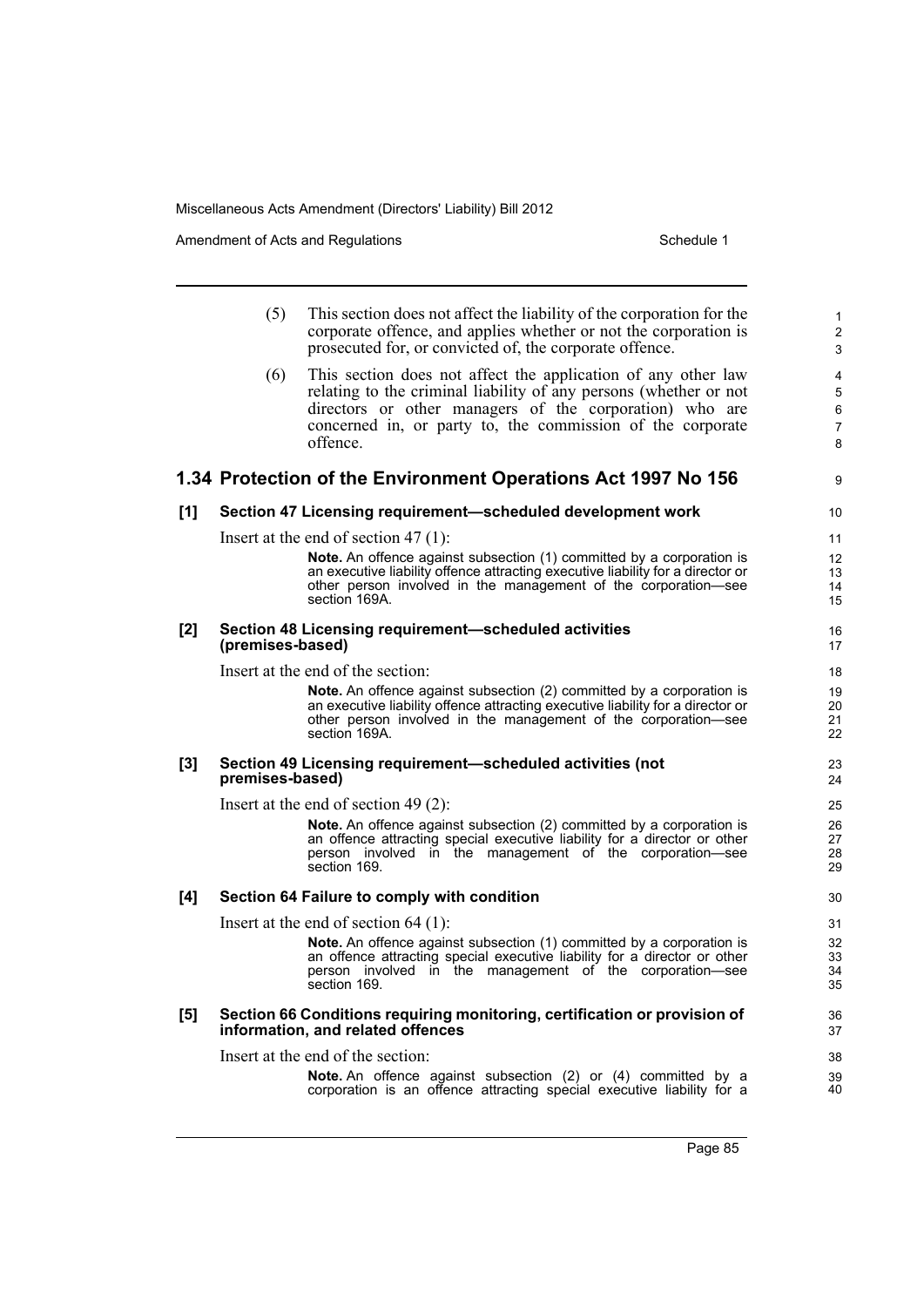Schedule 1 Amendment of Acts and Regulations

director or other person involved in the management of the corporation—see section 169. **[6] Section 86 Notice for breach of licensing requirements** Insert at the end of the section: **Note.** An offence against subsection (3) committed by a corporation is an executive liability offence attracting executive liability for a director or other person involved in the management of the corporation—see section 169A. **[7] Section 91 Clean-up by occupiers or polluters** Insert at the end of the section: **Note.** An offence against subsection (5) committed by a corporation is an executive liability offence attracting executive liability for a director or other person involved in the management of the corporation—see section 169A. **[8] Section 97 Offence** Insert at the end of the section: **Note.** An offence against this section committed by a corporation is an executive liability offence attracting executive liability for a director or other person involved in the management of the corporation—see section 169A. **[9] Section 102 Offence** Insert at the end of the section: **Note.** An offence against this section committed by a corporation is an offence attracting special executive liability for a director or other person involved in the management of the corporation—see section 169. **[10] Section 112 Obstruction of persons** Insert at the end of the section: **Note.** An offence against this section committed by a corporation is an executive liability offence attracting executive liability for a director or other person involved in the management of the corporation-see section 169A. **[11] Section 113 False or misleading statements in reports** Insert at the end of the section: **Note.** An offence against this section committed by a corporation is an offence attracting special executive liability for a director or other person involved in the management of the corporation—see section 169. 1 2 3 4 5 6 7 8 9 10 11 12 13 14 15 16 17 18 19 20 21 22 23 24 25 26 27 28 29 30 31 32 33 34 35 36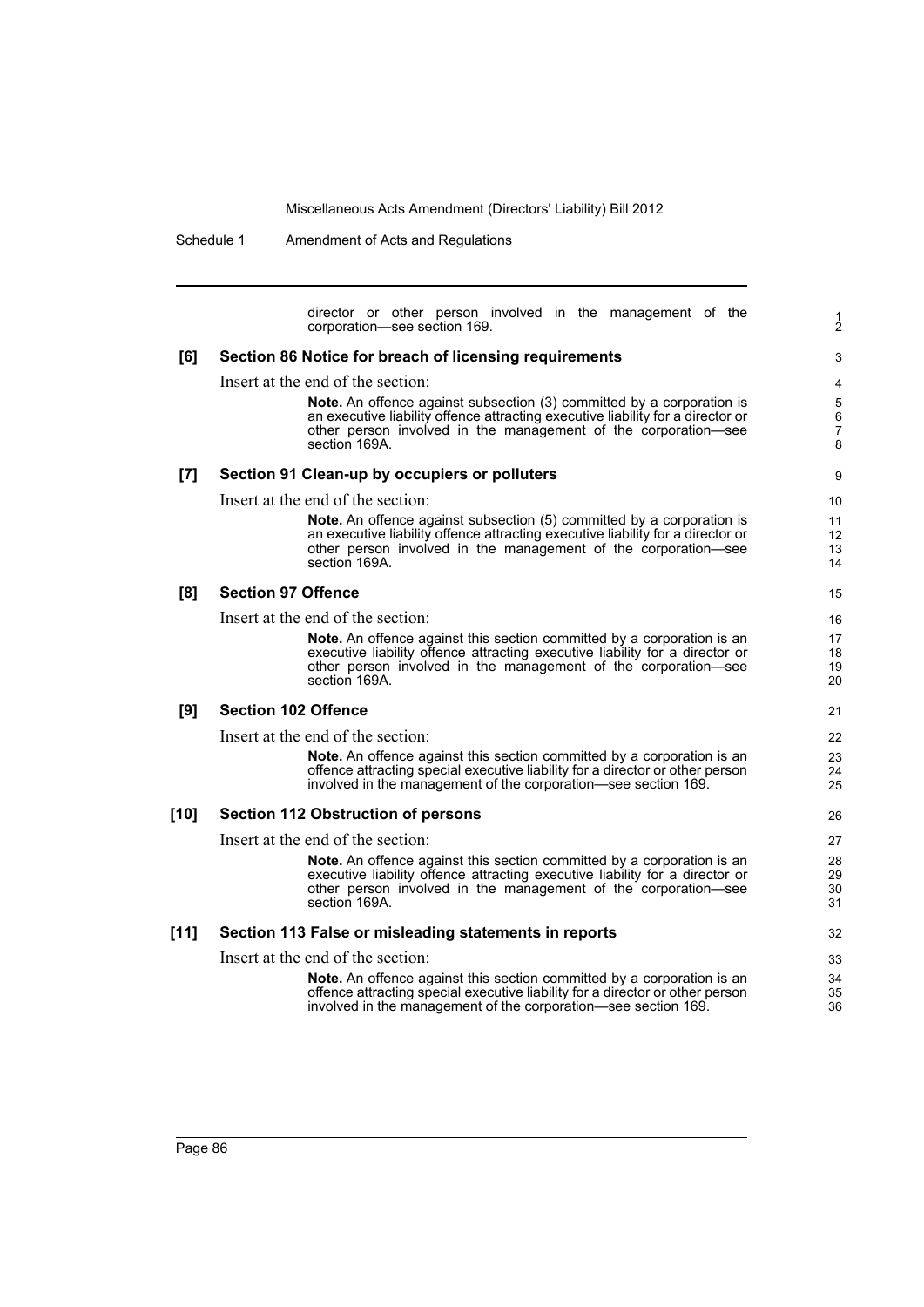| $[12]$ | Section 115 Disposal of waste-harm to environment                                                                                                                                                                                                                | 1                    |
|--------|------------------------------------------------------------------------------------------------------------------------------------------------------------------------------------------------------------------------------------------------------------------|----------------------|
|        | Insert at the end of section $115(1)$ :                                                                                                                                                                                                                          | 2                    |
|        | <b>Note.</b> An offence against subsection (1) committed by a corporation is<br>an offence attracting special executive liability for a director or other<br>person involved in the management of the corporation-see<br>section 169.                            | 3<br>4<br>5<br>6     |
| $[13]$ | Section 116 Leaks, spillages and other escapes                                                                                                                                                                                                                   | 7                    |
|        | Insert at the end of the section:                                                                                                                                                                                                                                | 8                    |
|        | Note. An offence against subsection (1) or (2) committed by a<br>corporation is an offence attracting special executive liability for a<br>director or other person involved in the management of the<br>corporation-see section 169.                            | 9<br>10<br>11<br>12  |
| $[14]$ | Section 117 Emission of ozone depleting substances                                                                                                                                                                                                               | 13                   |
|        | Insert at the end of section $117(1)$ :                                                                                                                                                                                                                          | 14                   |
|        | <b>Note.</b> An offence against subsection (1) committed by a corporation is<br>an offence attracting special executive liability for a director or other<br>person involved in the management of the corporation—see<br>section 169.                            | 15<br>16<br>17<br>18 |
| $[15]$ | Section 120 Prohibition of pollution of waters                                                                                                                                                                                                                   | 19                   |
|        | Insert at the end of section $120(1)$ :                                                                                                                                                                                                                          | 20                   |
|        | Note. An offence against subsection (1) committed by a corporation is<br>an offence attracting special executive liability for a director or other<br>person involved in the management of the corporation—see<br>section 169.                                   | 21<br>22<br>23<br>24 |
| $[16]$ | Section 132 Maximum penalty for air pollution offences                                                                                                                                                                                                           | 25                   |
|        | Insert at the end of the section:                                                                                                                                                                                                                                | 26                   |
|        | <b>Note 1.</b> An offence against section 124, 125, 126 or 128 committed by a<br>corporation is an offence attracting special executive liability for a<br>director or other person involved in the management of the<br>corporation-see section 169.            | 27<br>28<br>29<br>30 |
|        | <b>Note 2.</b> An offence against section 129 committed by a corporation is an<br>executive liability offence attracting executive liability for a director or<br>other person involved in the management of the corporation-see<br>section 169A.                | 31<br>32<br>33<br>34 |
| $[17]$ | Section 141 Maximum penalty for noise offences                                                                                                                                                                                                                   | 35                   |
|        | Insert at the end of the section:                                                                                                                                                                                                                                | 36                   |
|        | <b>Note.</b> An offence against section 136, 137, 139 or 140 committed by a<br>corporation is an executive liability offence attracting executive liability<br>for a director or other person involved in the management of the<br>corporation-see section 169A. | 37<br>38<br>39<br>40 |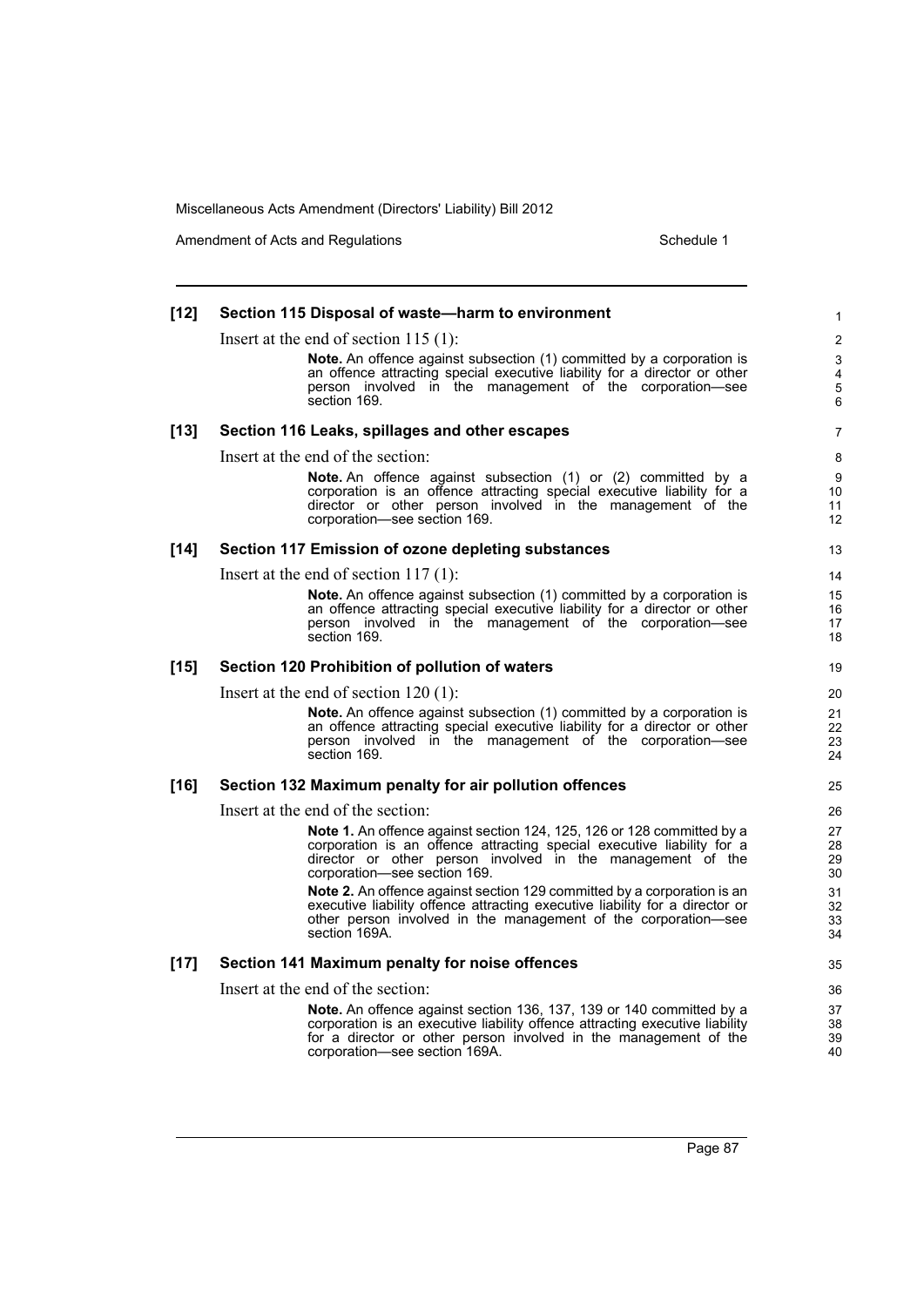Schedule 1 Amendment of Acts and Regulations

### **[18] Section 142A Pollution of land** Insert at the end of section 142A (1): **Note.** An offence against subsection (1) committed by a corporation is an offence attracting special executive liability for a director or other person involved in the management of the corporation—see section 169. **[19] Section 143 Unlawful transporting or depositing of waste** Insert at the end of section 143 (1): **Note.** An offence against subsection (1) committed by a corporation is an offence attracting special executive liability for a director or other person involved in the management of the corporation—see section 169. **[20] Section 144 Use of land as waste facility without lawful authority** Insert at the end of section 144 (1): **Note.** An offence against subsection (1) committed by a corporation is an offence attracting special executive liability for a director or other person involved in the management of the corporation—see section 169. **[21] Section 144AA False or misleading information about waste** Insert at the end of section 144AA (1): **Note.** An offence against subsection (1) committed by a corporation is an executive liability offence attracting executive liability for a director or other person involved in the management of the corporation—see section 169A. **[22] Section 152 Offence** Insert at the end of the section: **Note.** An offence against this section committed by a corporation is an offence attracting special executive liability for a director or other person involved in the management of the corporation—see section 169. **[23] Section 153A Duty of licence holder to prepare pollution incident response management plan** Insert at the end of the section: **Note.** An offence against this section committed by a corporation is an executive liability offence attracting executive liability for a director or other person involved in the management of the corporation—see section 169A. 1 2 3 4 5 6 7 8 9 10 11 12 13 14 15 16 17 18 19 20 21 22 23 24 25 26 27 28 29 30 31 32 33  $34$ 35 36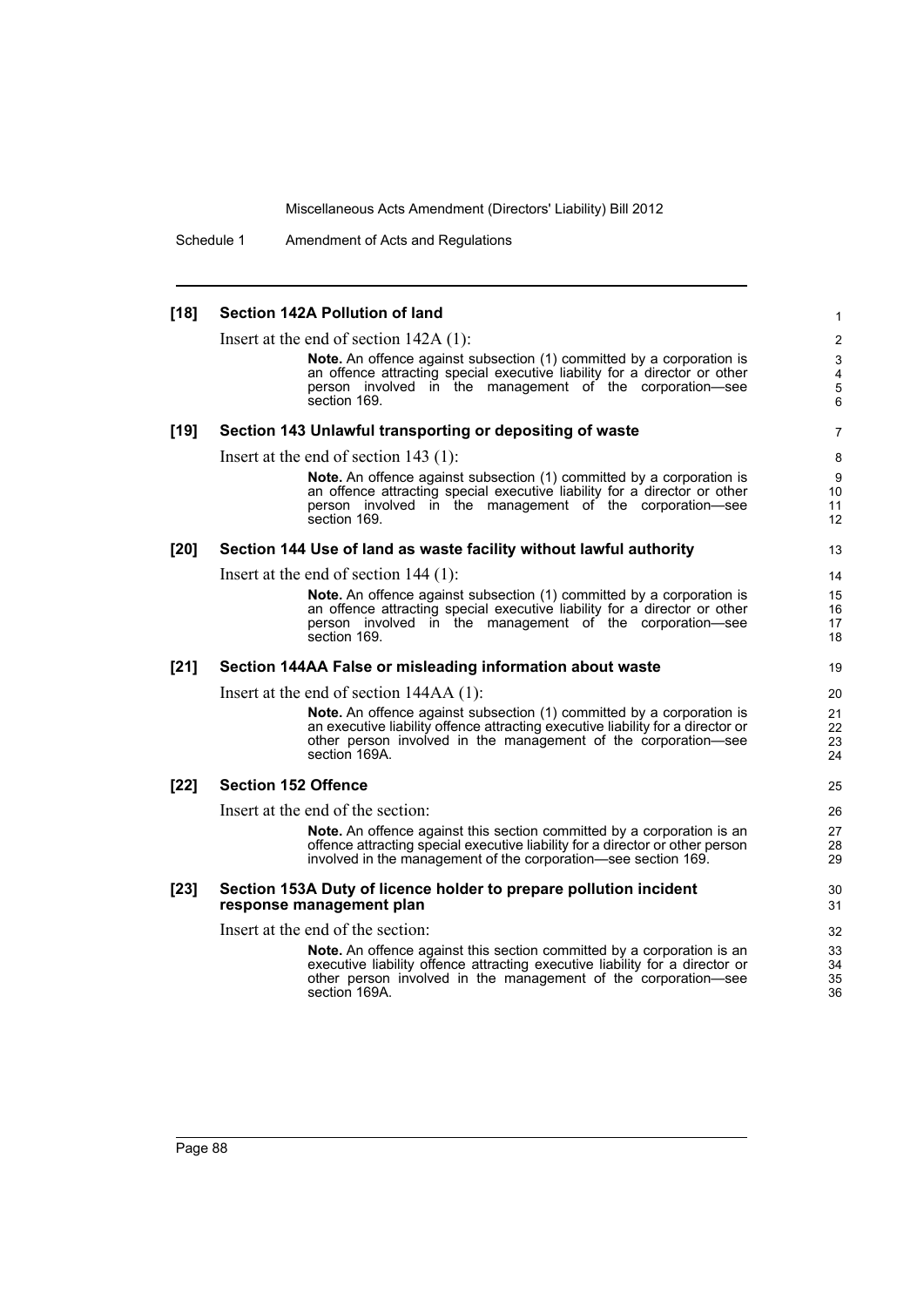Amendment of Acts and Regulations Schedule 1

### **[24] Section 153B EPA may direct other persons to prepare pollution incident response management plan** Insert at the end of section 153B (2): **Note.** An offence against subsection (2) committed by a corporation is an executive liability offence attracting executive liability for a director or other person involved in the management of the corporation—see section 169A. **[25] Section 153D Keeping of plan** Insert at the end of the section: **Note.** An offence against this section committed by a corporation is an executive liability offence attracting executive liability for a director or other person involved in the management of the corporation—see section 169A. **[26] Section 153E Testing of plan** Insert at the end of the section: **Note.** An offence against this section committed by a corporation is an executive liability offence attracting executive liability for a director or other person involved in the management of the corporation—see section 169A. **[27] Section 153F Implementation of plan** Insert at the end of the section: **Note.** An offence against this section committed by a corporation is an executive liability offence attracting executive liability for a director or other person involved in the management of the corporation—see section 169A. **[28] Section 155 Sale of motor vehicles** Insert at the end of the section: **Note.** An offence against this section committed by a corporation is an executive liability offence attracting executive liability for a director or other person involved in the management of the corporation-see section 169A. **[29] Section 156 Sale of motor vehicles without anti-pollution devices** Insert at the end of the section: **Note.** An offence against this section committed by a corporation is an executive liability offence attracting executive liability for a director or other person involved in the management of the corporation—see section 169A. 1 2 3 4 5 6 7 8 9 10 11 12 13 14 15 16 17 18 19 20 21 22 23 24 25 26 27 28 29 30 31 32 33 34 35 36 37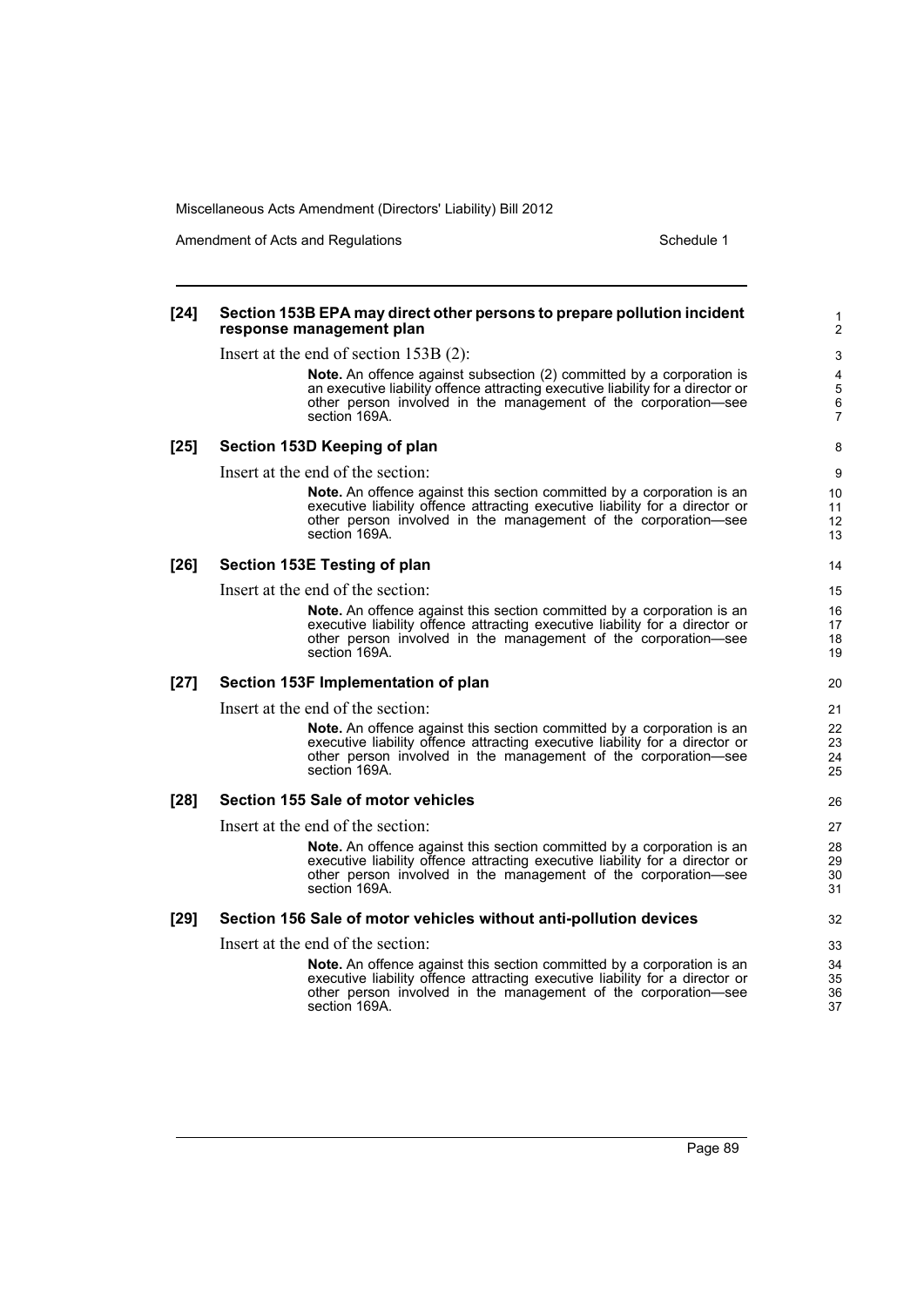| $[30]$ | <b>Section 167 Control equipment</b><br>1                                                                              |                                                                                                                                                                                                                                             |                                                     |  |  |
|--------|------------------------------------------------------------------------------------------------------------------------|---------------------------------------------------------------------------------------------------------------------------------------------------------------------------------------------------------------------------------------------|-----------------------------------------------------|--|--|
|        |                                                                                                                        | Insert at the end of section $167(4)$ :                                                                                                                                                                                                     | $\overline{2}$                                      |  |  |
|        |                                                                                                                        | Note. An offence against subsection (4) committed by a corporation is<br>an executive liability offence attracting executive liability for a director or<br>other person involved in the management of the corporation-see<br>section 169A. | 3<br>$\overline{\mathbf{4}}$<br>$\overline{5}$<br>6 |  |  |
| $[31]$ |                                                                                                                        | <b>Section 168 Ancillary offences</b>                                                                                                                                                                                                       | $\overline{7}$                                      |  |  |
|        |                                                                                                                        | Insert at the end of the section:                                                                                                                                                                                                           | 8                                                   |  |  |
|        | (2)                                                                                                                    | A person does not commit an offence because of this section for<br>any act or omission that is an offence under section 169B.                                                                                                               | 9<br>10 <sup>°</sup>                                |  |  |
| $[32]$ | Section 169 Liability of directors etc for offences by corporation-<br>offences attracting special executive liability |                                                                                                                                                                                                                                             |                                                     |  |  |
|        |                                                                                                                        | Omit "any provision of this Act or the regulations" from section 169 (1).                                                                                                                                                                   | 13                                                  |  |  |
|        |                                                                                                                        | Insert instead "a provision of this Act attracting special executive liability".                                                                                                                                                            | 14                                                  |  |  |
| $[33]$ | <b>Section 169 (1A)</b>                                                                                                |                                                                                                                                                                                                                                             | 15                                                  |  |  |
|        | Insert after section $169(1)$ :                                                                                        |                                                                                                                                                                                                                                             |                                                     |  |  |
|        | (1A)                                                                                                                   | For the purposes of this section, each of the following provisions<br>attract special executive liability:                                                                                                                                  | 17<br>18                                            |  |  |
|        |                                                                                                                        | section 49 $(2)$ ,<br>(a)                                                                                                                                                                                                                   | 19                                                  |  |  |
|        |                                                                                                                        | section $64$ (1),<br>(b)                                                                                                                                                                                                                    | 20                                                  |  |  |
|        |                                                                                                                        | section 66 (2) or (4),<br>(c)                                                                                                                                                                                                               | 21                                                  |  |  |
|        |                                                                                                                        | section 102,<br>(d)                                                                                                                                                                                                                         | 22                                                  |  |  |
|        |                                                                                                                        | section 113,<br>(e)                                                                                                                                                                                                                         | 23                                                  |  |  |
|        |                                                                                                                        | section 115 $(1)$ ,<br>(f)                                                                                                                                                                                                                  | 24                                                  |  |  |
|        |                                                                                                                        | section 116 (1) or $(2)$ ,<br>(g)                                                                                                                                                                                                           | 25                                                  |  |  |
|        |                                                                                                                        | section $117(1)$ ,<br>(h)                                                                                                                                                                                                                   | 26                                                  |  |  |
|        |                                                                                                                        | section $120(1)$ ,<br>(i)                                                                                                                                                                                                                   | 27                                                  |  |  |
|        |                                                                                                                        | section 124,<br>(i)                                                                                                                                                                                                                         | 28                                                  |  |  |
|        |                                                                                                                        | section 125,<br>(k)                                                                                                                                                                                                                         | 29                                                  |  |  |
|        |                                                                                                                        | section 126,<br>(1)                                                                                                                                                                                                                         | 30                                                  |  |  |
|        |                                                                                                                        | section 128,<br>(m)                                                                                                                                                                                                                         | 31                                                  |  |  |
|        |                                                                                                                        | section $142A(1)$ ,<br>(n)                                                                                                                                                                                                                  | 32                                                  |  |  |
|        |                                                                                                                        | section 143 (1),<br>$\circ$                                                                                                                                                                                                                 | 33                                                  |  |  |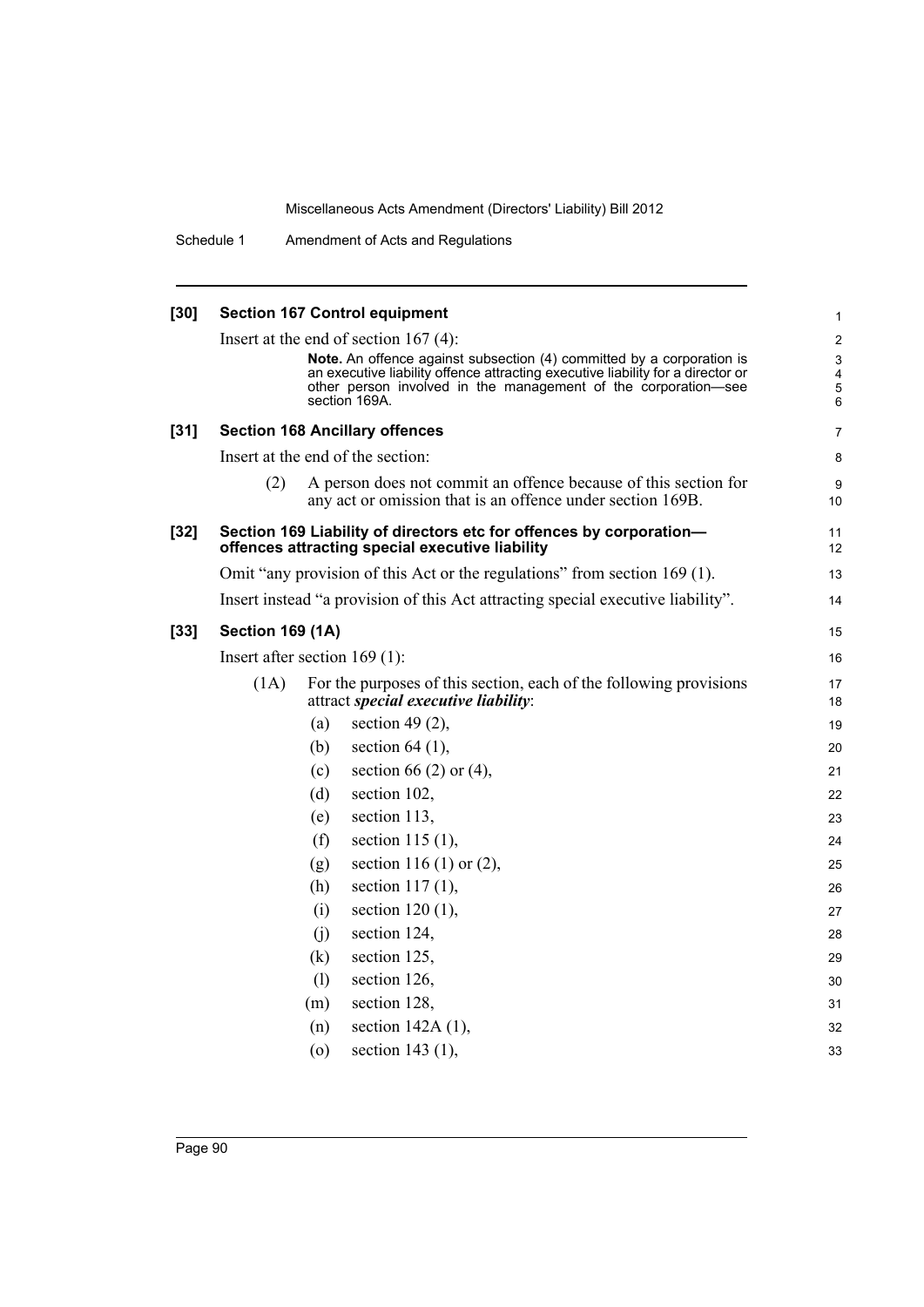|        |      |     | (p)                   | section 144 (1),                                                                                                                                                                    | 1              |
|--------|------|-----|-----------------------|-------------------------------------------------------------------------------------------------------------------------------------------------------------------------------------|----------------|
|        |      |     | (q)                   | section 152.                                                                                                                                                                        | $\overline{c}$ |
| $[34]$ |      |     |                       | Section 169 (4) and (5)                                                                                                                                                             | 3              |
|        |      |     | Omit the subsections. |                                                                                                                                                                                     | 4              |
| $[35]$ |      |     | Sections 169A-169C    |                                                                                                                                                                                     | 5              |
|        |      |     |                       | Insert after section 169:                                                                                                                                                           |                |
|        |      |     |                       |                                                                                                                                                                                     | 6              |
|        | 169A |     |                       | Liability of directors etc for offences by corporation-offences<br>attracting executive liability generally                                                                         | 7<br>8         |
|        |      | (1) |                       | For the purposes of this section, an <i>executive liability offence</i> is<br>an offence against any of the following provisions of this Act that<br>is committed by a corporation: | 9<br>10<br>11  |
|        |      |     | (a)                   | section 47 $(1)$ ,                                                                                                                                                                  | 12             |
|        |      |     | (b)                   | section 48 $(2)$ ,                                                                                                                                                                  | 13             |
|        |      |     | (c)                   | section 86 $(3)$ ,                                                                                                                                                                  | 14             |
|        |      |     | (d)                   | section 91 $(5)$ ,                                                                                                                                                                  | 15             |
|        |      |     | (e)                   | section 97,                                                                                                                                                                         | 16             |
|        |      |     | (f)                   | section 112,                                                                                                                                                                        | 17             |
|        |      |     | (g)                   | section 129,                                                                                                                                                                        | 18             |
|        |      |     | (h)                   | section 136,                                                                                                                                                                        | 19             |
|        |      |     | (i)                   | section 137,                                                                                                                                                                        | 20             |
|        |      |     | (i)                   | section 139,                                                                                                                                                                        | 21             |
|        |      |     | (k)                   | section 140,                                                                                                                                                                        | 22             |
|        |      |     | (1)                   | section $144AA(1)$ ,                                                                                                                                                                | 23             |
|        |      |     | (m)                   | section 153A,                                                                                                                                                                       | 24             |
|        |      |     | (n)                   | section 153B (2),                                                                                                                                                                   | 25             |
|        |      |     | $\circ$               | section 153D,                                                                                                                                                                       | 26             |
|        |      |     | (p)                   | section 153E,                                                                                                                                                                       | 27             |
|        |      |     | (q)                   | section 153F,                                                                                                                                                                       | 28             |
|        |      |     | (r)                   | section 155,                                                                                                                                                                        | 29             |
|        |      |     | (s)                   | section 156,                                                                                                                                                                        | 30             |
|        |      |     | (t)                   | section 167 $(4)$ .                                                                                                                                                                 | 31             |
|        |      | (2) |                       | A person commits an offence against this section if:                                                                                                                                | 32             |
|        |      |     | (a)                   | a corporation commits an executive liability offence, and                                                                                                                           | 33             |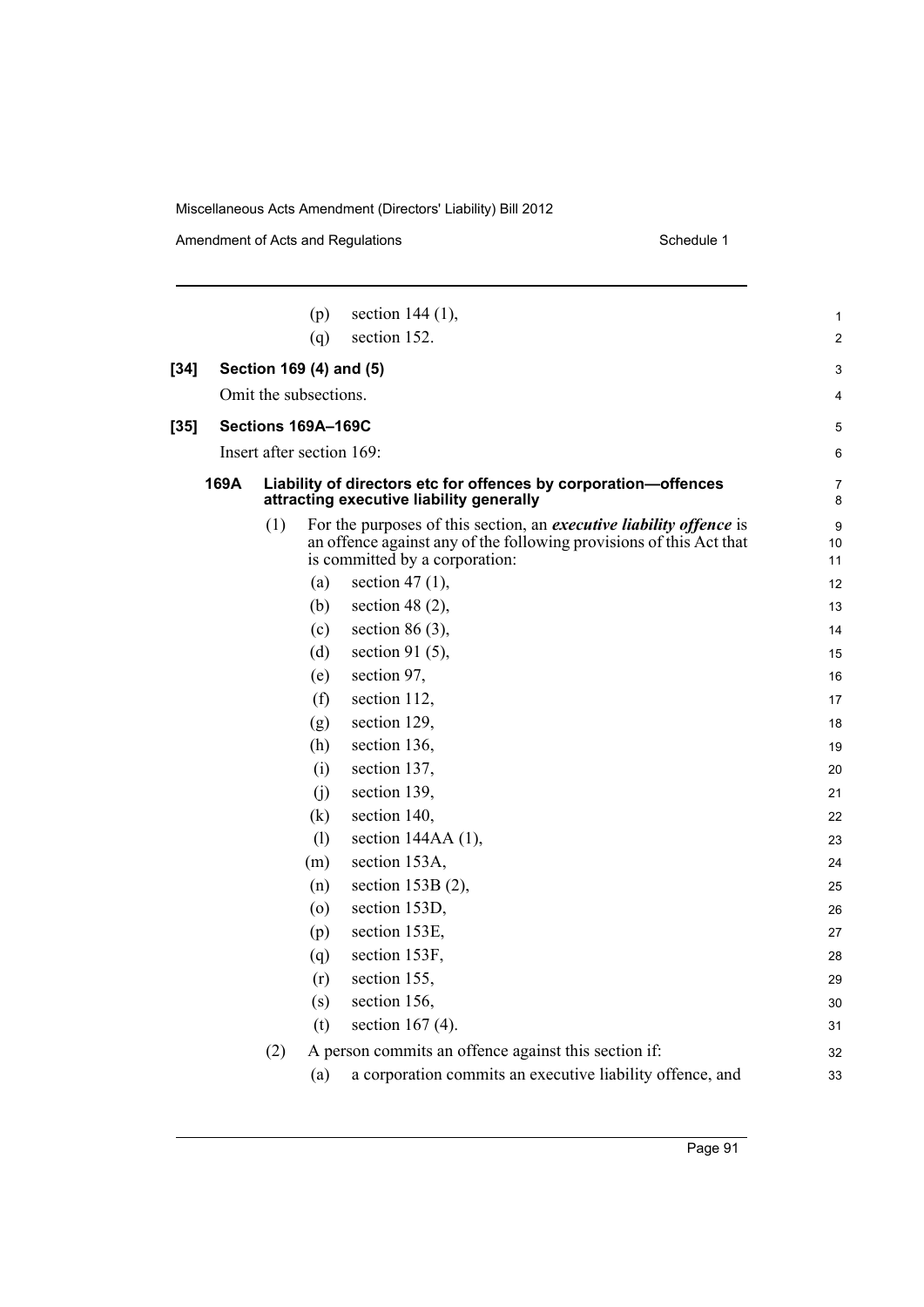|     | (b)                                                                   | the person is:                                                                                                                                 | 1              |  |  |  |  |
|-----|-----------------------------------------------------------------------|------------------------------------------------------------------------------------------------------------------------------------------------|----------------|--|--|--|--|
|     | (i)                                                                   | a director of the corporation, or                                                                                                              | $\overline{c}$ |  |  |  |  |
|     | (ii)                                                                  | an individual who is involved in the management of                                                                                             | 3              |  |  |  |  |
|     |                                                                       | the corporation and who is in a position to influence                                                                                          | 4              |  |  |  |  |
|     |                                                                       | the conduct of the corporation in relation to the                                                                                              | 5              |  |  |  |  |
|     |                                                                       | commission of the executive liability offence, and                                                                                             | 6              |  |  |  |  |
|     | (c)                                                                   | the person:                                                                                                                                    | 7              |  |  |  |  |
|     | (i)                                                                   | knows or ought reasonably to know that the                                                                                                     | 8              |  |  |  |  |
|     |                                                                       | executive liability offence (or an offence of the                                                                                              | 9              |  |  |  |  |
|     |                                                                       | same type) would be or is being committed, and                                                                                                 | 10             |  |  |  |  |
|     | (11)                                                                  | fails to take all reasonable steps to prevent or stop<br>the commission of that offence.                                                       | 11<br>12       |  |  |  |  |
|     |                                                                       | Maximum penalty: The maximum penalty for the executive                                                                                         | 13             |  |  |  |  |
|     |                                                                       | liability offence if committed by an individual.                                                                                               | 14             |  |  |  |  |
| (3) |                                                                       | The prosecution bears the legal burden of proving the elements of                                                                              | 15             |  |  |  |  |
|     |                                                                       | the offence against this section.                                                                                                              | 16             |  |  |  |  |
| (4) |                                                                       | The offence against this section can only be prosecuted by a                                                                                   | 17             |  |  |  |  |
|     |                                                                       | person who can bring a prosecution for the executive liability                                                                                 | 18             |  |  |  |  |
|     | offence.                                                              |                                                                                                                                                | 19             |  |  |  |  |
| (5) | This section does not affect the liability of the corporation for the |                                                                                                                                                |                |  |  |  |  |
|     |                                                                       | executive liability offence, and applies whether or not the                                                                                    | 21             |  |  |  |  |
|     |                                                                       | corporation is prosecuted for, or convicted of, the executive                                                                                  | 22             |  |  |  |  |
|     | liability offence.                                                    |                                                                                                                                                | 23             |  |  |  |  |
| (6) |                                                                       | This section does not affect the application of any other law                                                                                  | 24             |  |  |  |  |
|     |                                                                       | relating to the criminal liability of any persons (whether or not                                                                              | 25             |  |  |  |  |
|     |                                                                       | directors or other managers of the corporation) who are                                                                                        | 26             |  |  |  |  |
|     |                                                                       | accessories to the commission of the executive liability offence<br>or are otherwise concerned in, or party to, the commission of the          | 27<br>28       |  |  |  |  |
|     |                                                                       | executive liability offence.                                                                                                                   | 29             |  |  |  |  |
|     |                                                                       |                                                                                                                                                |                |  |  |  |  |
| (7) | In this section:                                                      |                                                                                                                                                | 30             |  |  |  |  |
|     |                                                                       | <i>director</i> has the same meaning it has in the <i>Corporations</i><br><i>Act 2001</i> of the Commonwealth.                                 | 31             |  |  |  |  |
|     |                                                                       |                                                                                                                                                | 32             |  |  |  |  |
|     |                                                                       | <i>reasonable steps</i> , in relation to the commission of an executive<br>liability offence, includes, but is not limited to, such action (if | 33<br>34       |  |  |  |  |
|     |                                                                       | any) of the following kinds as is reasonable in all the                                                                                        | 35             |  |  |  |  |
|     | circumstances:                                                        |                                                                                                                                                | 36             |  |  |  |  |
|     | (a)                                                                   | action towards:                                                                                                                                | 37             |  |  |  |  |
|     | (i)                                                                   | assessing the corporation's compliance with the                                                                                                | 38             |  |  |  |  |
|     |                                                                       | provision creating the executive liability offence,                                                                                            | 39             |  |  |  |  |
|     |                                                                       | and                                                                                                                                            | 40             |  |  |  |  |
|     |                                                                       |                                                                                                                                                |                |  |  |  |  |
|     |                                                                       |                                                                                                                                                |                |  |  |  |  |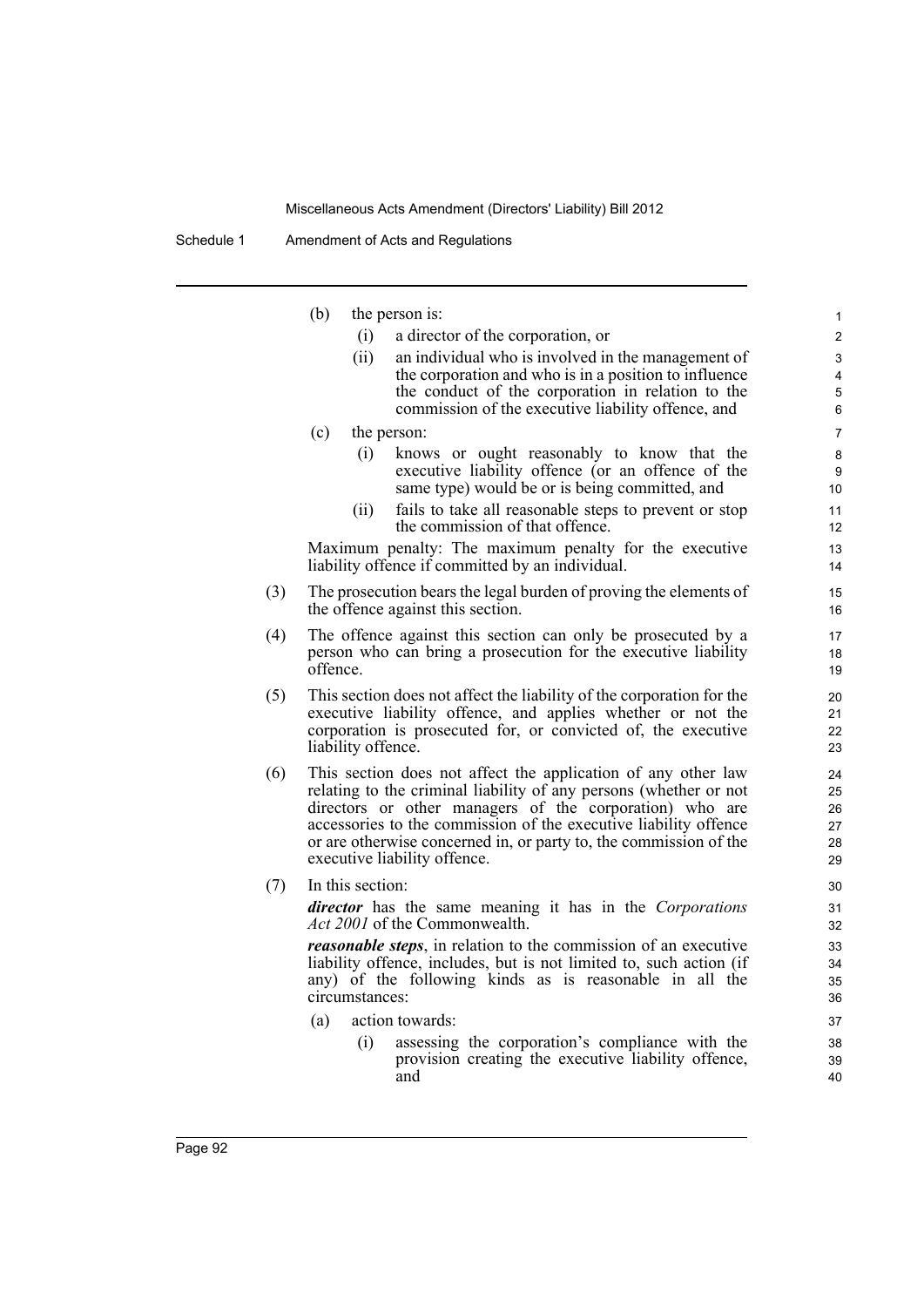Amendment of Acts and Regulations Schedule 1

|      |     |     | (ii)                                                                                                                                                                                                                                             | ensuring that the corporation arranged regular<br>professional assessments of its compliance with the<br>provision,                                                                                                                                                                                                        | 1<br>$\overline{\mathbf{c}}$<br>3 |  |  |
|------|-----|-----|--------------------------------------------------------------------------------------------------------------------------------------------------------------------------------------------------------------------------------------------------|----------------------------------------------------------------------------------------------------------------------------------------------------------------------------------------------------------------------------------------------------------------------------------------------------------------------------|-----------------------------------|--|--|
|      |     | (b) |                                                                                                                                                                                                                                                  | action towards ensuring that the corporation's employees,<br>agents and contractors are provided with information,<br>training, instruction and supervision appropriate to them to<br>enable them to comply with the provision creating the<br>executive liability offence so far as the provision is<br>relevant to them, | 4<br>5<br>$\,6\,$<br>7<br>8<br>9  |  |  |
|      |     | (c) |                                                                                                                                                                                                                                                  | action towards ensuring that:                                                                                                                                                                                                                                                                                              | 10                                |  |  |
|      |     |     | (i)                                                                                                                                                                                                                                              | the plant, equipment and other resources, and                                                                                                                                                                                                                                                                              | 11                                |  |  |
|      |     |     | (ii)                                                                                                                                                                                                                                             | the structures, work systems and other processes,                                                                                                                                                                                                                                                                          | 12                                |  |  |
|      |     |     |                                                                                                                                                                                                                                                  | relevant to compliance with the provision creating the                                                                                                                                                                                                                                                                     | 13                                |  |  |
|      |     |     |                                                                                                                                                                                                                                                  | executive liability offence are appropriate in all the<br>circumstances.                                                                                                                                                                                                                                                   | 14<br>15                          |  |  |
|      |     | (d) |                                                                                                                                                                                                                                                  | action towards creating and maintaining a corporate                                                                                                                                                                                                                                                                        | 16                                |  |  |
|      |     |     |                                                                                                                                                                                                                                                  | culture that does not direct, encourage, tolerate or lead to<br>non-compliance with the provision creating the executive                                                                                                                                                                                                   | 17<br>18                          |  |  |
|      |     |     |                                                                                                                                                                                                                                                  | liability offence.                                                                                                                                                                                                                                                                                                         | 19                                |  |  |
| 169B |     |     |                                                                                                                                                                                                                                                  | Liability of directors etc for offences by corporation-accessory to<br>the commission of the offences                                                                                                                                                                                                                      | 20<br>21                          |  |  |
|      | (1) |     | For the purposes of this section, a <i>corporate offence</i> is an offence<br>against this Act or the regulations that is capable of being<br>committed by a corporation, whether or not it is an offence<br>referred to in section 169 or 169A. |                                                                                                                                                                                                                                                                                                                            |                                   |  |  |
|      | (2) |     |                                                                                                                                                                                                                                                  | A person commits an offence against this section if:                                                                                                                                                                                                                                                                       | 26                                |  |  |
|      |     | (a) |                                                                                                                                                                                                                                                  | a corporation commits a corporate offence, and                                                                                                                                                                                                                                                                             | 27                                |  |  |
|      |     | (b) |                                                                                                                                                                                                                                                  | the person is:                                                                                                                                                                                                                                                                                                             | 28                                |  |  |
|      |     |     | (i)                                                                                                                                                                                                                                              | a director of the corporation, or                                                                                                                                                                                                                                                                                          | 29                                |  |  |
|      |     |     | (ii)                                                                                                                                                                                                                                             | an individual who is involved in the management of<br>the corporation and who is in a position to influence<br>the conduct of the corporation in relation to the<br>commission of the corporate offence, and                                                                                                               | 30<br>31<br>32<br>33              |  |  |
|      |     | (c) |                                                                                                                                                                                                                                                  | the person:                                                                                                                                                                                                                                                                                                                | 34                                |  |  |
|      |     |     | (i)                                                                                                                                                                                                                                              | aids, abets, counsels or procures the commission of<br>the corporate offence, or                                                                                                                                                                                                                                           | 35<br>36                          |  |  |
|      |     |     | (11)                                                                                                                                                                                                                                             | induces, whether by threats or promises<br>or<br>otherwise, the commission of the corporate offence,<br>or                                                                                                                                                                                                                 | 37<br>38<br>39                    |  |  |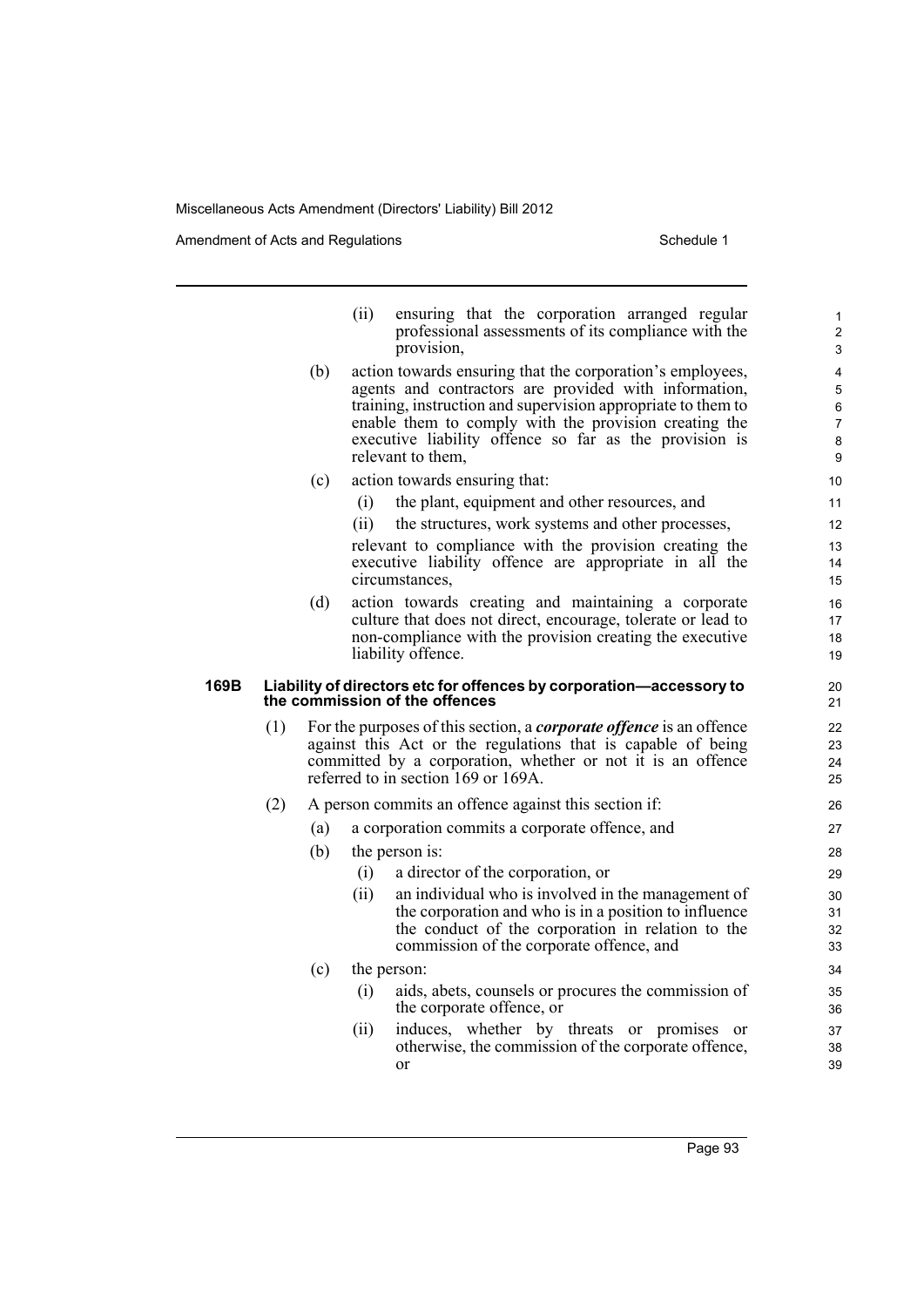|      |        |     | (iii)                               | conspires with others to effect the commission of<br>the corporate offence, or                                                                                                                                                                                                                                               | 1<br>$\overline{2}$        |  |
|------|--------|-----|-------------------------------------|------------------------------------------------------------------------------------------------------------------------------------------------------------------------------------------------------------------------------------------------------------------------------------------------------------------------------|----------------------------|--|
|      |        |     | (iv)                                | is in any other way, whether by act or omission,<br>knowingly concerned in, or party<br>to, the<br>commission of the corporate offence.                                                                                                                                                                                      | 3<br>4<br>$\sqrt{5}$       |  |
|      |        |     |                                     | Maximum penalty: The maximum penalty for the corporate<br>offence if committed by an individual.                                                                                                                                                                                                                             | $\,6\,$<br>7               |  |
|      |        | (3) |                                     | The prosecution bears the legal burden of proving the elements of<br>the offence against this section.                                                                                                                                                                                                                       | $\bf 8$<br>9               |  |
|      |        | (4) |                                     | The offence against this section can only be prosecuted by a<br>person who can bring a prosecution for the corporate offence.                                                                                                                                                                                                | 10<br>11                   |  |
|      |        | (5) |                                     | This section does not affect the liability of the corporation for the<br>corporate offence, and applies whether or not the corporation is<br>prosecuted for, or convicted of, the corporate offence.                                                                                                                         | 12<br>13<br>14             |  |
|      |        | (6) | offence.                            | This section does not affect the application of any other law<br>relating to the criminal liability of any persons (whether or not<br>directors or other managers of the corporation) who are<br>concerned in, or party to, the commission of the corporate                                                                  | 15<br>16<br>17<br>18<br>19 |  |
|      | 169C   |     |                                     | Evidence as to state of mind of corporation                                                                                                                                                                                                                                                                                  | 20                         |  |
|      |        | (1) |                                     | Without limiting any other law or practice regarding the<br>admissibility of evidence, evidence that an officer, employee or<br>agent of a corporation (while acting in his or her capacity as such)<br>had, at any particular time, a particular state of mind, is evidence<br>that the corporation had that state of mind. | 21<br>22<br>23<br>24<br>25 |  |
|      |        | (2) |                                     | In this section, the <i>state of mind</i> of a person includes:                                                                                                                                                                                                                                                              | 26                         |  |
|      |        |     | (a)<br>person, and                  | the knowledge, intention, opinion, belief or purpose of the                                                                                                                                                                                                                                                                  | 27<br>28                   |  |
|      |        |     | (b)<br>purpose.                     | the person's reasons for the intention, opinion, belief or                                                                                                                                                                                                                                                                   | 29<br>30                   |  |
| [36] | others |     |                                     | Section 305 Liability of appropriate regulatory authority, State and                                                                                                                                                                                                                                                         | 31<br>32                   |  |
|      |        |     |                                     | Omit "section 169 (Offences by corporations)" from section 305 (2) (b).                                                                                                                                                                                                                                                      | 33                         |  |
|      |        |     | Insert instead "sections 169-169B". |                                                                                                                                                                                                                                                                                                                              |                            |  |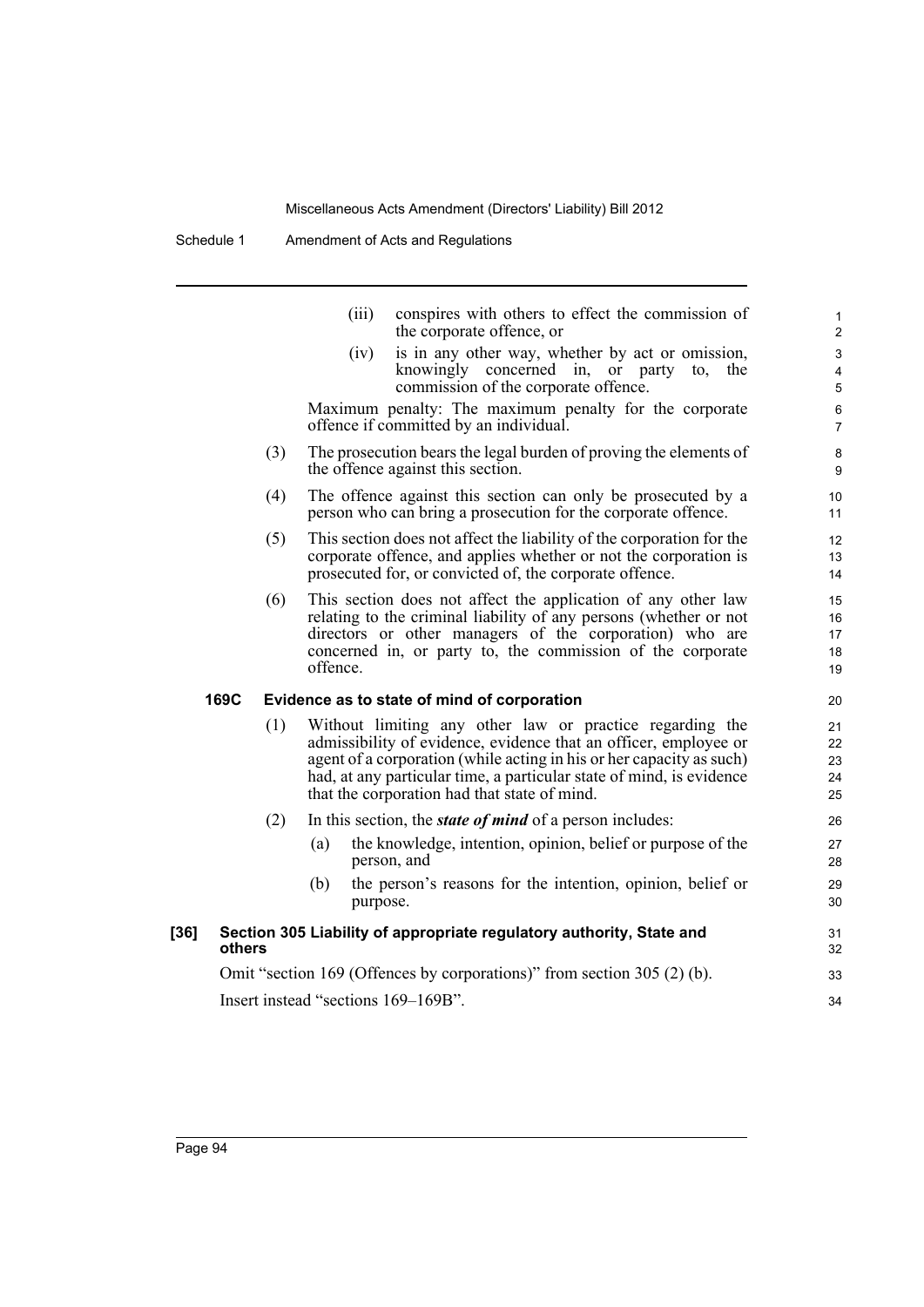|                                                                                                                 | 1.35 Racing Administration Act 1998 No 114 |                                                                                                                                                                                                              | 1                        |
|-----------------------------------------------------------------------------------------------------------------|--------------------------------------------|--------------------------------------------------------------------------------------------------------------------------------------------------------------------------------------------------------------|--------------------------|
|                                                                                                                 | Sections 36B and 36BA                      |                                                                                                                                                                                                              | 2                        |
| Omit section 36B. Insert instead:<br>36B<br>Liability of directors etc for offences by corporation-accessory to |                                            |                                                                                                                                                                                                              | 3                        |
|                                                                                                                 | the commission of the offences             |                                                                                                                                                                                                              | 4<br>5                   |
| (1)                                                                                                             | committed by a corporation.                | For the purposes of this section, a <i>corporate offence</i> is an offence<br>against this Act or the regulations that is capable of being                                                                   | 6<br>$\overline{7}$<br>8 |
| (2)                                                                                                             |                                            | A person commits an offence against this section if:                                                                                                                                                         | 9                        |
|                                                                                                                 | (a)                                        | a corporation commits a corporate offence, and                                                                                                                                                               | 10                       |
|                                                                                                                 | (b)<br>the person is:                      |                                                                                                                                                                                                              | 11                       |
|                                                                                                                 | (i)                                        | a director of the corporation, or                                                                                                                                                                            | 12                       |
|                                                                                                                 | (ii)                                       | an individual who is involved in the management of<br>the corporation and who is in a position to influence<br>the conduct of the corporation in relation to the<br>commission of the corporate offence, and | 13<br>14<br>15<br>16     |
|                                                                                                                 | (c)<br>the person:                         |                                                                                                                                                                                                              | 17                       |
|                                                                                                                 | (i)                                        | aids, abets, counsels or procures the commission of<br>the corporate offence, or                                                                                                                             | 18<br>19                 |
|                                                                                                                 | (ii)<br>$\alpha$                           | induces, whether by threats or promises<br><sub>or</sub><br>otherwise, the commission of the corporate offence,                                                                                              | 20<br>21<br>22           |
|                                                                                                                 | (iii)                                      | conspires with others to effect the commission of<br>the corporate offence, or                                                                                                                               | 23<br>24                 |
|                                                                                                                 | (iv)                                       | is in any other way, whether by act or omission,<br>knowingly concerned in, or<br>party<br>the<br>to,<br>commission of the corporate offence.                                                                | 25<br>26<br>27           |
|                                                                                                                 |                                            | Maximum penalty: The maximum penalty for the corporate<br>offence if committed by an individual.                                                                                                             | 28<br>29                 |
| (3)                                                                                                             | the offence against this section.          | The prosecution bears the legal burden of proving the elements of                                                                                                                                            | 30<br>31                 |
| (4)                                                                                                             |                                            | The offence against this section can only be prosecuted by a<br>person who can bring a prosecution for the corporate offence.                                                                                | 32<br>33                 |
| (5)                                                                                                             |                                            | This section does not affect the liability of the corporation for the<br>corporate offence, and applies whether or not the corporation is<br>prosecuted for, or convicted of, the corporate offence.         | 34<br>35<br>36           |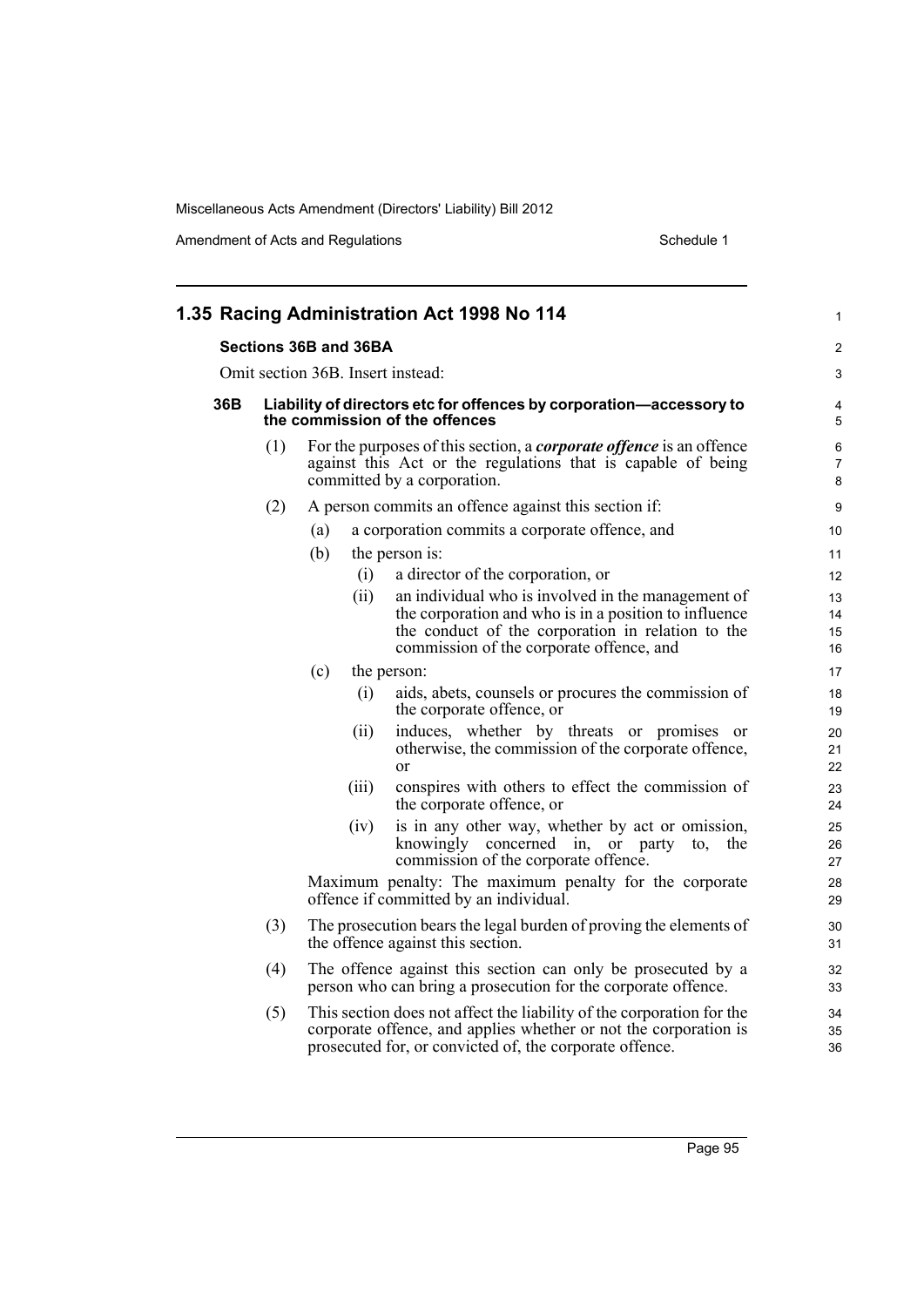|      | (6)               | offence. |          | This section does not affect the application of any other law<br>relating to the criminal liability of any persons (whether or not<br>directors or other managers of the corporation) who are<br>concerned in, or party to, the commission of the corporate                                                                  | $\mathbf{1}$<br>$\overline{2}$<br>$\mathsf 3$<br>4<br>5 |
|------|-------------------|----------|----------|------------------------------------------------------------------------------------------------------------------------------------------------------------------------------------------------------------------------------------------------------------------------------------------------------------------------------|---------------------------------------------------------|
| 36BA |                   |          |          | Evidence as to state of mind of corporation                                                                                                                                                                                                                                                                                  | 6                                                       |
|      | (1)               |          |          | Without limiting any other law or practice regarding the<br>admissibility of evidence, evidence that an officer, employee or<br>agent of a corporation (while acting in his or her capacity as such)<br>had, at any particular time, a particular state of mind, is evidence<br>that the corporation had that state of mind. | $\overline{7}$<br>8<br>9<br>10 <sup>1</sup><br>11       |
|      | (2)               |          |          | In this section, the <i>state of mind</i> of a person includes:                                                                                                                                                                                                                                                              | 12                                                      |
|      |                   | (a)      |          | the knowledge, intention, opinion, belief or purpose of the<br>person, and                                                                                                                                                                                                                                                   | 13<br>14                                                |
|      |                   | (b)      | purpose. | the person's reasons for the intention, opinion, belief or                                                                                                                                                                                                                                                                   | 15<br>16                                                |
|      |                   |          |          | 1.36 Rural Workers Accommodation Act 1969 No 34                                                                                                                                                                                                                                                                              | 17                                                      |
|      | <b>Section 22</b> |          |          |                                                                                                                                                                                                                                                                                                                              | 18                                                      |
|      |                   |          |          | Omit the section. Insert instead:                                                                                                                                                                                                                                                                                            | 19                                                      |
| 22   |                   |          |          | Liability of directors etc for offences by corporation-accessory to<br>the commission of the offences                                                                                                                                                                                                                        | 20<br>21                                                |
|      | (1)               |          |          | For the purposes of this section, a <i>corporate offence</i> is an offence<br>against this Act or the regulations that is capable of being<br>committed by a corporation.                                                                                                                                                    | 22<br>23<br>24                                          |
|      | (2)               |          |          | A person commits an offence against this section if:                                                                                                                                                                                                                                                                         | 25                                                      |
|      |                   | (a)      |          | a corporation commits a corporate offence, and                                                                                                                                                                                                                                                                               | 26                                                      |
|      |                   | (b)      |          | the person is:                                                                                                                                                                                                                                                                                                               | 27                                                      |
|      |                   |          | (i)      | a director of the corporation, or                                                                                                                                                                                                                                                                                            | 28                                                      |
|      |                   |          | (ii)     | an individual who is involved in the management of<br>the corporation and who is in a position to influence<br>the conduct of the corporation in relation to the<br>commission of the corporate offence, and                                                                                                                 | 29<br>30<br>31<br>32                                    |
|      |                   | (c)      |          | the person:                                                                                                                                                                                                                                                                                                                  | 33                                                      |
|      |                   |          | (i)      | aids, abets, counsels or procures the commission of<br>the corporate offence, or                                                                                                                                                                                                                                             | 34<br>35                                                |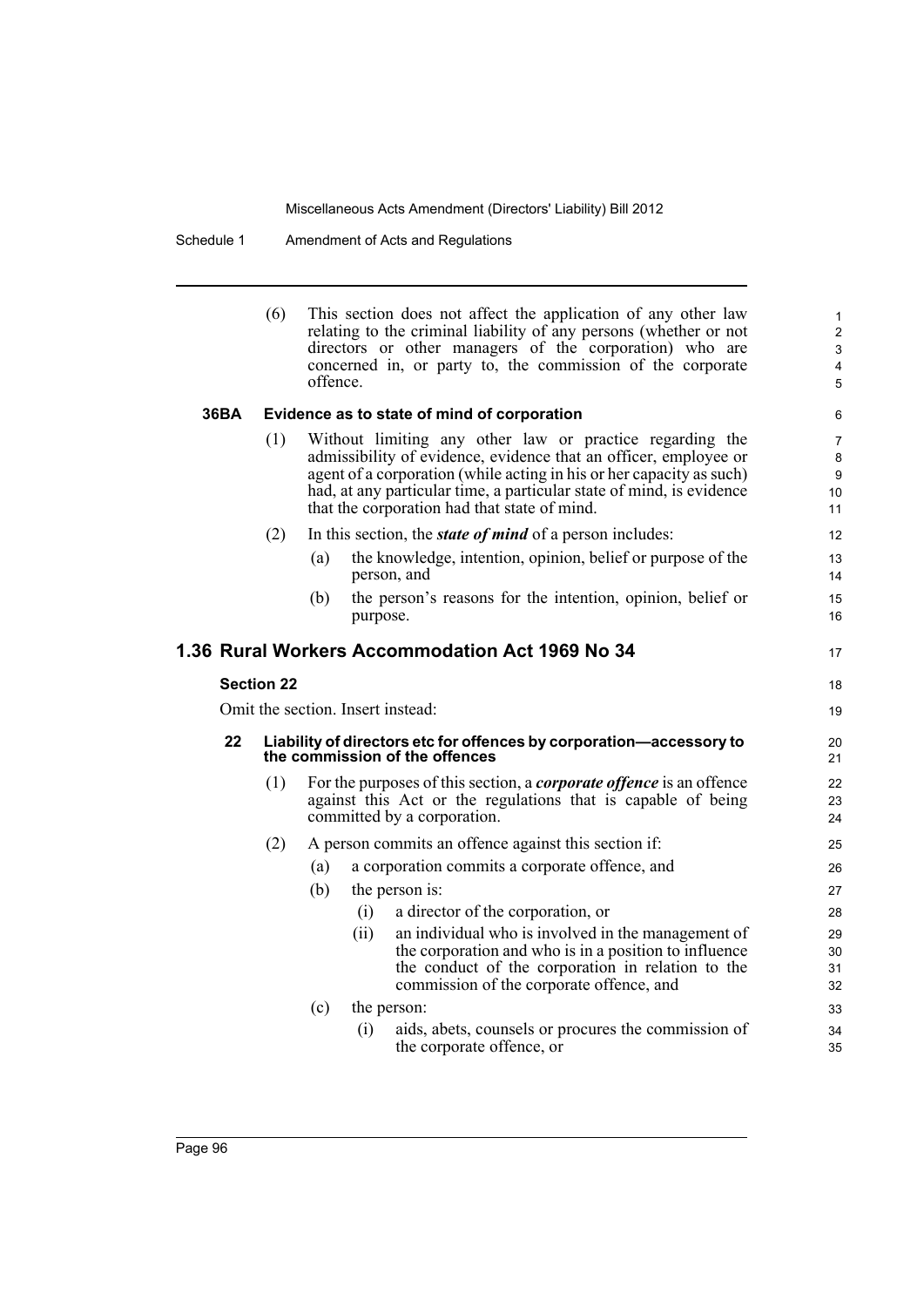|    |                                                                                                                                                                                                             | (ii)                              | induces, whether by threats or promises or<br>otherwise, the commission of the corporate offence,<br>or                                                                                                                                                     | 1<br>$\overline{\mathbf{c}}$<br>3 |  |  |
|----|-------------------------------------------------------------------------------------------------------------------------------------------------------------------------------------------------------------|-----------------------------------|-------------------------------------------------------------------------------------------------------------------------------------------------------------------------------------------------------------------------------------------------------------|-----------------------------------|--|--|
|    |                                                                                                                                                                                                             | (iii)                             | conspires with others to effect the commission of<br>the corporate offence, or                                                                                                                                                                              | 4<br>5                            |  |  |
|    |                                                                                                                                                                                                             | (iv)                              | is in any other way, whether by act or omission,<br>knowingly concerned in, or party<br>to,<br>the<br>commission of the corporate offence.                                                                                                                  | 6<br>7<br>8                       |  |  |
|    |                                                                                                                                                                                                             |                                   | Maximum penalty: The maximum penalty for the corporate<br>offence if committed by an individual.                                                                                                                                                            | 9<br>10                           |  |  |
|    | (3)                                                                                                                                                                                                         |                                   | The prosecution bears the legal burden of proving the elements of<br>the offence against this section.                                                                                                                                                      | 11<br>12                          |  |  |
|    | (4)<br>The offence against this section can only be prosecuted by a<br>person who can bring a prosecution for the corporate offence.                                                                        |                                   |                                                                                                                                                                                                                                                             |                                   |  |  |
|    | (5)<br>This section does not affect the liability of the corporation for the<br>corporate offence, and applies whether or not the corporation is<br>prosecuted for, or convicted of, the corporate offence. |                                   |                                                                                                                                                                                                                                                             |                                   |  |  |
|    | (6)                                                                                                                                                                                                         | offence.                          | This section does not affect the application of any other law<br>relating to the criminal liability of any persons (whether or not<br>directors or other managers of the corporation) who are<br>concerned in, or party to, the commission of the corporate | 18<br>19<br>20<br>21<br>22        |  |  |
|    |                                                                                                                                                                                                             |                                   | 1.37 Security Industry Act 1997 No 157                                                                                                                                                                                                                      | 23                                |  |  |
|    | <b>Section 44</b>                                                                                                                                                                                           |                                   |                                                                                                                                                                                                                                                             | 24                                |  |  |
|    |                                                                                                                                                                                                             | Omit the section. Insert instead: |                                                                                                                                                                                                                                                             | 25                                |  |  |
| 44 |                                                                                                                                                                                                             |                                   | Liability of directors etc for offences by corporation-accessory to<br>the commission of the offences                                                                                                                                                       | 26<br>27                          |  |  |
|    | (1)                                                                                                                                                                                                         |                                   | For the purposes of this section, a <i>corporate offence</i> is an offence<br>against this Act or the regulations that is capable of being<br>committed by a corporation.                                                                                   | 28<br>29<br>30                    |  |  |
|    | (2)                                                                                                                                                                                                         |                                   | A person commits an offence against this section if:                                                                                                                                                                                                        | 31                                |  |  |
|    |                                                                                                                                                                                                             | (a)                               | a corporation commits a corporate offence, and                                                                                                                                                                                                              | 32                                |  |  |
|    |                                                                                                                                                                                                             | (b)                               | the person is:                                                                                                                                                                                                                                              | 33                                |  |  |
|    |                                                                                                                                                                                                             | (i)                               | a director of the corporation, or                                                                                                                                                                                                                           | 34                                |  |  |
|    |                                                                                                                                                                                                             | (ii)                              | an individual who is involved in the management of<br>the corporation and who is in a position to influence                                                                                                                                                 | 35<br>36                          |  |  |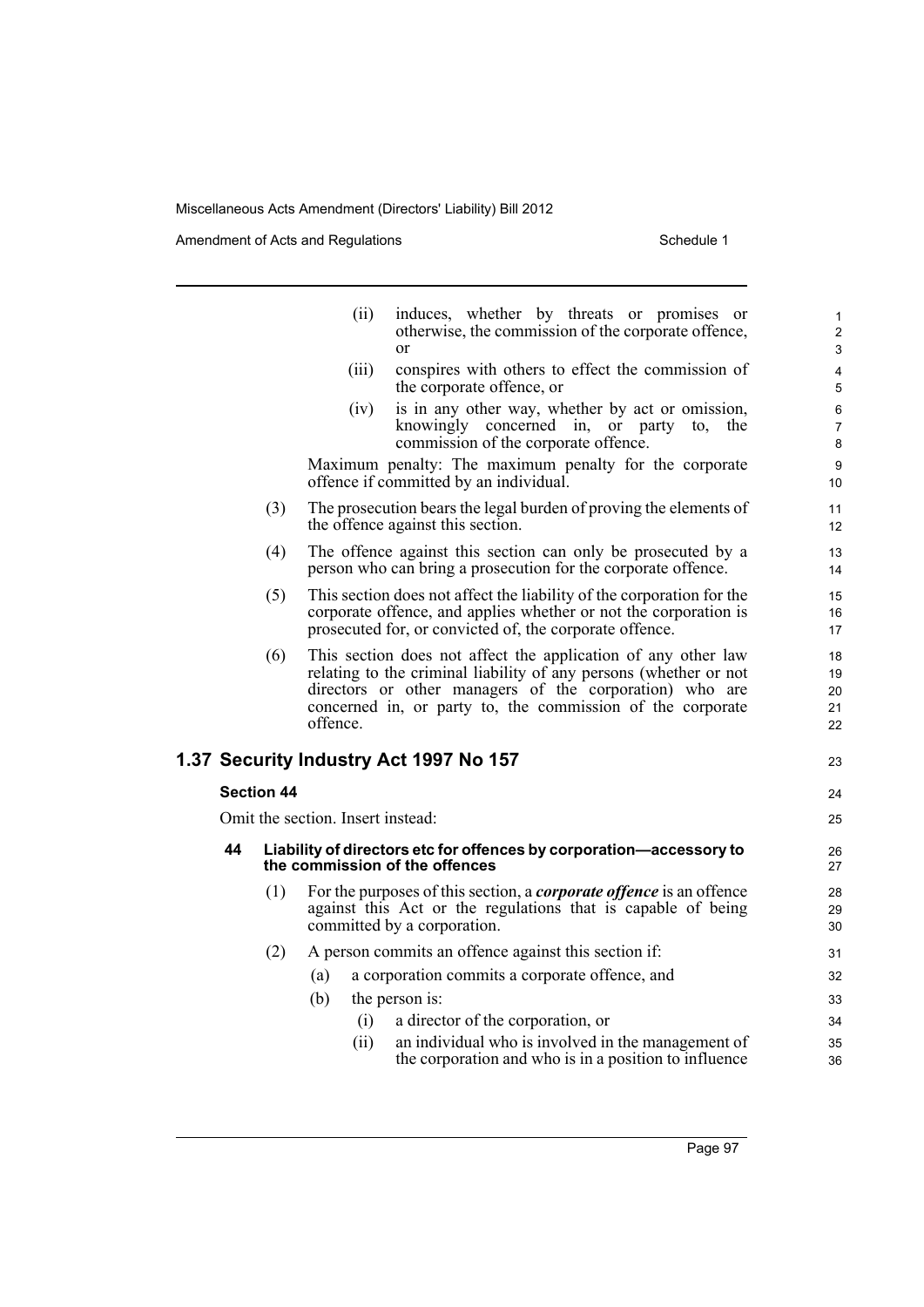Schedule 1 Amendment of Acts and Regulations

the conduct of the corporation in relation to the commission of the corporate offence, and

28

- (c) the person:
	- (i) aids, abets, counsels or procures the commission of the corporate offence, or
	- (ii) induces, whether by threats or promises or otherwise, the commission of the corporate offence, or
	- (iii) conspires with others to effect the commission of the corporate offence, or
	- (iv) is in any other way, whether by act or omission, knowingly concerned in, or party to, the commission of the corporate offence.

Maximum penalty: The maximum penalty for the corporate offence if committed by an individual.

- (3) The prosecution bears the legal burden of proving the elements of the offence against this section.
- (4) The offence against this section can only be prosecuted by a person who can bring a prosecution for the corporate offence.
- (5) This section does not affect the liability of the corporation for the corporate offence, and applies whether or not the corporation is prosecuted for, or convicted of, the corporate offence.
- (6) This section does not affect the application of any other law relating to the criminal liability of any persons (whether or not directors or other managers of the corporation) who are concerned in, or party to, the commission of the corporate offence.

## **1.38 Sydney Water Catchment Management Act 1998 No 171**

## **[1] Section 62B Corrective action by occupiers or persons carrying on certain activities**

Insert at the end of the section:

**Note.** An offence against subsection (5) committed by a corporation is an executive liability offence attracting executive liability for a director or other person involved in the management of the corporation—see section 64B.

## **[2] Section 62F Preventive action**

Insert at the end of the section:

**Note.** An offence against subsection (6) committed by a corporation is an executive liability offence attracting executive liability for a director or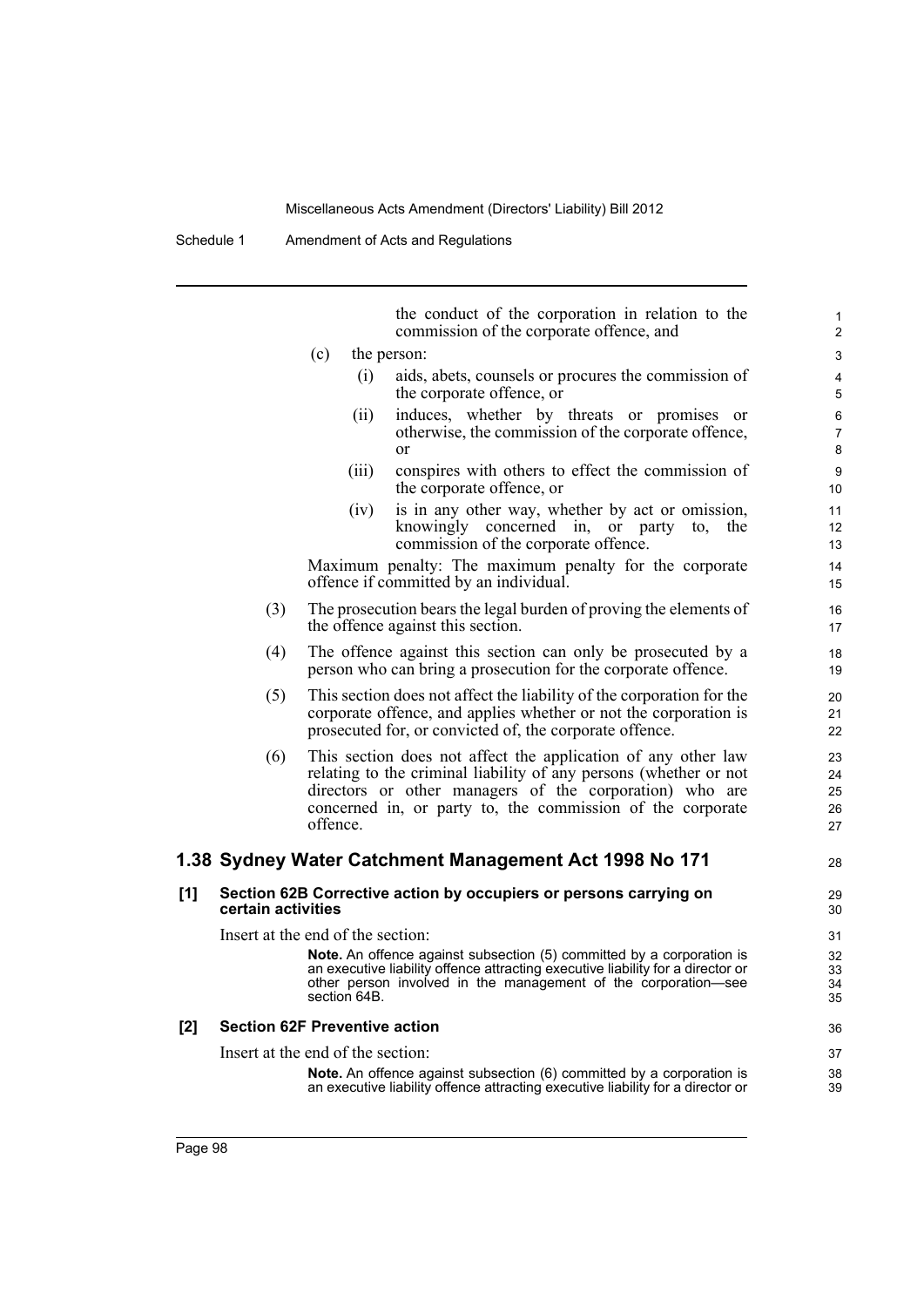Amendment of Acts and Regulations Schedule 1

other person involved in the management of the corporation—see section 64B. **[3] Section 64 Offence to discharge into works** Insert at the end of section 64 (1): **Note.** An offence against subsection (1) committed by a corporation is an executive liability offence attracting executive liability for a director or other person involved in the management of the corporation—see section 64B. **[4] Sections 64B and 64C** Omit section 64B. Insert instead: **64B Liability of directors etc for offences by corporation—offences attracting executive liability** (1) For the purposes of this section, an *executive liability offence* is: (a) an offence against any of the following provisions of this Act that is committed by a corporation:  $(i)$  section 62B (5),  $(ii)$  section 62F  $(6)$ ,  $(iii)$  section 64 (1), or (b) an offence against the regulations: (i) that is prescribed by the regulations as an offence to which this section applies, and (ii) that is committed by a corporation. (2) A person commits an offence against this section if: (a) a corporation commits an executive liability offence, and (b) the person is: (i) a director of the corporation, or (ii) an individual who is involved in the management of the corporation and who is in a position to influence the conduct of the corporation in relation to the commission of the executive liability offence, and (c) the person: (i) knows or ought reasonably to know that the executive liability offence (or an offence of the same type) would be or is being committed, and (ii) fails to take all reasonable steps to prevent or stop the commission of that offence. Maximum penalty: The maximum penalty for the executive liability offence if committed by an individual. 1 2 3 4 5 6 7 8 9 10 11 12 13 14 15 16 17 18 19 20 21 22 23 24 25 26 27 28 29 30 31 32 33 34 35 36 37 38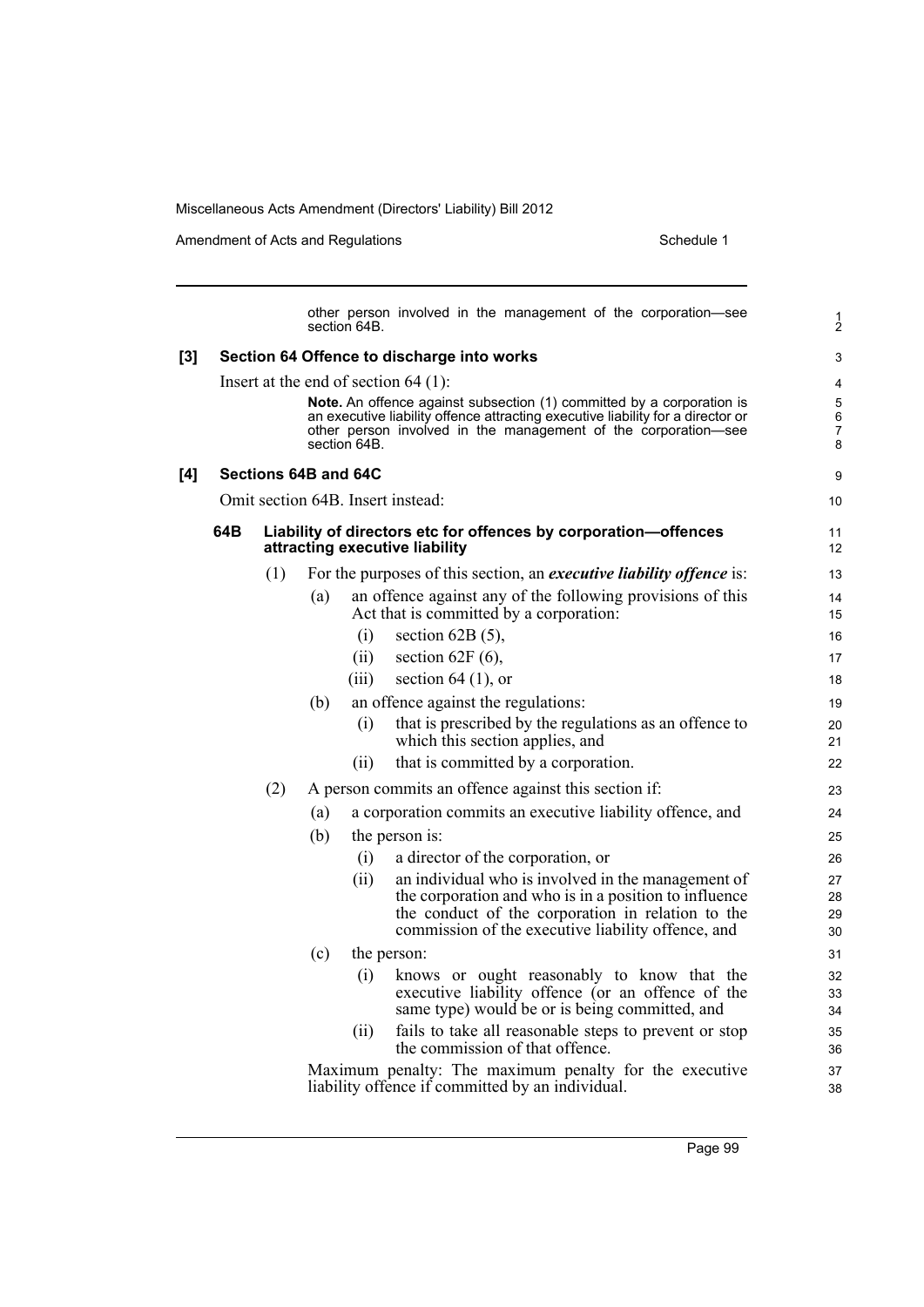(3) The prosecution bears the legal burden of proving the elements of the offence against this section.

- (4) The offence against this section can only be prosecuted by a person who can bring a prosecution for the executive liability offence.
- (5) This section does not affect the liability of the corporation for the executive liability offence, and applies whether or not the corporation is prosecuted for, or convicted of, the executive liability offence.
- (6) This section does not affect the application of any other law relating to the criminal liability of any persons (whether or not directors or other managers of the corporation) who are accessories to the commission of the executive liability offence or are otherwise concerned in, or party to, the commission of the executive liability offence.
- (7) In this section:

*director* has the same meaning it has in the *Corporations Act 2001* of the Commonwealth.

*reasonable steps*, in relation to the commission of an executive liability offence, includes, but is not limited to, such action (if any) of the following kinds as is reasonable in all the circumstances:

- (a) action towards:
	- (i) assessing the corporation's compliance with the provision creating the executive liability offence, and
	- (ii) ensuring that the corporation arranged regular professional assessments of its compliance with the provision,
- (b) action towards ensuring that the corporation's employees, agents and contractors are provided with information, training, instruction and supervision appropriate to them to enable them to comply with the provision creating the executive liability offence so far as the provision is relevant to them,
- (c) action towards ensuring that:
	- (i) the plant, equipment and other resources, and
	- (ii) the structures, work systems and other processes,

relevant to compliance with the provision creating the executive liability offence are appropriate in all the circumstances,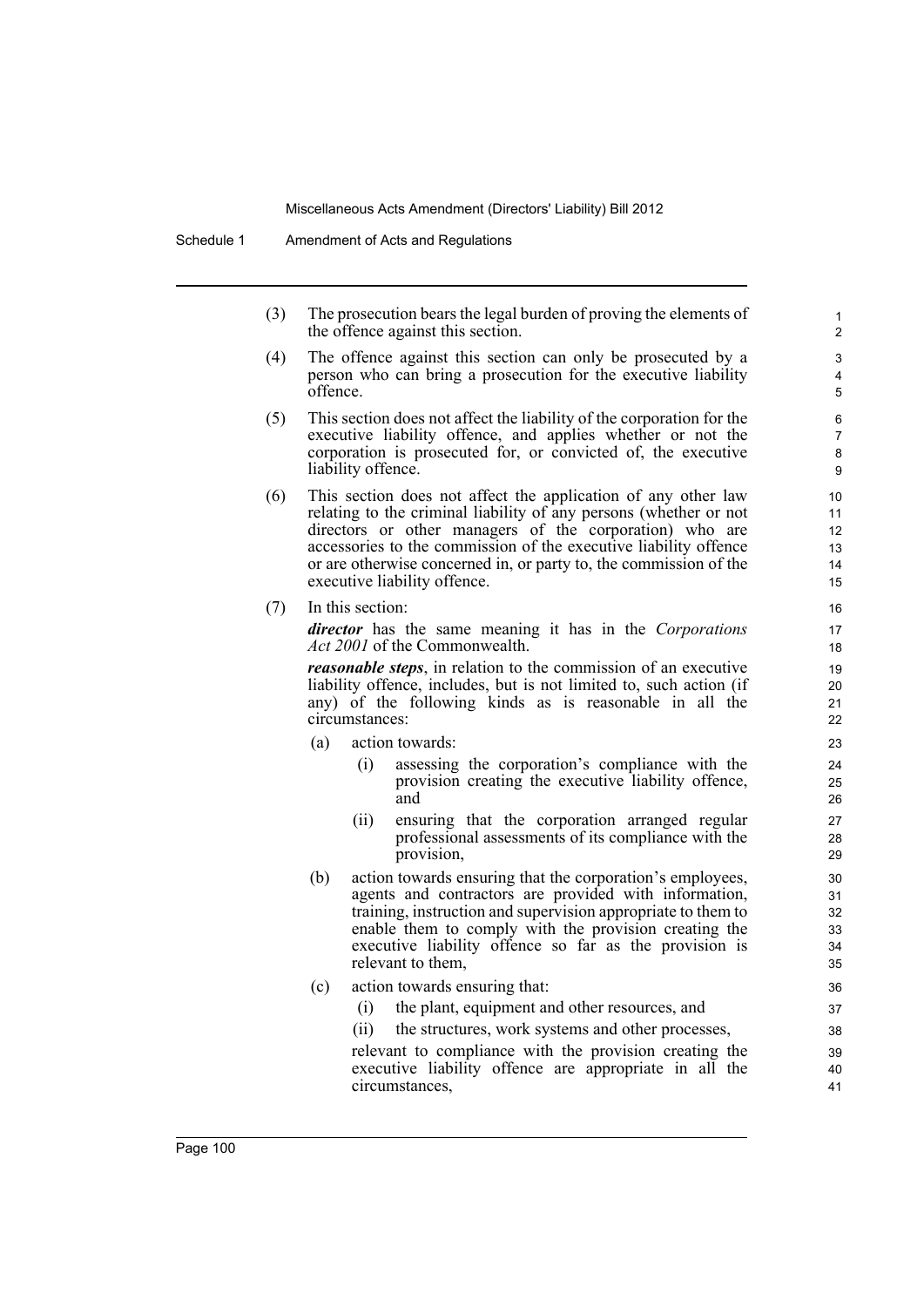Amendment of Acts and Regulations Schedule 1

**[6]** 

|     |                                   |                          | (d) |             | action towards creating and maintaining a corporate<br>culture that does not direct, encourage, tolerate or lead to<br>non-compliance with the provision creating the executive<br>liability offence.                                                        | $\mathbf{1}$<br>$\overline{2}$<br>3<br>$\overline{4}$ |
|-----|-----------------------------------|--------------------------|-----|-------------|--------------------------------------------------------------------------------------------------------------------------------------------------------------------------------------------------------------------------------------------------------------|-------------------------------------------------------|
|     | 64C                               |                          |     |             | Evidence as to state of mind of corporation                                                                                                                                                                                                                  | $\mathbf 5$                                           |
|     |                                   | (1)                      |     |             | Without limiting any other law or practice regarding the                                                                                                                                                                                                     | 6                                                     |
|     |                                   |                          |     |             | admissibility of evidence, evidence that an officer, employee or<br>agent of a corporation (while acting in his or her capacity as such)                                                                                                                     | $\overline{7}$                                        |
|     |                                   |                          |     |             | had, at any particular time, a particular state of mind, is evidence                                                                                                                                                                                         | 8<br>9                                                |
|     |                                   |                          |     |             | that the corporation had that state of mind.                                                                                                                                                                                                                 | 10                                                    |
|     |                                   | (2)                      |     |             | In this section, the <i>state of mind</i> of a person includes:                                                                                                                                                                                              | 11                                                    |
|     |                                   |                          | (a) | person, and | the knowledge, intention, opinion, belief or purpose of the                                                                                                                                                                                                  | 12<br>13                                              |
|     |                                   |                          | (b) | purpose.    | the person's reasons for the intention, opinion, belief or                                                                                                                                                                                                   | 14<br>15                                              |
| [5] |                                   |                          |     |             | <b>Section 67 Persons causing offences</b>                                                                                                                                                                                                                   | 16                                                    |
|     | Insert at the end of the section: |                          |     |             |                                                                                                                                                                                                                                                              |                                                       |
|     |                                   | (3)                      |     |             | A person does not commit an offence because of this section for<br>any act or omission that is an offence under section 67A.                                                                                                                                 | 18<br>19                                              |
| [6] |                                   | <b>Section 67A</b>       |     |             |                                                                                                                                                                                                                                                              | 20                                                    |
|     |                                   | Insert after section 67: |     |             |                                                                                                                                                                                                                                                              | 21                                                    |
|     | 67A                               |                          |     |             | Liability of directors etc for offences by corporation-accessory to<br>the commission of the offences                                                                                                                                                        | 22<br>23                                              |
|     |                                   | (1)                      |     |             | For the purposes of this section, a <i>corporate offence</i> is an offence<br>against this Act or the regulations that is capable of being<br>committed by a corporation, whether or not it is an executive<br>liability offence referred to in section 64B. | 24<br>25<br>26<br>27                                  |
|     |                                   | (2)                      |     |             | A person commits an offence against this section if:                                                                                                                                                                                                         | 28                                                    |
|     |                                   |                          | (a) |             | a corporation commits a corporate offence, and                                                                                                                                                                                                               | 29                                                    |
|     |                                   |                          | (b) |             | the person is:                                                                                                                                                                                                                                               | 30                                                    |
|     |                                   |                          |     | (i)         | a director of the corporation, or                                                                                                                                                                                                                            | 31                                                    |
|     |                                   |                          |     | (ii)        | an individual who is involved in the management of                                                                                                                                                                                                           | 32                                                    |
|     |                                   |                          |     |             | the corporation and who is in a position to influence<br>the conduct of the corporation in relation to the                                                                                                                                                   | 33<br>34                                              |
|     |                                   |                          |     |             | commission of the corporate offence, and                                                                                                                                                                                                                     | 35                                                    |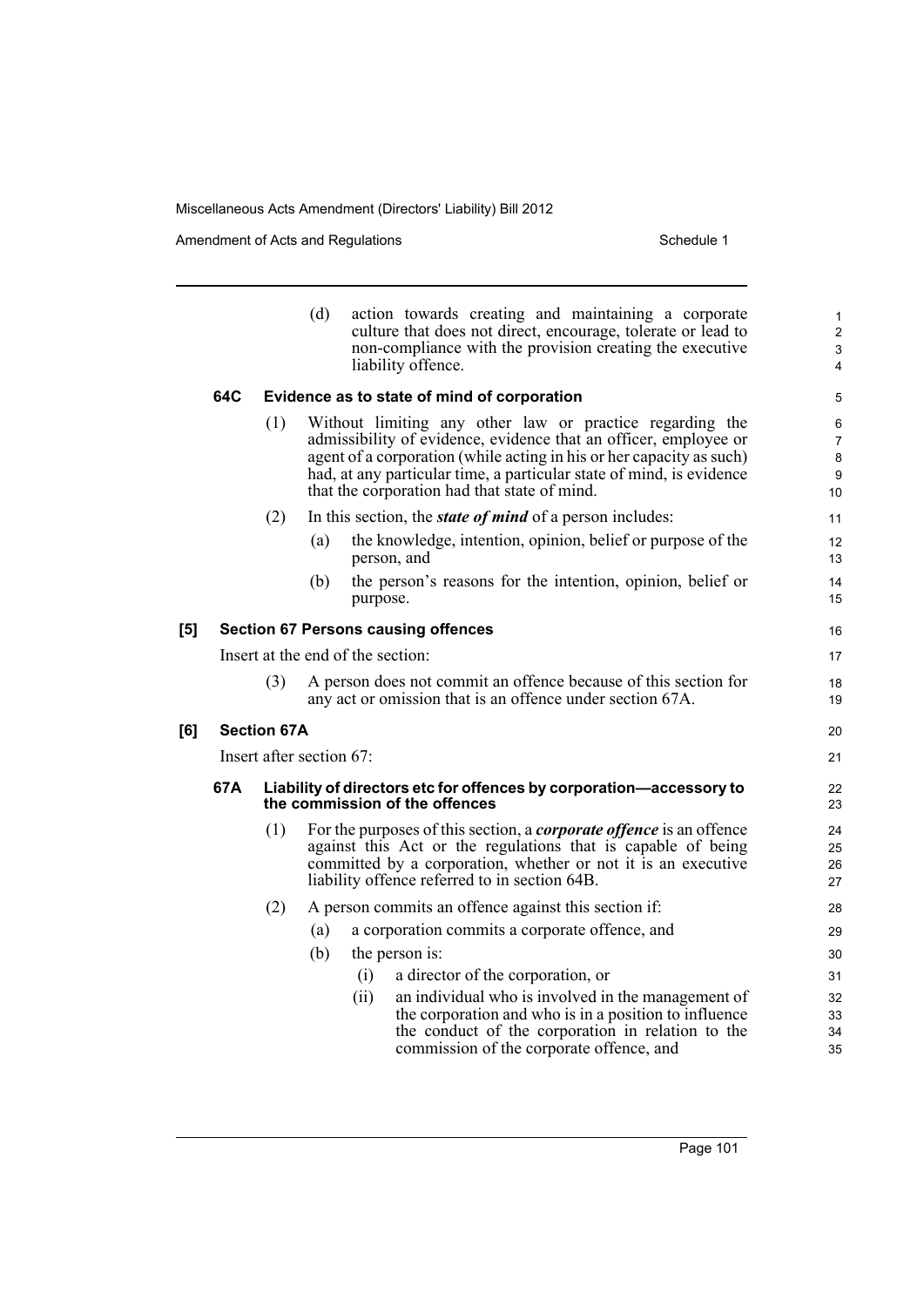|                        | (c)<br>the person:                                                                                                                                                                                                                                              | 1                    |  |  |
|------------------------|-----------------------------------------------------------------------------------------------------------------------------------------------------------------------------------------------------------------------------------------------------------------|----------------------|--|--|
|                        | aids, abets, counsels or procures the commission of<br>(i)<br>the corporate offence, or                                                                                                                                                                         | $\overline{c}$<br>3  |  |  |
|                        | induces, whether by threats or promises<br>(ii)<br><sub>or</sub>                                                                                                                                                                                                | $\overline{4}$       |  |  |
|                        | otherwise, the commission of the corporate offence,                                                                                                                                                                                                             | $\mathbf 5$          |  |  |
|                        | <sub>or</sub>                                                                                                                                                                                                                                                   | $\,6\,$              |  |  |
|                        | conspires with others to effect the commission of<br>(iii)<br>the corporate offence, or                                                                                                                                                                         | $\overline{7}$<br>8  |  |  |
|                        | is in any other way, whether by act or omission,<br>(iv)                                                                                                                                                                                                        | $\boldsymbol{9}$     |  |  |
|                        | knowingly concerned in, or party<br>the<br>to.<br>commission of the corporate offence.                                                                                                                                                                          | 10<br>11             |  |  |
|                        | Maximum penalty: The maximum penalty for the corporate<br>offence if committed by an individual.                                                                                                                                                                | 12<br>13             |  |  |
| (3)                    | The prosecution bears the legal burden of proving the elements of<br>the offence against this section.                                                                                                                                                          | 14<br>15             |  |  |
| (4)                    | The offence against this section can only be prosecuted by a<br>person who can bring a prosecution for the corporate offence.                                                                                                                                   |                      |  |  |
| (5)                    | This section does not affect the liability of the corporation for the                                                                                                                                                                                           | 18                   |  |  |
|                        | corporate offence, and applies whether or not the corporation is<br>prosecuted for, or convicted of, the corporate offence.                                                                                                                                     | 19<br>20             |  |  |
| (6)                    | This section does not affect the application of any other law                                                                                                                                                                                                   | 21                   |  |  |
|                        | relating to the criminal liability of any persons (whether or not                                                                                                                                                                                               | 22                   |  |  |
|                        | directors or other managers of the corporation) who are<br>concerned in, or party to, the commission of the corporate                                                                                                                                           | 23<br>24             |  |  |
|                        | offence.                                                                                                                                                                                                                                                        | 25                   |  |  |
|                        | 1.39 Sydney Water Catchment Management Regulation 2008                                                                                                                                                                                                          | 26                   |  |  |
| <b>Schedule 2 land</b> | Clause 23 Certain conduct prohibited on Schedule 1 land and                                                                                                                                                                                                     | 27<br>28             |  |  |
|                        | Insert after clause $23(3)$ :                                                                                                                                                                                                                                   | 29                   |  |  |
| (3A)                   | An offence against subclause $(1)$ (f) or $(g)$ is prescribed as an<br>offence to which section 64B of the Act applies.                                                                                                                                         | 30<br>31             |  |  |
|                        | Note. An offence against subclause (1) (f) or (g) committed by a<br>corporation is an executive liability offence attracting executive liability<br>for a director or other person involved in the management of the<br>corporation-see section 64B of the Act. | 32<br>33<br>34<br>35 |  |  |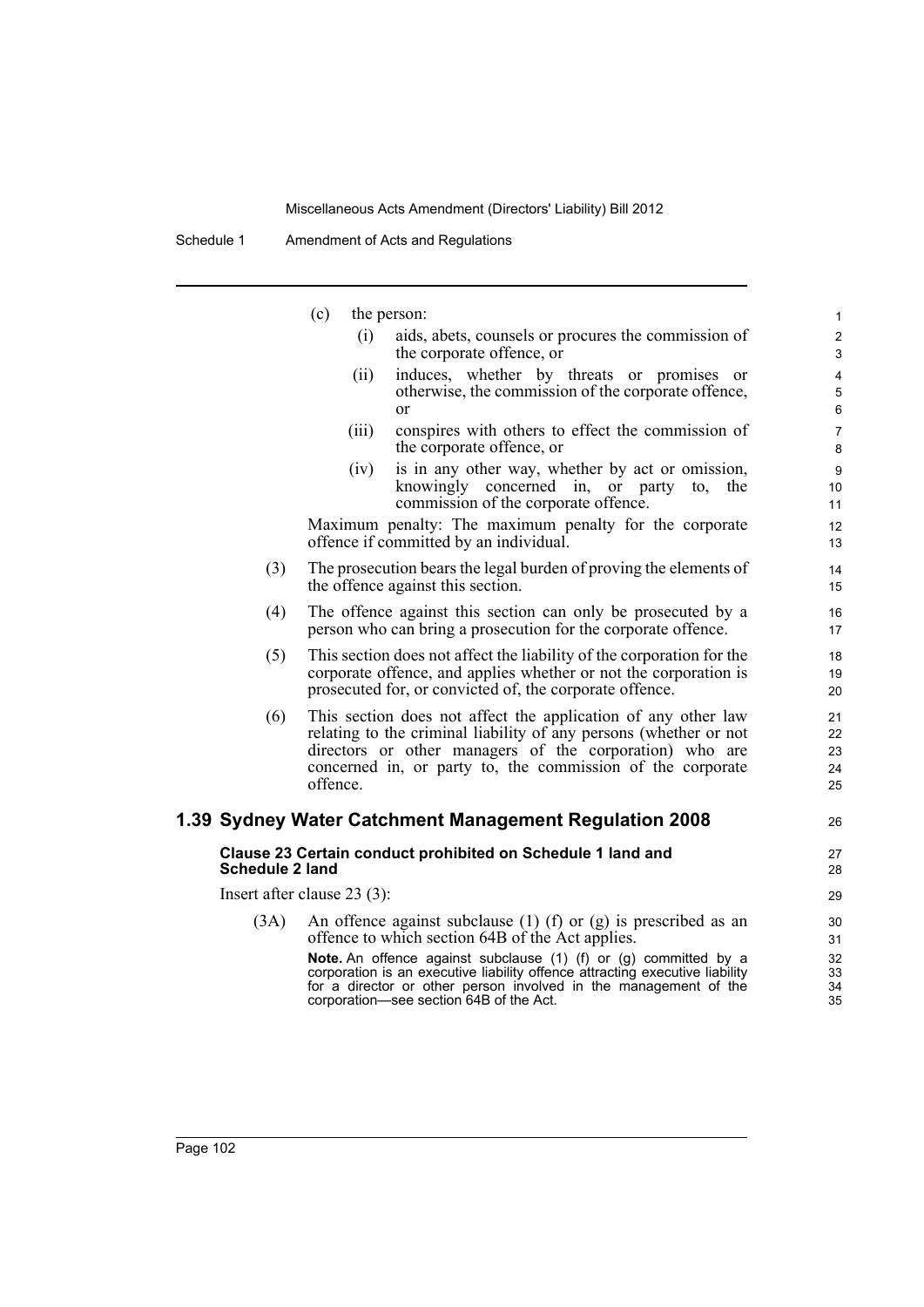Amendment of Acts and Regulations Schedule 1

|     | 1.40 Taxation Administration Act 1996 No 97                                                                                                                                                                                                       | 1                             |
|-----|---------------------------------------------------------------------------------------------------------------------------------------------------------------------------------------------------------------------------------------------------|-------------------------------|
| [1] | Section 10 Requirement for full and true disclosure of relevant facts and<br>circumstances                                                                                                                                                        | 2<br>3                        |
|     | Insert at the end of section $10(1)$ :                                                                                                                                                                                                            | 4                             |
|     | <b>Note.</b> An offence against subsection (1) committed by a corporation is<br>an executive liability offence attracting executive liability for a director or<br>other person involved in the management of the corporation-see<br>section 121. | 5<br>6<br>$\overline{7}$<br>8 |
| [2] | <b>Section 41 Effect of approval</b>                                                                                                                                                                                                              | 9                             |
|     | Insert at the end of the section:                                                                                                                                                                                                                 | 10                            |
|     | Note. An offence against subsection (1) or (2) committed by a<br>corporation is an executive liability offence attracting executive liability<br>for a director or other person involved in the management of the<br>corporation-see section 121. | 11<br>12<br>13<br>14          |
| [3] | <b>Section 42 Stamping of instruments</b>                                                                                                                                                                                                         | 15                            |
|     | Insert at the end of section $42(2)$ :                                                                                                                                                                                                            | 16                            |
|     | Note. An offence against subsection (2) committed by a corporation is<br>an executive liability offence attracting executive liability for a director or<br>other person involved in the management of the corporation-see<br>section 121.        | 17<br>18<br>19<br>20          |
| [4] | <b>Section 49 Additional records</b>                                                                                                                                                                                                              | 21                            |
|     | Insert at the end of section 49 $(2)$ :                                                                                                                                                                                                           | 22                            |
|     | Note. An offence against subsection (2) committed by a corporation is<br>an executive liability offence attracting executive liability for a director or<br>other person involved in the management of the corporation—see<br>section 121.        | 23<br>24<br>25<br>26          |
| [5] | Section 50 Inclusion of false or misleading information                                                                                                                                                                                           | 27                            |
|     | Insert at the end of the section:                                                                                                                                                                                                                 | 28                            |
|     | Note. An offence against this section committed by a corporation is an<br>executive liability offence attracting executive liability for a director or<br>other person involved in the management of the corporation-see<br>section 121.          | 29<br>30<br>31<br>32          |
| [6] | <b>Section 54 Wilfully destroying records</b>                                                                                                                                                                                                     | 33                            |
|     | Insert at the end of the section:                                                                                                                                                                                                                 | 34                            |
|     | <b>Note.</b> An offence against this section committed by a corporation is an<br>executive liability offence attracting executive liability for a director or<br>other person involved in the management of the corporation-see<br>section 121.   | 35<br>36<br>37<br>38          |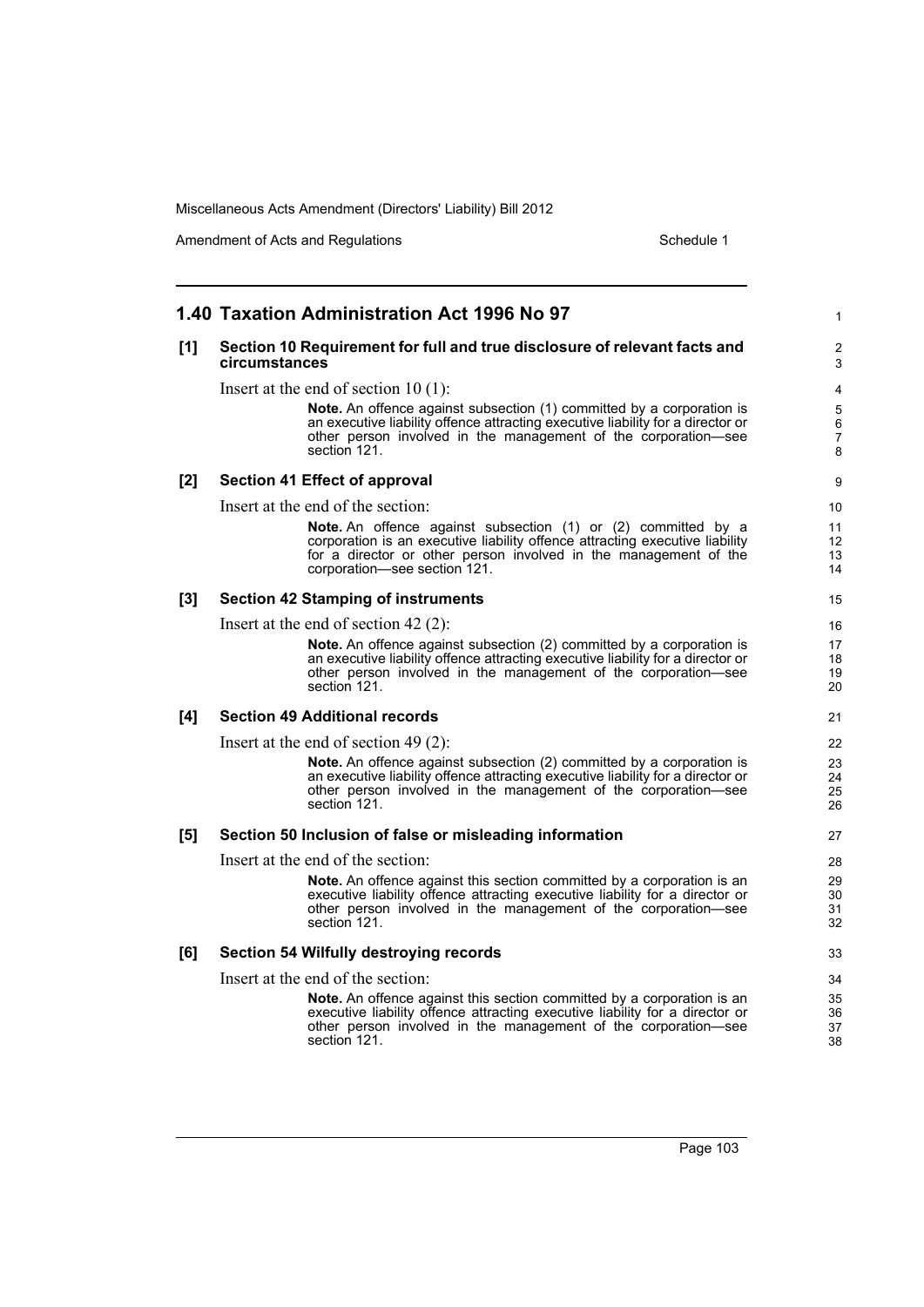Schedule 1 Amendment of Acts and Regulations

## **[7] Section 55 Knowingly giving false or misleading information**

Insert at the end of the section:

**Note.** An offence against this section committed by a corporation is an executive liability offence attracting executive liability for a director or other person involved in the management of the corporation—see section 121.

### **[8] Section 56 Deliberately omitting information**

Insert at the end of the section:

**Note.** An offence against this section committed by a corporation is an executive liability offence attracting executive liability for a director or other person involved in the management of the corporation—see section 121.

### **[9] Section 57 Failure to lodge documents**

Insert at the end of the section:

**Note.** An offence against this section committed by a corporation is an executive liability offence attracting executive liability for a director or other person involved in the management of the corporation—see section 121.

## **[10] Section 58 Falsifying or concealing identity**

Insert at the end of the section:

**Note.** An offence against this section committed by a corporation is an executive liability offence attracting executive liability for a director or other person involved in the management of the corporation—see section 121.

### **[11] Section 72 Power to require information, instruments and records, and attendance**

Insert at the end of the section:

**Note.** An offence against subsection (8) committed by a corporation is an executive liability offence attracting executive liability for a director or other person involved in the management of the corporation—see section 121.

## **[12] Section 113 Notice of liquidator's appointment**

Insert at the end of the section:

**Note.** An offence against this section committed by a corporation is an executive liability offence attracting executive liability for a director or other person involved in the management of the corporation—see section 121.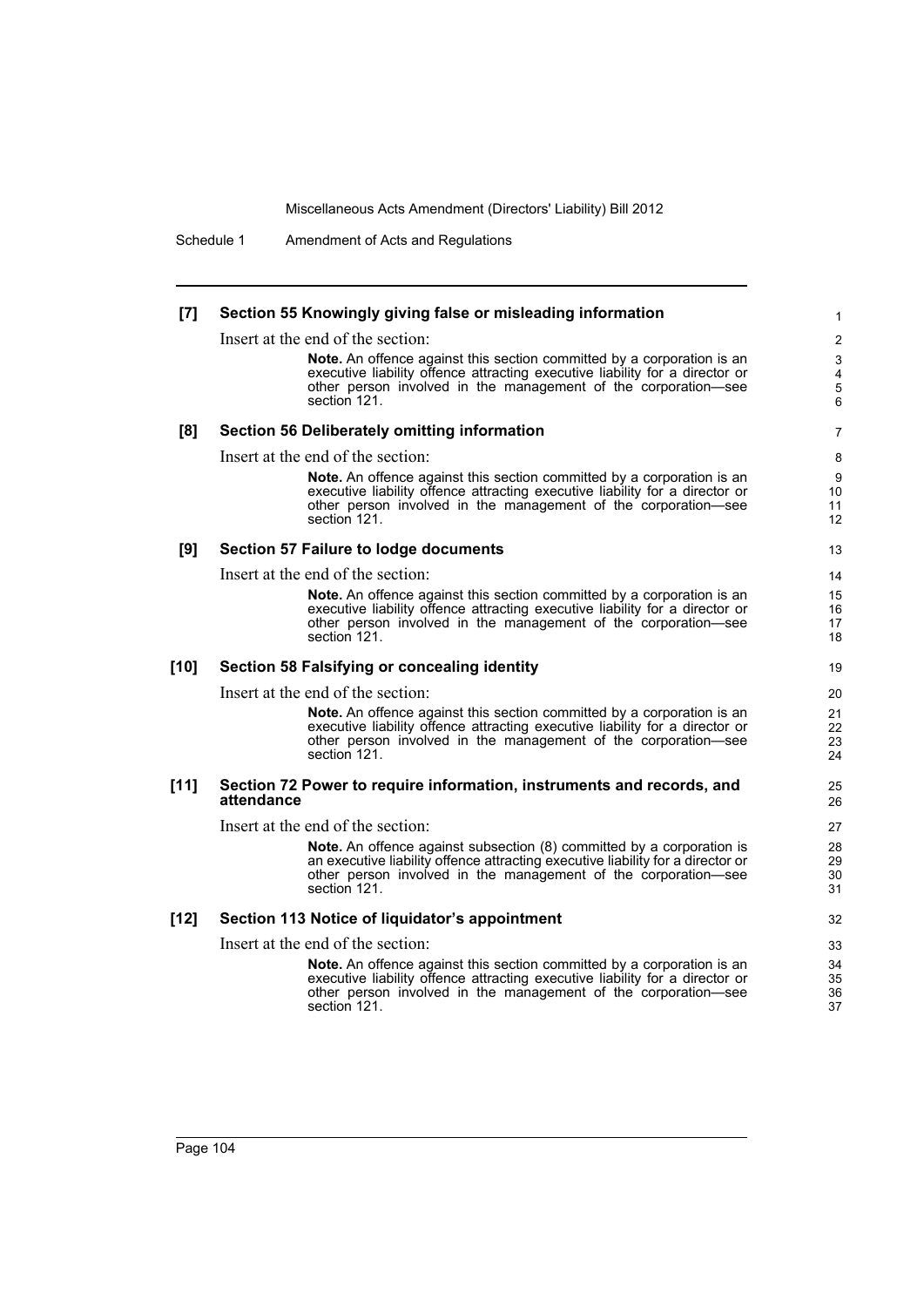| $[13]$ |     |                                   | Sections 121 and 121A                                                                             |                                                                                                                                                                                              | $\mathbf{1}$             |  |  |  |  |  |  |  |  |
|--------|-----|-----------------------------------|---------------------------------------------------------------------------------------------------|----------------------------------------------------------------------------------------------------------------------------------------------------------------------------------------------|--------------------------|--|--|--|--|--|--|--|--|
|        |     | Omit section 121. Insert instead: |                                                                                                   |                                                                                                                                                                                              |                          |  |  |  |  |  |  |  |  |
|        | 121 |                                   | Liability of directors etc for offences by corporation-offences<br>attracting executive liability |                                                                                                                                                                                              |                          |  |  |  |  |  |  |  |  |
|        |     | (1)                               |                                                                                                   | For the purposes of this section, an <i>executive liability offence</i> is<br>an offence against any of the following provisions of the taxation<br>laws that is committed by a corporation: | 5<br>6<br>$\overline{7}$ |  |  |  |  |  |  |  |  |
|        |     |                                   | (a)                                                                                               | section 10 $(1)$ ,                                                                                                                                                                           | 8                        |  |  |  |  |  |  |  |  |
|        |     |                                   | (b)                                                                                               | section 41 (1) or $(2)$ ,                                                                                                                                                                    | 9                        |  |  |  |  |  |  |  |  |
|        |     |                                   | (c)                                                                                               | section 42 $(2)$ ,                                                                                                                                                                           | 10                       |  |  |  |  |  |  |  |  |
|        |     |                                   | (d)                                                                                               | section 49 $(2)$ ,                                                                                                                                                                           | 11                       |  |  |  |  |  |  |  |  |
|        |     |                                   | (e)                                                                                               | section 50,                                                                                                                                                                                  | 12                       |  |  |  |  |  |  |  |  |
|        |     |                                   | (f)                                                                                               | section 54,                                                                                                                                                                                  | 13                       |  |  |  |  |  |  |  |  |
|        |     |                                   | (g)                                                                                               | section 55,                                                                                                                                                                                  | 14                       |  |  |  |  |  |  |  |  |
|        |     |                                   | (h)                                                                                               | section 56,                                                                                                                                                                                  | 15                       |  |  |  |  |  |  |  |  |
|        |     |                                   | (i)                                                                                               | section 57,                                                                                                                                                                                  | 16                       |  |  |  |  |  |  |  |  |
|        |     |                                   | (i)                                                                                               | section 58,                                                                                                                                                                                  | 17                       |  |  |  |  |  |  |  |  |
|        |     |                                   | (k)                                                                                               | section $72(8)$ ,                                                                                                                                                                            | 18                       |  |  |  |  |  |  |  |  |
|        |     |                                   | (1)                                                                                               | section 113,                                                                                                                                                                                 | 19                       |  |  |  |  |  |  |  |  |
|        |     |                                   | (m)                                                                                               | section 25 (6) of the <i>Duties Act 1997</i> ,                                                                                                                                               | 20                       |  |  |  |  |  |  |  |  |
|        |     |                                   | (n)                                                                                               | section 218C (1) of the <i>Duties Act 1997</i> ,                                                                                                                                             | 21                       |  |  |  |  |  |  |  |  |
|        |     |                                   | $\left( 0 \right)$                                                                                | section 248 of the Duties Act 1997,                                                                                                                                                          | 22                       |  |  |  |  |  |  |  |  |
|        |     |                                   | (p)                                                                                               | section 251 (1) of the <i>Duties Act 1997</i> ,                                                                                                                                              | 23                       |  |  |  |  |  |  |  |  |
|        |     |                                   | (q)                                                                                               | section 262 of the Duties Act 1997,                                                                                                                                                          | 24                       |  |  |  |  |  |  |  |  |
|        |     |                                   | (r)                                                                                               | section 270 (4) of the <i>Duties Act 1997</i> ,                                                                                                                                              | 25                       |  |  |  |  |  |  |  |  |
|        |     |                                   | (s)                                                                                               | section 286 (1) of the <i>Duties Act 1997</i> ,                                                                                                                                              | 26                       |  |  |  |  |  |  |  |  |
|        |     |                                   | (t)                                                                                               | section 296 (1) of the <i>Duties Act 1997</i> ,                                                                                                                                              | 27                       |  |  |  |  |  |  |  |  |
|        |     |                                   | (u)                                                                                               | section 301 (1) of the <i>Duties Act 1997</i> ,                                                                                                                                              | 28                       |  |  |  |  |  |  |  |  |
|        |     |                                   | (v)                                                                                               | section 11 of the Health Insurance Levies Act 1982,                                                                                                                                          | 29                       |  |  |  |  |  |  |  |  |
|        |     |                                   | (w)                                                                                               | clause 18 (8) of Schedule 2 to the Payroll Tax Act 2007.                                                                                                                                     | 30                       |  |  |  |  |  |  |  |  |
|        |     | (2)                               |                                                                                                   | A person commits an offence against this section if:                                                                                                                                         | 31                       |  |  |  |  |  |  |  |  |
|        |     |                                   | (a)                                                                                               | a corporation commits an executive liability offence, and                                                                                                                                    | 32                       |  |  |  |  |  |  |  |  |
|        |     |                                   | (b)                                                                                               | the person is:                                                                                                                                                                               | 33                       |  |  |  |  |  |  |  |  |
|        |     |                                   |                                                                                                   | (i)<br>a director of the corporation, or                                                                                                                                                     | 34                       |  |  |  |  |  |  |  |  |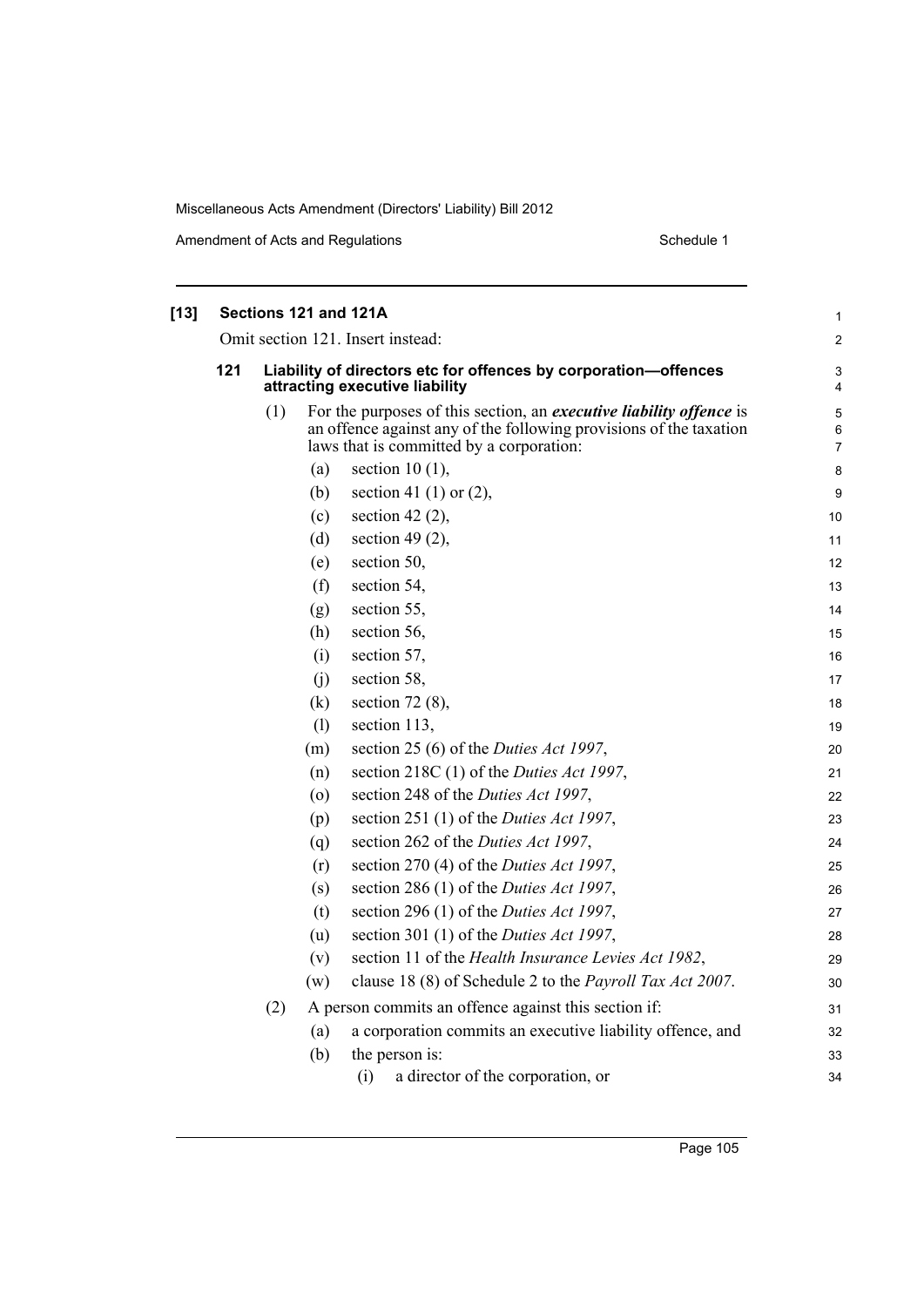Schedule 1 Amendment of Acts and Regulations

(ii) an individual who is involved in the management of the corporation and who is in a position to influence the conduct of the corporation in relation to the commission of the executive liability offence, and

- (c) the person:
	- (i) knows or ought reasonably to know that the executive liability offence (or an offence of the same type) would be or is being committed, and
	- (ii) fails to take all reasonable steps to prevent or stop the commission of that offence.

Maximum penalty: The maximum penalty for the executive liability offence if committed by an individual.

- (3) The prosecution bears the legal burden of proving the elements of the offence against this section.
- (4) The offence against this section can only be prosecuted by a person who can bring a prosecution for the executive liability offence.
- (5) This section does not affect the liability of the corporation for the executive liability offence, and applies whether or not the corporation is prosecuted for, or convicted of, the executive liability offence.
- (6) This section does not affect the application of any other law relating to the criminal liability of any persons (whether or not directors or other managers of the corporation) who are accessories to the commission of the executive liability offence or are otherwise concerned in, or party to, the commission of the executive liability offence.
- (7) In this section:

*director* has the same meaning it has in the *Corporations Act 2001* of the Commonwealth.

*reasonable steps*, in relation to the commission of an executive liability offence, includes, but is not limited to, such action (if any) of the following kinds as is reasonable in all the circumstances:

- (a) action towards:
	- (i) assessing the corporation's compliance with the provision creating the executive liability offence, and
	- (ii) ensuring that the corporation arranged regular professional assessments of its compliance with the provision,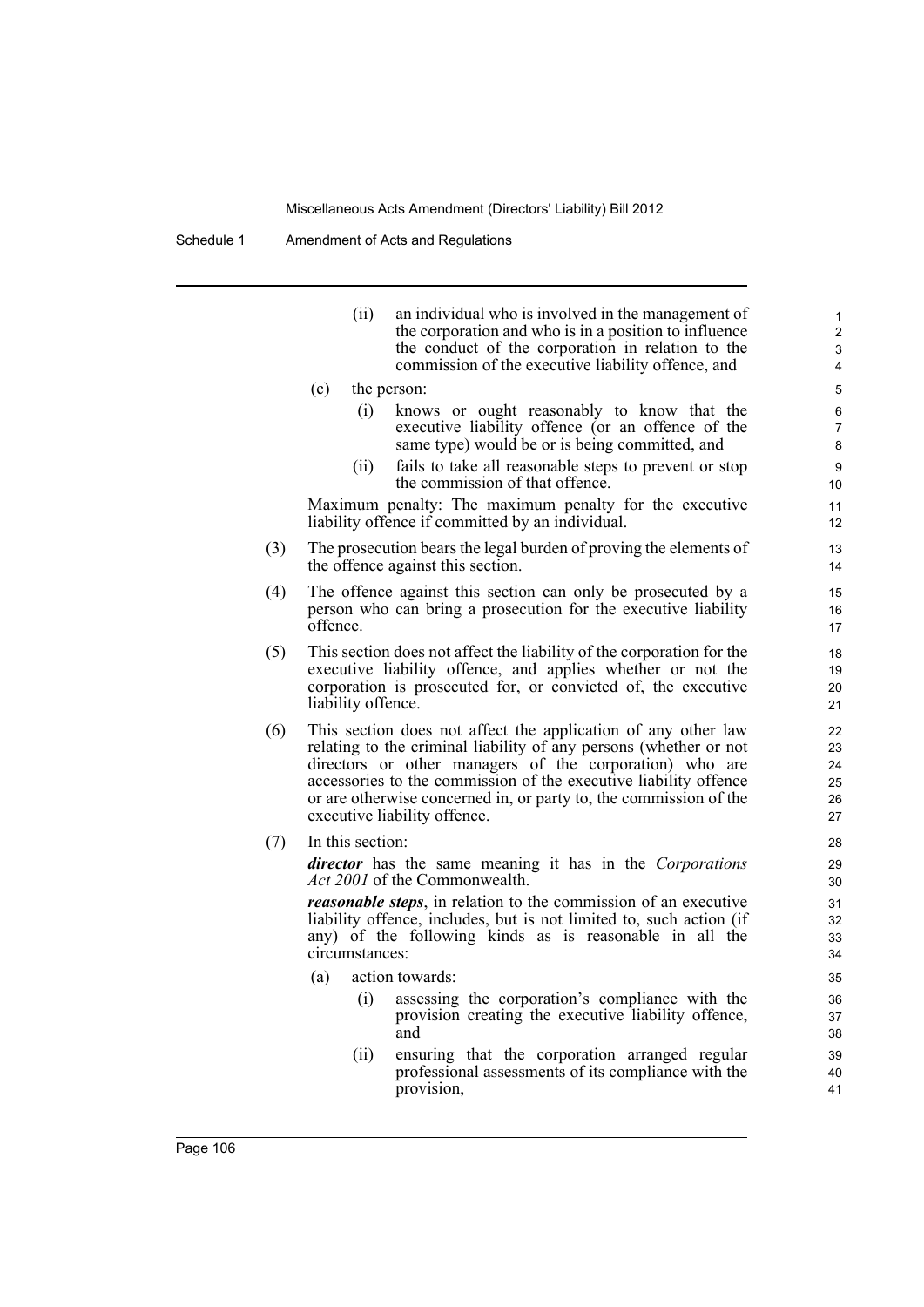|      |     | (b) |       | action towards ensuring that the corporation's employees,<br>agents and contractors are provided with information,<br>training, instruction and supervision appropriate to them to<br>enable them to comply with the provision creating the<br>executive liability offence so far as the provision is<br>relevant to them, | 1<br>$\boldsymbol{2}$<br>3<br>4<br>$\mathbf 5$<br>6 |
|------|-----|-----|-------|----------------------------------------------------------------------------------------------------------------------------------------------------------------------------------------------------------------------------------------------------------------------------------------------------------------------------|-----------------------------------------------------|
|      |     | (c) |       | action towards ensuring that:                                                                                                                                                                                                                                                                                              | 7                                                   |
|      |     |     | (i)   | the plant, equipment and other resources, and                                                                                                                                                                                                                                                                              | 8                                                   |
|      |     |     | (ii)  | the structures, work systems and other processes,                                                                                                                                                                                                                                                                          | 9                                                   |
|      |     |     |       | relevant to compliance with the provision creating the                                                                                                                                                                                                                                                                     | 10                                                  |
|      |     |     |       | executive liability offence are appropriate in all the<br>circumstances,                                                                                                                                                                                                                                                   | 11<br>12                                            |
|      |     | (d) |       | action towards creating and maintaining a corporate                                                                                                                                                                                                                                                                        | 13                                                  |
|      |     |     |       | culture that does not direct, encourage, tolerate or lead to                                                                                                                                                                                                                                                               | 14                                                  |
|      |     |     |       | non-compliance with the provision creating the executive<br>liability offence.                                                                                                                                                                                                                                             | 15<br>16                                            |
| 121A |     |     |       | Liability of directors etc for offences by corporation-accessory to<br>the commission of the offences                                                                                                                                                                                                                      | 17<br>18                                            |
|      | (1) |     |       | For the purposes of this section, a <i>corporate offence</i> is an offence<br>against a taxation law or the regulations that is capable of being<br>committed by a corporation, whether or not it is an executive<br>liability offence referred to in section 121.                                                         | 19<br>20<br>21<br>22                                |
|      | (2) |     |       | A person commits an offence against this section if:                                                                                                                                                                                                                                                                       | 23                                                  |
|      |     | (a) |       | a corporation commits a corporate offence, and                                                                                                                                                                                                                                                                             | 24                                                  |
|      |     | (b) |       | the person is:                                                                                                                                                                                                                                                                                                             | 25                                                  |
|      |     |     | (i)   | a director of the corporation, or                                                                                                                                                                                                                                                                                          | 26                                                  |
|      |     |     | (ii)  | an individual who is involved in the management of                                                                                                                                                                                                                                                                         | 27                                                  |
|      |     |     |       | the corporation and who is in a position to influence                                                                                                                                                                                                                                                                      | 28                                                  |
|      |     |     |       | the conduct of the corporation in relation to the<br>commission of the corporate offence, and                                                                                                                                                                                                                              | 29<br>30                                            |
|      |     | (c) |       | the person:                                                                                                                                                                                                                                                                                                                | 31                                                  |
|      |     |     | (i)   | aids, abets, counsels or procures the commission of<br>the corporate offence, or                                                                                                                                                                                                                                           | 32<br>33                                            |
|      |     |     | (ii)  | induces, whether by threats or promises or<br>otherwise, the commission of the corporate offence,<br><sub>or</sub>                                                                                                                                                                                                         | 34<br>35<br>36                                      |
|      |     |     | (iii) | conspires with others to effect the commission of<br>the corporate offence, or                                                                                                                                                                                                                                             | 37<br>38                                            |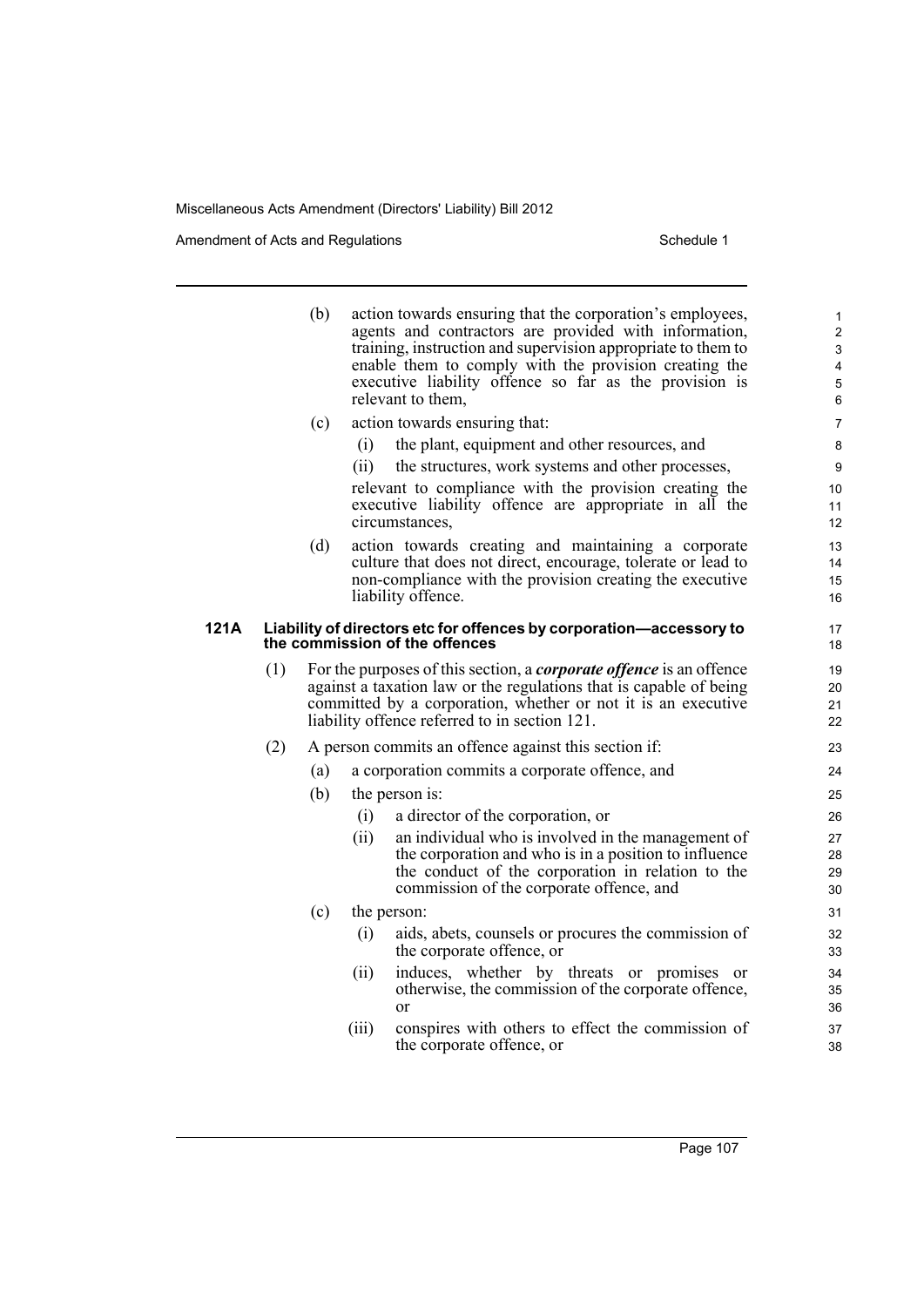Schedule 1 Amendment of Acts and Regulations

|     |     | is in any other way, whether by act or omission,<br>(iv)<br>knowingly concerned in, or party<br>the<br>to.<br>commission of the corporate offence.                                                                                                                      | $\mathbf{1}$<br>$\overline{\mathbf{c}}$<br>$\mathsf 3$ |
|-----|-----|-------------------------------------------------------------------------------------------------------------------------------------------------------------------------------------------------------------------------------------------------------------------------|--------------------------------------------------------|
|     |     | Maximum penalty: The maximum penalty for the corporate<br>offence if committed by an individual.                                                                                                                                                                        | $\overline{4}$<br>5                                    |
|     | (3) | The prosecution bears the legal burden of proving the elements of<br>the offence against this section.                                                                                                                                                                  | 6<br>$\overline{7}$                                    |
|     | (4) | The offence against this section can only be prosecuted by a<br>person who can bring a prosecution for the corporate offence.                                                                                                                                           | 8<br>9                                                 |
|     | (5) | This section does not affect the liability of the corporation for the<br>corporate offence, and applies whether or not the corporation is<br>prosecuted for, or convicted of, the corporate offence.                                                                    | 10<br>11<br>12                                         |
|     | (6) | This section does not affect the application of any other law<br>relating to the criminal liability of any persons (whether or not<br>directors or other managers of the corporation) who are<br>concerned in, or party to, the commission of the corporate<br>offence. | 13<br>14<br>15<br>16<br>17                             |
|     |     | 1.41 Threatened Species Conservation Act 1995 No 101                                                                                                                                                                                                                    | 18                                                     |
| [1] |     | Section 114 Director-General may make stop work order                                                                                                                                                                                                                   | 19                                                     |
|     |     | Insert at the end of section $114(6)$ :                                                                                                                                                                                                                                 | 20                                                     |
|     |     | Note. An offence against subsection (6) committed by a corporation is<br>an executive liability offence attracting executive liability for a director or<br>other person involved in the management of the corporation-see<br>section 152.                              | 21<br>22<br>23<br>24                                   |
| [2] |     | <b>Section 1410 Offence</b>                                                                                                                                                                                                                                             | 25                                                     |
|     |     | Insert at the end of the section:                                                                                                                                                                                                                                       | 26                                                     |
|     |     | <b>Note.</b> An offence against this section committed by a corporation is an<br>executive liability offence attracting executive liability for a director or<br>other person involved in the management of the corporation-see<br>section 152.                         | 27<br>28<br>29<br>30                                   |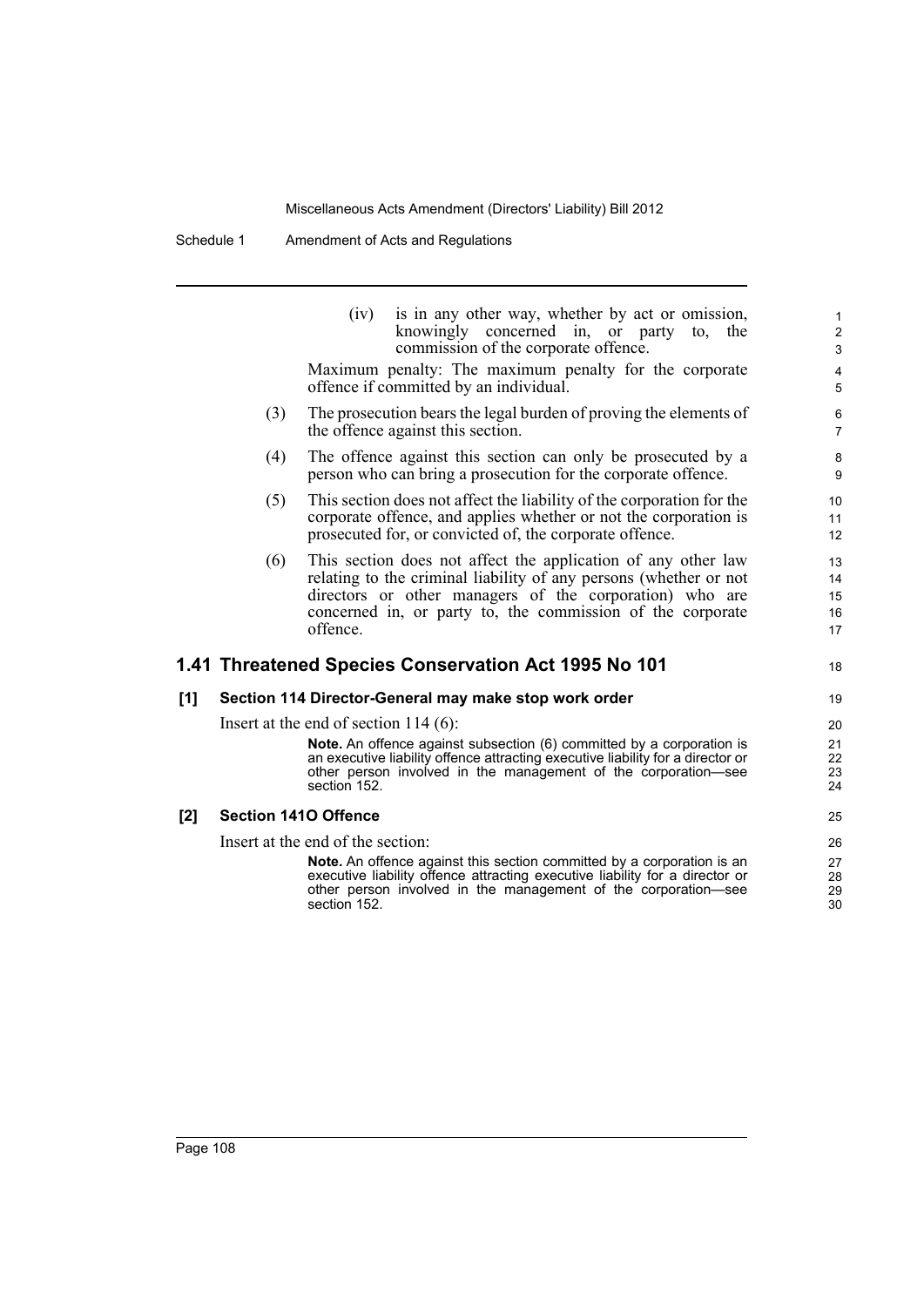Amendment of Acts and Regulations Schedule 1

| $[3]$ |     |     | Sections 152–152B                                                                                                                                                                                                              | 1                        |  |  |  |  |  |  |  |
|-------|-----|-----|--------------------------------------------------------------------------------------------------------------------------------------------------------------------------------------------------------------------------------|--------------------------|--|--|--|--|--|--|--|
|       |     |     | Omit section 152. Insert instead:                                                                                                                                                                                              | 2                        |  |  |  |  |  |  |  |
|       | 152 |     | Liability of directors etc for offences by corporation-offences<br>attracting executive liability                                                                                                                              |                          |  |  |  |  |  |  |  |
|       |     | (1) | For the purposes of this section, an <i>executive liability offence</i> is<br>an offence against any of the following provisions of this Act that<br>is committed by a corporation:                                            | 5<br>6<br>$\overline{7}$ |  |  |  |  |  |  |  |
|       |     |     | section $114(6)$ ,<br>(a)<br>section 1410.<br>(b)                                                                                                                                                                              | 8<br>9                   |  |  |  |  |  |  |  |
|       |     | (2) | A person commits an offence against this section if:                                                                                                                                                                           | 10                       |  |  |  |  |  |  |  |
|       |     |     | a corporation commits an executive liability offence, and<br>(a)                                                                                                                                                               | 11                       |  |  |  |  |  |  |  |
|       |     |     | (b)<br>the person is:                                                                                                                                                                                                          | 12                       |  |  |  |  |  |  |  |
|       |     |     | (i)<br>a director of the corporation, or                                                                                                                                                                                       | 13                       |  |  |  |  |  |  |  |
|       |     |     | an individual who is involved in the management of<br>(ii)<br>the corporation and who is in a position to influence<br>the conduct of the corporation in relation to the<br>commission of the executive liability offence, and | 14<br>15<br>16<br>17     |  |  |  |  |  |  |  |
|       |     |     | (c)<br>the person:                                                                                                                                                                                                             | 18                       |  |  |  |  |  |  |  |
|       |     |     | (i)<br>knows or ought reasonably to know that the<br>executive liability offence (or an offence of the<br>same type) would be or is being committed, and                                                                       | 19<br>20<br>21           |  |  |  |  |  |  |  |
|       |     |     | fails to take all reasonable steps to prevent or stop<br>(ii)<br>the commission of that offence.                                                                                                                               | 22<br>23                 |  |  |  |  |  |  |  |
|       |     |     | Maximum penalty: The maximum penalty for the executive<br>liability offence if committed by an individual.                                                                                                                     | 24<br>25                 |  |  |  |  |  |  |  |
|       |     | (3) | The prosecution bears the legal burden of proving the elements of<br>the offence against this section.                                                                                                                         | 26<br>27                 |  |  |  |  |  |  |  |
|       |     | (4) | The offence against this section can only be prosecuted by a<br>person who can bring a prosecution for the executive liability<br>offence.                                                                                     | 28<br>29<br>30           |  |  |  |  |  |  |  |
|       |     | (5) | This section does not affect the liability of the corporation for the<br>executive liability offence, and applies whether or not the<br>corporation is prosecuted for, or convicted of, the executive<br>liability offence.    | 31<br>32<br>33<br>34     |  |  |  |  |  |  |  |
|       |     | (6) | This section does not affect the application of any other law<br>relating to the criminal liability of any persons (whether or not<br>directors or other managers of the corporation) who are                                  | 35<br>36<br>37           |  |  |  |  |  |  |  |

accessories to the commission of the executive liability offence

38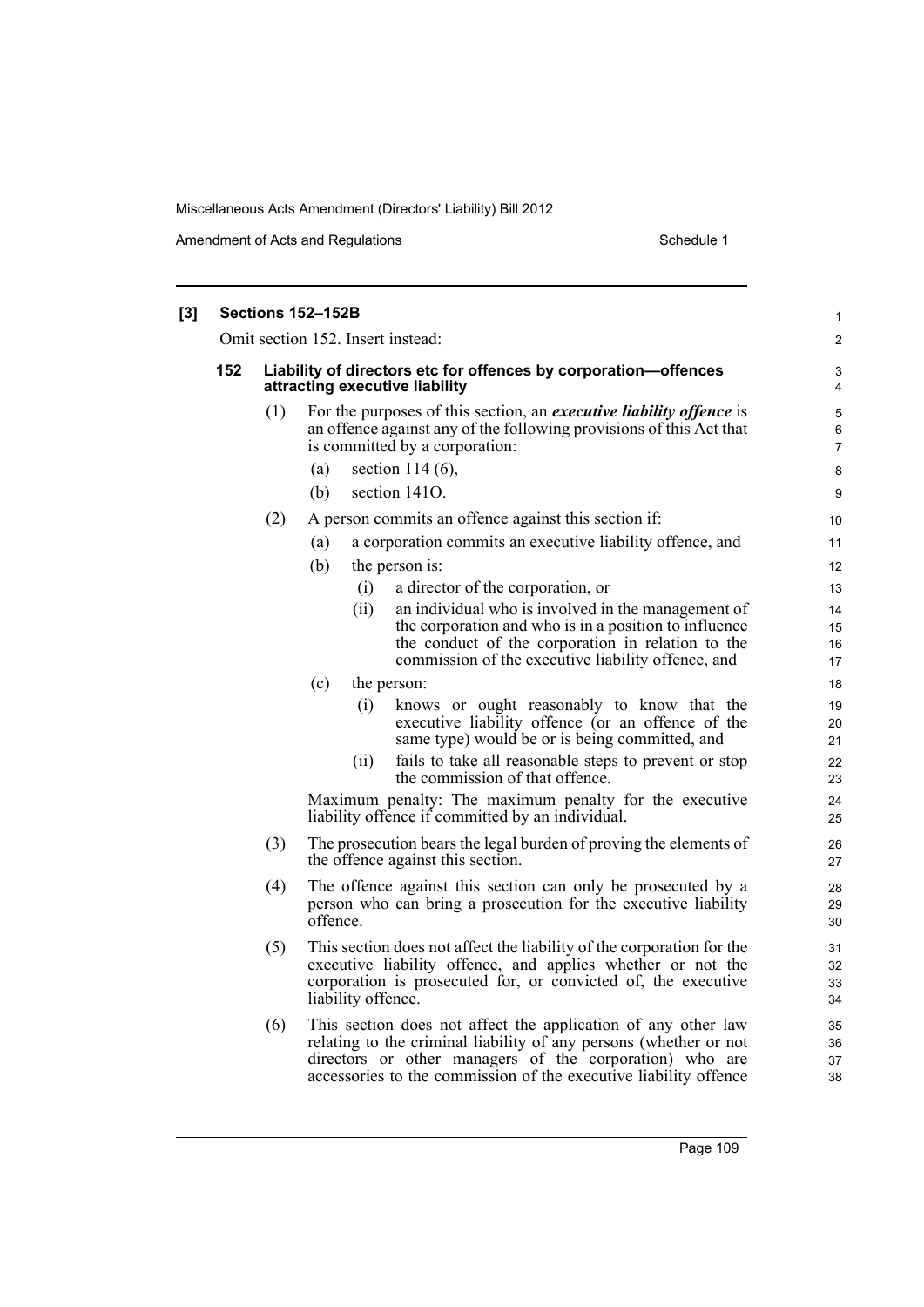Schedule 1 Amendment of Acts and Regulations

or are otherwise concerned in, or party to, the commission of the executive liability offence.

(7) In this section:

*director* has the same meaning it has in the *Corporations Act 2001* of the Commonwealth.

*reasonable steps*, in relation to the commission of an executive liability offence, includes, but is not limited to, such action (if any) of the following kinds as is reasonable in all the circumstances:

- (a) action towards:
	- (i) assessing the corporation's compliance with the provision creating the executive liability offence, and
	- (ii) ensuring that the corporation arranged regular professional assessments of its compliance with the provision,
- (b) action towards ensuring that the corporation's employees, agents and contractors are provided with information, training, instruction and supervision appropriate to them to enable them to comply with the provision creating the executive liability offence so far as the provision is relevant to them,
- (c) action towards ensuring that:
	- (i) the plant, equipment and other resources, and
	- (ii) the structures, work systems and other processes,

relevant to compliance with the provision creating the executive liability offence are appropriate in all the circumstances,

(d) action towards creating and maintaining a corporate culture that does not direct, encourage, tolerate or lead to non-compliance with the provision creating the executive liability offence.

## **152A Liability of directors etc for offences by corporation—accessory to the commission of the offences**

(1) For the purposes of this section, a *corporate offence* is an offence against this Act or the regulations that is capable of being committed by a corporation, whether or not it is an executive liability offence referred to in section 152.

# (2) A person commits an offence against this section if:

(a) a corporation commits a corporate offence, and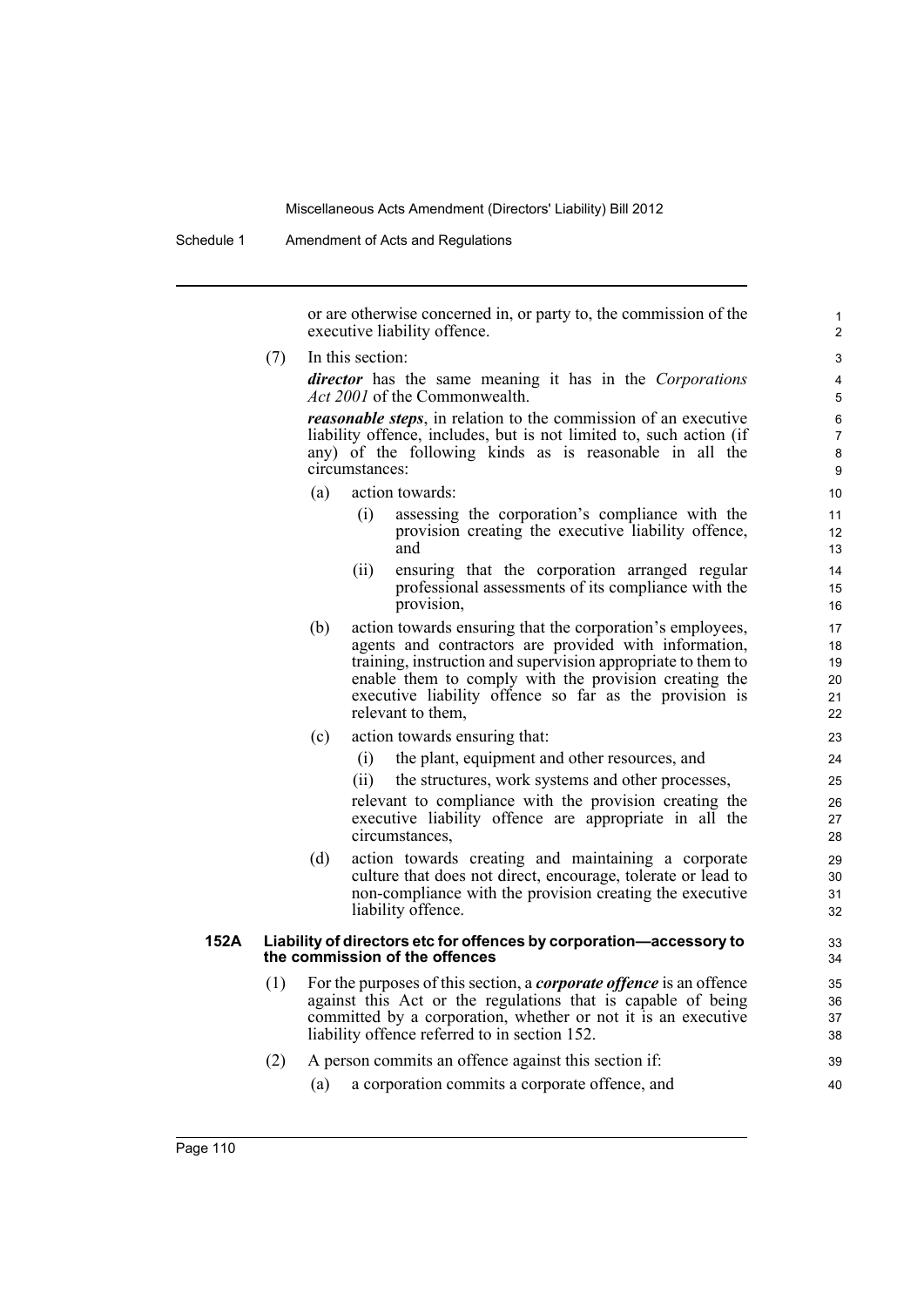|      |     | (b)      |       | the person is:                                                                                                                                                                                                                                                                                                               | $\mathbf{1}$               |
|------|-----|----------|-------|------------------------------------------------------------------------------------------------------------------------------------------------------------------------------------------------------------------------------------------------------------------------------------------------------------------------------|----------------------------|
|      |     |          | (i)   | a director of the corporation, or                                                                                                                                                                                                                                                                                            | $\mathbf{2}$               |
|      |     |          | (ii)  | an individual who is involved in the management of                                                                                                                                                                                                                                                                           | 3                          |
|      |     |          |       | the corporation and who is in a position to influence                                                                                                                                                                                                                                                                        | 4                          |
|      |     |          |       | the conduct of the corporation in relation to the<br>commission of the corporate offence, and                                                                                                                                                                                                                                | 5<br>6                     |
|      |     | (c)      |       | the person:                                                                                                                                                                                                                                                                                                                  | $\overline{7}$             |
|      |     |          | (i)   | aids, abets, counsels or procures the commission of                                                                                                                                                                                                                                                                          | 8                          |
|      |     |          |       | the corporate offence, or                                                                                                                                                                                                                                                                                                    | 9                          |
|      |     |          | (ii)  | induces, whether by threats or promises or                                                                                                                                                                                                                                                                                   | 10                         |
|      |     |          |       | otherwise, the commission of the corporate offence,                                                                                                                                                                                                                                                                          | 11                         |
|      |     |          |       | or                                                                                                                                                                                                                                                                                                                           | 12                         |
|      |     |          | (iii) | conspires with others to effect the commission of<br>the corporate offence, or                                                                                                                                                                                                                                               | 13<br>14                   |
|      |     |          | (iv)  | is in any other way, whether by act or omission,                                                                                                                                                                                                                                                                             | 15                         |
|      |     |          |       | knowingly concerned in, or party<br>to.<br>the<br>commission of the corporate offence.                                                                                                                                                                                                                                       | 16                         |
|      |     |          |       |                                                                                                                                                                                                                                                                                                                              | 17                         |
|      |     |          |       | Maximum penalty: The maximum penalty for the corporate<br>offence if committed by an individual.                                                                                                                                                                                                                             | 18<br>19                   |
|      | (3) |          |       | The prosecution bears the legal burden of proving the elements of<br>the offence against this section.                                                                                                                                                                                                                       | 20<br>21                   |
|      | (4) |          |       | The offence against this section can only be prosecuted by a<br>person who can bring a prosecution for the corporate offence.                                                                                                                                                                                                | 22<br>23                   |
|      | (5) |          |       | This section does not affect the liability of the corporation for the<br>corporate offence, and applies whether or not the corporation is<br>prosecuted for, or convicted of, the corporate offence.                                                                                                                         | 24<br>25<br>26             |
|      | (6) | offence. |       | This section does not affect the application of any other law<br>relating to the criminal liability of any persons (whether or not<br>directors or other managers of the corporation) who are<br>concerned in, or party to, the commission of the corporate                                                                  | 27<br>28<br>29<br>30<br>31 |
| 152B |     |          |       | Evidence as to state of mind of corporation                                                                                                                                                                                                                                                                                  | 32                         |
|      | (1) |          |       | Without limiting any other law or practice regarding the<br>admissibility of evidence, evidence that an officer, employee or<br>agent of a corporation (while acting in his or her capacity as such)<br>had, at any particular time, a particular state of mind, is evidence<br>that the corporation had that state of mind. | 33<br>34<br>35<br>36<br>37 |
|      |     |          |       |                                                                                                                                                                                                                                                                                                                              |                            |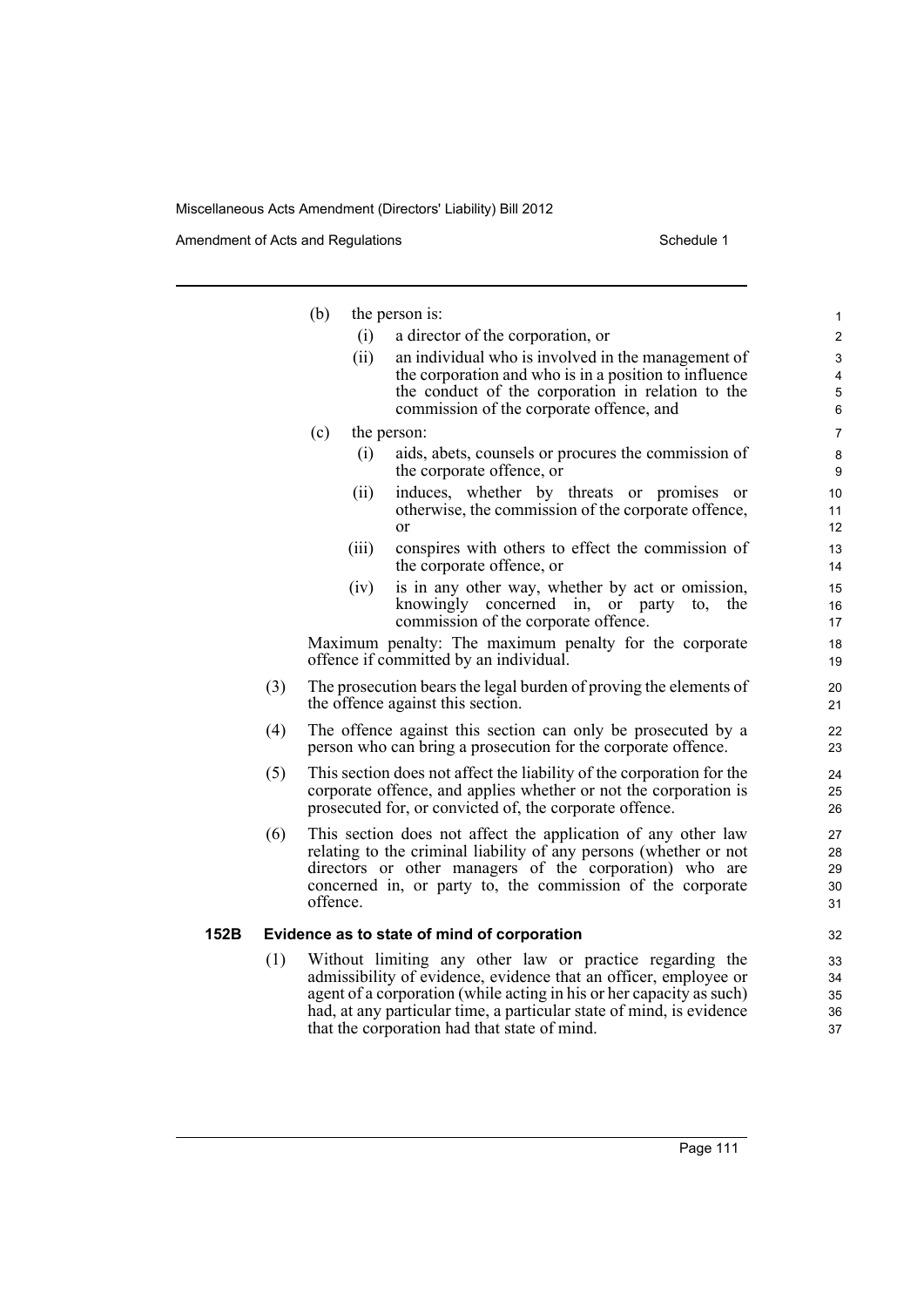|     |    | (2)                 |     |                                   | In this section, the <i>state of mind</i> of a person includes:                                                                                                                                              | $\mathbf{1}$         |
|-----|----|---------------------|-----|-----------------------------------|--------------------------------------------------------------------------------------------------------------------------------------------------------------------------------------------------------------|----------------------|
|     |    |                     | (a) |                                   | the knowledge, intention, opinion, belief or purpose of the<br>person, and                                                                                                                                   | $\overline{2}$<br>3  |
|     |    |                     | (b) | purpose.                          | the person's reasons for the intention, opinion, belief or                                                                                                                                                   | $\overline{4}$<br>5  |
| [4] |    |                     |     |                                   | <b>Section 154 Ancillary offences</b>                                                                                                                                                                        | 6                    |
|     |    |                     |     | Insert at the end of the section: |                                                                                                                                                                                                              | 7                    |
|     |    | (2)                 |     |                                   | A person does not commit an offence because of this section for<br>any act or omission that is an offence under section 152A.                                                                                | 8<br>9               |
|     |    |                     |     |                                   | 1.42 Unlawful Gambling Act 1998 No 113                                                                                                                                                                       | 10                   |
|     |    | Sections 53 and 53A |     |                                   |                                                                                                                                                                                                              | 11                   |
|     |    |                     |     | Omit section 53. Insert instead:  |                                                                                                                                                                                                              | 12                   |
|     | 53 |                     |     |                                   | Liability of directors etc for offences by corporation-accessory to<br>the commission of the offences                                                                                                        | 13<br>14             |
|     |    | (1)                 |     |                                   | For the purposes of this section, a <i>corporate offence</i> is an offence<br>against this Act or the regulations that is capable of being<br>committed by a corporation.                                    | 15<br>16<br>17       |
|     |    | (2)                 |     |                                   | A person commits an offence against this section if:                                                                                                                                                         | 18                   |
|     |    |                     | (a) |                                   | a corporation commits a corporate offence, and                                                                                                                                                               | 19                   |
|     |    |                     | (b) |                                   | the person is:                                                                                                                                                                                               | 20                   |
|     |    |                     |     | (i)                               | a director of the corporation, or                                                                                                                                                                            | 21                   |
|     |    |                     |     | (ii)                              | an individual who is involved in the management of<br>the corporation and who is in a position to influence<br>the conduct of the corporation in relation to the<br>commission of the corporate offence, and | 22<br>23<br>24<br>25 |
|     |    |                     | (c) |                                   | the person:                                                                                                                                                                                                  | 26                   |
|     |    |                     |     | (i)                               | aids, abets, counsels or procures the commission of<br>the corporate offence, or                                                                                                                             | 27<br>28             |
|     |    |                     |     | (ii)                              | induces, whether by threats or promises or<br>otherwise, the commission of the corporate offence,<br><sub>or</sub>                                                                                           | 29<br>30<br>31       |
|     |    |                     |     | (iii)                             | conspires with others to effect the commission of<br>the corporate offence, or                                                                                                                               | 32<br>33             |
|     |    |                     |     |                                   |                                                                                                                                                                                                              |                      |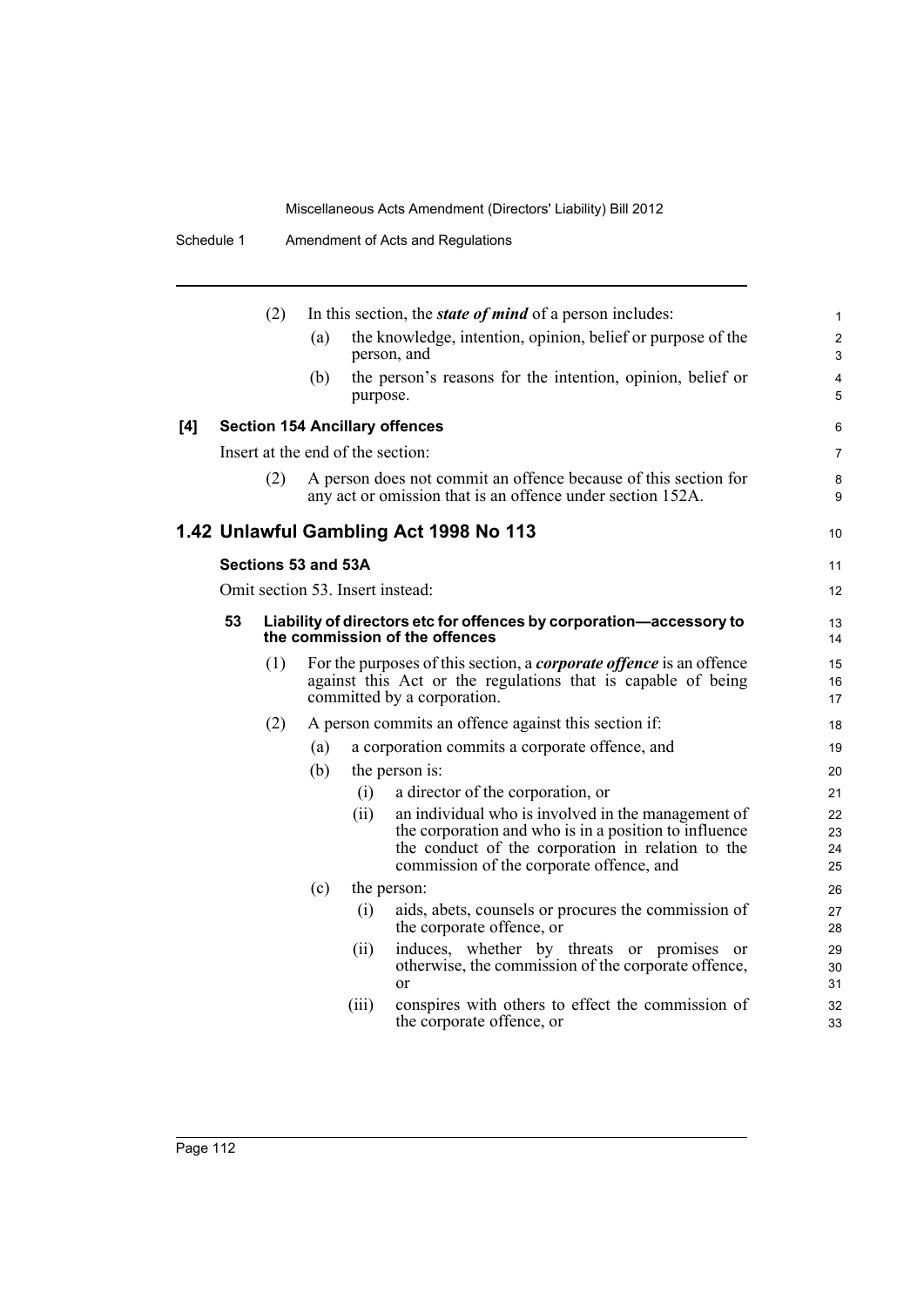|     |                   | (iv)<br>is in any other way, whether by act or omission,<br>knowingly concerned in, or party<br>to,<br>the<br>commission of the corporate offence.                                                                                                                                                                           | 1<br>$\overline{c}$<br>3   |
|-----|-------------------|------------------------------------------------------------------------------------------------------------------------------------------------------------------------------------------------------------------------------------------------------------------------------------------------------------------------------|----------------------------|
|     |                   | Maximum penalty: The maximum penalty for the corporate<br>offence if committed by an individual.                                                                                                                                                                                                                             | 4<br>5                     |
|     | (3)               | The prosecution bears the legal burden of proving the elements of<br>the offence against this section.                                                                                                                                                                                                                       | 6<br>$\overline{7}$        |
|     | (4)               | The offence against this section can only be prosecuted by a<br>person who can bring a prosecution for the corporate offence.                                                                                                                                                                                                | 8<br>9                     |
|     | (5)               | This section does not affect the liability of the corporation for the<br>corporate offence, and applies whether or not the corporation is<br>prosecuted for, or convicted of, the corporate offence.                                                                                                                         | 10<br>11<br>12             |
|     | (6)               | This section does not affect the application of any other law<br>relating to the criminal liability of any persons (whether or not<br>directors or other managers of the corporation) who are<br>concerned in, or party to, the commission of the corporate<br>offence.                                                      | 13<br>14<br>15<br>16<br>17 |
| 53A |                   | Evidence as to state of mind of corporation                                                                                                                                                                                                                                                                                  | 18                         |
|     | (1)               | Without limiting any other law or practice regarding the<br>admissibility of evidence, evidence that an officer, employee or<br>agent of a corporation (while acting in his or her capacity as such)<br>had, at any particular time, a particular state of mind, is evidence<br>that the corporation had that state of mind. | 19<br>20<br>21<br>22<br>23 |
|     | (2)               | In this section, the <i>state of mind</i> of a person includes:                                                                                                                                                                                                                                                              | 24                         |
|     |                   | the knowledge, intention, opinion, belief or purpose of the<br>(a)<br>person, and                                                                                                                                                                                                                                            | 25<br>26                   |
|     |                   | the person's reasons for the intention, opinion, belief or<br>(b)<br>purpose.                                                                                                                                                                                                                                                | 27<br>28                   |
|     |                   | 1.43 Valuers Act 2003 No 4                                                                                                                                                                                                                                                                                                   | 29                         |
|     | <b>Section 44</b> |                                                                                                                                                                                                                                                                                                                              | 30                         |
|     |                   | Omit the section. Insert instead:                                                                                                                                                                                                                                                                                            | 31                         |
| 44  |                   | Liability of directors etc for offences by corporation-accessory to<br>the commission of the offences                                                                                                                                                                                                                        | 32<br>33                   |
|     | (1)               | For the purposes of this section, a <i>corporate offence</i> is an offence<br>against this Act or the regulations that is capable of being<br>committed by a corporation.                                                                                                                                                    | 34<br>35<br>36             |
|     |                   |                                                                                                                                                                                                                                                                                                                              |                            |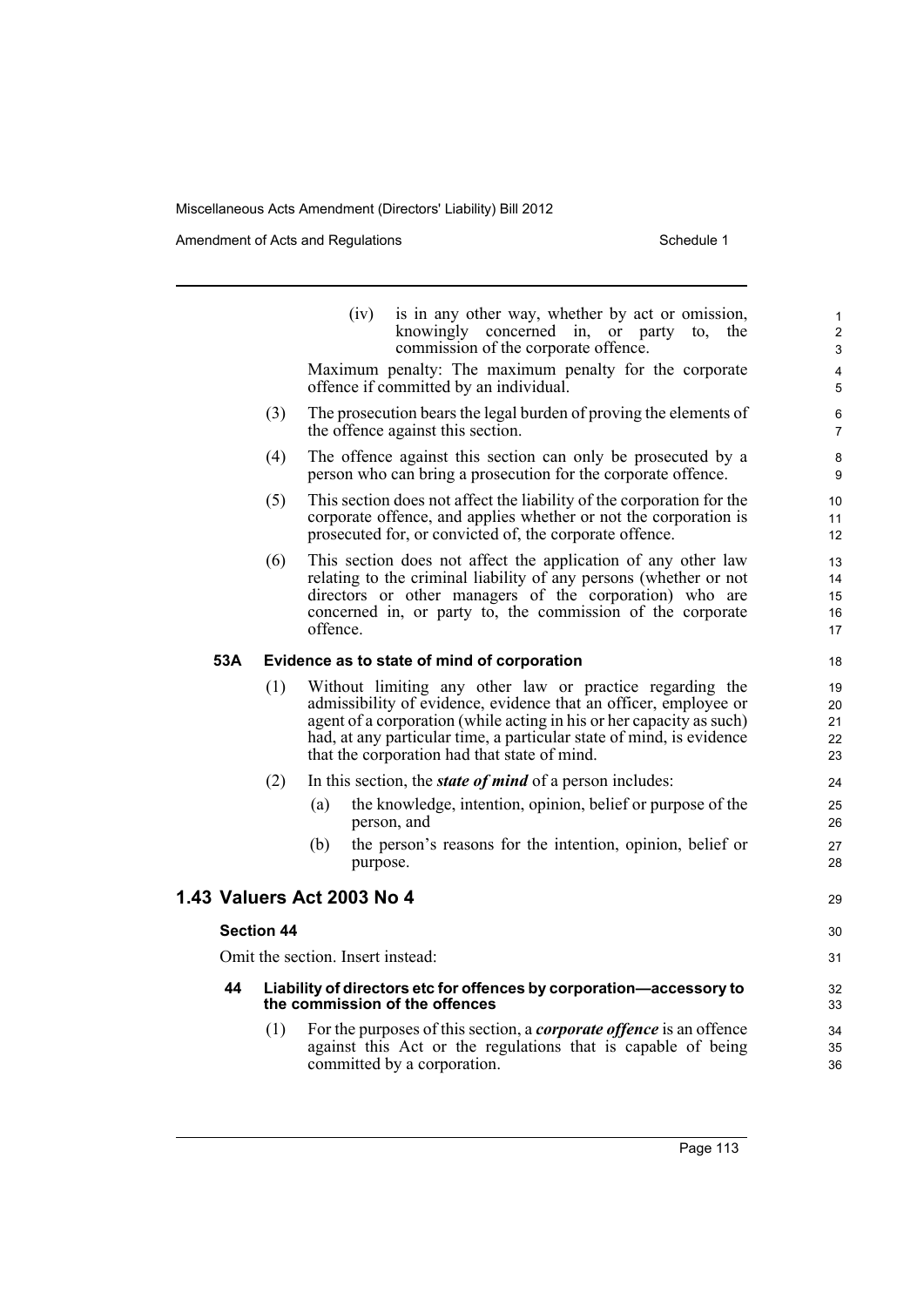Schedule 1 Amendment of Acts and Regulations

|     | (2)                     | A person commits an offence against this section if:                                                                                                                                                                                                                    | 1                          |
|-----|-------------------------|-------------------------------------------------------------------------------------------------------------------------------------------------------------------------------------------------------------------------------------------------------------------------|----------------------------|
|     |                         | a corporation commits a corporate offence, and<br>(a)                                                                                                                                                                                                                   | 2                          |
|     |                         | (b)<br>the person is:                                                                                                                                                                                                                                                   | 3                          |
|     |                         | a director of the corporation, or<br>(i)                                                                                                                                                                                                                                | 4                          |
|     |                         | (ii)<br>an individual who is involved in the management of                                                                                                                                                                                                              | 5                          |
|     |                         | the corporation and who is in a position to influence                                                                                                                                                                                                                   | 6                          |
|     |                         | the conduct of the corporation in relation to the<br>commission of the corporate offence, and                                                                                                                                                                           | $\overline{7}$<br>8        |
|     |                         | (c)<br>the person:                                                                                                                                                                                                                                                      | 9                          |
|     |                         | (i)<br>aids, abets, counsels or procures the commission of<br>the corporate offence, or                                                                                                                                                                                 | 10<br>11                   |
|     |                         | (ii)<br>induces, whether by threats or promises or<br>otherwise, the commission of the corporate offence,<br>$\alpha$                                                                                                                                                   | 12<br>13<br>14             |
|     |                         | conspires with others to effect the commission of<br>(iii)<br>the corporate offence, or                                                                                                                                                                                 | 15<br>16                   |
|     |                         | is in any other way, whether by act or omission,<br>(iv)<br>knowingly concerned in, or party<br>the<br>to,<br>commission of the corporate offence.                                                                                                                      | 17<br>18<br>19             |
|     |                         | Maximum penalty: The maximum penalty for the corporate<br>offence if committed by an individual.                                                                                                                                                                        | 20<br>21                   |
|     | (3)                     | The prosecution bears the legal burden of proving the elements of<br>the offence against this section.                                                                                                                                                                  | 22<br>23                   |
|     | (4)                     | The offence against this section can only be prosecuted by a<br>person who can bring a prosecution for the corporate offence.                                                                                                                                           | 24<br>25                   |
|     | (5)                     | This section does not affect the liability of the corporation for the<br>corporate offence, and applies whether or not the corporation is<br>prosecuted for, or convicted of, the corporate offence.                                                                    | 26<br>27<br>28             |
|     | (6)                     | This section does not affect the application of any other law<br>relating to the criminal liability of any persons (whether or not<br>directors or other managers of the corporation) who are<br>concerned in, or party to, the commission of the corporate<br>offence. | 29<br>30<br>31<br>32<br>33 |
|     |                         | 1.44 Veterinary Practice Act 2003 No 87                                                                                                                                                                                                                                 | 34                         |
| [1] |                         | Section 15 Prohibition against directing or inciting misconduct                                                                                                                                                                                                         | 35                         |
|     | Omit section 15 $(4)$ . |                                                                                                                                                                                                                                                                         | 36                         |
|     |                         |                                                                                                                                                                                                                                                                         |                            |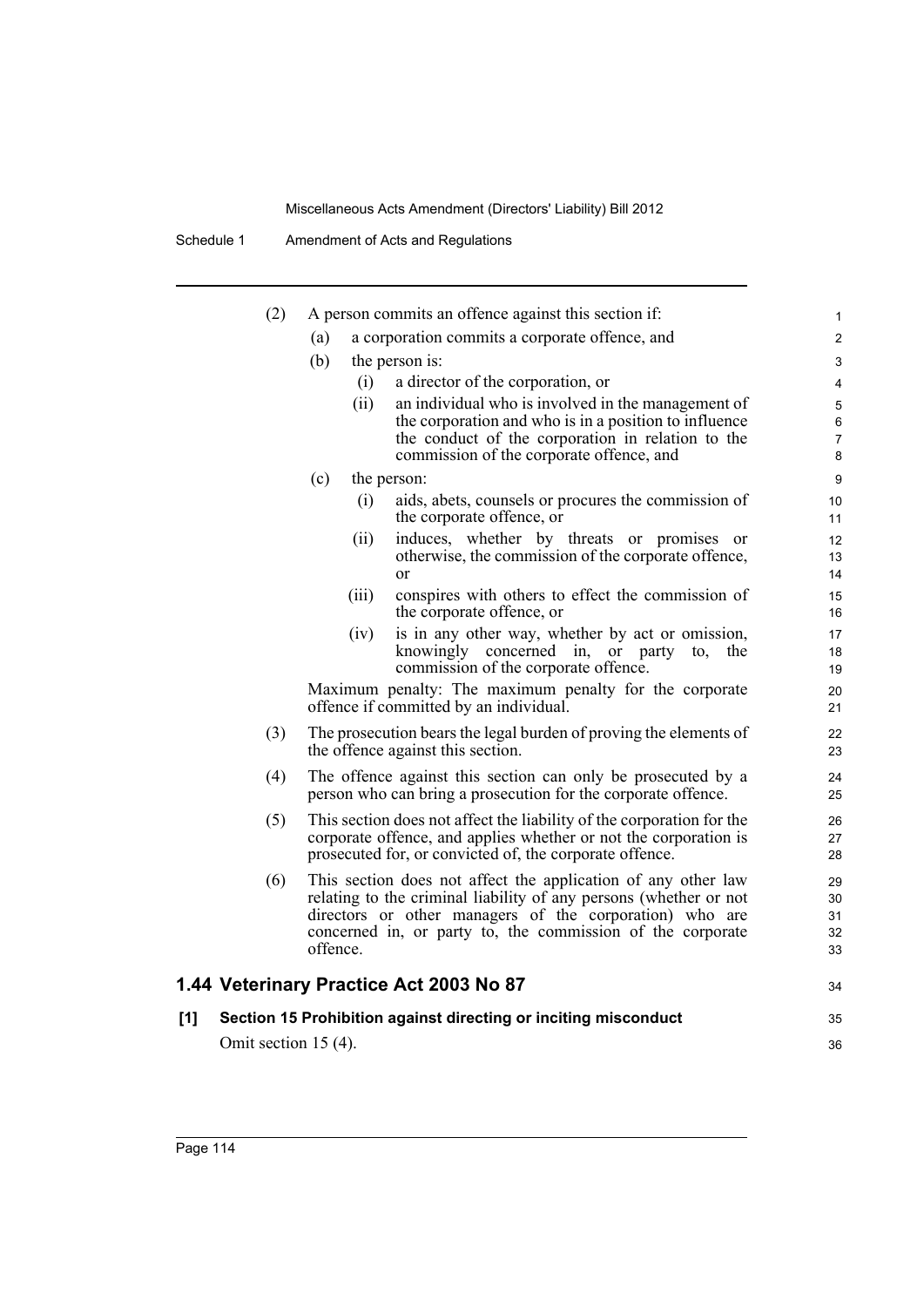| [2] |    | <b>Section 99</b>                                                                                     |                                                                                                                                                                           |       |                                                                                                                                                                                                              | 1                    |  |  |  |  |  |
|-----|----|-------------------------------------------------------------------------------------------------------|---------------------------------------------------------------------------------------------------------------------------------------------------------------------------|-------|--------------------------------------------------------------------------------------------------------------------------------------------------------------------------------------------------------------|----------------------|--|--|--|--|--|
|     |    | Omit the section. Insert instead:                                                                     |                                                                                                                                                                           |       |                                                                                                                                                                                                              |                      |  |  |  |  |  |
|     | 99 | Liability of directors etc for offences by corporation-accessory to<br>the commission of the offences |                                                                                                                                                                           |       |                                                                                                                                                                                                              |                      |  |  |  |  |  |
|     |    | (1)                                                                                                   | For the purposes of this section, a <i>corporate offence</i> is an offence<br>against this Act or the regulations that is capable of being<br>committed by a corporation. |       |                                                                                                                                                                                                              |                      |  |  |  |  |  |
|     |    | (2)                                                                                                   |                                                                                                                                                                           |       | A person commits an offence against this section if:                                                                                                                                                         | 8                    |  |  |  |  |  |
|     |    |                                                                                                       | (a)                                                                                                                                                                       |       | a corporation commits a corporate offence, and                                                                                                                                                               | 9                    |  |  |  |  |  |
|     |    |                                                                                                       | (b)                                                                                                                                                                       |       | the person is:                                                                                                                                                                                               | 10                   |  |  |  |  |  |
|     |    |                                                                                                       |                                                                                                                                                                           | (i)   | a director of the corporation, or                                                                                                                                                                            | 11                   |  |  |  |  |  |
|     |    |                                                                                                       |                                                                                                                                                                           | (ii)  | an individual who is involved in the management of<br>the corporation and who is in a position to influence<br>the conduct of the corporation in relation to the<br>commission of the corporate offence, and | 12<br>13<br>14<br>15 |  |  |  |  |  |
|     |    |                                                                                                       | (c)                                                                                                                                                                       |       | the person:                                                                                                                                                                                                  | 16                   |  |  |  |  |  |
|     |    |                                                                                                       |                                                                                                                                                                           | (i)   | aids, abets, counsels or procures the commission of<br>the corporate offence, or                                                                                                                             | 17<br>18             |  |  |  |  |  |
|     |    |                                                                                                       |                                                                                                                                                                           | (ii)  | induces, whether by threats or promises or<br>otherwise, the commission of the corporate offence,<br><sub>or</sub>                                                                                           | 19<br>20<br>21       |  |  |  |  |  |
|     |    |                                                                                                       |                                                                                                                                                                           | (iii) | conspires with others to effect the commission of<br>the corporate offence, or                                                                                                                               | 22<br>23             |  |  |  |  |  |
|     |    |                                                                                                       |                                                                                                                                                                           | (iv)  | is in any other way, whether by act or omission,<br>knowingly concerned in, or party<br>to.<br>the<br>commission of the corporate offence.                                                                   | 24<br>25<br>26       |  |  |  |  |  |
|     |    |                                                                                                       |                                                                                                                                                                           |       | Maximum penalty: The maximum penalty for the corporate<br>offence if committed by an individual.                                                                                                             | 27<br>28             |  |  |  |  |  |
|     |    | (3)                                                                                                   |                                                                                                                                                                           |       | The prosecution bears the legal burden of proving the elements of<br>the offence against this section.                                                                                                       | 29<br>30             |  |  |  |  |  |
|     |    | (4)                                                                                                   |                                                                                                                                                                           |       | The offence against this section can only be prosecuted by a<br>person who can bring a prosecution for the corporate offence.                                                                                | 31<br>32             |  |  |  |  |  |
|     |    | (5)                                                                                                   |                                                                                                                                                                           |       | This section does not affect the liability of the corporation for the<br>corporate offence, and applies whether or not the corporation is<br>prosecuted for, or convicted of, the corporate offence.         | 33<br>34<br>35       |  |  |  |  |  |
|     |    | (6)                                                                                                   |                                                                                                                                                                           |       | This section does not affect the application of any other law<br>relating to the criminal liability of any persons (whether or not<br>directors or other managers of the corporation) who are                | 36<br>37<br>38       |  |  |  |  |  |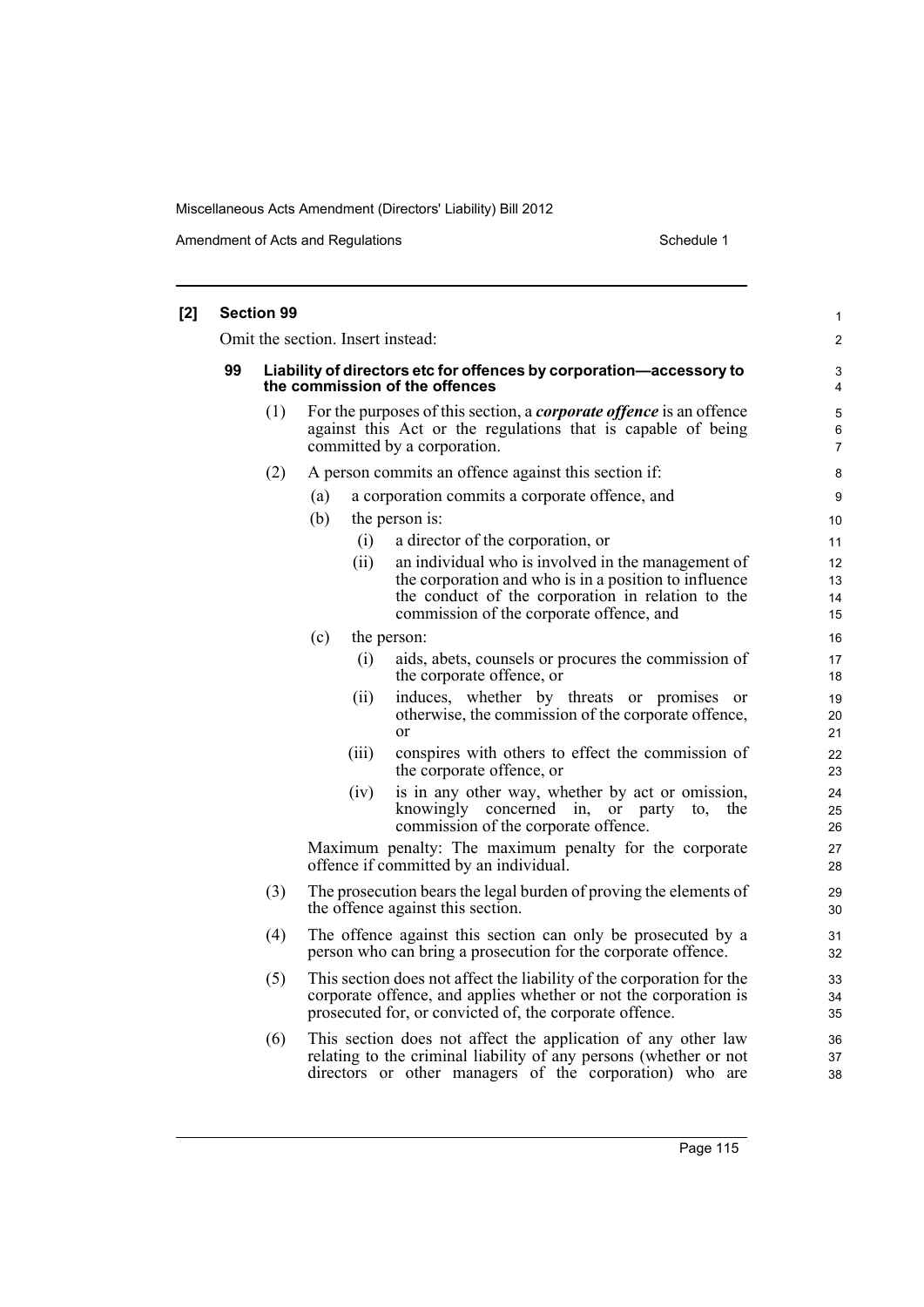Schedule 1 Amendment of Acts and Regulations

|       |    |                 | offence. |                                       |                  |                                                        |  |  | concerned in, or party to, the commission of the corporate                                                                                                                                                                      |  | 1<br>2                        |
|-------|----|-----------------|----------|---------------------------------------|------------------|--------------------------------------------------------|--|--|---------------------------------------------------------------------------------------------------------------------------------------------------------------------------------------------------------------------------------|--|-------------------------------|
|       |    |                 |          |                                       |                  | 1.45 Water Industry Competition Act 2006 No 104        |  |  |                                                                                                                                                                                                                                 |  | 3                             |
| [1]   |    |                 |          |                                       |                  |                                                        |  |  | Section 5 Prohibition of unlicensed network operation and water supply                                                                                                                                                          |  | 4                             |
|       |    |                 |          | Insert at the end of section $5(1)$ : |                  |                                                        |  |  |                                                                                                                                                                                                                                 |  | 5                             |
|       |    |                 |          | section 97.                           |                  |                                                        |  |  | Note. An offence against subsection (1) committed by a corporation is<br>an executive liability offence attracting executive liability for a director or<br>other person involved in the management of the corporation-see      |  | 6<br>$\overline{7}$<br>8<br>9 |
| [2]   |    |                 |          |                                       |                  | Section 71 Offence to discharge into drains and sewers |  |  |                                                                                                                                                                                                                                 |  | 10                            |
|       |    |                 |          | Insert at the end of the section:     |                  |                                                        |  |  |                                                                                                                                                                                                                                 |  | 11                            |
|       |    |                 |          | section 97.                           |                  |                                                        |  |  | <b>Note.</b> An offence against this section committed by a corporation is an<br>executive liability offence attracting executive liability for a director or<br>other person involved in the management of the corporation-see |  | 12<br>13<br>14<br>15          |
| $[3]$ |    | Sections 97-97B |          |                                       |                  |                                                        |  |  |                                                                                                                                                                                                                                 |  | 16                            |
|       |    |                 |          | Omit section 97. Insert instead:      |                  |                                                        |  |  |                                                                                                                                                                                                                                 |  | 17                            |
|       | 97 |                 |          | attracting executive liability        |                  |                                                        |  |  | Liability of directors etc for offences by corporation-offences                                                                                                                                                                 |  | 18<br>19                      |
|       |    | (1)             |          |                                       |                  | is committed by a corporation:                         |  |  | For the purposes of this section, an <i>executive liability offence</i> is<br>an offence against any of the following provisions of this Act that                                                                               |  | 20<br>21<br>22                |
|       |    |                 | (a)      |                                       | section $5(1)$ , |                                                        |  |  |                                                                                                                                                                                                                                 |  | 23                            |
|       |    |                 | (b)      |                                       | section 71.      |                                                        |  |  |                                                                                                                                                                                                                                 |  | 24                            |
|       |    | (2)             |          |                                       |                  | A person commits an offence against this section if:   |  |  |                                                                                                                                                                                                                                 |  | 25                            |
|       |    |                 | (a)      |                                       |                  |                                                        |  |  | a corporation commits an executive liability offence, and                                                                                                                                                                       |  | 26                            |
|       |    |                 | (b)      |                                       | the person is:   |                                                        |  |  |                                                                                                                                                                                                                                 |  | 27                            |
|       |    |                 |          | (i)                                   |                  | a director of the corporation, or                      |  |  |                                                                                                                                                                                                                                 |  | 28                            |
|       |    |                 |          | (ii)                                  |                  |                                                        |  |  | an individual who is involved in the management of<br>the corporation and who is in a position to influence<br>the conduct of the corporation in relation to the<br>commission of the executive liability offence, and          |  | 29<br>30<br>31<br>32          |
|       |    |                 | (c)      |                                       | the person:      |                                                        |  |  |                                                                                                                                                                                                                                 |  | 33                            |
|       |    |                 |          | (i)                                   |                  |                                                        |  |  | knows or ought reasonably to know that the<br>executive liability offence (or an offence of the<br>same type) would be or is being committed, and                                                                               |  | 34<br>35<br>36                |
|       |    |                 |          |                                       |                  |                                                        |  |  |                                                                                                                                                                                                                                 |  |                               |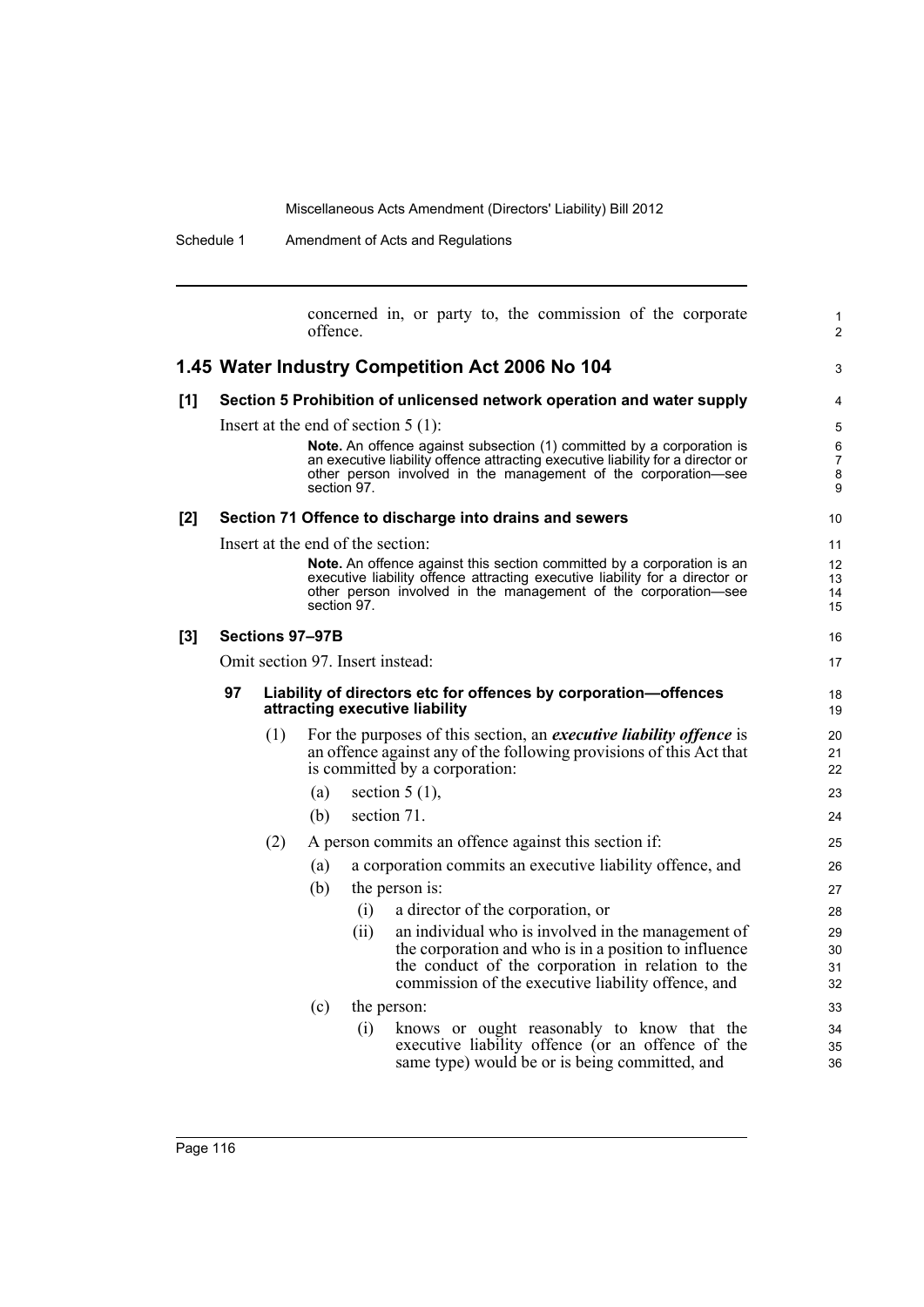Amendment of Acts and Regulations Schedule 1

(ii) fails to take all reasonable steps to prevent or stop the commission of that offence. Maximum penalty: The maximum penalty for the executive liability offence if committed by an individual. (3) The prosecution bears the legal burden of proving the elements of the offence against this section. (4) The offence against this section can only be prosecuted by a person who can bring a prosecution for the executive liability offence. (5) This section does not affect the liability of the corporation for the executive liability offence, and applies whether or not the corporation is prosecuted for, or convicted of, the executive liability offence. (6) This section does not affect the application of any other law relating to the criminal liability of any persons (whether or not directors or other managers of the corporation) who are accessories to the commission of the executive liability offence or are otherwise concerned in, or party to, the commission of the executive liability offence. (7) In this section: *director* has the same meaning it has in the *Corporations Act 2001* of the Commonwealth. *reasonable steps*, in relation to the commission of an executive liability offence, includes, but is not limited to, such action (if any) of the following kinds as is reasonable in all the circumstances: (a) action towards: (i) assessing the corporation's compliance with the provision creating the executive liability offence, and (ii) ensuring that the corporation arranged regular professional assessments of its compliance with the provision, (b) action towards ensuring that the corporation's employees,

agents and contractors are provided with information, training, instruction and supervision appropriate to them to enable them to comply with the provision creating the executive liability offence so far as the provision is relevant to them,

Page 117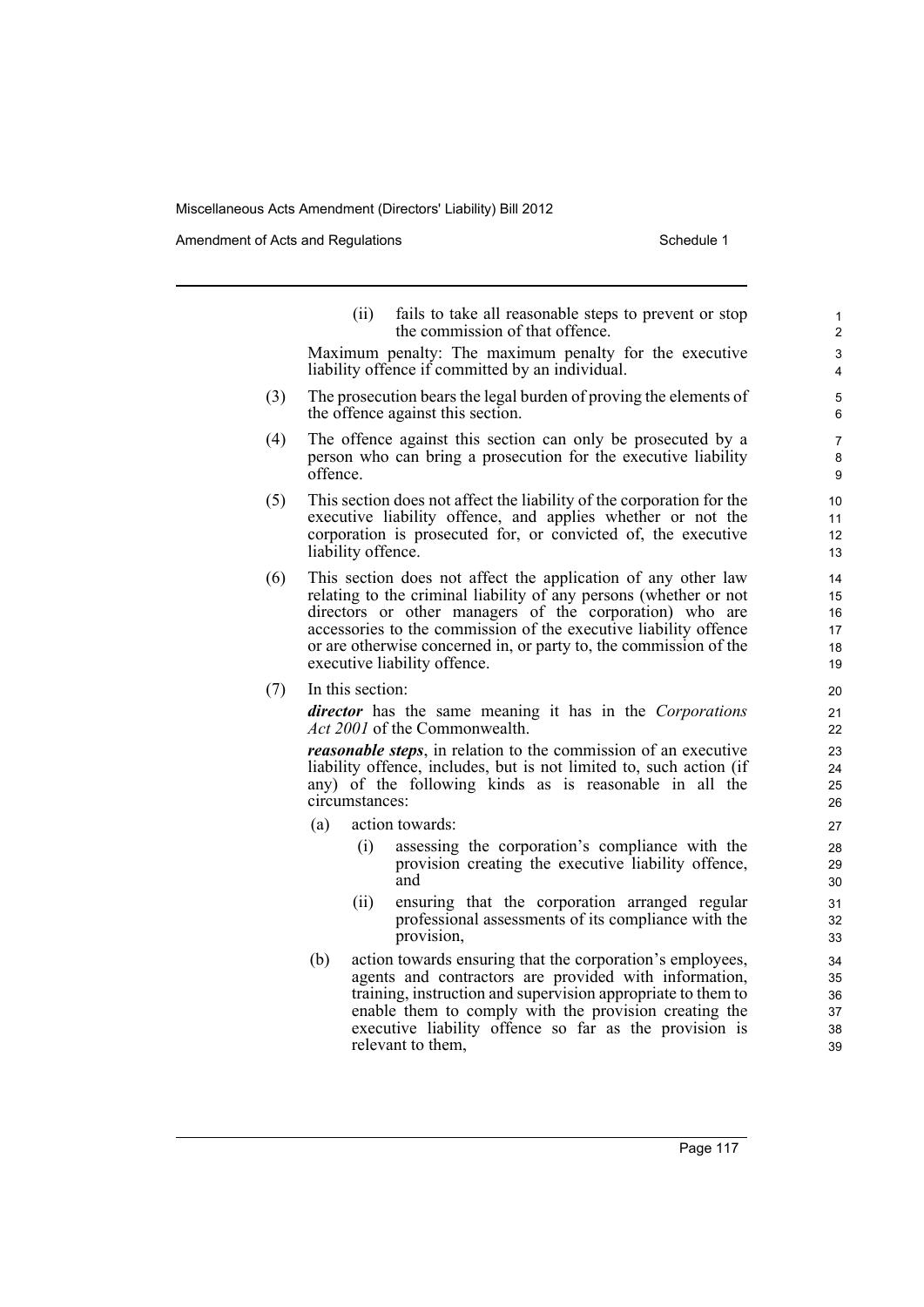|     |     | (c) | (i)   | action towards ensuring that:<br>the plant, equipment and other resources, and                                                | $\mathbf{1}$<br>$\overline{2}$ |
|-----|-----|-----|-------|-------------------------------------------------------------------------------------------------------------------------------|--------------------------------|
|     |     |     | (ii)  | the structures, work systems and other processes,                                                                             | 3                              |
|     |     |     |       | relevant to compliance with the provision creating the                                                                        | 4                              |
|     |     |     |       | executive liability offence are appropriate in all the                                                                        | 5                              |
|     |     |     |       | circumstances,                                                                                                                | 6                              |
|     |     | (d) |       | action towards creating and maintaining a corporate                                                                           | 7                              |
|     |     |     |       | culture that does not direct, encourage, tolerate or lead to                                                                  | 8                              |
|     |     |     |       | non-compliance with the provision creating the executive<br>liability offence.                                                | 9<br>10                        |
| 97A |     |     |       | Liability of directors etc for offences by corporation-accessory to                                                           | 11                             |
|     |     |     |       | the commission of the offences                                                                                                | 12                             |
|     | (1) |     |       | For the purposes of this section, a <i>corporate offence</i> is an offence                                                    | 13                             |
|     |     |     |       | against this Act or the regulations that is capable of being<br>committed by a corporation, whether or not it is an executive | 14<br>15                       |
|     |     |     |       | liability offence referred to in section 97.                                                                                  | 16                             |
|     | (2) |     |       | A person commits an offence against this section if:                                                                          | 17                             |
|     |     | (a) |       | a corporation commits a corporate offence, and                                                                                | 18                             |
|     |     | (b) |       | the person is:                                                                                                                | 19                             |
|     |     |     | (i)   | a director of the corporation, or                                                                                             | 20                             |
|     |     |     | (ii)  | an individual who is involved in the management of                                                                            | 21                             |
|     |     |     |       | the corporation and who is in a position to influence                                                                         | 22                             |
|     |     |     |       | the conduct of the corporation in relation to the                                                                             | 23                             |
|     |     |     |       | commission of the corporate offence, and                                                                                      | 24                             |
|     |     | (c) |       | the person:                                                                                                                   | 25                             |
|     |     |     | (i)   | aids, abets, counsels or procures the commission of<br>the corporate offence, or                                              | 26<br>27                       |
|     |     |     | (ii)  | induces, whether by threats or promises or                                                                                    | 28                             |
|     |     |     |       | otherwise, the commission of the corporate offence,<br><sub>or</sub>                                                          | 29<br>30                       |
|     |     |     | (iii) | conspires with others to effect the commission of                                                                             | 31                             |
|     |     |     |       | the corporate offence, or                                                                                                     | 32                             |
|     |     |     | (iv)  | is in any other way, whether by act or omission,                                                                              | 33                             |
|     |     |     |       | knowingly concerned in, or party<br>to,<br>the<br>commission of the corporate offence.                                        | 34<br>35                       |
|     |     |     |       | Maximum penalty: The maximum penalty for the corporate                                                                        | 36                             |
|     |     |     |       | offence if committed by an individual.                                                                                        | 37                             |
|     | (3) |     |       | The prosecution bears the legal burden of proving the elements of                                                             | 38                             |
|     |     |     |       | the offence against this section.                                                                                             | 39                             |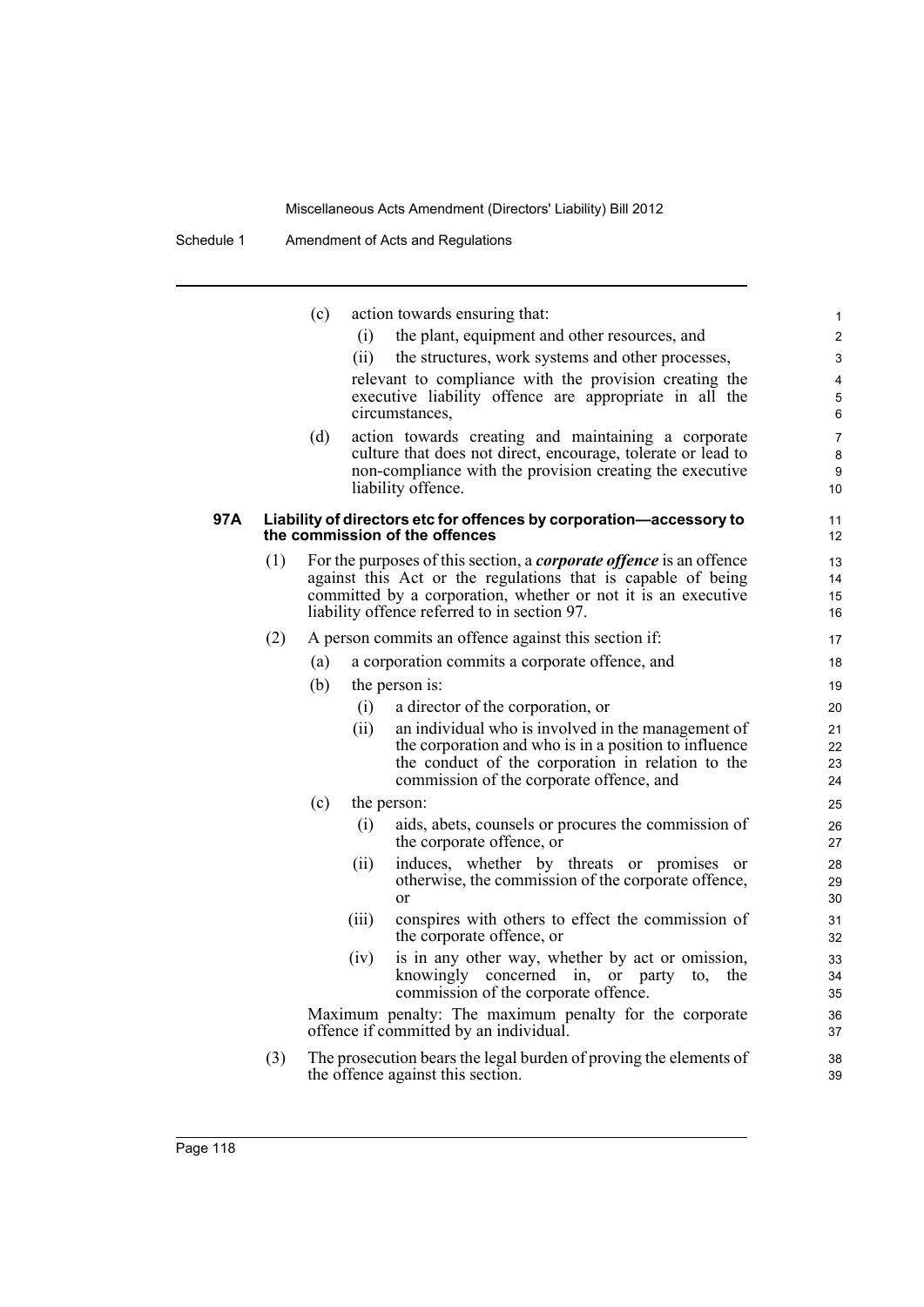|     | (4)                                                                                                   | The offence against this section can only be prosecuted by a<br>person who can bring a prosecution for the corporate offence.                                                                                                                                                                                                |                                                                                                                                                                                                                                                             | 1<br>$\overline{2}$                 |
|-----|-------------------------------------------------------------------------------------------------------|------------------------------------------------------------------------------------------------------------------------------------------------------------------------------------------------------------------------------------------------------------------------------------------------------------------------------|-------------------------------------------------------------------------------------------------------------------------------------------------------------------------------------------------------------------------------------------------------------|-------------------------------------|
|     | (5)                                                                                                   | This section does not affect the liability of the corporation for the<br>corporate offence, and applies whether or not the corporation is<br>prosecuted for, or convicted of, the corporate offence.                                                                                                                         |                                                                                                                                                                                                                                                             | 3<br>$\overline{4}$<br>5            |
|     | (6)                                                                                                   | offence.                                                                                                                                                                                                                                                                                                                     | This section does not affect the application of any other law<br>relating to the criminal liability of any persons (whether or not<br>directors or other managers of the corporation) who are<br>concerned in, or party to, the commission of the corporate | 6<br>$\overline{7}$<br>8<br>9<br>10 |
| 97B | Evidence as to state of mind of corporation                                                           |                                                                                                                                                                                                                                                                                                                              |                                                                                                                                                                                                                                                             | 11                                  |
|     | (1)                                                                                                   | Without limiting any other law or practice regarding the<br>admissibility of evidence, evidence that an officer, employee or<br>agent of a corporation (while acting in his or her capacity as such)<br>had, at any particular time, a particular state of mind, is evidence<br>that the corporation had that state of mind. |                                                                                                                                                                                                                                                             |                                     |
|     | (2)                                                                                                   | In this section, the <i>state of mind</i> of a person includes:                                                                                                                                                                                                                                                              |                                                                                                                                                                                                                                                             | 17                                  |
|     |                                                                                                       | (a)                                                                                                                                                                                                                                                                                                                          | the knowledge, intention, opinion, belief or purpose of the<br>person, and                                                                                                                                                                                  | 18<br>19                            |
|     |                                                                                                       | (b)                                                                                                                                                                                                                                                                                                                          | the person's reasons for the intention, opinion, belief or<br>purpose.                                                                                                                                                                                      | 20<br>21                            |
|     |                                                                                                       | Act 1998 No 86                                                                                                                                                                                                                                                                                                               | 1.46 Workplace Injury Management and Workers Compensation                                                                                                                                                                                                   | 22<br>23                            |
|     | <b>Section 244</b>                                                                                    |                                                                                                                                                                                                                                                                                                                              |                                                                                                                                                                                                                                                             | 24                                  |
|     | Omit the section. Insert instead:                                                                     |                                                                                                                                                                                                                                                                                                                              |                                                                                                                                                                                                                                                             | 25                                  |
| 244 | Liability of directors etc for offences by corporation-accessory to<br>the commission of the offences |                                                                                                                                                                                                                                                                                                                              |                                                                                                                                                                                                                                                             | 26<br>27                            |
|     | (1)                                                                                                   | For the purposes of this section, a <i>corporate offence</i> is an offence<br>against this Act or the regulations that is capable of being<br>committed by a corporation.                                                                                                                                                    |                                                                                                                                                                                                                                                             | 28<br>29<br>30                      |
|     | (2)                                                                                                   |                                                                                                                                                                                                                                                                                                                              | A person commits an offence against this section if:                                                                                                                                                                                                        |                                     |
|     |                                                                                                       | (a)                                                                                                                                                                                                                                                                                                                          | a corporation commits a corporate offence, and                                                                                                                                                                                                              | 32                                  |
|     |                                                                                                       | (b)                                                                                                                                                                                                                                                                                                                          | the person is:                                                                                                                                                                                                                                              | 33                                  |
|     |                                                                                                       | (i)                                                                                                                                                                                                                                                                                                                          | a director of the corporation, or                                                                                                                                                                                                                           | 34                                  |
|     |                                                                                                       | (ii)                                                                                                                                                                                                                                                                                                                         | an individual who is involved in the management of<br>the corporation and who is in a position to influence                                                                                                                                                 | 35<br>36                            |